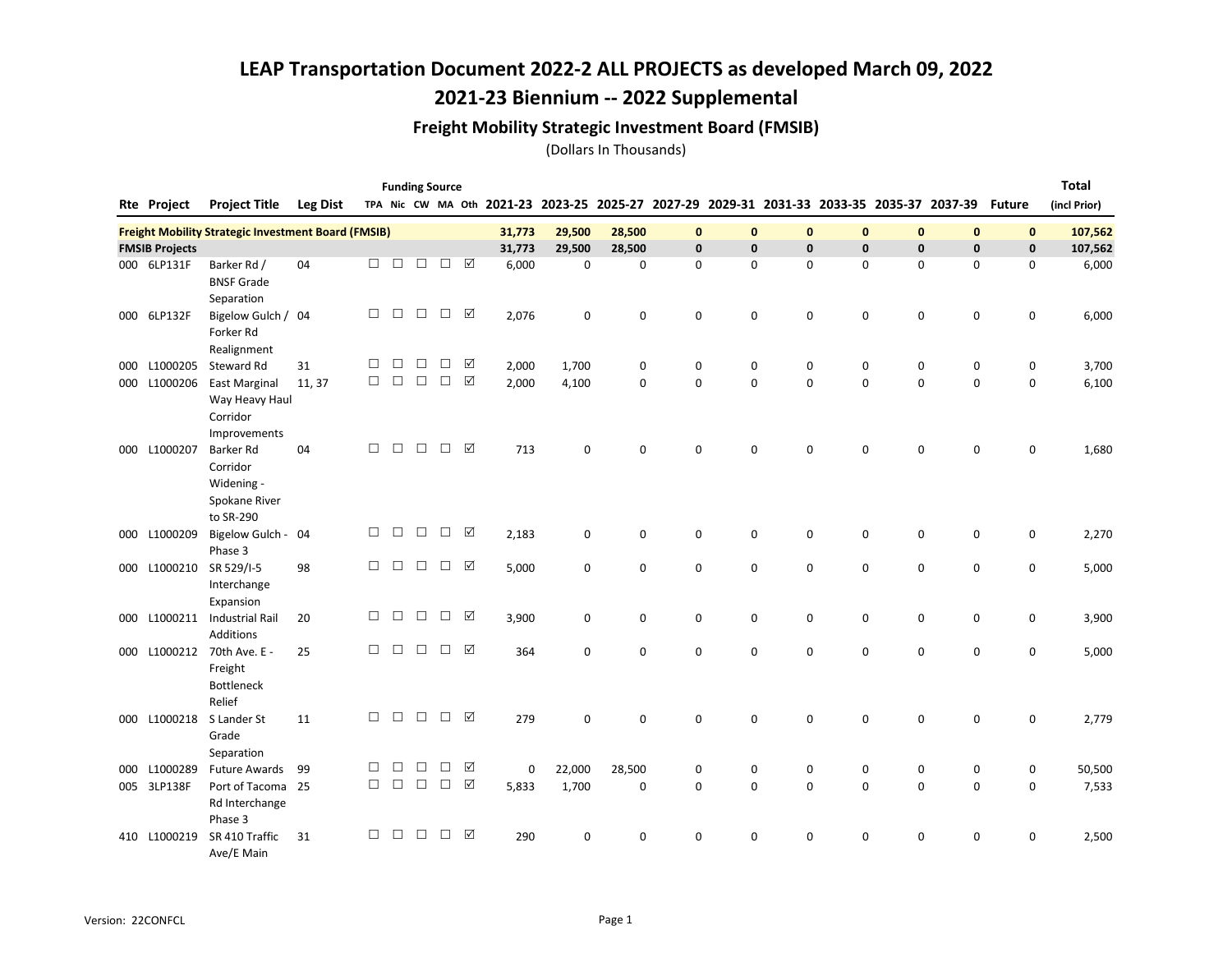## 2021-23 Biennium -- 2022 Supplemental

### Freight Mobility Strategic Investment Board (FMSIB)

|                    |                                               |                 |  | <b>Funding Source</b> |                          |     |          |          |   |          |          |   |   |                                                                                                  |   | <b>Total</b> |
|--------------------|-----------------------------------------------|-----------------|--|-----------------------|--------------------------|-----|----------|----------|---|----------|----------|---|---|--------------------------------------------------------------------------------------------------|---|--------------|
| <b>Rte Project</b> | <b>Project Title</b>                          | <b>Leg Dist</b> |  |                       |                          |     |          |          |   |          |          |   |   | TPA Nic CW MA Oth 2021-23 2023-25 2025-27 2027-29 2029-31 2031-33 2033-35 2035-37 2037-39 Future |   | (incl Prior) |
|                    | 432 L1000216 SR 432/SR 411 19<br>Intersection |                 |  |                       | $\overline{\phantom{0}}$ | 256 | 0        | 0        | 0 | 0        | 0        | 0 | 0 |                                                                                                  | 0 | 2,100        |
| 509 L1000214       | Improvements<br>Taylor Way<br>Rehabilitation  | 25, 27          |  | <b>UUUUU</b>          |                          | 879 | $\Omega$ | $\Omega$ | 0 | $\Omega$ | $\Omega$ | 0 | 0 |                                                                                                  |   | 2,500        |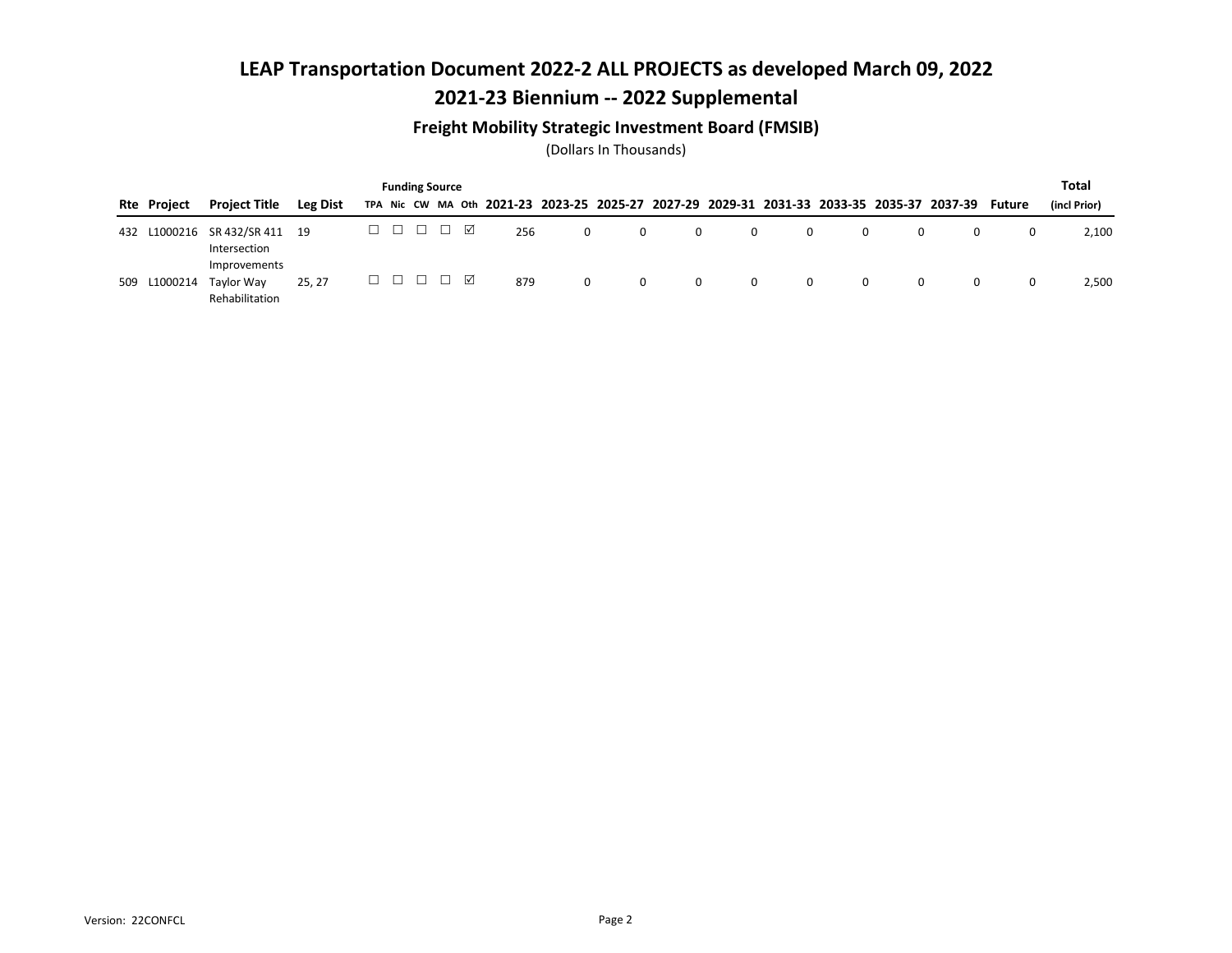## 2021-23 Biennium -- 2022 Supplemental

### Highway Management & Facilities Program (D)

|       |                              |                                                               |                 |        |        |          | <b>Funding Source</b> |        |        |             |             |             |          |                                                                                           |        |             |              |               | Total        |
|-------|------------------------------|---------------------------------------------------------------|-----------------|--------|--------|----------|-----------------------|--------|--------|-------------|-------------|-------------|----------|-------------------------------------------------------------------------------------------|--------|-------------|--------------|---------------|--------------|
|       | Rte Project                  | <b>Project Title</b>                                          | <b>Leg Dist</b> |        |        |          |                       |        |        |             |             |             |          | TPA Nic CW MA Oth 2021-23 2023-25 2025-27 2027-29 2029-31 2031-33 2033-35 2035-37 2037-39 |        |             |              | <b>Future</b> | (incl Prior) |
|       |                              | <b>Highway Management &amp; Facilities Program (D)</b>        |                 |        |        |          |                       |        | 19,743 | 11,126      | 10,677      | 10,877      | 10,924   | 10,973                                                                                    | 10,972 | 10,973      | $\mathbf{0}$ | 8,650         | 230,549      |
|       | <b>Facility Improvements</b> |                                                               |                 |        |        |          |                       |        | 7,770  | 1,976       | 1,375       | 1,423       | 1,470    | 1,519                                                                                     | 1,519  | 1,520       | $\mathbf 0$  | $\mathbf 0$   | 87,372       |
|       | 000 D311701                  | <b>NPDES Facilities 99</b>                                    |                 | П      | □      | □        | $\Box$                | ☑      | 500    | 250         | 250         | 250         | 250      | 250                                                                                       | 250    | 250         | 0            | 0             | 2,772        |
|       |                              | Projects                                                      |                 |        |        |          |                       |        |        |             |             |             |          |                                                                                           |        |             |              |               |              |
| 000   | D399301                      | Olympic Region 22<br>Headquarters<br>Facility Site Debt       |                 | $\Box$ | $\Box$ | $\Box$   | $\Box$                | ☑      | 576    | 650         | 0           | $\mathbf 0$ | 0        | 0                                                                                         | 0      | 0           | 0            | 0             | 6,053        |
| 000   |                              | Service<br>D3PW001 Northup Pre-                               | 48              | $\Box$ | $\Box$ | $\Box$   | $\Box$                | ☑      | 1,200  | $\mathbf 0$ | 0           | $\mathbf 0$ | 0        | 0                                                                                         | 0      | 0           | 0            | 0             | 1,200        |
|       |                              | Wash NPDES                                                    |                 |        |        |          |                       |        |        |             |             |             |          |                                                                                           |        |             |              |               |              |
| 000   |                              | D3PW002 Wandermere<br>Pre-Wash<br><b>NPDES</b>                | 07              | $\Box$ | $\Box$ | $\Box$   | $\Box$                | ☑      | 397    | $\mathbf 0$ | $\mathbf 0$ | $\mathbf 0$ | 0        | 0                                                                                         | 0      | $\mathbf 0$ | 0            | $\mathbf 0$   | 397          |
| 000   | D3PW003                      | Geiger Pre-                                                   | 06              | $\Box$ | $\Box$ | $\Box$   | $\Box$                | ☑      | 397    | $\mathbf 0$ | 0           | 0           | 0        | 0                                                                                         | 0      | 0           | 0            | 0             | 397          |
|       |                              | Wash NPDES                                                    |                 |        |        |          |                       |        |        |             |             |             |          |                                                                                           |        |             |              |               |              |
| 000   | L1000151                     | Olympic Region 22<br>Maintenance<br>and<br>Administration     |                 | $\Box$ | □      | $\Delta$ | $\Box$                | $\Box$ | 3,667  | $\mathbf 0$ | $\mathbf 0$ | $\mathbf 0$ | 0        | 0                                                                                         | 0      | $\mathbf 0$ | 0            | 0             | 61,054       |
|       |                              | Facility                                                      |                 |        |        |          |                       |        |        |             |             |             |          |                                                                                           |        |             |              |               |              |
| 999   | D300701                      | Statewide<br>Administrative<br>Support                        | 99              | П      | П      | $\Box$   | $\Box$                | ☑      | 1,033  | 1,076       | 1,125       | 1,173       | 1,220    | 1,269                                                                                     | 1,269  | 1,270       | 0            | 0             | 15,499       |
|       | <b>Facility Preservation</b> |                                                               |                 |        |        |          |                       |        | 7,348  | 4,825       | 4,977       | 5,129       | 5,129    | 5,129                                                                                     | 5,128  | 5,128       | $\mathbf{0}$ | $\mathbf 0$   | 99,627       |
| 000   | L2000287                     | Northwest<br>Region<br>Headquarters<br>Renovation             | 32              | П      | П      | $\Box$   | $\Box$                | ⊠      | 2,584  | $\Omega$    | $\Omega$    | $\Omega$    | $\Omega$ | $\Omega$                                                                                  | 0      | $\mathbf 0$ | 0            | $\mathbf 0$   | 46,485       |
| 999   | D309701                      | Preservation<br>and<br>Improvement<br>Minor Works<br>Projects | 99              | $\Box$ | П      | $\Box$   | $\Box$                | ☑      | 4,764  | 4,825       | 4,977       | 5,129       | 5,129    | 5,129                                                                                     | 5,128  | 5,128       | 0            | $\mathbf 0$   | 53,142       |
| Other |                              |                                                               |                 |        |        |          |                       |        | 4,325  | 4,325       | 4,325       | 4,325       | 4,325    | 4,325                                                                                     | 4,325  | 4,325       | $\mathbf{0}$ | 8,650         | 43,250       |
| 000   | L2021036                     | Dayton Avenue 32                                              |                 | П      | $\Box$ | $\Box$   | $\Box$                | ⊠      | 4,325  | 4,325       | 4,325       | 4,325       | 4,325    | 4,325                                                                                     | 4,325  | 4,325       | 0            | 8,650         | 43,250       |
|       |                              | <b>COP Payments</b>                                           |                 |        |        |          |                       |        |        |             |             |             |          |                                                                                           |        |             |              |               |              |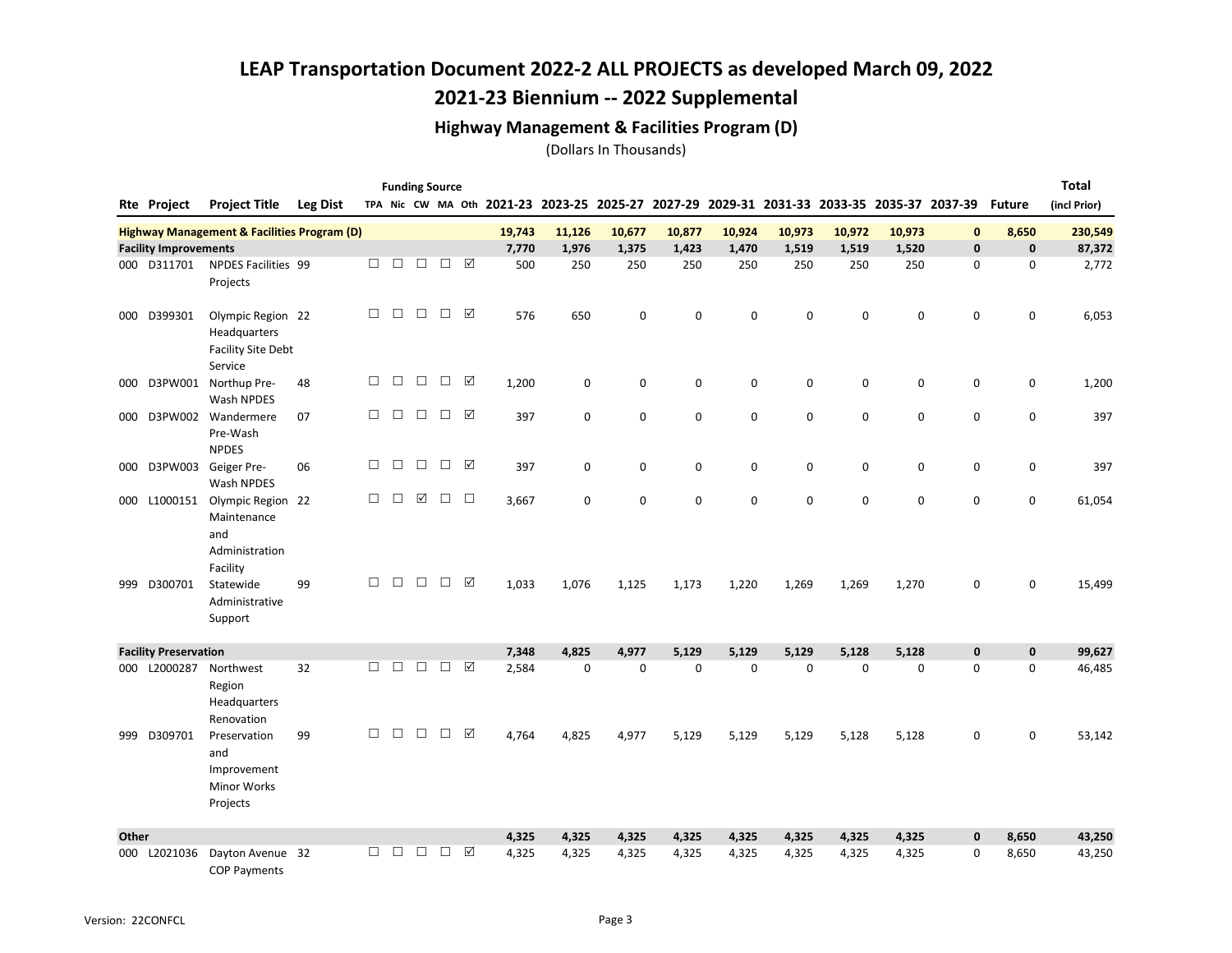## 2021-23 Biennium -- 2022 Supplemental

### Highway Management & Facilities Program (D)

|                    |                                 |                 |  | <b>Funding Source</b>       |                                                                                                  |    |   |   |   |   |  | <b>Total</b> |
|--------------------|---------------------------------|-----------------|--|-----------------------------|--------------------------------------------------------------------------------------------------|----|---|---|---|---|--|--------------|
| <b>Rte Project</b> | <b>Project Title</b>            | <b>Leg Dist</b> |  |                             | TPA Nic CW MA Oth 2021-23 2023-25 2025-27 2027-29 2029-31 2031-33 2033-35 2035-37 2037-39 Future |    |   |   |   |   |  | (incl Prior) |
| <b>Unknown</b>     |                                 |                 |  |                             | 300                                                                                              |    | 0 | 0 | 0 | 0 |  | 300          |
|                    | 000 D3212301 Radio Site HVAC 99 |                 |  | $\Box$ $\Box$ $\Box$ $\Box$ | 300                                                                                              | n. |   |   |   | 0 |  | 300          |
|                    | Systems                         |                 |  |                             |                                                                                                  |    |   |   |   |   |  |              |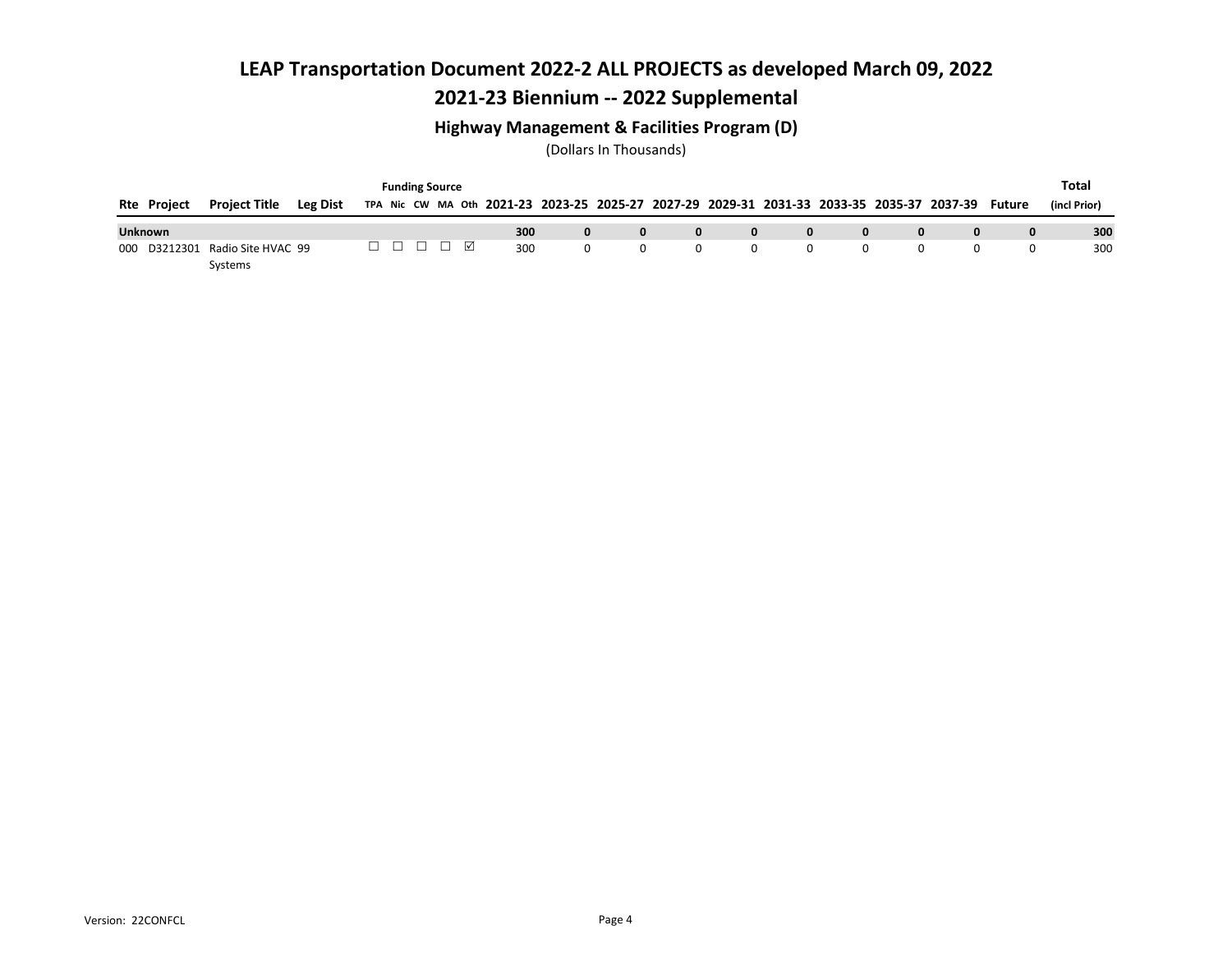## 2021-23 Biennium -- 2022 Supplemental

### Highway Improvements Program (I)

|                      |                                                                                 |                 |        |                 |          | <b>Funding Source</b> |        |                                                                                           |              |                                         |              |              |              |              |                 |              |               | <b>Total</b> |
|----------------------|---------------------------------------------------------------------------------|-----------------|--------|-----------------|----------|-----------------------|--------|-------------------------------------------------------------------------------------------|--------------|-----------------------------------------|--------------|--------------|--------------|--------------|-----------------|--------------|---------------|--------------|
| Rte Project          | <b>Project Title</b>                                                            | <b>Leg Dist</b> |        |                 |          |                       |        | TPA Nic CW MA Oth 2021-23 2023-25 2025-27 2027-29 2029-31 2031-33 2033-35 2035-37 2037-39 |              |                                         |              |              |              |              |                 |              | <b>Future</b> | (incl Prior) |
|                      | <b>Highway Improvements Program (I)</b>                                         |                 |        |                 |          |                       |        |                                                                                           |              | 3,663,335 3,543,504 2,314,893 1,145,991 |              | 431,439      | 298,708      |              | 136,871 137,538 | $\mathbf{0}$ | 266,746       | 24,005,005   |
|                      | <b>Puget Sound Major Corridor Investments</b>                                   |                 |        |                 |          |                       |        | 1,000                                                                                     | $\mathbf{0}$ | $\mathbf 0$                             | $\mathbf{0}$ | $\mathbf{0}$ | $\mathbf{0}$ | $\mathbf{0}$ | $\bf{0}$        | $\mathbf{0}$ | $\mathbf 0$   | 1,000        |
|                      | 162 L1000276 SR 162/410<br>Interchange<br>Design and<br>Right of Way<br>Project | 31              | $\Box$ | $\Box$          | $\Box$   | $\Box$                | ☑      | 1,000                                                                                     | $\mathbf 0$  | $\mathbf 0$                             | $\Omega$     | $\Omega$     | $\Omega$     | 0            | 0               | 0            | $\mathbf 0$   | 1,000        |
|                      | SR 3, Mason/Kitsap County - Improvements                                        |                 |        |                 |          |                       |        | 12,834                                                                                    | 41.919       | 21,929                                  | $\mathbf{0}$ | $\mathbf{0}$ | 0            | $\mathbf{0}$ | $\mathbf 0$     | $\pmb{0}$    | $\mathbf 0$   | 105,395      |
| 003 300344D          | SR 3/Belfair<br>Area - Widening<br>and Safety<br>Improvements                   | 35              | ☑      | $\Box$          | $\Box$   | $\Box$                | ☑      | 199                                                                                       | 0            | $\mathbf 0$                             | $\mathbf 0$  | $\Omega$     | 0            | 0            | $\mathbf 0$     | 0            | $\mathbf 0$   | 26,485       |
| 003 T30400R          | SR 3 Freight<br>Corridor                                                        | 35              | $\Box$ | $\Box$          | ☑        | $\Box$                | $\Box$ | 12,635                                                                                    | 41,919       | 21,929                                  | $\pmb{0}$    | 0            | 0            | 0            | $\mathbf 0$     | 0            | $\mathbf 0$   | 78,910       |
|                      | I-5 / SR 16, Tacoma Area - HOV & Corridor Improvements                          |                 |        |                 |          |                       |        | 132,834                                                                                   | 168,307      | $\mathbf 0$                             | $\mathbf{0}$ | $\mathbf{0}$ | 0            | 0            | $\mathbf 0$     | $\pmb{0}$    | $\mathbf 0$   | 1,842,349    |
| 005 300504A          | I-5/Tacoma<br>HOV<br>Improvements<br>(Nickel/TPA)                               | 25, 27, 29      | ☑      | $\triangledown$ | $\Box$   | $\Box$                | ☑      | 40,265                                                                                    | 18,074       | $\mathsf 0$                             | $\pmb{0}$    | $\mathbf 0$  | 0            | 0            | 0               | 0            | 0             | 1,347,949    |
| 005 M00100R          | I-5 JBLM<br>Corridor<br>Improvements                                            | 02, 22, 28      | $\Box$ | □               | ☑        | $\Box$                | □      | 92,569                                                                                    | 150,233      | $\mathsf 0$                             | $\mathbf 0$  | $\mathbf 0$  | 0            | 0            | $\mathsf 0$     | 0            | $\mathbf 0$   | 494,400      |
|                      | I-5, Lewis County Area - Corridor Improvements                                  |                 |        |                 |          |                       |        | 8,194                                                                                     | 16,541       | 52,720                                  | 53,231       | $\mathbf 0$  | 0            | 0            | $\mathbf 0$     | 0            | $\mathbf 0$   | 148,977      |
|                      | 005 L2000204 I-5/North Lewis 20<br>County<br>Interchange                        |                 | $\Box$ | □               | $\Delta$ | $\Box$                | $\Box$ | 2,500                                                                                     | 3,000        | 8,500                                   | 38,000       | $\mathbf 0$  | $\Omega$     | 0            | $\mathbf 0$     | 0            | $\mathbf 0$   | 52,000       |
| 005 L2000223         | I-5 / Chamber<br>Way<br>Interchange<br>Vicinity<br>Improvements                 | 20              | $\Box$ | □               | ☑        | $\Box$                | ☑      | 5,694                                                                                     | 13,541       | 44,220                                  | 15,231       | 0            | 0            | 0            | 0               | 0            | 0             | 96,977       |
| I-5, Olympia Freeway |                                                                                 |                 |        |                 |          |                       |        | 6,803                                                                                     | $\mathbf{0}$ | $\mathbf{0}$                            | $\mathbf{0}$ | $\mathbf{0}$ | $\mathbf{0}$ | 0            | $\mathbf{0}$    | 0            | 26,392        | 79,518       |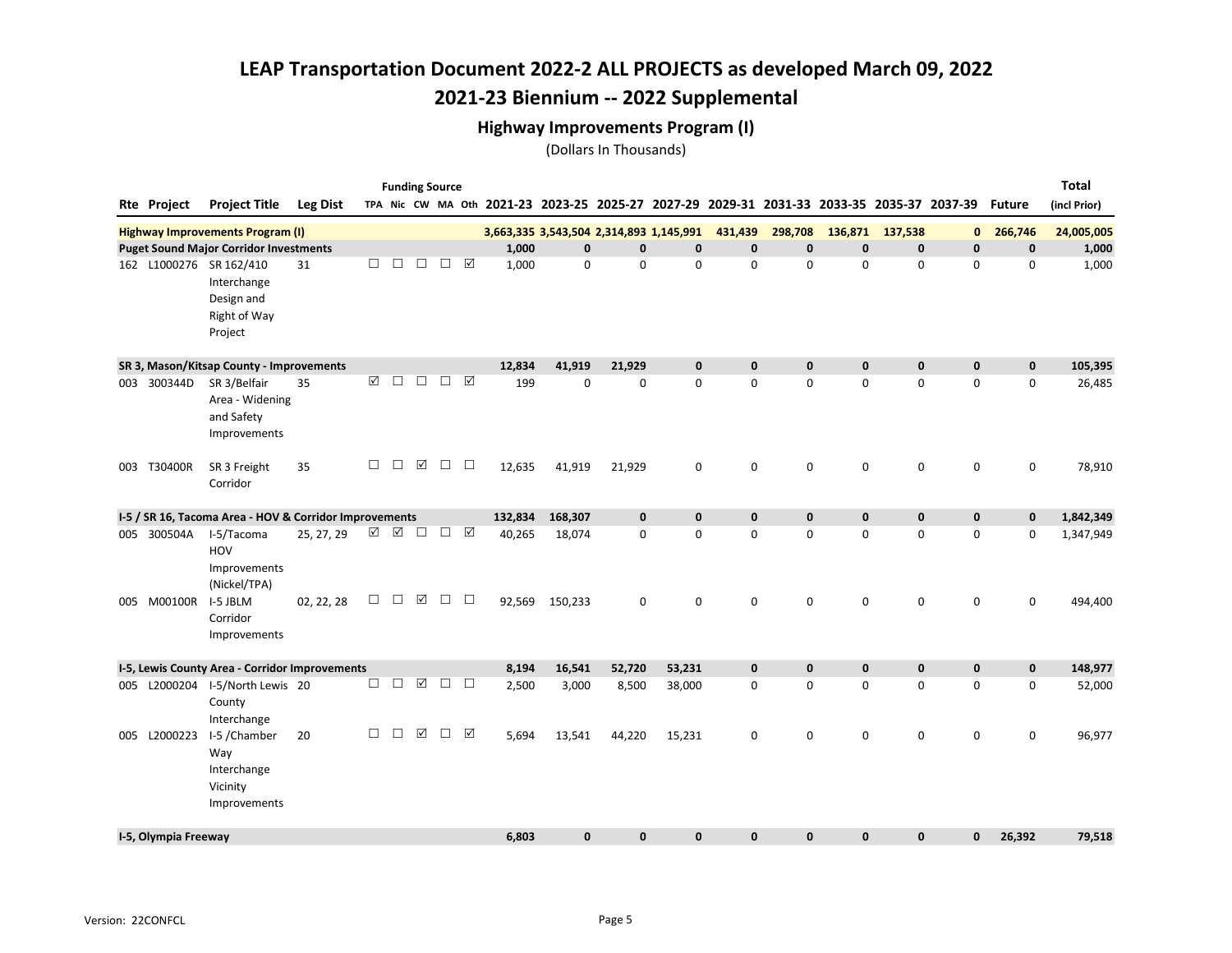## 2021-23 Biennium -- 2022 Supplemental

### Highway Improvements Program (I)

|     |              |                                                                                                         |                 |        |        |             | <b>Funding Source</b> |                     |             |             |                                           |             |             |              |   |                                                 |             |                     | <b>Total</b> |
|-----|--------------|---------------------------------------------------------------------------------------------------------|-----------------|--------|--------|-------------|-----------------------|---------------------|-------------|-------------|-------------------------------------------|-------------|-------------|--------------|---|-------------------------------------------------|-------------|---------------------|--------------|
|     | Rte Project  | <b>Project Title</b>                                                                                    | <b>Leg Dist</b> |        |        |             |                       |                     |             |             | TPA Nic CW MA Oth 2021-23 2023-25 2025-27 |             |             |              |   | 2027-29 2029-31 2031-33 2033-35 2035-37 2037-39 |             | <b>Future</b>       | (incl Prior) |
|     | 005 L1000231 | I-5 Corridor<br>from Mounts<br>Road to<br>Tumwater                                                      | 02, 22, 28      | $\Box$ | $\Box$ | $\Box$      | $\Box$ $\Box$         |                     | 1,553       | 0           | 0                                         | $\mathsf 0$ | 0           | $\mathbf 0$  | 0 | $\mathbf 0$                                     | 0           | 0                   | 2,250        |
|     | 005 L1000293 | Nisqually<br>Environmental<br>Impact Study/I-<br>5 Nisqually<br>Delta                                   | 02, 22, 28      | $\Box$ | $\Box$ | $\Box$      | $\Box$                | ☑                   | 5,000       | 0           | 0                                         | 0           | 0           | 0            | 0 | $\pmb{0}$                                       | 0           | 0                   | 5,000        |
|     | 005 L1100110 | I-5/Marvin<br>Road/SR 510<br>Interchange                                                                | 22              | □      | $\Box$ | ☑           | $\Box$                | ☑                   | 250         | 0           | 0                                         | $\pmb{0}$   | 0           | 0            | 0 | 0                                               | 0           | 26,392              | 72,268       |
|     |              | I-5, Puget Sound Area - Improvements                                                                    |                 |        |        |             |                       |                     | 86,191      | 120,690     | 48,000                                    | 13,000      | 26,000      | $\mathbf 0$  | 0 | $\mathbf 0$                                     | $\mathbf 0$ | $\mathbf 0$         | 330,489      |
|     |              | 005 100521W I-5/NB Seneca<br>St to SR 520 -<br>Mobility<br>Improvements                                 | 37, 43          | $\Box$ | $\Box$ | $\Box$      | $\Box$                | $\boxed{\triangle}$ | 23,582      | $\mathbf 0$ | 0                                         | $\mathbf 0$ | $\mathbf 0$ | $\mathbf 0$  | 0 | $\mathbf 0$                                     | $\mathbf 0$ | 0                   | 27,400       |
| 005 | L2000139     | I-5/156th NE<br>Interchange in<br>Marysville                                                            | 38              | $\Box$ | $\Box$ | ☑           | $\Box$                | $\Box$              | $\mathbf 0$ | $\mathbf 0$ | 3,000                                     | 13,000      | 26,000      | 0            | 0 | $\pmb{0}$                                       | 0           | $\mathsf{O}\xspace$ | 42,000       |
| 005 | L2000160     | I-5/Ship Canal<br>Noise Wall                                                                            | 43              | $\Box$ | $\Box$ | ☑           | $\Box$                | $\Box$              | 3,384       | 0           | 0                                         | 0           | 0           | 0            | 0 | 0                                               | 0           | $\pmb{0}$           | 3,500        |
|     | 005 L2000229 | I-5/NB Marine<br>View Dr to SR<br>529 - Corridor &<br>Interchange<br>Improvements                       | 38              | $\Box$ | $\Box$ | ☑           | ☑                     | ☑                   | 44,604      | 60,611      | 0                                         | 0           | 0           | 0            | 0 | 0                                               | 0           | 0                   | 122,860      |
|     | 005 T20400R  | I-5 Federal Way - 30<br><b>Triangle Vicinity</b><br>Improvements                                        |                 | $\Box$ | $\Box$ | $\boxtimes$ | $\Box$                | $\Box$              | 10,000      | 30,000      | 45,000                                    | $\pmb{0}$   | 0           | 0            | 0 | $\mathbf 0$                                     | 0           | $\mathbf 0$         | 85,000       |
|     |              | 005 T20700SC I-5/116th Street 38<br>NE, 88th Street<br>NE, and SR<br>528/Marine<br>Drive<br>Interchange |                 | □      | $\Box$ | ☑           | $\Box$                | $\Box$              | 4,621       | 30,079      | 0                                         | $\mathbf 0$ | 0           | 0            | 0 | $\mathbf 0$                                     | 0           | 0                   | 49,729       |
|     |              | I-5, SW Washington - Corridor Improvements                                                              |                 |        |        |             |                       |                     | 25,808      | 10,400      | 74,800                                    | 12,500      | 0           | $\mathbf{0}$ | 0 | $\mathbf 0$                                     | $\mathbf 0$ | $\mathbf 0$         | 145,692      |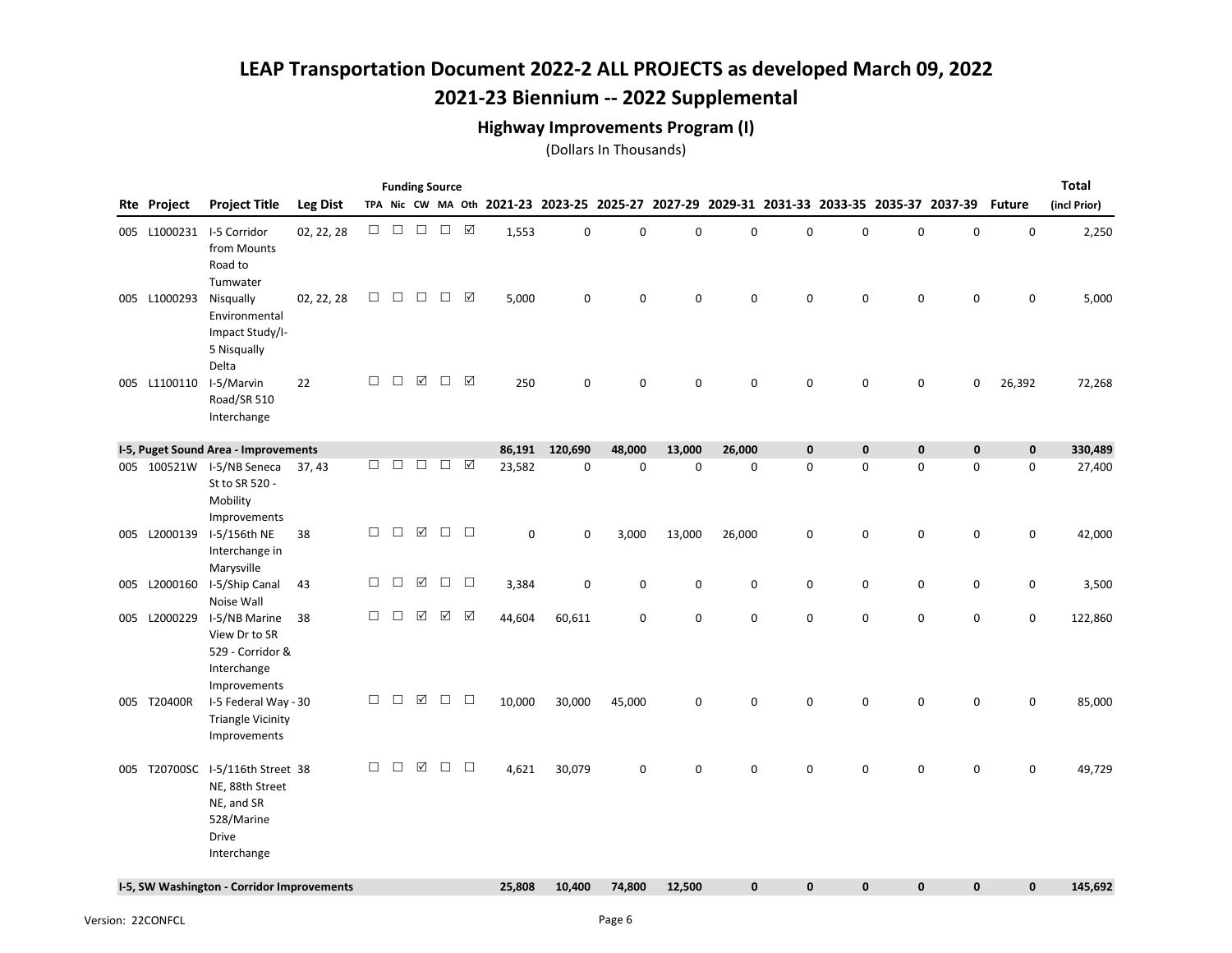## 2021-23 Biennium -- 2022 Supplemental

### Highway Improvements Program (I)

|     |                    |                                                                                             |                 |        |        |             | <b>Funding Source</b>                              |                       |        |             |                                                                                           |              |              |              |   |              |              |                     | <b>Total</b> |
|-----|--------------------|---------------------------------------------------------------------------------------------|-----------------|--------|--------|-------------|----------------------------------------------------|-----------------------|--------|-------------|-------------------------------------------------------------------------------------------|--------------|--------------|--------------|---|--------------|--------------|---------------------|--------------|
|     | <b>Rte Project</b> | <b>Project Title</b>                                                                        | <b>Leg Dist</b> |        |        |             |                                                    |                       |        |             | TPA Nic CW MA Oth 2021-23 2023-25 2025-27 2027-29 2029-31 2031-33 2033-35 2035-37 2037-39 |              |              |              |   |              |              | <b>Future</b>       | (incl Prior) |
|     | 005 400520D        | I-5/0.5 Mile<br>North of<br>Interstate<br>Bridge to NE<br>99th St SB - Bus<br>Lane          | 49              | $\Box$ | $\Box$ | $\Box$      | $\Box$ $\Box$                                      |                       | 17     | 0           | 0                                                                                         | $\mathbf 0$  | 0            | $\mathbf 0$  | 0 | $\mathbf 0$  | $\mathbf 0$  | 0                   | 3,992        |
| 005 | L2000099           | I-5/Mill Plain<br>Boulevard                                                                 | 49              | □      | $\Box$ | ☑           | $\Box$                                             | $\Box$                | 0      | 10,400      | 74,800                                                                                    | 12,500       | 0            | 0            | 0 | $\pmb{0}$    | 0            | $\mathsf{O}\xspace$ | 97,700       |
| 005 | L2000370           | I-5 Interstate<br><b>Bridge</b><br>Replacement                                              | 49              | $\Box$ | $\Box$ | $\Box$      | $\Box$                                             | ☑                     | 25,791 | $\mathbf 0$ | 0                                                                                         | $\mathbf 0$  | 0            | 0            | 0 | $\mathbf 0$  | 0            | 0                   | 44,000       |
|     |                    | I-5, Whatcom/Skagit County - Improvements                                                   |                 |        |        |             |                                                    |                       | 12,058 | 13,520      | $\mathbf{0}$                                                                              | $\mathbf{0}$ | $\mathbf{0}$ | $\mathbf{0}$ | 0 | $\mathbf{0}$ | $\mathbf{0}$ | $\mathbf 0$         | 34,634       |
|     | 005 L1000099       | I-5/Slater Road 40, 42<br>Interchange -<br>Improvements                                     |                 | $\Box$ | $\Box$ | $\boxtimes$ | $\begin{array}{ccc} \square & \square \end{array}$ |                       | 6,313  | 13,520      | 0                                                                                         | $\mathbf 0$  | 0            | $\mathbf 0$  | 0 | $\mathbf 0$  | 0            | 0                   | 20,969       |
| 005 | L2000119           | I-5/Northbound 42<br>on-ramp at<br>Bakerview                                                |                 | $\Box$ | $\Box$ | ☑           | $\Box$                                             | ☑                     | 3,339  | 0           | 0                                                                                         | $\mathbf 0$  | 0            | 0            | 0 | 0            | 0            | 0                   | 10,915       |
|     | 005 L2000255       | SR 548 (Bell<br>Road)/Peace<br>Portal Drive<br>Intersection                                 | 42              | П      | $\Box$ | ☑           | $\Box$                                             | ☑                     | 2,406  | $\mathbf 0$ | 0                                                                                         | $\Omega$     | $\Omega$     | $\Omega$     | 0 | $\mathbf 0$  | 0            | $\mathbf 0$         | 2,750        |
|     |                    | SR 9, Snohomish County - Corridor Improvements                                              |                 |        |        |             |                                                    |                       | 78,189 | 106,591     | 25,500                                                                                    | $\mathbf{0}$ | $\mathbf{0}$ | $\mathbf{0}$ | 0 | $\mathbf{0}$ | $\mathbf{0}$ | $\mathbf 0$         | 241,666      |
|     | 009 100904B        | SR 9/176th<br>Street SE to SR<br>96 - Widening                                              | 01, 44          | ☑      | $\Box$ | $\Box$      | $\Box$                                             | $\boxed{\mathcal{S}}$ | 9,480  | 5,853       | 0                                                                                         | $\pmb{0}$    | 0            | 0            | 0 | $\mathbf 0$  | 0            | $\mathsf 0$         | 21,922       |
|     | 009 L1000240       | SR 9/South Lake 44<br><b>Stevens Road</b><br>Roundabout                                     |                 | ☑      | $\Box$ | $\Box$      | $\Box$                                             | $\triangledown$       | 7,048  | $\mathbf 0$ | 0                                                                                         | $\mathbf 0$  | 0            | $\mathbf 0$  | 0 | 0            | 0            | $\mathbf 0$         | 8,500        |
| 009 | N00900R            | SR 9/Marsh<br>Road to 2nd<br>Street Vic -<br>Widening with<br><b>Bridge</b><br>Construction | 44              | □      | П      | ☑           | $\Box$                                             | $\Box$                | 22,432 | 89,500      | 25,500                                                                                    | $\mathbf 0$  | 0            | 0            | 0 | $\mathbf 0$  | 0            | $\mathbf 0$         | 142,100      |
|     | 009 N92040R        | SR 9/SR 204<br>Interchange                                                                  | 44              | $\Box$ | $\Box$ | ☑           | $\Box$                                             | $\Box$                | 39,229 | 11,238      | 0                                                                                         | $\mathbf 0$  | 0            | 0            | 0 | 0            | 0            | 0                   | 69,144       |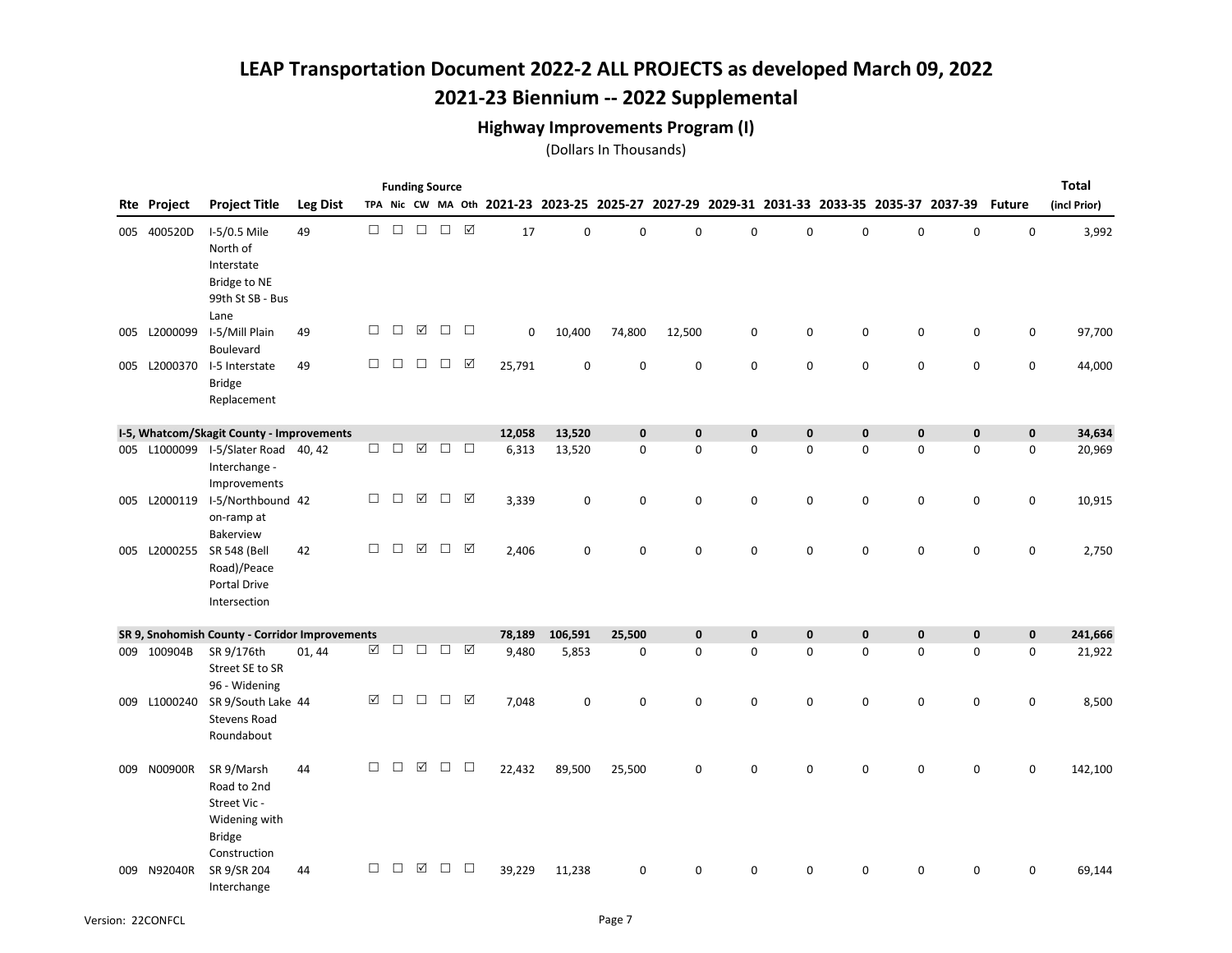## 2021-23 Biennium -- 2022 Supplemental

### Highway Improvements Program (I)

|     |              |                                                                                          |                 |        | <b>Funding Source</b> |                 |        |        |                |                                                                                           |             |              |              |              |             |             |             |                     | <b>Total</b> |
|-----|--------------|------------------------------------------------------------------------------------------|-----------------|--------|-----------------------|-----------------|--------|--------|----------------|-------------------------------------------------------------------------------------------|-------------|--------------|--------------|--------------|-------------|-------------|-------------|---------------------|--------------|
|     | Rte Project  | <b>Project Title</b>                                                                     | <b>Leg Dist</b> |        |                       |                 |        |        |                | TPA Nic CW MA Oth 2021-23 2023-25 2025-27 2027-29 2029-31 2031-33 2033-35 2035-37 2037-39 |             |              |              |              |             |             |             | <b>Future</b>       | (incl Prior) |
|     |              |                                                                                          |                 |        |                       |                 |        |        |                |                                                                                           |             |              |              |              |             |             |             |                     |              |
|     |              | US 12, Tri-Cities to Walla Walla - Corridor Improvements                                 |                 |        |                       |                 |        |        | 86,939         | 25,409                                                                                    | 48          | $\mathbf{0}$ | $\mathbf{0}$ | $\mathbf{0}$ | 0           | $\pmb{0}$   | $\mathbf 0$ | $\mathbf 0$         | 261,548      |
|     | 012 501203X  | <b>US</b><br>12/Frenchtown<br>Vicinity to Walla<br>Walla - Add<br>Lanes                  | 16              | ☑      | ☑                     | $\Box$          | $\Box$ | ☑      | 99             | 0                                                                                         | $\mathbf 0$ | $\mathbf 0$  | $\mathbf 0$  | 0            | 0           | $\mathbf 0$ | 0           | 0                   | 51,652       |
|     | 012 501210T  | US 12/Nine Mile 16<br>Hill to<br>Woodward<br>Canyon Vic -<br><b>Build New</b><br>Highway |                 | $\Box$ | $\Box$                | $\Box$          | $\Box$ | ☑      | $\overline{4}$ | 12                                                                                        | 0           | $\mathbf 0$  | $\Omega$     | 0            | 0           | $\mathbf 0$ | 0           | $\mathbf 0$         | 5,371        |
|     | 012 5012121  | US 12/SR 124<br>Intersection -<br><b>Build</b><br>Interchange                            | 16              | ☑      | $\Box$                | $\Box$          | $\Box$ | ☑      | 55             | 0                                                                                         | $\mathbf 0$ | $\mathbf 0$  | $\mathbf 0$  | $\mathbf 0$  | 0           | $\mathbf 0$ | $\mathbf 0$ | $\mathbf 0$         | 21,317       |
|     | 012 T20900R  | US-12/Walla<br>Walla Corridor<br>Improvements                                            | 16              | $\Box$ | $\Box$                | $\triangledown$ | $\Box$ | ☑      | 86,781         | 25,397                                                                                    | 48          | 0            | $\mathbf 0$  | 0            | 0           | 0           | 0           | 0                   | 183,208      |
|     |              | SR 14, Clark/Skamania County - Corridor Improvements                                     |                 |        |                       |                 |        |        | 17,245         | 27,300                                                                                    | 261         | 166          | 104          | $\mathbf 0$  | $\mathbf 0$ | $\pmb{0}$   | $\pmb{0}$   | $\mathbf 0$         | 63,990       |
|     |              | 014 L1000157 SR 14 Access<br>Improvements                                                | 18              | $\Box$ | $\Box$                | ☑               | $\Box$ | ☑      | 149            | 0                                                                                         | 0           | $\Omega$     | $\Omega$     | $\mathbf 0$  | 0           | 0           | $\mathbf 0$ | 0                   | 7,590        |
| 014 |              | L2000102 SR 14/I-205 to<br>SE 164th Ave -<br><b>Auxiliary Lanes</b>                      | 17, 18, 49      | $\Box$ | $\Box$                | ☑               | $\Box$ | $\Box$ | 11,741         | 11,800                                                                                    | 161         | 166          | 104          | 0            | 0           | $\mathsf 0$ | 0           | $\mathsf{O}\xspace$ | 28,400       |
|     |              | 014 L2220062 SR 14/Bingen<br>Underpass                                                   | 14              | $\Box$ | $\Box$                | $\boxtimes$     | $\Box$ | $\Box$ | 5,355          | 15,500                                                                                    | 100         | 0            | 0            | 0            | 0           | $\mathsf 0$ | 0           | $\mathsf{O}\xspace$ | 28,000       |
|     |              | SR 16, Tacoma - New Narrows Bridge                                                       |                 |        |                       |                 |        |        | $\mathbf 0$    | $\pmb{0}$                                                                                 | $\mathbf 0$ | $\bf{0}$     | $\mathbf 0$  | 57,593       | 0           | 0           | $\mathbf 0$ | $\mathbf 0$         | 57,593       |
|     | 016 TNB001A  | SR16/<br>Repayment of<br>Sales Tax for<br>New Tacoma<br>Narrows Bridge                   | 26, 28          | $\Box$ | $\Box$                | $\Box$          | $\Box$ | ☑      | $\Omega$       | 0                                                                                         | $\mathbf 0$ | $\mathbf 0$  | 0            | 57,593       | 0           | $\mathbf 0$ | 0           | 0                   | 57,593       |
|     |              | SR 18, Auburn to I-90 - Corridor Widening                                                |                 |        |                       |                 |        |        | 23,869         | 9,000                                                                                     | $\mathbf 0$ | $\mathbf{0}$ | $\mathbf{0}$ | 0            | $\mathbf 0$ | $\mathbf 0$ | $\mathbf 0$ | $\mathbf 0$         | 41,000       |
|     | 018 L1000120 | SR 164 East<br><b>Auburn Access</b>                                                      | 30, 31, 47      | $\Box$ | $\Box$                | ☑               | $\Box$ | $\Box$ | 4,954          | 9,000                                                                                     | $\mathbf 0$ | $\mathbf 0$  | $\mathbf 0$  | 0            | 0           | 0           | 0           | 0                   | 15,000       |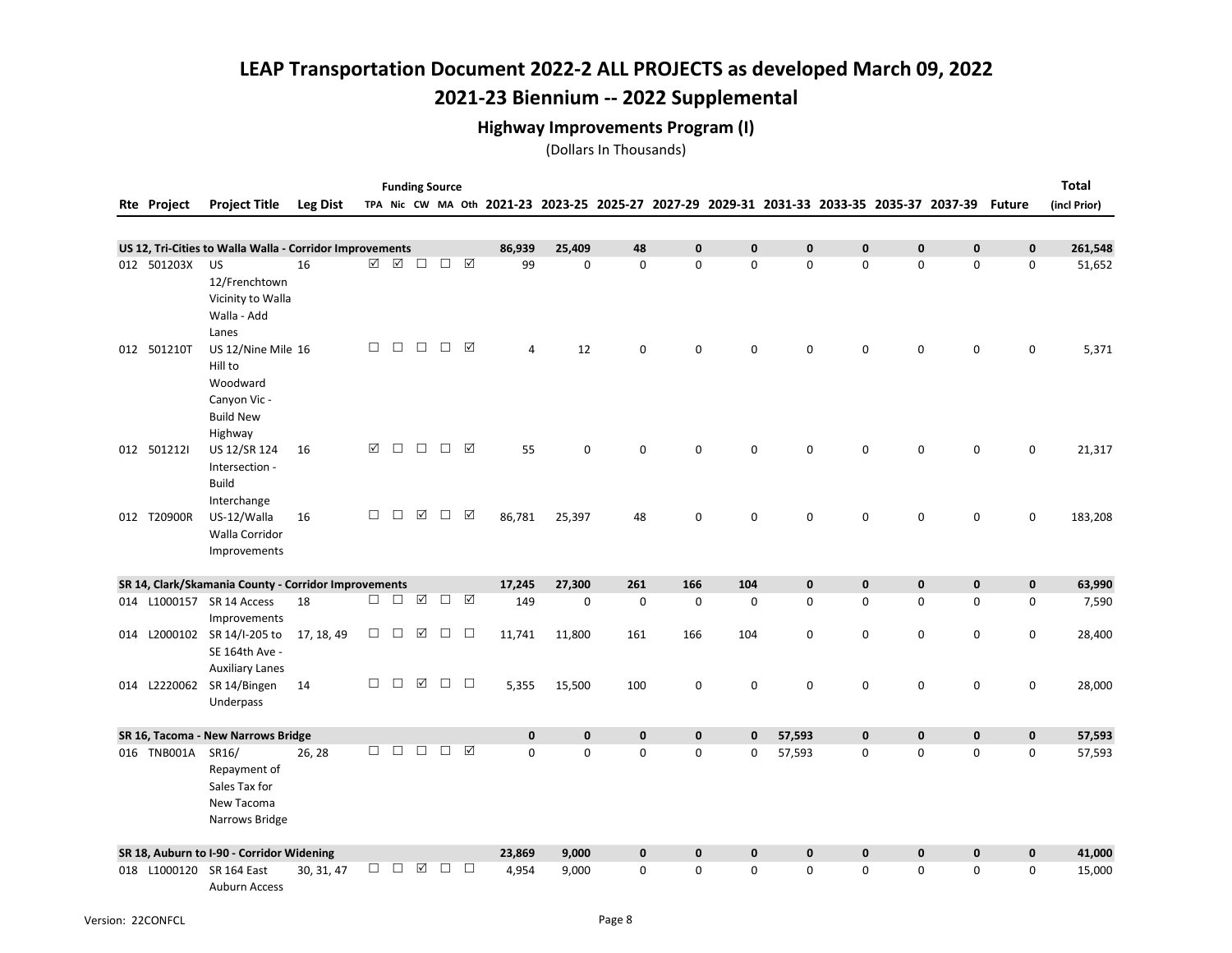## 2021-23 Biennium -- 2022 Supplemental

### Highway Improvements Program (I)

|                        |                                                                  |                 |        |        |        | <b>Funding Source</b> |        |           |        |              |              |              |              |              |             |                                                                                                  |             | <b>Total</b> |
|------------------------|------------------------------------------------------------------|-----------------|--------|--------|--------|-----------------------|--------|-----------|--------|--------------|--------------|--------------|--------------|--------------|-------------|--------------------------------------------------------------------------------------------------|-------------|--------------|
| <b>Rte Project</b>     | <b>Project Title</b>                                             | <b>Leg Dist</b> |        |        |        |                       |        |           |        |              |              |              |              |              |             | TPA Nic CW MA Oth 2021-23 2023-25 2025-27 2027-29 2029-31 2031-33 2033-35 2035-37 2037-39 Future |             | (incl Prior) |
| 018 L1000199           | SR 18 Widening - 05<br>Issaquah/Hobar<br>t Rd to Raging<br>River |                 | $\Box$ | $\Box$ | $\Box$ | $\Box$                | ☑      | 18,915    | 0      | $\mathbf 0$  | 0            | $\mathbf 0$  | 0            | 0            | $\mathbf 0$ | 0                                                                                                | 0           | 26,000       |
|                        | SR 20, Island County - Safety Improvements                       |                 |        |        |        |                       |        | 38        | 78     | $\mathbf{0}$ | $\mathbf{0}$ | $\mathbf{0}$ | $\mathbf{0}$ | $\mathbf{0}$ | $\mathbf 0$ | $\mathbf{0}$                                                                                     | $\mathbf 0$ | 3,678        |
|                        | 020 L2200042 SR 20 Race Road 10<br>to Jacob's Road               |                 | $\Box$ | П      | $\Box$ | $\Box$                | ☑      | 38        | 78     | 0            | 0            | $\mathbf 0$  | 0            | 0            | 0           | $\mathsf 0$                                                                                      | $\mathsf 0$ | 3,678        |
|                        | SR 28/285, Wenatchee Area - Improvements                         |                 |        |        |        |                       |        | 15,659    | 35,818 | 23,000       | 13,000       | $\mathbf{0}$ | $\mathbf{0}$ | $\mathbf 0$  | $\mathbf 0$ | $\mathbf 0$                                                                                      | $\mathbf 0$ | 90,520       |
| 028 202801J            | <b>SR 28/E</b><br>Wenatchee -<br><b>Access Control</b>           | 12              | ☑      | $\Box$ | $\Box$ | $\Box$                | $\Box$ | $\pmb{0}$ | 5,367  | 0            | $\mathsf 0$  | $\mathbf 0$  | $\mathbf 0$  | 0            | $\mathbf 0$ | 0                                                                                                | $\mathsf 0$ | 6,008        |
| 028 T10300R            | SR 28 East<br>Wenatchee<br>Corridor<br>Improvements              | 12              | □      | П      | ☑      | $\Box$                | □      | 8,944     | 17,051 | 21,000       | 13,000       | $\mathbf 0$  | 0            | 0            | 0           | 0                                                                                                | 0           | 61,500       |
| 285 L2000061           | SR 28/SR 285,<br>North<br>Wenatchee<br>Area<br>Improvements      | 12              | $\Box$ | □      | ☑      | $\Box$                | ☑      | 6,715     | 13,400 | 2,000        | 0            | $\Omega$     | $\Omega$     | 0            | 0           | 0                                                                                                | $\mathbf 0$ | 23,012       |
| I-82, Yakima To Oregon |                                                                  |                 |        |        |        |                       |        | 8,207     | 41,500 | 24,013       | $\mathbf 0$  | $\mathbf 0$  | $\mathbf{0}$ | $\mathbf 0$  | $\mathbf 0$ | $\mathbf 0$                                                                                      | 10,454      | 145,072      |
| 082 5082010            | I-82/Valley Mall 15<br>Blvd - Rebuild<br>Interchange             |                 | ☑      | $\Box$ | $\Box$ | $\Box$                | ☑      | 19        | 0      | $\mathbf 0$  | $\Omega$     | $\mathbf 0$  | $\Omega$     | 0            | $\mathbf 0$ | 0                                                                                                | $\mathbf 0$ | 34,803       |
| 082 508208M            | I-82/Red<br>Mountain<br>Vicinity - Pre-<br>Design Analysis       | 08, 16          | $\Box$ | $\Box$ | $\Box$ | $\Box$                | ☑      | 1,292     | 0      | $\mathbf 0$  | 0            | $\mathbf 0$  | 0            | 0            | $\mathbf 0$ | 0                                                                                                | $\mathbf 0$ | 3,456        |
| 082 L2000123           | I-82/EB WB On 15<br>and Off Ramps                                |                 | $\Box$ | $\Box$ | ☑      | $\Box$                | $\Box$ | 75        | 0      | 0            | 0            | $\mathbf 0$  | 0            | 0            | $\mathbf 0$ | 0                                                                                                | 10,454      | 34,400       |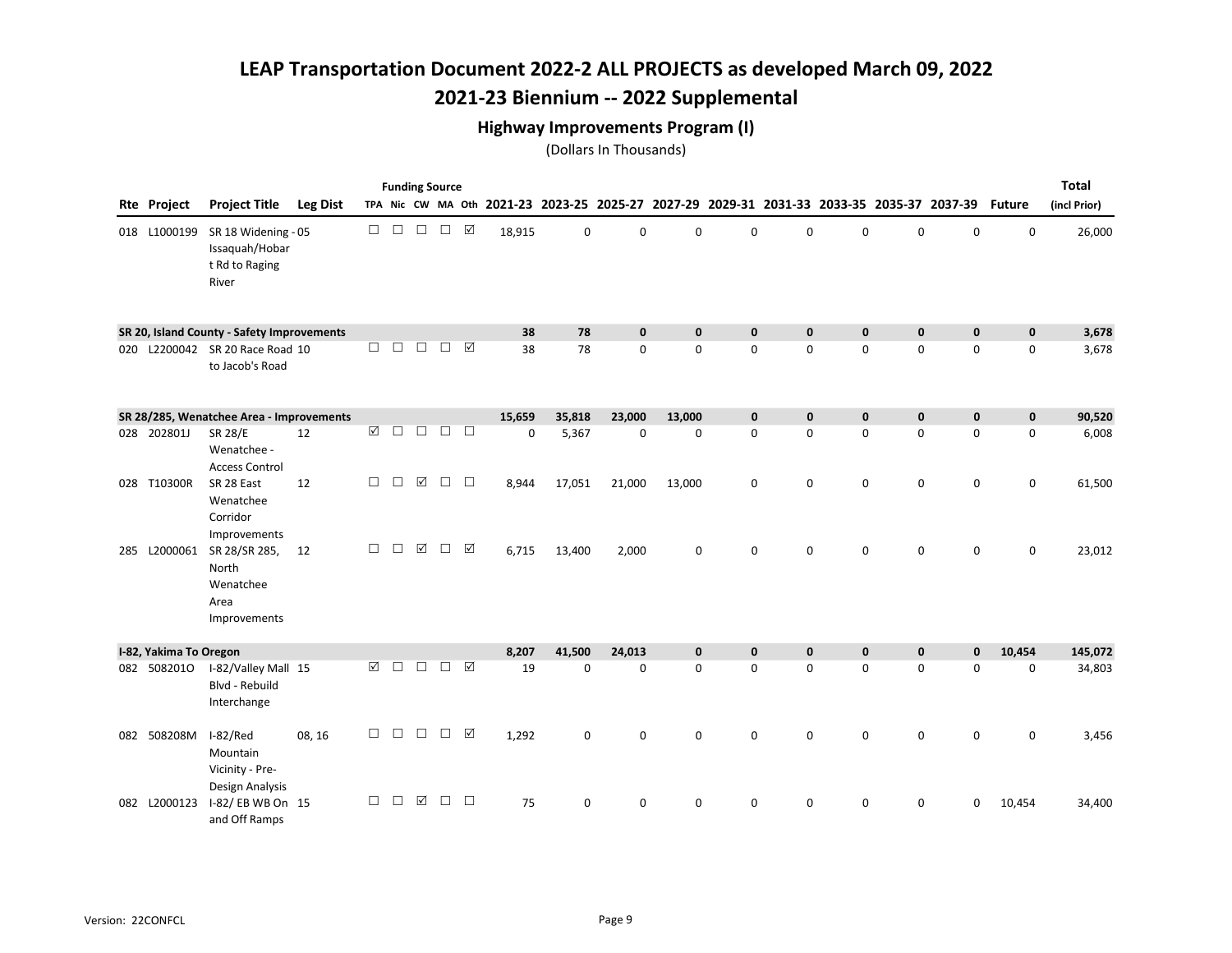## 2021-23 Biennium -- 2022 Supplemental

### Highway Improvements Program (I)

|     |             |                                                                                                 |                 |        | <b>Funding Source</b> |               |        |        |              |              |              |              |                                                                                           |              |              |              |               | <b>Total</b> |
|-----|-------------|-------------------------------------------------------------------------------------------------|-----------------|--------|-----------------------|---------------|--------|--------|--------------|--------------|--------------|--------------|-------------------------------------------------------------------------------------------|--------------|--------------|--------------|---------------|--------------|
|     | Rte Project | <b>Project Title</b>                                                                            | <b>Leg Dist</b> |        |                       |               |        |        |              |              |              |              | TPA Nic CW MA Oth 2021-23 2023-25 2025-27 2027-29 2029-31 2031-33 2033-35 2035-37 2037-39 |              |              |              | <b>Future</b> | (incl Prior) |
|     | 082 T21100R | I-82 Yakima -<br>Union Gap<br>Economic<br>Development<br>Improvements                           | □<br>14, 15     | $\Box$ | $\boxtimes$           | $\Box$        | $\Box$ | 6,821  | 41,500       | 24,013       | $\mathbf 0$  | $\mathbf 0$  | $\mathbf 0$                                                                               | 0            | 0            | 0            | $\mathbf 0$   | 72,413       |
|     |             | I-90, Snoqualmie Pass - Corridor Improvements                                                   |                 |        |                       |               |        | 90,288 | 249,155      | 244,248      | 598          | 515          | $\mathbf 0$                                                                               | $\mathbf 0$  | $\mathbf 0$  | $\mathbf 0$  | $\mathbf 0$   | 1,170,834    |
|     | 090 509009B | $\vert$ -<br>90/Snoqualmie<br>Pass East - Hyak<br>to Keechelus<br>Dam - Corridor<br>Improvement | ☑<br>05, 13     | $\Box$ | $\Box$                | $\Box$        | $\Box$ | 4,784  | 2,098        | 598          | 598          | 515          | $\mathbf 0$                                                                               | 0            | $\mathbf 0$  | 0            | $\mathbf 0$   | 564,921      |
|     | 090 5090160 | I-90/Canyon Rd 13<br>Interchange - EB<br>Ramp Terminal<br>Improvements                          | $\Box$          | $\Box$ | $\Box$                | □ ☑           |        | 79     | 0            | $\mathbf 0$  | $\mathbf 0$  | $\mathbf 0$  | 0                                                                                         | 0            | 0            | 0            | $\mathsf 0$   | 763          |
|     | 090 M00500R | I-90 Snoqualmie 13<br>Pass - Widen to<br>Easton                                                 | $\Box$          | $\Box$ | ☑                     | ☑             | ☑      | 85,425 | 247,057      | 243,650      | $\mathbf 0$  | $\mathbf 0$  | 0                                                                                         | 0            | $\mathbf 0$  | 0            | $\mathbf 0$   | 605,150      |
|     |             | I-90, Spokane Area - Corridor Improvements                                                      |                 |        |                       |               |        | 26,661 | 270          | $\mathbf 0$  | $\mathbf{0}$ | $\mathbf{0}$ | $\mathbf{0}$                                                                              | $\mathbf{0}$ | $\mathbf 0$  | $\mathbf 0$  | $\mathbf 0$   | 62,031       |
|     | 090 609049B | I-90/Spokane to 04<br>Idaho State Line<br>Corridor Design                                       | $\Box$          | $\Box$ | $\Box$                | $\Box$ $\Box$ |        | 1,105  | 0            | $\mathbf 0$  | $\mathbf 0$  | $\mathbf 0$  | 0                                                                                         | 0            | 0            | 0            | 0             | 10,074       |
| 090 | L2000094    | I-90/Medical<br>Lake & Geiger<br>Interchanges                                                   | $\Box$<br>06    | $\Box$ | ☑                     | $\Box$        | ☑      | 7,729  | 270          | $\mathsf 0$  | $\mathbf 0$  | $\mathbf 0$  | 0                                                                                         | 0            | 0            | 0            | 0             | 27,907       |
|     |             | 090 L2000122 I-90/Barker to<br>Harvard -<br>Improve<br>Interchanges &<br><b>Local Roads</b>     | □<br>04         | $\Box$ | $\triangledown$       | $\Box$        | ☑      | 17,827 | $\mathbf 0$  | $\mathbf 0$  | $\mathbf 0$  | $\mathbf 0$  | 0                                                                                         | 0            | $\mathbf 0$  | 0            | 0             | 24,050       |
|     |             | I-90, Western Washington - Improvements                                                         |                 |        |                       |               |        | 21.732 | $\mathbf{0}$ | $\mathbf{0}$ | $\mathbf{0}$ | $\mathbf{0}$ | $\mathbf{0}$                                                                              | $\mathbf{0}$ | $\mathbf{0}$ | $\mathbf{0}$ | $\mathbf{0}$  | 75,335       |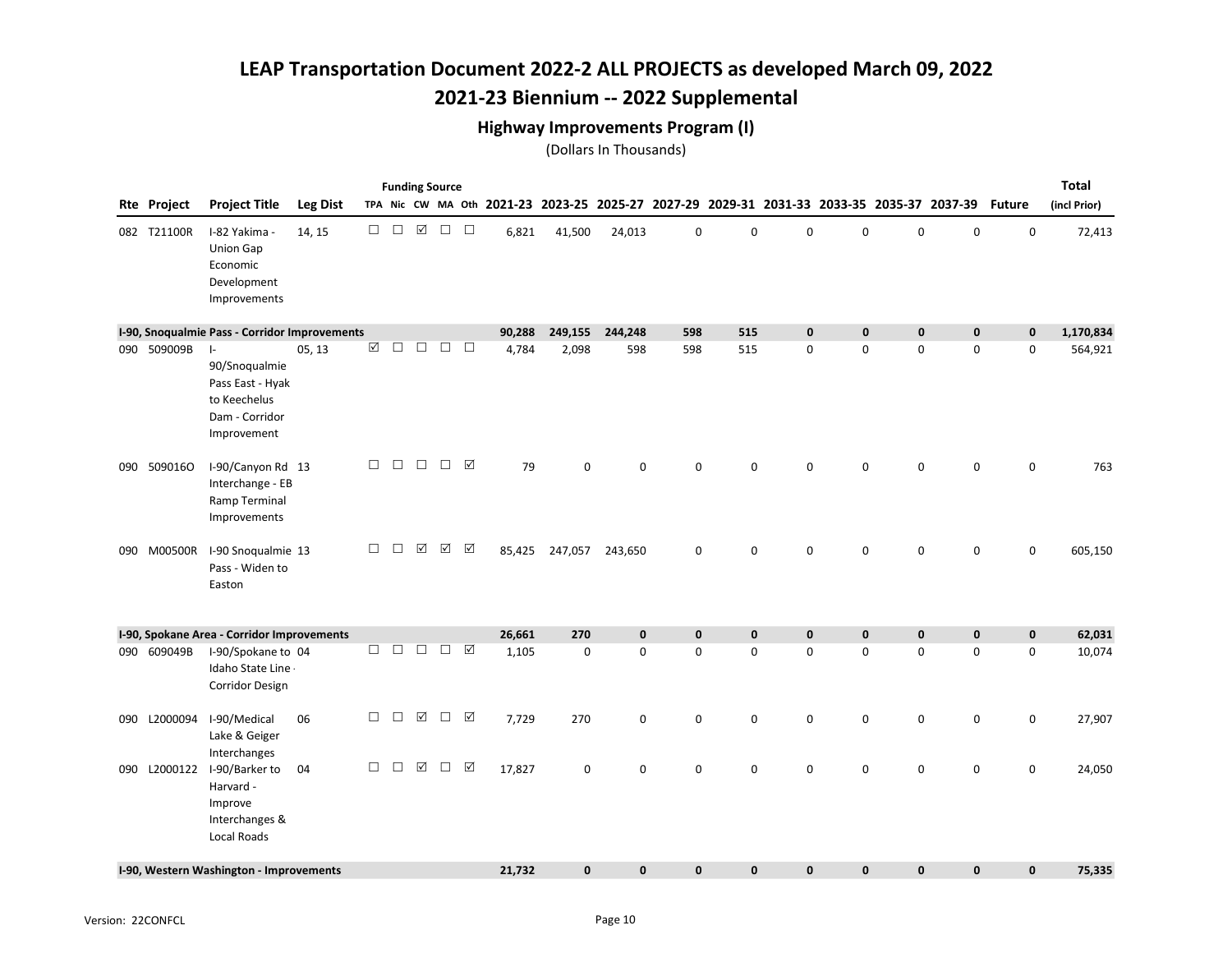## 2021-23 Biennium -- 2022 Supplemental

### Highway Improvements Program (I)

| <b>Project Title</b><br><b>Leg Dist</b><br>TPA Nic CW MA Oth 2021-23 2023-25 2025-27<br>2027-29 2029-31 2031-33 2033-35 2035-37 2037-39<br>(incl Prior)<br>Rte Project<br><b>Future</b><br>☑<br>$\Box$ $\Box$<br>$\Box$<br>$\Box$<br>I-90/Front<br>05<br>216<br>0<br>0<br>$\pmb{0}$<br>0<br>0<br>0<br>$\mathsf 0$<br>0<br>$\mathbf 0$<br>090 L2000124<br>2,300<br><b>Street IJR</b><br>☑<br>$\Box$<br>$\Box$<br>$\Box$<br>$\Box$<br>$\mathbf 0$<br>0<br>$\mathbf 0$<br>0<br>$\mathbf 0$<br>0<br>$\mathsf 0$<br>$\mathbf 0$<br>$\mathbf 0$<br>090 L2000201 I-90/Eastgate to 05, 41, 48<br>21,516<br>73,035<br>SR 900 -<br>Corridor<br>Improvements<br>$\mathbf{0}$<br>$\mathbf{0}$<br>$\mathbf{0}$<br>3,397,625<br>SR 99, Seattle - Alaskan Way Viaduct<br>175,667<br>$\mathbf{0}$<br>$\mathbf{0}$<br>$\mathbf{0}$<br>$\mathbf{0}$<br>$\mathbf{0}$<br>$\mathbf 0$<br>☑<br>☑<br>$\Box$<br>$\Box$<br>☑<br>$\pmb{0}$<br>099 809936Z<br>SR 99/Alaskan<br>175,660<br>$\mathbf 0$<br>0<br>$\mathbf 0$<br>0<br>0<br>0<br>$\mathbf 0$<br>0<br>3,359,788<br>11, 36, 37,<br>Way Viaduct -<br>43<br>Replacement<br>☑<br>$\Box$ $\Box$<br>☑<br>$\Box$<br>$\overline{7}$<br>$\mathsf 0$<br>099 809940B<br>SR 99/Viaduct<br>11, 32, 36,<br>$\mathbf 0$<br>0<br>$\mathsf 0$<br>0<br>$\mathbf 0$<br>0<br>$\mathsf 0$<br>0<br>37,837<br>37, 43, 46<br>Project -<br>Construction<br>Mitigation<br>US 101/104/112, Olympic Peninsula/SW WA - Improvements<br>1,256<br>$\mathbf 0$<br>$\mathbf 0$<br>$\pmb{0}$<br>0<br>0<br>$\pmb{0}$<br>$\mathbf 0$<br>$\mathbf 0$<br>$\mathbf 0$<br>52,849<br>☑<br>$\Box$ $\Box$ $\Box$<br>$\Box$<br>$\mathbf 0$<br>0<br>$\mathbf 0$<br>0<br>0<br>$\mathbf 0$<br>$\mathbf 0$<br>$\mathsf 0$<br>US 101/Shore<br>$\overline{4}$<br>0<br>51,059<br>101 310107B<br>24<br>Rd to Kitchen Rd<br>- Widening<br>$\Box$<br>$\Box$<br>$\Box$<br>☑<br>$\Box$<br><b>US 101/East</b><br>0<br>0<br>$\mathbf 0$<br>0<br>$\mathbf 0$<br>0<br>$\mathsf 0$<br>$\mathbf 0$<br>$\mathsf 0$<br>1,290<br>101 L2000343<br>24<br>1,237<br>Sequim Corridor<br>Improvements<br>☑<br>П<br>$\Box$<br>$\Box$<br>$\Box$<br>23<br>15<br>$\mathbf 0$<br>$\mathbf 0$<br>$\mathbf 0$<br>0<br>$\mathsf{O}$<br>0<br>$\mathbf 0$<br>$\mathbf 0$<br>0<br>500<br>104 L2000246<br>SR 104<br>Realignment for<br>Ferry Traffic<br>SR 161, Pierce County - Corridor Improvements<br>1,186<br>31<br>$\mathbf{0}$<br>$\mathbf 0$<br>$\mathbf{0}$<br>0<br>0<br>$\pmb{0}$<br>$\mathbf 0$<br>$\mathbf 0$<br>$\mathbf 0$<br>$\Box$<br>$\Box$<br>$\Box$<br>$\Box$<br>⊠<br>$\mathbf 0$<br>$\mathbf 0$<br>$\mathbf 0$<br>$\Omega$<br>$\mathbf 0$<br>$\mathbf 0$<br>0<br>$\mathbf 0$<br>161 L1100048 31st Ave SW<br>25<br>31<br>$\Omega$<br>1,186<br>Overpass -<br>Improvements<br>452<br>$\mathbf{0}$<br>$\pmb{0}$<br>SR 167, Renton to Puyallup Corridor Improvements<br>$\pmb{0}$<br>$\mathbf 0$<br>0<br>0<br>$\pmb{0}$<br>$\mathbf 0$<br>$\mathbf 0$<br>83,931<br>$\Box$ $\Box$<br>$\mathbf 0$<br>$\mathbf 0$<br>SR 167/8th St E 30, 33, 47<br>452<br>$\Omega$<br>0<br>$\mathbf 0$<br>0<br>0<br>0<br>$\mathbf 0$<br>83,931<br>167 816701C<br>Vic to S 277th St<br>Vic-<br>Southbound<br>Managed Lane<br>801,111<br>696,200<br>$\mathbf{0}$<br>$\mathbf{0}$<br>$\mathbf 0$<br>$\mathbf 0$<br>$\mathbf 0$<br>$\mathbf 0$<br>2,391,600<br>SR 167, Tacoma to Puyallup - New Freeway<br>480,436<br>136,998 |  |  |  | <b>Funding Source</b> |  |  |  |  |  |  | <b>Total</b> |
|------------------------------------------------------------------------------------------------------------------------------------------------------------------------------------------------------------------------------------------------------------------------------------------------------------------------------------------------------------------------------------------------------------------------------------------------------------------------------------------------------------------------------------------------------------------------------------------------------------------------------------------------------------------------------------------------------------------------------------------------------------------------------------------------------------------------------------------------------------------------------------------------------------------------------------------------------------------------------------------------------------------------------------------------------------------------------------------------------------------------------------------------------------------------------------------------------------------------------------------------------------------------------------------------------------------------------------------------------------------------------------------------------------------------------------------------------------------------------------------------------------------------------------------------------------------------------------------------------------------------------------------------------------------------------------------------------------------------------------------------------------------------------------------------------------------------------------------------------------------------------------------------------------------------------------------------------------------------------------------------------------------------------------------------------------------------------------------------------------------------------------------------------------------------------------------------------------------------------------------------------------------------------------------------------------------------------------------------------------------------------------------------------------------------------------------------------------------------------------------------------------------------------------------------------------------------------------------------------------------------------------------------------------------------------------------------------------------------------------------------------------------------------------------------------------------------------------------------------------------------------------------------------------------------------------------------------------------------------------------------------------------------------------------------------------------------------------------------------------------------------------------------------------------------------------------------------------------------------------------------------------------------------------------------------------------------------------------------------------------|--|--|--|-----------------------|--|--|--|--|--|--|--------------|
|                                                                                                                                                                                                                                                                                                                                                                                                                                                                                                                                                                                                                                                                                                                                                                                                                                                                                                                                                                                                                                                                                                                                                                                                                                                                                                                                                                                                                                                                                                                                                                                                                                                                                                                                                                                                                                                                                                                                                                                                                                                                                                                                                                                                                                                                                                                                                                                                                                                                                                                                                                                                                                                                                                                                                                                                                                                                                                                                                                                                                                                                                                                                                                                                                                                                                                                                                                  |  |  |  |                       |  |  |  |  |  |  |              |
|                                                                                                                                                                                                                                                                                                                                                                                                                                                                                                                                                                                                                                                                                                                                                                                                                                                                                                                                                                                                                                                                                                                                                                                                                                                                                                                                                                                                                                                                                                                                                                                                                                                                                                                                                                                                                                                                                                                                                                                                                                                                                                                                                                                                                                                                                                                                                                                                                                                                                                                                                                                                                                                                                                                                                                                                                                                                                                                                                                                                                                                                                                                                                                                                                                                                                                                                                                  |  |  |  |                       |  |  |  |  |  |  |              |
|                                                                                                                                                                                                                                                                                                                                                                                                                                                                                                                                                                                                                                                                                                                                                                                                                                                                                                                                                                                                                                                                                                                                                                                                                                                                                                                                                                                                                                                                                                                                                                                                                                                                                                                                                                                                                                                                                                                                                                                                                                                                                                                                                                                                                                                                                                                                                                                                                                                                                                                                                                                                                                                                                                                                                                                                                                                                                                                                                                                                                                                                                                                                                                                                                                                                                                                                                                  |  |  |  |                       |  |  |  |  |  |  |              |
|                                                                                                                                                                                                                                                                                                                                                                                                                                                                                                                                                                                                                                                                                                                                                                                                                                                                                                                                                                                                                                                                                                                                                                                                                                                                                                                                                                                                                                                                                                                                                                                                                                                                                                                                                                                                                                                                                                                                                                                                                                                                                                                                                                                                                                                                                                                                                                                                                                                                                                                                                                                                                                                                                                                                                                                                                                                                                                                                                                                                                                                                                                                                                                                                                                                                                                                                                                  |  |  |  |                       |  |  |  |  |  |  |              |
|                                                                                                                                                                                                                                                                                                                                                                                                                                                                                                                                                                                                                                                                                                                                                                                                                                                                                                                                                                                                                                                                                                                                                                                                                                                                                                                                                                                                                                                                                                                                                                                                                                                                                                                                                                                                                                                                                                                                                                                                                                                                                                                                                                                                                                                                                                                                                                                                                                                                                                                                                                                                                                                                                                                                                                                                                                                                                                                                                                                                                                                                                                                                                                                                                                                                                                                                                                  |  |  |  |                       |  |  |  |  |  |  |              |
|                                                                                                                                                                                                                                                                                                                                                                                                                                                                                                                                                                                                                                                                                                                                                                                                                                                                                                                                                                                                                                                                                                                                                                                                                                                                                                                                                                                                                                                                                                                                                                                                                                                                                                                                                                                                                                                                                                                                                                                                                                                                                                                                                                                                                                                                                                                                                                                                                                                                                                                                                                                                                                                                                                                                                                                                                                                                                                                                                                                                                                                                                                                                                                                                                                                                                                                                                                  |  |  |  |                       |  |  |  |  |  |  |              |
|                                                                                                                                                                                                                                                                                                                                                                                                                                                                                                                                                                                                                                                                                                                                                                                                                                                                                                                                                                                                                                                                                                                                                                                                                                                                                                                                                                                                                                                                                                                                                                                                                                                                                                                                                                                                                                                                                                                                                                                                                                                                                                                                                                                                                                                                                                                                                                                                                                                                                                                                                                                                                                                                                                                                                                                                                                                                                                                                                                                                                                                                                                                                                                                                                                                                                                                                                                  |  |  |  |                       |  |  |  |  |  |  |              |
|                                                                                                                                                                                                                                                                                                                                                                                                                                                                                                                                                                                                                                                                                                                                                                                                                                                                                                                                                                                                                                                                                                                                                                                                                                                                                                                                                                                                                                                                                                                                                                                                                                                                                                                                                                                                                                                                                                                                                                                                                                                                                                                                                                                                                                                                                                                                                                                                                                                                                                                                                                                                                                                                                                                                                                                                                                                                                                                                                                                                                                                                                                                                                                                                                                                                                                                                                                  |  |  |  |                       |  |  |  |  |  |  |              |
|                                                                                                                                                                                                                                                                                                                                                                                                                                                                                                                                                                                                                                                                                                                                                                                                                                                                                                                                                                                                                                                                                                                                                                                                                                                                                                                                                                                                                                                                                                                                                                                                                                                                                                                                                                                                                                                                                                                                                                                                                                                                                                                                                                                                                                                                                                                                                                                                                                                                                                                                                                                                                                                                                                                                                                                                                                                                                                                                                                                                                                                                                                                                                                                                                                                                                                                                                                  |  |  |  |                       |  |  |  |  |  |  |              |
|                                                                                                                                                                                                                                                                                                                                                                                                                                                                                                                                                                                                                                                                                                                                                                                                                                                                                                                                                                                                                                                                                                                                                                                                                                                                                                                                                                                                                                                                                                                                                                                                                                                                                                                                                                                                                                                                                                                                                                                                                                                                                                                                                                                                                                                                                                                                                                                                                                                                                                                                                                                                                                                                                                                                                                                                                                                                                                                                                                                                                                                                                                                                                                                                                                                                                                                                                                  |  |  |  |                       |  |  |  |  |  |  |              |
|                                                                                                                                                                                                                                                                                                                                                                                                                                                                                                                                                                                                                                                                                                                                                                                                                                                                                                                                                                                                                                                                                                                                                                                                                                                                                                                                                                                                                                                                                                                                                                                                                                                                                                                                                                                                                                                                                                                                                                                                                                                                                                                                                                                                                                                                                                                                                                                                                                                                                                                                                                                                                                                                                                                                                                                                                                                                                                                                                                                                                                                                                                                                                                                                                                                                                                                                                                  |  |  |  |                       |  |  |  |  |  |  |              |
|                                                                                                                                                                                                                                                                                                                                                                                                                                                                                                                                                                                                                                                                                                                                                                                                                                                                                                                                                                                                                                                                                                                                                                                                                                                                                                                                                                                                                                                                                                                                                                                                                                                                                                                                                                                                                                                                                                                                                                                                                                                                                                                                                                                                                                                                                                                                                                                                                                                                                                                                                                                                                                                                                                                                                                                                                                                                                                                                                                                                                                                                                                                                                                                                                                                                                                                                                                  |  |  |  |                       |  |  |  |  |  |  |              |
|                                                                                                                                                                                                                                                                                                                                                                                                                                                                                                                                                                                                                                                                                                                                                                                                                                                                                                                                                                                                                                                                                                                                                                                                                                                                                                                                                                                                                                                                                                                                                                                                                                                                                                                                                                                                                                                                                                                                                                                                                                                                                                                                                                                                                                                                                                                                                                                                                                                                                                                                                                                                                                                                                                                                                                                                                                                                                                                                                                                                                                                                                                                                                                                                                                                                                                                                                                  |  |  |  |                       |  |  |  |  |  |  |              |
|                                                                                                                                                                                                                                                                                                                                                                                                                                                                                                                                                                                                                                                                                                                                                                                                                                                                                                                                                                                                                                                                                                                                                                                                                                                                                                                                                                                                                                                                                                                                                                                                                                                                                                                                                                                                                                                                                                                                                                                                                                                                                                                                                                                                                                                                                                                                                                                                                                                                                                                                                                                                                                                                                                                                                                                                                                                                                                                                                                                                                                                                                                                                                                                                                                                                                                                                                                  |  |  |  |                       |  |  |  |  |  |  |              |
|                                                                                                                                                                                                                                                                                                                                                                                                                                                                                                                                                                                                                                                                                                                                                                                                                                                                                                                                                                                                                                                                                                                                                                                                                                                                                                                                                                                                                                                                                                                                                                                                                                                                                                                                                                                                                                                                                                                                                                                                                                                                                                                                                                                                                                                                                                                                                                                                                                                                                                                                                                                                                                                                                                                                                                                                                                                                                                                                                                                                                                                                                                                                                                                                                                                                                                                                                                  |  |  |  |                       |  |  |  |  |  |  |              |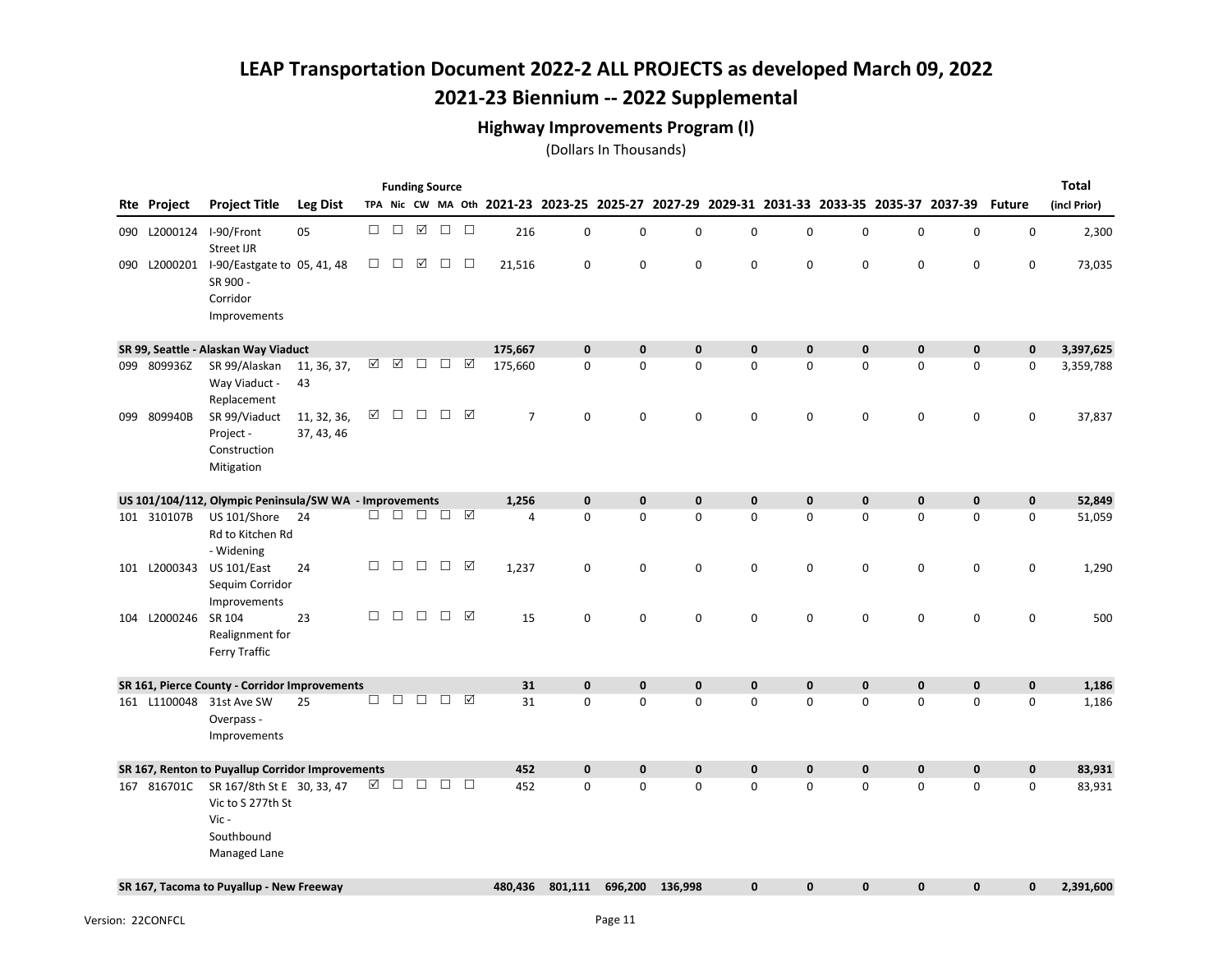## 2021-23 Biennium -- 2022 Supplemental

### Highway Improvements Program (I)

|              |                                                                  |                       |        |               |                      | <b>Funding Source</b> |        |                                                                                           |              |             |             |              |              |              |             |              |                     | <b>Total</b> |
|--------------|------------------------------------------------------------------|-----------------------|--------|---------------|----------------------|-----------------------|--------|-------------------------------------------------------------------------------------------|--------------|-------------|-------------|--------------|--------------|--------------|-------------|--------------|---------------------|--------------|
| Rte Project  | <b>Project Title</b>                                             | <b>Leg Dist</b>       |        |               |                      |                       |        | TPA Nic CW MA Oth 2021-23 2023-25 2025-27 2027-29 2029-31 2031-33 2033-35 2035-37 2037-39 |              |             |             |              |              |              |             |              | <b>Future</b>       | (incl Prior) |
| 167 M00600R  | SR 167/SR 509<br>Puget Sound<br>Gateway                          | 25, 27, 30,<br>31, 33 | $\Box$ | $\Box$        | ☑                    | ☑                     | ☑      | 480,436                                                                                   | 801,111      | 696,200     | 136,998     | $\mathsf 0$  | 0            | 0            | 0           | 0            | $\mathsf{O}\xspace$ | 2,391,600    |
|              | I-205, Vancouver Area - Corridor Improvements                    |                       |        |               |                      |                       |        | $\mathbf 0$                                                                               | 3,000        | 13,000      | 34,000      | $\mathbf 0$  | $\mathbf{0}$ | $\mathbf 0$  | $\mathbf 0$ | $\pmb{0}$    | $\mathbf 0$         | 50,500       |
|              | 005 L1000111 I-5/179th St<br>Interchange                         | 17, 18                |        | $\Box$ $\Box$ | ☑                    | $\Box$                | ☑      | 0                                                                                         | 3,000        | 13,000      | 34,000      | $\mathbf 0$  | 0            | 0            | 0           | 0            | 0                   | 50,500       |
|              | SR 240, Richland Vicinity - Corridor Improvements                |                       |        |               |                      |                       |        | 4,598                                                                                     | $\mathbf{0}$ | $\mathbf 0$ | 0           | $\mathbf{0}$ | 0            | 0            | $\mathbf 0$ | 0            | $\mathbf 0$         | 46,021       |
| 240 524002G  | SR 240/Richland 08<br>Y to Columbia<br>Center I/C - Add<br>Lanes |                       | □      | ☑             | П                    | $\Box$                | ⊠      | 4                                                                                         | $\Omega$     | $\Omega$    | $\Omega$    | $\Omega$     | $\Omega$     | $\Omega$     | 0           | $\mathbf 0$  | $\mathbf 0$         | 41,021       |
| 240 L2000202 | SR 240/Richland 08<br>Corridor<br>Improvements                   |                       | $\Box$ | $\Box$        | ☑                    | $\Box$                | $\Box$ | 4,594                                                                                     | 0            | $\mathbf 0$ | 0           | $\mathbf 0$  | 0            | 0            | $\mathbf 0$ | 0            | 0                   | 5,000        |
|              | SR 305/SR 304, Bremerton Vicinity - Corridor Improvements        |                       |        |               |                      |                       |        | 16,232                                                                                    | 11,900       | 2,000       | $\mathbf 0$ | $\mathbf{0}$ | $\mathbf{0}$ | $\mathbf{0}$ | $\mathbf 0$ | $\mathbf{0}$ | $\mathbf 0$         | 40,300       |
| 305 N30500R  | SR 305<br>Construction -<br>Safety &<br>Mobility<br>Improvements | 23                    | $\Box$ | $\Box$        | ☑                    | $\Box$                | $\Box$ | 16,232                                                                                    | 11,900       | 2,000       | 0           | 0            | 0            | 0            | 0           | 0            | 0                   | 40,300       |
|              | SR 395, Ritzville to Pasco - Corridor Improvements               |                       |        |               |                      |                       |        | 1,378                                                                                     | $\mathbf 0$  | $\pmb{0}$   | 0           | $\mathbf 0$  | $\pmb{0}$    | 0            | $\pmb{0}$   | $\pmb{0}$    | $\pmb{0}$           | 15,000       |
|              | 395 L2000128 US 395/Safety<br>Corridor<br>Improvements           | 09, 16                | $\Box$ | $\Box$        | ☑                    | $\Box$                | $\Box$ | 1,378                                                                                     | $\Omega$     | $\Omega$    | $\Omega$    | $\Omega$     | $\Omega$     | $\Omega$     | $\Omega$    | $\mathbf 0$  | $\mathbf 0$         | 15,000       |
|              | US 395, Spokane - North Spokane Corridor                         |                       |        |               |                      |                       |        | 187,308                                                                                   | 199,093      | 252,100     | 68,204      | $\mathbf 0$  | $\mathbf 0$  | 0            | $\mathbf 0$ | $\pmb{0}$    | $\mathbf 0$         | 880,239      |
| 395 M00800R  | US 395 North<br>Spokane<br>Corridor                              | 03, 04, 07            |        | $\Box$ $\Box$ | $\boxed{\checkmark}$ | $\boxed{\mathcal{S}}$ | ☑      | 187,308                                                                                   | 199,093      | 252,100     | 68,204      | $\Omega$     | $\Omega$     | 0            | $\mathbf 0$ | 0            | $\mathbf 0$         | 880,239      |
|              | I-405, Lynnwood to Tukwila - Corridor Improvements               |                       |        |               |                      |                       |        | 704,663                                                                                   | 551,555      | 187,785     | 318,000     | $\mathbf{0}$ | $\mathbf{0}$ | 0            | $\mathbf 0$ | $\mathbf{0}$ | 70,500              | 2,754,037    |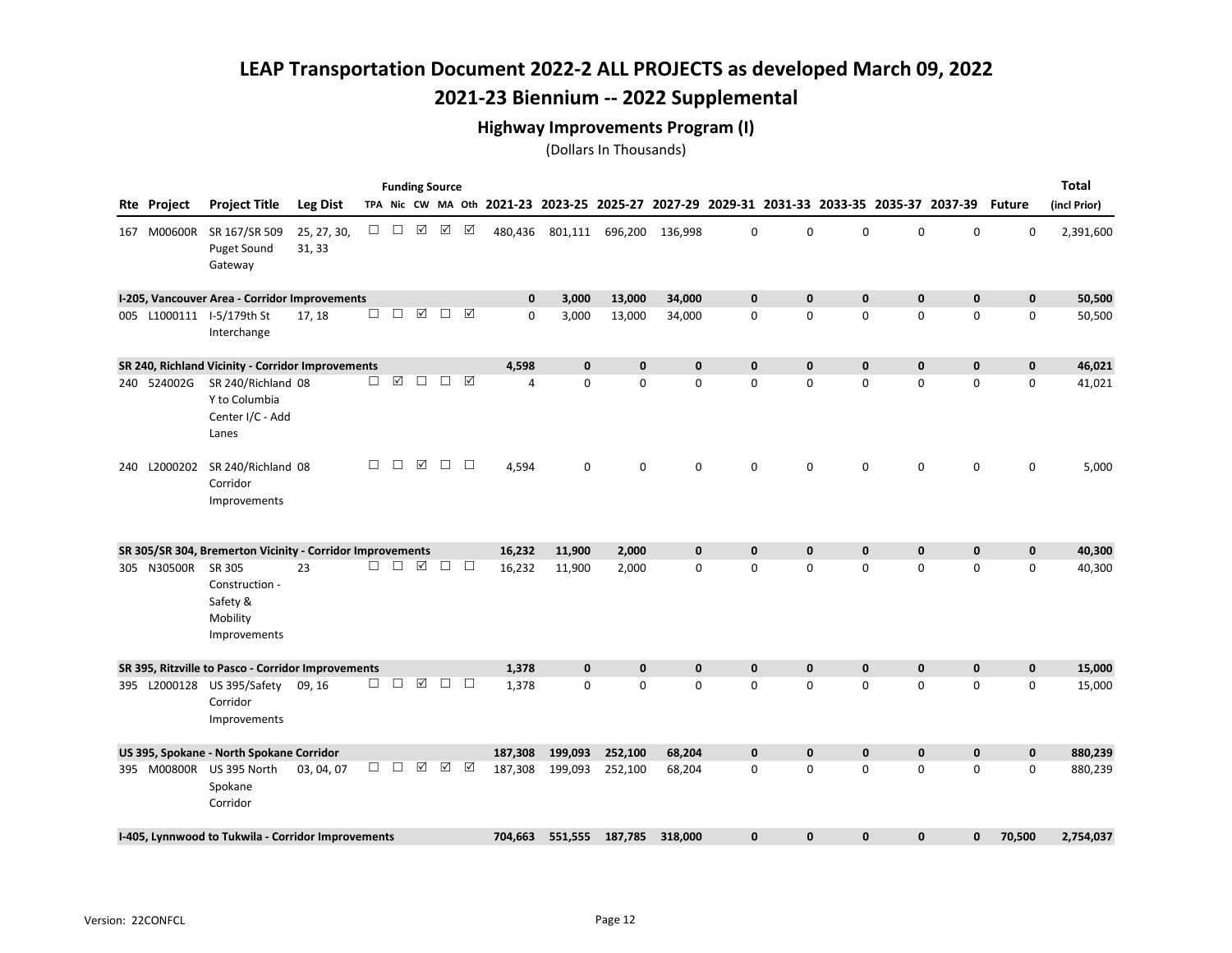## 2021-23 Biennium -- 2022 Supplemental

### Highway Improvements Program (I)

|              |                                                                               |                 |        |        | <b>Funding Source</b> |        |   |         |              |           |             |          |             |              |                                                                                                  |           |             | <b>Total</b> |
|--------------|-------------------------------------------------------------------------------|-----------------|--------|--------|-----------------------|--------|---|---------|--------------|-----------|-------------|----------|-------------|--------------|--------------------------------------------------------------------------------------------------|-----------|-------------|--------------|
| Rte Project  | <b>Project Title</b>                                                          | <b>Leg Dist</b> |        |        |                       |        |   |         |              |           |             |          |             |              | TPA Nic CW MA Oth 2021-23 2023-25 2025-27 2027-29 2029-31 2031-33 2033-35 2035-37 2037-39 Future |           |             | (incl Prior) |
| 405 140511A  | I-405 South<br>Downtown<br><b>Access Study</b>                                | 41,48           | $\Box$ | $\Box$ | $\Box$                | □      | ☑ | 51      | $\mathbf 0$  | 0         | 0           | 0        | $\mathbf 0$ | 0            | 0                                                                                                | 0         | $\mathsf 0$ | 209          |
| 405 140567H  | Support<br>I-405/NE 85th St 48<br>Interchange -<br>Toll                       |                 | $\Box$ | $\Box$ | $\Box$                | □      | ☑ | 0       | 2,000        | 8,000     | 0           | 0        | 0           | 0            | 0                                                                                                | 0         | 0           | 10,000       |
| 405 840502B  | Infrastructure<br>I-405/SR 181 to 11<br>SR 167 -                              |                 | ☑      | ☑      | $\Box$                | $\Box$ | ☑ | 79      | 0            | 0         | 0           | 0        | $\mathbf 0$ | 0            | 0                                                                                                | 0         | 0           | 140,084      |
| 405 8BI1002  | Widening<br>I-405/Kirkland<br>Vicinity Stage 2 - 48<br>Widening               | 01, 41, 45,     | ☑      | ☑      | $\Box$                | п      | ☑ | 15      | $\mathbf 0$  | 0         | $\mathbf 0$ | 0        | $\mathbf 0$ | 0            | 0                                                                                                | 0         | 0           | 342,737      |
| 405 L1000110 | (Nickel/TPA)<br>I-405/NE 132nd 01, 45<br>Interchange -<br><b>Totem Lake</b>   |                 | $\Box$ | $\Box$ | ☑                     | □      | ☑ | 65,994  | 4,830        | 0         | $\mathbf 0$ | 0        | $\mathbf 0$ | $\mathbf 0$  | 0                                                                                                | 0         | $\mathbf 0$ | 83,399       |
| 405 L1000280 | I-405/North 8th 37<br><b>Street Direct</b><br>Access Ramp in                  |                 | $\Box$ | $\Box$ | $\Box$                | $\Box$ | ☑ | 0       | 0            | 50,000    | 200,000     | 0        | 0           | 0            | 0                                                                                                | 0         | 0           | 250,000      |
| 405 L2000234 | Renton<br>I-405/SR 522 to 01, 21, 32<br>I-5 Capacity<br>Improvements          |                 | ☑      | □      | $\Box$                | ☑      | ☑ | 177,982 | 311,000      | 147,000   | 0           | 0        | $\mathbf 0$ | 0            | 0                                                                                                | 0         | $\pmb{0}$   | 655,038      |
| 405 M00900R  | I-405/Renton to 11, 37, 41,<br>Bellevue -<br>Corridor                         | 48              | ☑      | ☑      | ☑                     | ☑      | ☑ | 461,142 | 255,425      | 5,985     | 143,000     | 0        | 0           | 0            | 0                                                                                                | 0         | 0           | 1,272,570    |
| 405 G2000107 | Widening<br>I-405/SR 167<br>Corridor<br>Improvements<br>Sales Tax<br>Deferral | 01              | $\Box$ | $\Box$ | $\Box$                | □      | ☑ | $-600$  | $-21,700$    | $-23,200$ | $-25,000$   | 0        | $\mathbf 0$ | 0            | 0                                                                                                | 0         | 70,500      | 0            |
|              | SR 502, I-5 to Battle Ground - Corridor Improvements                          |                 |        |        |                       |        |   | 16      | $\mathbf{0}$ | 0         | $\mathbf 0$ | 0        | $\bf{0}$    | $\mathbf{0}$ | $\mathbf 0$                                                                                      | $\pmb{0}$ | $\mathbf 0$ | 81,765       |
|              | 502 450208W SR 502/I-5 to<br>Battle Ground -<br>Add Lanes                     | 17, 18          |        | ☑ ☑    | $\Box$                | П      | ☑ | 16      | $\Omega$     | $\Omega$  | $\Omega$    | $\Omega$ | $\Omega$    | $\Omega$     | 0                                                                                                | 0         | 0           | 81,765       |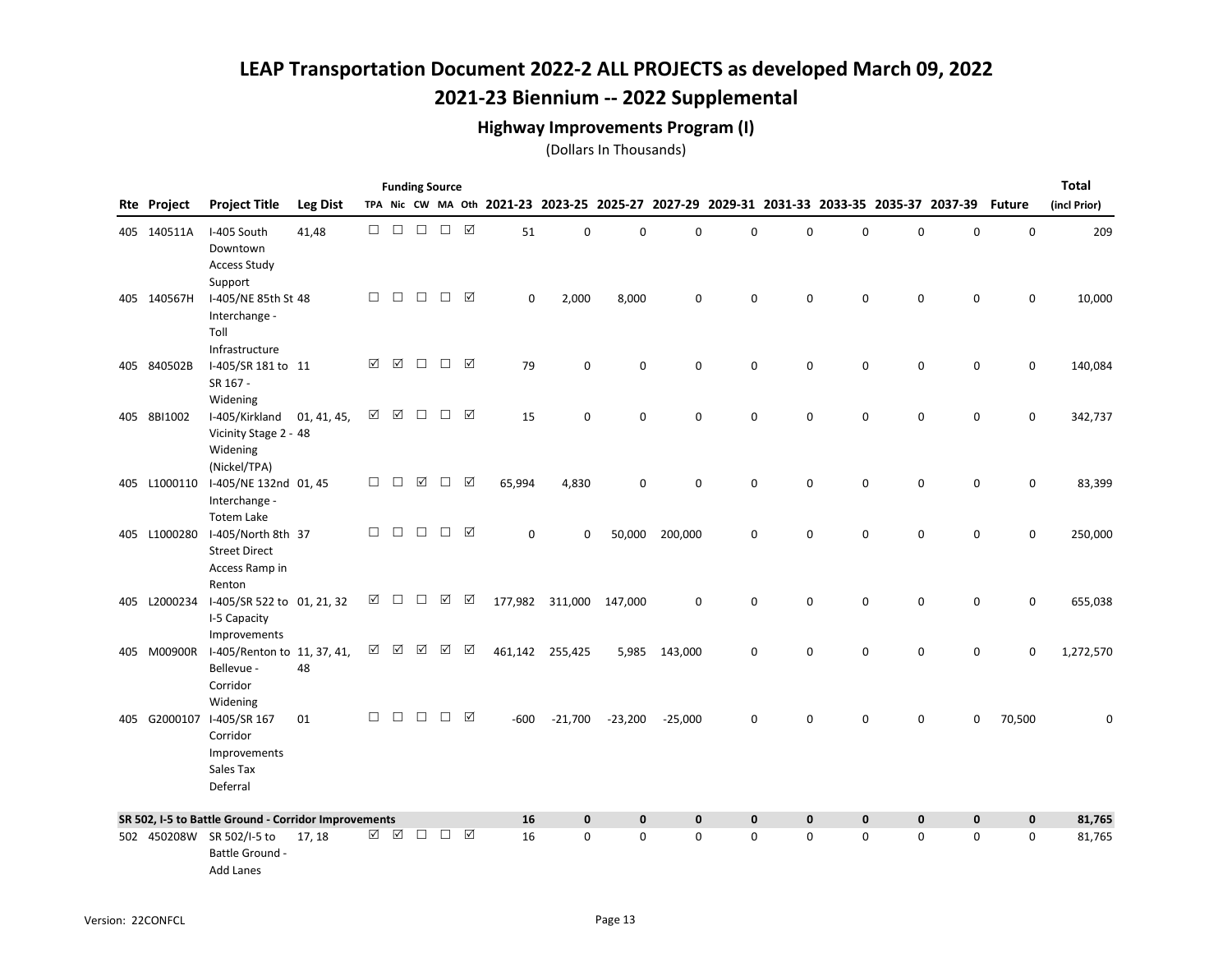## 2021-23 Biennium -- 2022 Supplemental

### Highway Improvements Program (I)

|              |                                                                                |                 |        | <b>Funding Source</b> |        |        |               |          |             |              |              |             |              |             |              |                                                                                           |              | <b>Total</b> |
|--------------|--------------------------------------------------------------------------------|-----------------|--------|-----------------------|--------|--------|---------------|----------|-------------|--------------|--------------|-------------|--------------|-------------|--------------|-------------------------------------------------------------------------------------------|--------------|--------------|
| Rte Project  | <b>Project Title</b>                                                           | <b>Leg Dist</b> |        |                       |        |        |               |          |             |              |              |             |              |             |              | TPA Nic CW MA Oth 2021-23 2023-25 2025-27 2027-29 2029-31 2031-33 2033-35 2035-37 2037-39 | Future       | (incl Prior) |
|              | SR 510, Yelm - New Freeway                                                     |                 |        |                       |        |        |               | 5,318    | 48,701      | 717          | $\mathbf{0}$ | $\mathbf 0$ | $\mathbf{0}$ | $\mathbf 0$ | $\mathbf{0}$ | $\mathbf 0$                                                                               | $\mathbf 0$  | 58,500       |
| 510 T32700R  | SR 510/Yelm<br>Loop Phase 2                                                    | 02              | П.     | $\Box$                | ☑      |        | $\Box$ $\Box$ | 5,318    | 48,701      | 717          | 0            | $\mathbf 0$ | $\Omega$     | 0           | $\mathbf 0$  | 0                                                                                         | $\mathbf 0$  | 58,500       |
|              | SR 518, Burien to Tukwila - Corridor Improvements                              |                 |        |                       |        |        |               | 611      | $\mathbf 0$ | $\mathbf 0$  | $\mathbf 0$  | $\mathbf 0$ | $\mathbf 0$  | $\mathbf 0$ | $\mathbf 0$  | $\mathbf 0$                                                                               | $\mathbf 0$  | 13,426       |
| 518 T32800R  | <b>SR 518 Des</b><br>Moines<br>Interchange<br>Improvement                      | 33              | $\Box$ | $\Box$                | ☑      | □      | ☑             | 611      | $\Omega$    | $\Omega$     | $\Omega$     | $\Omega$    | $\Omega$     | 0           | $\mathbf 0$  | $\Omega$                                                                                  | $\mathbf 0$  | 13,426       |
|              | SR 520, Seattle to Redmond - Corridor Improvements                             |                 |        |                       |        |        |               | 472,807  | 391,456     | 337,409      | 287,198      | 237,065     | 14,913       | 0           | 0            | $\mathbf 0$                                                                               | 159,400      | 5,083,841    |
| 520 8BI1003  | SR 520/ Bridge 43, 48<br>Replacement<br>and HOV<br>(Nickel/TPA)                |                 |        | ☑ ☑                   | $\Box$ | □      | ☑             | 1,392    | 0           | $\Omega$     | 0            | $\mathbf 0$ | 0            | $\mathbf 0$ | 0            | 0                                                                                         | 0            | 2,677,687    |
| 520 8BI1009  | <b>SR</b><br>520/Repayment<br>of Sales Tax for<br><b>Bridge</b><br>Replacement | 43, 48          | $\Box$ | $\Box$                | $\Box$ | $\Box$ | ☑             | $\Omega$ | 0           | $\Omega$     | 0            | $\mathbf 0$ | 0            | 0           | 0            | 0                                                                                         | 159,400      | 159,400      |
| 520 L1000033 | Lake<br>Washington<br>Congestion<br>Management                                 | 43, 48          | ☑      | $\Box$                | $\Box$ |        | $\Box$        | 287      | 0           | 0            | 0            | 0           | $\mathbf 0$  | 0           | $\mathbf 0$  | 0                                                                                         | 0            | 86,931       |
| 520 L1000098 | SR 520/124th St 48<br>Interchange<br>(Design and<br>Right of Way)              |                 | $\Box$ | $\Box$                | ☑      | $\Box$ | $\Box$        | 20,743   | 16,000      | 0            | 0            | $\mathbf 0$ | $\mathbf 0$  | 0           | 0            | 0                                                                                         | $\mathbf 0$  | 40,900       |
| 520 L1100101 | SR 520/148th<br>Ave NE Overlake<br>Access Ramp                                 | 48              | $\Box$ | $\Box$                | ☑      | $\Box$ | ☑             | 48,797   | 0           | $\mathbf 0$  | 0            | $\mathbf 0$ | $\Omega$     | 0           | 0            | 0                                                                                         | 0            | 68,917       |
| 520 M00400R  | SR 520 Seattle<br>Corridor<br>Improvements -<br>West End                       | 43              | $\Box$ | $\Box$                | ☑      | ☑      | ☑             | 401,588  | 375,456     | 337,409      | 287,198      | 237,065     | 14,913       | 0           | $\mathbf 0$  | 0                                                                                         | $\mathbf 0$  | 2,050,006    |
|              | SR 522, Seattle to Monroe - Corridor Improvements                              |                 |        |                       |        |        |               | 3,005    | 19,305      | $\mathbf{0}$ | $\mathbf{0}$ | $\mathbf 0$ | $\mathbf{0}$ | 0           | $\mathbf 0$  | $\mathbf{0}$                                                                              | $\mathbf{0}$ | 191,827      |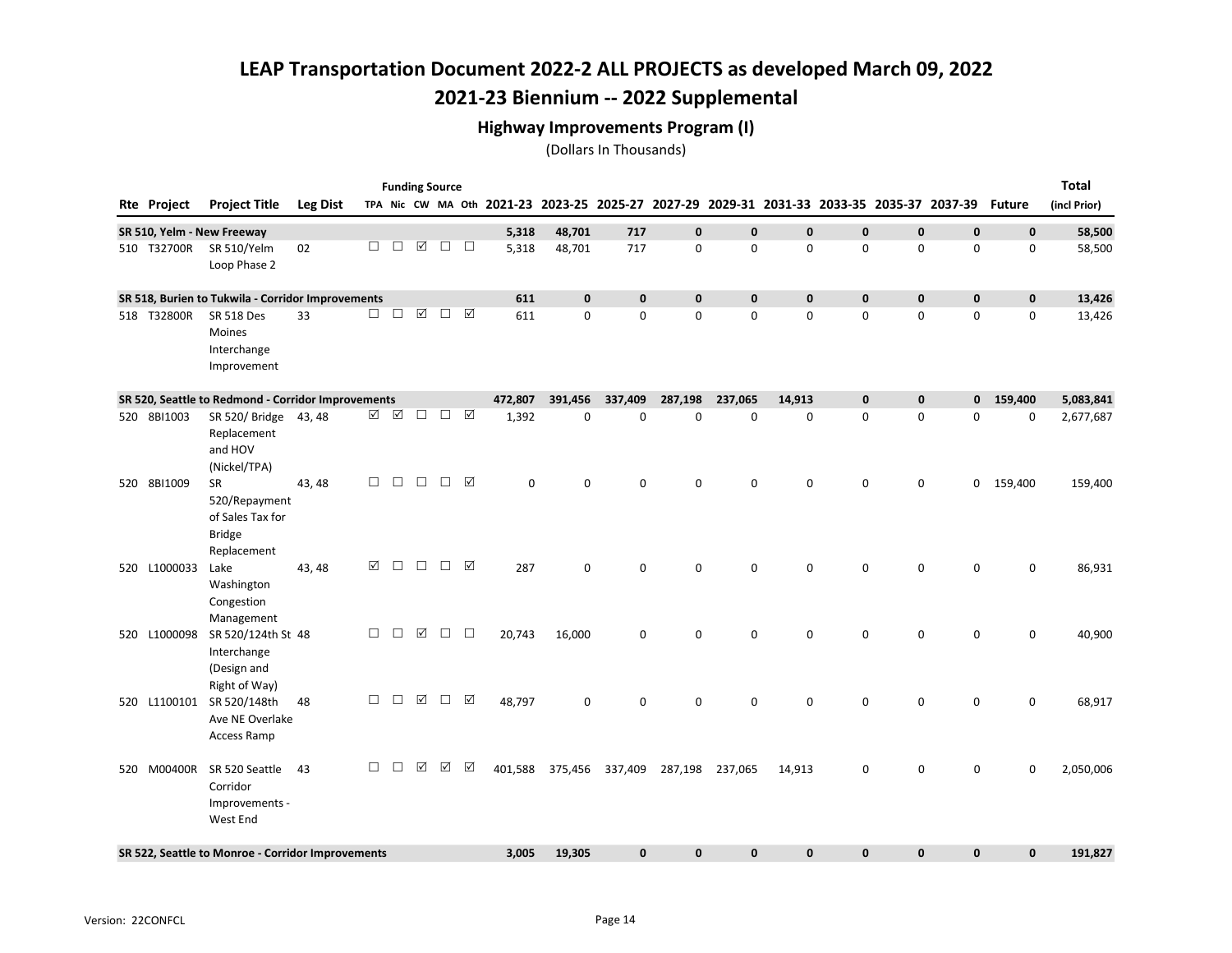## 2021-23 Biennium -- 2022 Supplemental

### Highway Improvements Program (I)

|              |                                                                                                   |                 |        |                 |                      | <b>Funding Source</b> |        |             |             |                                                                                                  |              |              |             |             |             |             |             | <b>Total</b> |
|--------------|---------------------------------------------------------------------------------------------------|-----------------|--------|-----------------|----------------------|-----------------------|--------|-------------|-------------|--------------------------------------------------------------------------------------------------|--------------|--------------|-------------|-------------|-------------|-------------|-------------|--------------|
| Rte Project  | <b>Project Title</b>                                                                              | <b>Leg Dist</b> |        |                 |                      |                       |        |             |             | TPA Nic CW MA Oth 2021-23 2023-25 2025-27 2027-29 2029-31 2031-33 2033-35 2035-37 2037-39 Future |              |              |             |             |             |             |             | (incl Prior) |
| 522 152201C  | SR 522/I-5 to I- 01, 46<br>$405 -$<br>Multimodal<br>Improvements                                  |                 | ☑      | $\triangledown$ | $\Box$               | $\Box$ $\Box$         |        | 31          | 0           | 0                                                                                                | $\mathsf 0$  | 0            | $\mathbf 0$ | 0           | $\mathsf 0$ | 0           | $\mathbf 0$ | 22,566       |
| 522 152234E  | <b>SR</b><br>522/Snohomish<br>River Bridge to<br>US 2 - Add<br>Lanes                              | 01, 39          | $\Box$ | $\triangledown$ | $\Box$               | $\Box$                |        | 28          | $\mathbf 0$ | $\mathbf 0$                                                                                      | $\mathbf 0$  | 0            | $\mathbf 0$ | 0           | $\mathsf 0$ | 0           | $\mathbf 0$ | 145,637      |
| 522 NPARADI  | SR 522/Paradise 01<br>Lk Rd<br>Interchange &<br>Widening on SR<br>522<br>(Design/Enginee<br>ring) |                 | $\Box$ | $\Box$          | $\triangledown$      | $\Box$ $\Box$         |        | 2,946       | 19,305      | 0                                                                                                | 0            | 0            | 0           | 0           | 0           | 0           | 0           | 23,624       |
|              | SR 531, Smokey Point Vicinity - Improvements                                                      |                 |        |                 |                      |                       |        | 4,054       | 21,494      | 12,719                                                                                           | $\mathbf 0$  | 0            | 0           | $\bf{0}$    | $\mathbf 0$ | $\mathbf 0$ | $\mathbf 0$ | 39,310       |
|              | 531 L1000114 SR 531/43rd<br>Ave NE to 67th<br>Ave NE -<br>Corridor<br>Improvements                | 10, 39          | $\Box$ | $\Box$          | ☑                    | $\Box$                | ☑      | 4,054       | 21,494      | 12,719                                                                                           | $\mathbf 0$  | 0            | 0           | 0           | $\mathsf 0$ | $\pmb{0}$   | $\mathbf 0$ | 39,310       |
|              | SR 532, Camano Island to I-5 - Corridor Improvements                                              |                 |        |                 |                      |                       |        | 1,137       | $\mathbf 0$ | $\mathbf 0$                                                                                      | $\mathbf{0}$ | $\mathbf{0}$ | $\mathbf 0$ | $\mathbf 0$ | $\mathbf 0$ | $\mathbf 0$ | $\mathbf 0$ | 81,560       |
| 532 053255C  | SR 532/Camano 10<br>Island to I-5<br>Corridor<br>Improvements<br>(TPA)                            |                 |        | ☑ □             | $\Box$               | $\Box$                |        | 1,137       | $\mathbf 0$ | $\Omega$                                                                                         | $\Omega$     | $\Omega$     | $\mathbf 0$ | 0           | $\mathbf 0$ | $\mathbf 0$ | $\mathbf 0$ | 81,560       |
|              | SR 539, Bellingham North - Corridor Improvements                                                  |                 |        |                 |                      |                       |        | 150         | 6,846       | 26,154                                                                                           | 7,000        | 0            | 0           | $\pmb{0}$   | $\mathbf 0$ | $\mathbf 0$ | $\mathbf 0$ | 47,605       |
| 539 153915A  | SR 539/Lynden- 42<br>Aldergrove Port<br>of Entry<br>Improvements                                  |                 | $\Box$ | $\Box$          | $\Box$               | $\Box$ $\Box$         |        | 150         | $\mathbf 0$ | 0                                                                                                | $\mathsf 0$  | 0            | $\mathbf 0$ | 0           | $\mathbf 0$ | $\mathbf 0$ | $\mathbf 0$ | 7,605        |
| 539 L2000118 | SR 539/Guide<br>Meridian                                                                          | 42              | $\Box$ | $\Box$          | $\boxed{\mathbf{v}}$ | $\Box$                | $\Box$ | $\mathbf 0$ | 6,846       | 26,154                                                                                           | 7,000        | 0            | $\mathbf 0$ | 0           | $\mathbf 0$ | $\mathbf 0$ | $\mathbf 0$ | 40,000       |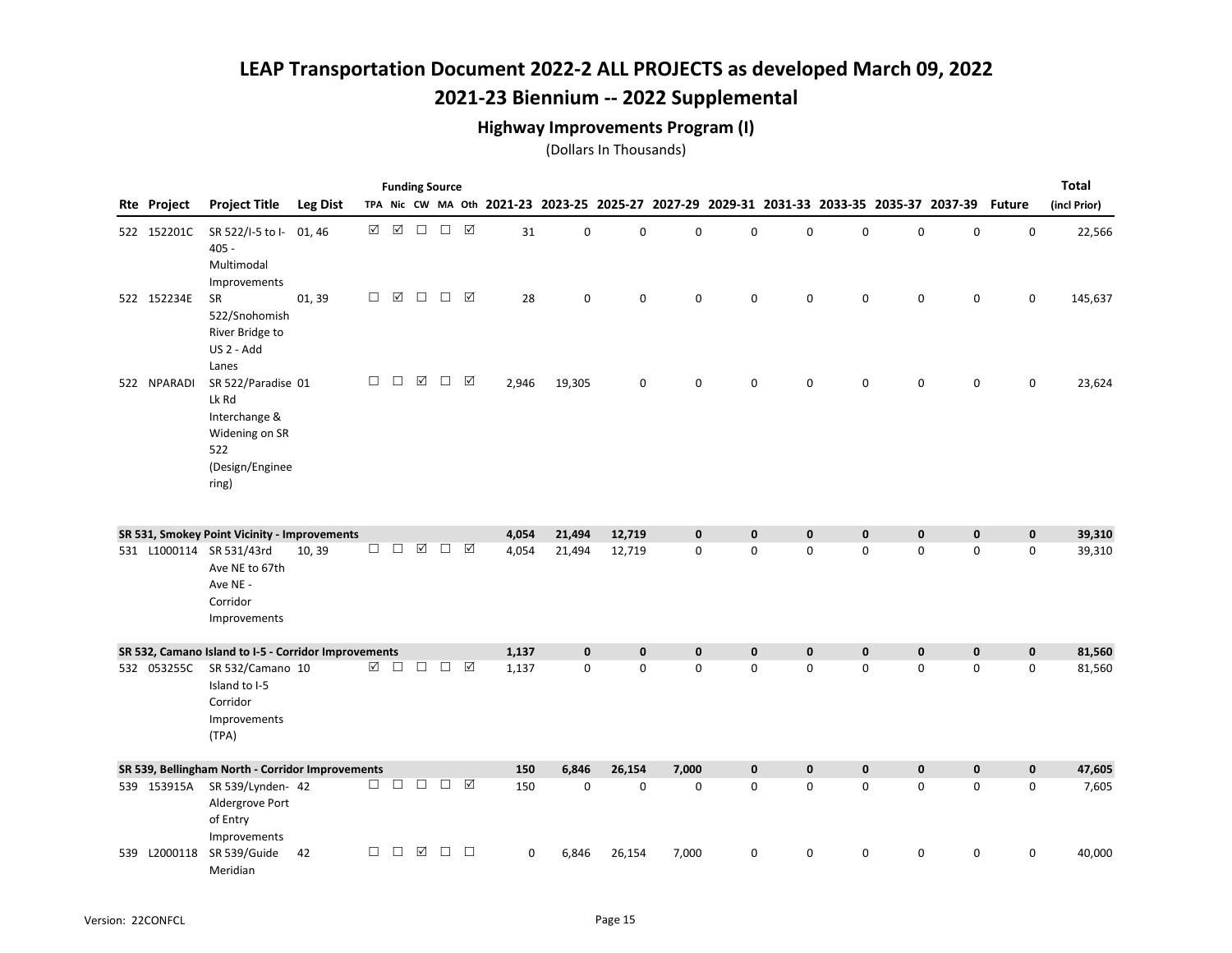## 2021-23 Biennium -- 2022 Supplemental

### Highway Improvements Program (I)

|     |                                      |                                                                                               |                 |        |        | <b>Funding Source</b> |        |               |             |              |             |          |              |              |              |              |                                                                                           |               | Total        |
|-----|--------------------------------------|-----------------------------------------------------------------------------------------------|-----------------|--------|--------|-----------------------|--------|---------------|-------------|--------------|-------------|----------|--------------|--------------|--------------|--------------|-------------------------------------------------------------------------------------------|---------------|--------------|
|     | Rte Project                          | <b>Project Title</b>                                                                          | <b>Leg Dist</b> |        |        |                       |        |               |             |              |             |          |              |              |              |              | TPA Nic CW MA Oth 2021-23 2023-25 2025-27 2027-29 2029-31 2031-33 2033-35 2035-37 2037-39 | <b>Future</b> | (incl Prior) |
|     |                                      | Complete Puget Sound Core HOV System - Multiple Highways                                      |                 |        |        |                       |        |               | 35,153      | 11,257       | 66,361      | 11,562   | $\mathbf{0}$ | $\mathbf{0}$ | $\mathbf{0}$ | $\mathbf{0}$ | $\mathbf{0}$                                                                              | $\mathbf{0}$  | 129,451      |
|     | 167 316706C                          | SR 167/SR 410<br>to SR 18 -<br>Congestion<br>Management                                       | 25, 30, 31      | ☑      |        |                       |        |               | 35,153      | 11,257       | 66,361      | 11,562   | 0            | 0            | 0            | $\mathbf 0$  | $\mathbf 0$                                                                               | 0             | 129,451      |
|     |                                      | <b>Future Unprogrammed Project Reserves</b>                                                   |                 |        |        |                       |        |               | 10,000      | 19,099       | 109,998     | 97,505   | 79,170       | 103,500      | 103,500      | 103,500      | $\mathbf 0$                                                                               | $\mathbf 0$   | 626,272      |
|     | 998 0999021                          | Safety Project<br>Reserve -<br>Collision<br>Reduction                                         | 99              | $\Box$ | $\Box$ | $\Box$                | $\Box$ | ☑             | $\mathbf 0$ | 0            | 28,023      | 26,252   | 20,752       | 28,050       | 28,050       | 28,050       | 0                                                                                         | 0             | 159,177      |
|     | 998 099902J                          | Safety Project<br>Reserve -<br>Collision<br>Prevention                                        | 99              | $\Box$ | $\Box$ | $\Box$                | $\Box$ | ☑             | 0           | 0            | 65,385      | 61,253   | 48,418       | 65,450       | 65,450       | 65,450       | $\mathsf 0$                                                                               | 0             | 371,406      |
|     | 998 099902K                          | Environmental<br>Retrofit Project<br>Reserve -<br>Stormwater<br>Runoff                        | 99              | $\Box$ | $\Box$ | $\Box$                |        | □ ☑           | 0           | 3,429        | 3,705       | 0        | $\mathbf 0$  | 0            | 0            | 0            | 0                                                                                         | 0             | 7,134        |
| 998 | 099902N                              | Project Reserve - 99<br><b>Noise Reduction</b>                                                |                 | $\Box$ | $\Box$ | $\Box$                | $\Box$ | ☑             | $\mathbf 0$ | 3,000        | 0           | 0        | 0            | 0            | 0            | 0            | $\mathsf 0$                                                                               | 0             | 3,000        |
| 998 | 099902Q                              | Environmental<br><b>Retrofit Project</b><br>Reserve -<br>Chronic<br>Environment<br>Deficiency | 99              | $\Box$ | $\Box$ | $\Box$                | $\Box$ | ☑             | 0           | 2,670        | 2,885       | 0        | $\mathbf 0$  | 0            | $\mathbf 0$  | $\mathbf 0$  | $\mathsf 0$                                                                               | 0             | 5,555        |
|     | 998 099905Q                          | Local Funds<br>Placeholder for<br>Improvement<br>Program                                      | 99              | $\Box$ | $\Box$ | $\Box$                |        | $\Box$ $\Box$ | 10,000      | 10,000       | 10,000      | 10,000   | 10,000       | 10,000       | 10,000       | 10,000       | $\mathsf 0$                                                                               | 0             | 80,000       |
|     | <b>Studies &amp; System Analysis</b> |                                                                                               |                 |        |        |                       |        |               | 195         | $\mathbf{0}$ | $\mathbf 0$ | $\bf{0}$ | $\mathbf 0$  | 0            | $\mathbf 0$  | $\mathbf 0$  | $\mathbf 0$                                                                               | $\pmb{0}$     | 4,357        |
|     | 000 100098U                          | WA-BC Joint<br>Transportation<br>Action Plan -<br>Int'l Mobility &<br><b>Trade Corridor</b>   | 42              | $\Box$ | $\Box$ | $\Box$                | $\Box$ | ⊠             | 80          | 0            | $\mathbf 0$ | 0        | $\mathbf 0$  | 0            | 0            | $\mathbf 0$  | $\mathbf 0$                                                                               | 0             | 856          |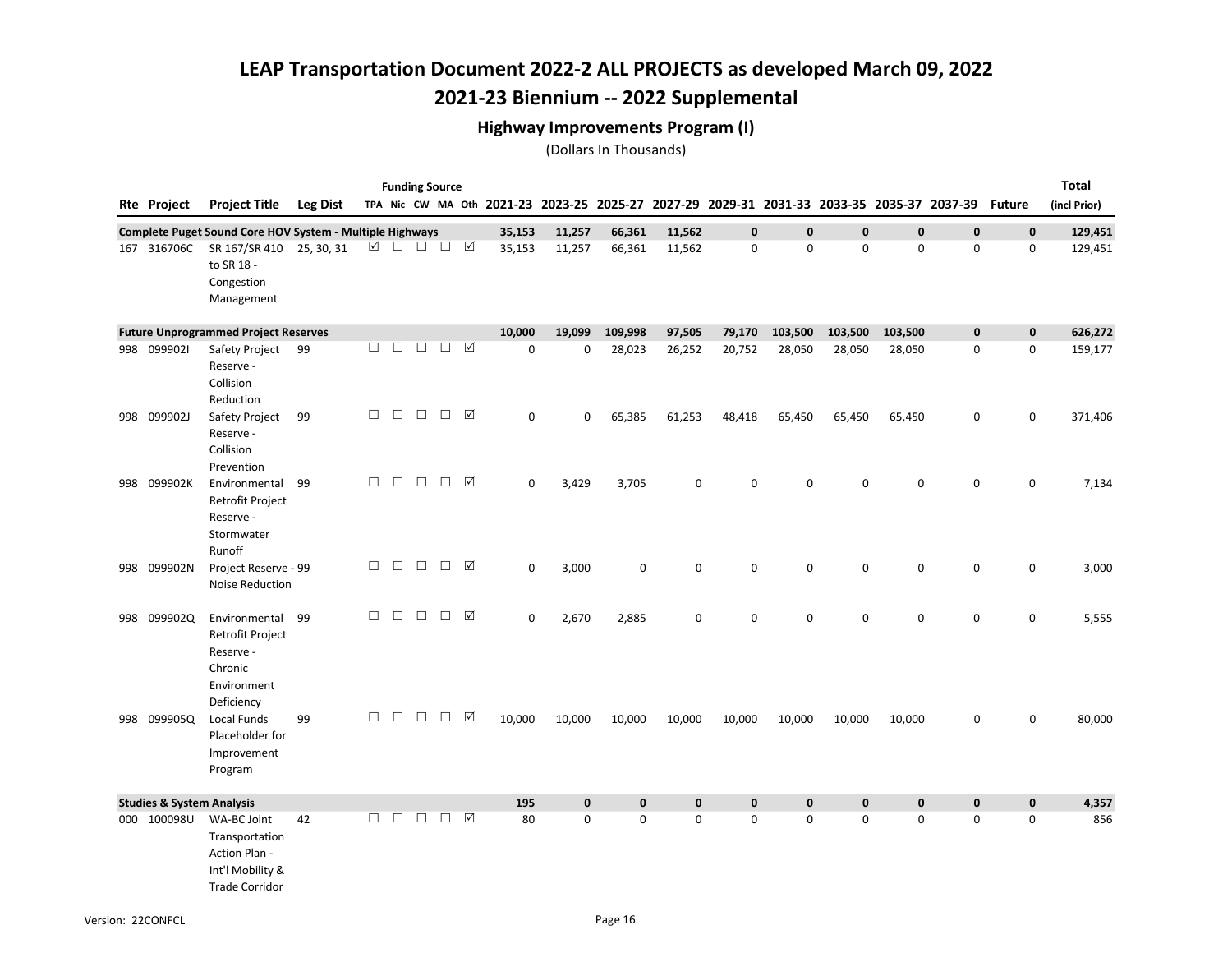## 2021-23 Biennium -- 2022 Supplemental

### Highway Improvements Program (I)

|     | <b>Funding Source</b><br>TPA Nic CW MA Oth 2021-23 2023-25 2025-27 2027-29 2029-31 2031-33 2033-35 2035-37 2037-39 Future |                                                                                    |                  |        |               |        |        |           |             |             |             |              |              |              | <b>Total</b> |              |              |              |
|-----|---------------------------------------------------------------------------------------------------------------------------|------------------------------------------------------------------------------------|------------------|--------|---------------|--------|--------|-----------|-------------|-------------|-------------|--------------|--------------|--------------|--------------|--------------|--------------|--------------|
| Rte | Project                                                                                                                   | <b>Project Title</b>                                                               | <b>Leg Dist</b>  |        |               |        |        |           |             |             |             |              |              |              |              |              |              | (incl Prior) |
|     | 002 L1000158                                                                                                              | US 2 Trestle IJR 44                                                                | ☑                | $\Box$ | $\Box$        | $\Box$ | ☑      | 115       | 0           | 0           | $\mathbf 0$ | 0            | $\mathsf 0$  | 0            | $\mathbf 0$  | 0            | 0            | 3,501        |
|     |                                                                                                                           | <b>Improvement - Program Support Activities</b>                                    |                  |        |               |        |        | 29,589    | 30,182      | 30,787      | 31,389      | 32,037       | 32,702       | 33,371       | 34,038       | $\mathbf{0}$ | $\mathbf{0}$ | 412,022      |
|     | 000 095901X                                                                                                               | Set Aside for<br>Improvement<br>Program<br>Support<br>Activities -<br>Improvements | $\Box$<br>99     | $\Box$ | $\Box$        | $\Box$ | ☑      | 29,570    | 30,182      | 30,787      | 31,389      | 32,037       | 32,702       | 33,371       | 34,038       | 0            | $\mathbf 0$  | 411,992      |
|     | 162 316204C                                                                                                               | SR 162/Right of 31<br>Way Acquisition<br>for Tehaleh<br>Development                | $\Box$           | $\Box$ | $\Box$        | $\Box$ | ☑      | 19        | 0           | 0           | $\mathbf 0$ | $\Omega$     | $\Omega$     | 0            | $\mathbf 0$  | $\mathbf 0$  | 0            | 30           |
|     |                                                                                                                           | Safety - Interchange Improvements (New & Rebuilt)                                  |                  |        |               |        |        | 13,677    | $\pmb{0}$   | $\mathbf 0$ | $\bf{0}$    | $\mathbf{0}$ | 0            | 0            | $\pmb{0}$    | $\mathbf 0$  | $\mathbf 0$  | 19,339       |
|     | 395 L2000127 US                                                                                                           | 395/Ridgeline<br>Intersection                                                      | $\Box$<br>08, 16 | $\Box$ | ☑             | $\Box$ | ☑      | 13,677    | 0           | $\pmb{0}$   | $\mathbf 0$ | $\mathbf 0$  | 0            | 0            | 0            | 0            | $\mathbf 0$  | 19,339       |
|     |                                                                                                                           | Safety - Interchange, Intersection & Spot Improvements                             |                  |        |               |        |        | 201,517   | 301,099     | 25,860      | 6,000       | 24,000       | $\mathbf{0}$ | $\mathbf{0}$ | $\pmb{0}$    | $\mathbf 0$  | $\mathbf 0$  | 900,779      |
|     | 000 0BI2010                                                                                                               | Collision<br>Prevention                                                            | $\Box$<br>99     |        | $\Box$ $\Box$ | $\Box$ | ☑      | 53,642    | 54,645      | 0           | $\mathbf 0$ | $\mathbf 0$  | 0            | 0            | $\mathbf 0$  | 0            | 0            | 308,876      |
| 000 | 0BI2011                                                                                                                   | Collision<br>Reduction                                                             | □<br>99          | $\Box$ | $\Box$        | $\Box$ | ☑      | 36,924    | 23,419      | 0           | $\mathbf 0$ | 0            | 0            | 0            | 0            | 0            | 0            | 169,302      |
|     | 002 N00200R                                                                                                               | US Hwy 2 Safety 39                                                                 | $\Box$           | $\Box$ | ☑             | $\Box$ | ☑      | 7,185     | 9,531       | $\mathsf 0$ | $\mathbf 0$ | 0            | $\mathsf 0$  | 0            | $\mathbf 0$  | 0            | $\mathbf 0$  | 19,000       |
|     | 020 L2000169                                                                                                              | SR 20/Oak<br>Harbor to<br>Swantown<br>Roundabout                                   | П<br>10          | П      | ☑             | $\Box$ | $\Box$ | $\pmb{0}$ | 0           | $\mathbf 0$ | 6,000       | 24,000       | 0            | 0            | $\mathsf 0$  | 0            | 0            | 30,000       |
|     | 026 L2000057                                                                                                              | SR 26/Dusty to 09<br>Colfax - Add<br><b>Climbing Lanes</b>                         | □                | $\Box$ | ☑             | $\Box$ | $\Box$ | 9,670     | $\mathbf 0$ | 0           | $\mathbf 0$ | $\mathbf 0$  | 0            | 0            | $\mathbf 0$  | 0            | 0            | 11,150       |
|     | 026 L2000236                                                                                                              | SR 26 & US 195 09<br>Safety<br>Improvements                                        | □                | П      | $\Box$        | П      | ☑      | 5         | 0           | 0           | $\mathbf 0$ | $\mathbf 0$  | 0            | 0            | $\mathsf 0$  | 0            | $\mathbf 0$  | 416          |
|     |                                                                                                                           | 090 L1000113 I-90/SR 18<br>Interchange<br>Improvements                             | $\Box$<br>05     | $\Box$ | ☑             | $\Box$ | ☑      | 67,283    | 126,519     | 0           | $\mathbf 0$ | 0            | $\mathbf 0$  | 0            | $\mathbf 0$  | 0            | $\mathbf 0$  | 210,527      |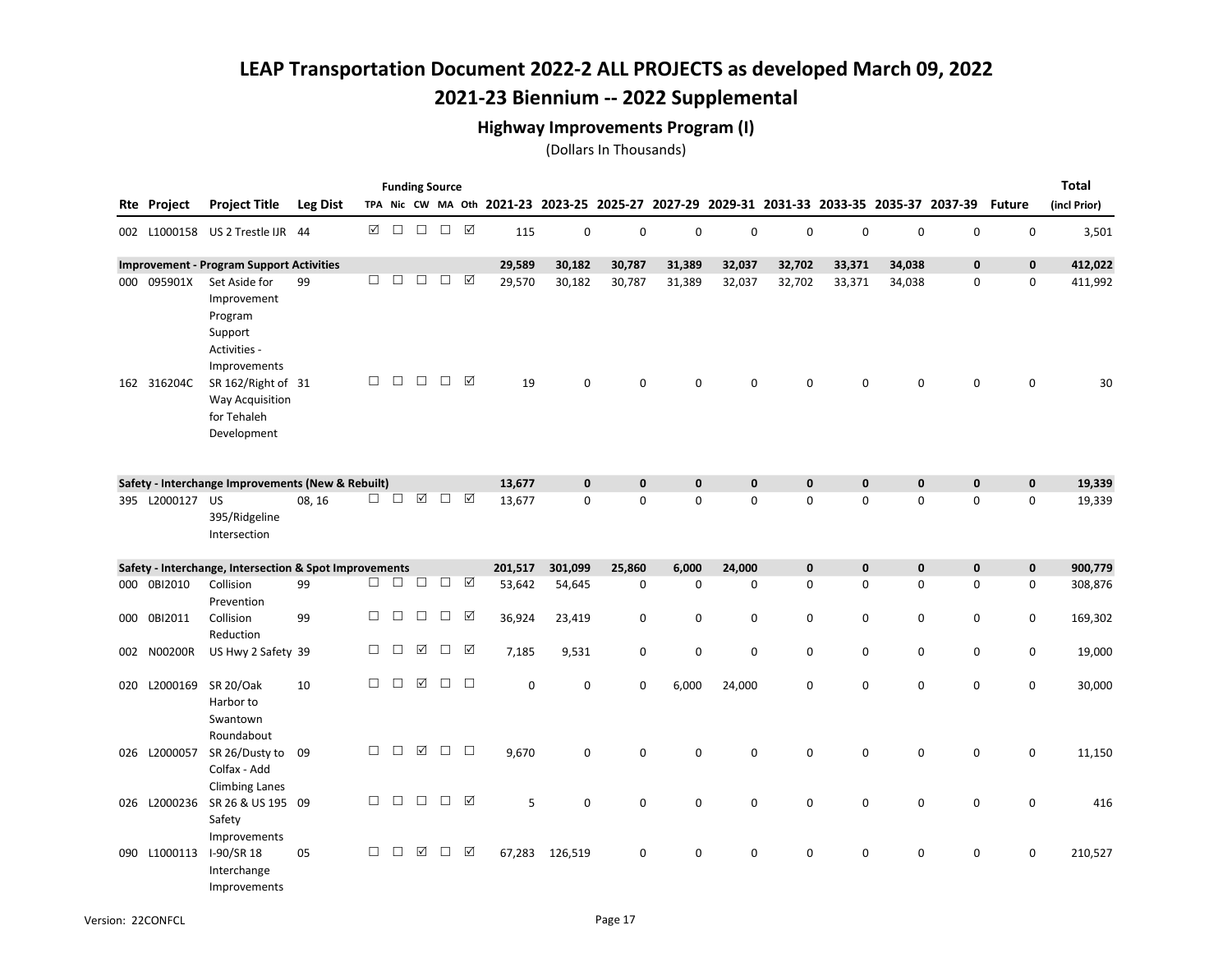## 2021-23 Biennium -- 2022 Supplemental

### Highway Improvements Program (I)

|                     |                                                                        |                 |        |        |                 | <b>Funding Source</b> |        |                                                                                           |              |             |              |              |             |              |             |             |               | <b>Total</b> |
|---------------------|------------------------------------------------------------------------|-----------------|--------|--------|-----------------|-----------------------|--------|-------------------------------------------------------------------------------------------|--------------|-------------|--------------|--------------|-------------|--------------|-------------|-------------|---------------|--------------|
| <b>Rte Project</b>  | <b>Project Title</b>                                                   | <b>Leg Dist</b> |        |        |                 |                       |        | TPA Nic CW MA Oth 2021-23 2023-25 2025-27 2027-29 2029-31 2031-33 2033-35 2035-37 2037-39 |              |             |              |              |             |              |             |             | <b>Future</b> | (incl Prior) |
| 125 L2000170        | SR 125/9th<br>Street Plaza -<br>Intersection                           | 16              | $\Box$ | $\Box$ | $\triangledown$ | $\Box \quad \nabla$   |        | 3,199                                                                                     | $\mathbf 0$  | $\mathbf 0$ | $\mathbf 0$  | $\mathbf 0$  | $\Omega$    | 0            | 0           | $\mathbf 0$ | 0             | 5,891        |
| 432 L2000091 SR 432 | Improvements<br>Longview Grade<br>Crossing                             | 19              | $\Box$ | □      | ☑               | $\Box$                | $\Box$ | 10,943                                                                                    | 55,615       | 25,860      | $\mathbf 0$  | $\mathbf 0$  | 0           | 0            | $\pmb{0}$   | 0           | $\mathbf 0$   | 98,420       |
| 526 N52600R         | SR 526 Corridor 38<br>Improvements                                     |                 | $\Box$ | $\Box$ | ☑               | $\Box$                | $\Box$ | 12,666                                                                                    | 31,370       | 0           | $\mathbf 0$  | 0            | 0           | 0            | 0           | 0           | 0             | 47,197       |
|                     | <b>Safety - Median Cross Over Protection</b>                           |                 |        |        |                 |                       |        | 1,455                                                                                     | 0            | $\mathbf 0$ | $\mathbf 0$  | $\mathbf 0$  | 0           | 0            | $\pmb{0}$   | 0           | $\mathbf 0$   | 3,606        |
|                     | 101 L1000247 US 101/Morse 24<br><b>Creek Safety</b><br>Barrier         |                 | □      | □      | $\Box$          | $\Box$                | ☑      | 1,455                                                                                     | $\mathbf 0$  | $\mathbf 0$ | $\mathbf 0$  | $\mathbf 0$  | 0           | 0            | 0           | 0           | 0             | 3,606        |
|                     | Safety - Pedestrian & Bicycle Improvements                             |                 |        |        |                 |                       |        | 2,503                                                                                     | 100          | $\mathbf 0$ | $\mathbf 0$  | $\mathbf 0$  | 0           | 0            | 0           | 0           | $\mathbf 0$   | 6,281        |
| 000 0BI1002         | Pedestrian &<br>Bicycle<br>Improvements                                | 99              | $\Box$ | $\Box$ | $\Box$          | □                     | ☑      | 1,366                                                                                     | $\mathbf 0$  | $\mathbf 0$ | $\mathbf 0$  | $\mathbf 0$  | $\mathbf 0$ | 0            | $\mathbf 0$ | 0           | 0             | 4,998        |
| 900 L2000238 SR 900 | Pedestrian<br>Safety                                                   | 37              | $\Box$ | □      | $\Box$          | $\Box$                | ☑      | 687                                                                                       | 100          | 0           | $\mathbf 0$  | $\mathbf 0$  | 0           | 0            | $\mathbf 0$ | 0           | 0             | 833          |
|                     | 900 L2021118 SR 900 Safety<br>Improvements                             | 37              | $\Box$ | □      | $\Box$          | $\Box$                | ☑      | 450                                                                                       | 0            | $\mathbf 0$ | $\mathbf 0$  | $\mathbf 0$  | 0           | 0            | 0           | 0           | 0             | 450          |
|                     | Safety - Roadside Improvements                                         |                 |        |        |                 |                       |        | 7,469                                                                                     | $\mathbf{0}$ | $\mathbf 0$ | $\mathbf{0}$ | $\mathbf{0}$ | 0           | $\mathbf{0}$ | $\mathbf 0$ | $\pmb{0}$   | $\mathbf 0$   | 21,388       |
|                     | 195 L2000058 US 195/Colfax 09<br>to Spangle - Add<br>Passing Lane      |                 | $\Box$ | $\Box$ | ☑               | $\Box$                | ☑      | 363                                                                                       | 0            | $\mathsf 0$ | $\mathbf 0$  | 0            | 0           | 0            | 0           | 0           | 0             | 11,650       |
|                     | 501 L2000117 SR 501/I-5 to<br>Port of<br>Vancouver                     | 49              | □      | □      | ☑               | $\Box$                | $\Box$ | 4,368                                                                                     | $\mathbf 0$  | $\mathbf 0$ | $\mathbf 0$  | $\mathbf 0$  | $\mathbf 0$ | 0            | 0           | $\pmb{0}$   | 0             | 7,000        |
| 097 L2021117        | US 97 Wildlife<br>Crossing<br>Improvements                             | 07              | $\Box$ | $\Box$ | $\Box$          | $\Box$                | ☑      | 2,738                                                                                     | $\mathbf 0$  | 0           | 0            | $\mathbf 0$  | 0           | 0            | 0           | 0           | 0             | 2,738        |
|                     | <b>Environmental - Fish Barrier Removal &amp; Chronic Deficiencies</b> |                 |        |        |                 |                       |        | 628,838                                                                                   | 231,647      | 35,936      | 52,542       | 32,504       | 90,000      | $\mathbf{0}$ | $\mathbf 0$ | $\bf{0}$    | $\mathbf 0$   | 1,573,577    |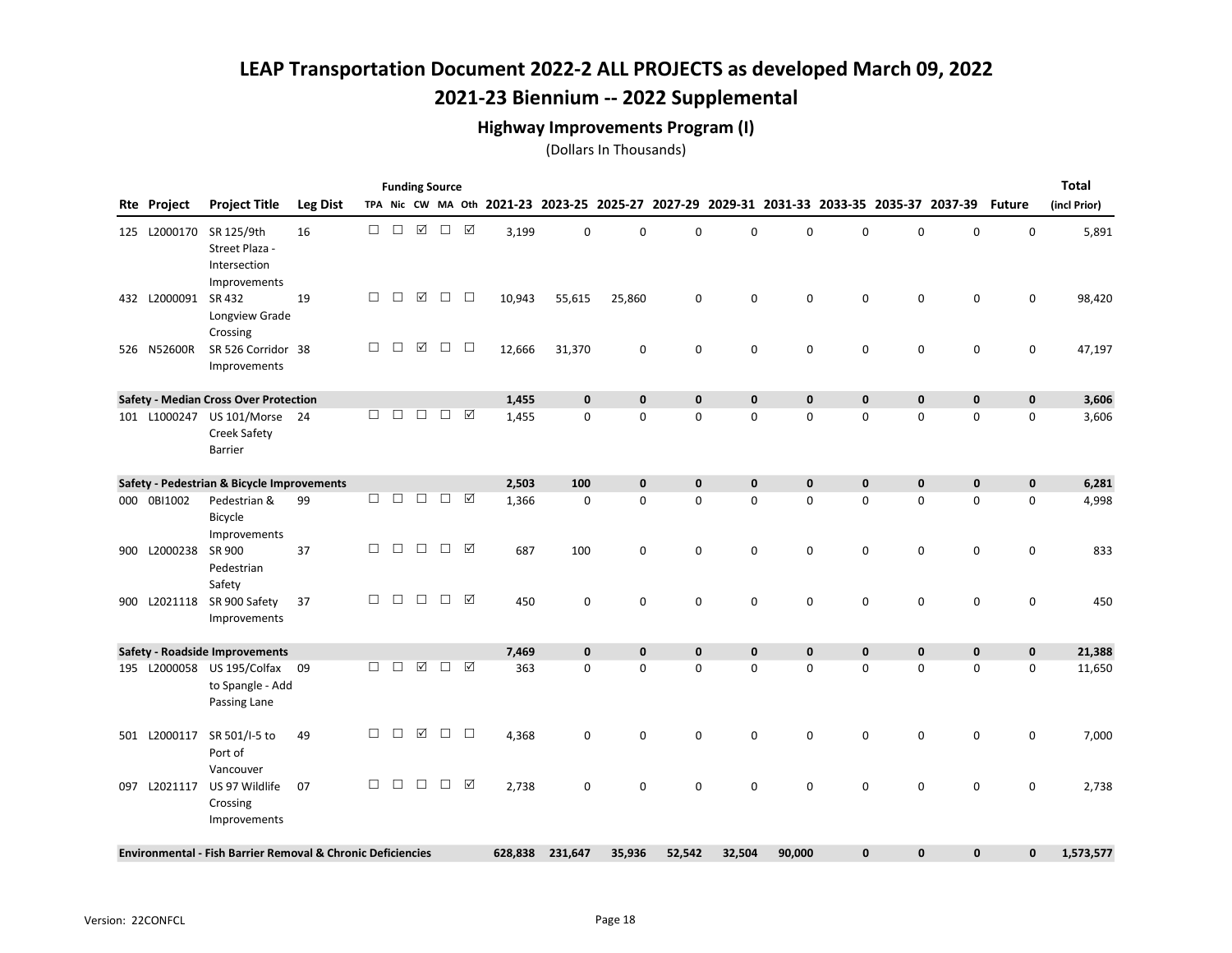## 2021-23 Biennium -- 2022 Supplemental

### Highway Improvements Program (I)

|       |             |                                                                                  |                 |                      |        | <b>Funding Source</b> |        |                      |                |           |             |             |             |                                                                                           |   |             |             |               | <b>Total</b> |
|-------|-------------|----------------------------------------------------------------------------------|-----------------|----------------------|--------|-----------------------|--------|----------------------|----------------|-----------|-------------|-------------|-------------|-------------------------------------------------------------------------------------------|---|-------------|-------------|---------------|--------------|
|       | Rte Project | <b>Project Title</b>                                                             | <b>Leg Dist</b> |                      |        |                       |        |                      |                |           |             |             |             | TPA Nic CW MA Oth 2021-23 2023-25 2025-27 2027-29 2029-31 2031-33 2033-35 2035-37 2037-39 |   |             |             | <b>Future</b> | (incl Prior) |
|       | 000 0BI4004 | Chronic<br>Environmental<br>Deficiency                                           | 99              | $\Box$               | $\Box$ | $\Box$                | $\Box$ | ☑                    | 3,838          | 10,375    | 14,394      | 36          | $\mathbf 0$ | $\mathbf 0$                                                                               | 0 | $\mathbf 0$ | 0           | $\mathsf 0$   | 62,361       |
|       | 998 099902F | Improvements<br>Environmental<br>Retrofit Project<br>Reserve - Fish              | 99              | $\Box$               | $\Box$ | $\Box$                | $\Box$ | ☑                    | $\mathbf 0$    | 0         | 2,088       | 41,434      | 32,439      | 90,000                                                                                    | 0 | $\mathsf 0$ | 0           | $\mathbf 0$   | 165,961      |
|       | 998 0BI4001 | <b>Barrier Passage</b><br>Fish Passage<br><b>Barrier Removal</b>                 | 99              | ☑                    | $\Box$ | ☑                     | $\Box$ | ☑                    | 625,000        | 221,272   | 19,454      | 11,072      | 65          | 0                                                                                         | 0 | $\mathbf 0$ | 0           | $\mathbf 0$   | 1,345,255    |
|       |             | <b>Environmental - Noise Walls &amp; Noise Mitigation</b>                        |                 |                      |        |                       |        |                      | 4,246          | $\pmb{0}$ | $\mathbf 0$ | $\bf{0}$    | $\mathbf 0$ | 0                                                                                         | 0 | 0           | $\pmb{0}$   | $\mathbf 0$   | 4,906        |
|       | 000 0BI4002 | Noise Wall &<br><b>Noise Mitigation</b><br>Improvements                          | 99              | $\Box$               | $\Box$ | $\Box$                | $\Box$ | ☑                    | 4,246          | 0         | $\mathbf 0$ | $\mathbf 0$ | $\mathbf 0$ | $\mathbf 0$                                                                               | 0 | $\mathbf 0$ | 0           | $\mathsf 0$   | 4,906        |
|       |             | <b>Environmental - Stormwater &amp; Mitigation Sites</b>                         |                 |                      |        |                       |        |                      | 12,723         | 6,161     | 3,348       | 3,098       | 44          | $\mathbf 0$                                                                               | 0 | $\pmb{0}$   | $\pmb{0}$   | $\mathbf 0$   | 50,832       |
|       | 000 0BI4003 | Stormwater &<br><b>Mitigation Site</b><br>Improvements                           | 99              | $\boxed{\mathbf{v}}$ | $\Box$ | ☑                     | $\Box$ | ☑                    | 8,375          | 4,220     | 3,000       | 3,000       | $\mathsf 0$ | $\mathbf 0$                                                                               | 0 | $\mathbf 0$ | 0           | $\mathbf 0$   | 34,204       |
|       | 000 0BI4ENV | Environmental<br>Mitigation<br>Reserve-<br>Nickel/TPA/CW<br>Α                    | 99              | ☑                    | ☑      | ☑                     | $\Box$ | ☑                    | 4,348          | 1,941     | 348         | 98          | 44          | $\mathbf 0$                                                                               | 0 | $\mathbf 0$ | $\mathbf 0$ | $\mathbf 0$   | 16,628       |
| Other |             |                                                                                  |                 |                      |        |                       |        |                      | 1,802          | 23,000    | $\mathbf 0$ | $\bf{0}$    | $\mathbf 0$ | $\mathbf 0$                                                                               | 0 | $\mathbf 0$ | $\mathbf 0$ | $\mathbf 0$   | 39,252       |
|       | 000 0BI100A | Mobility<br>Reappropriation<br>for Projects<br>Assumed to be<br>Complete         | 99              | $\Box$               | $\Box$ | $\Box$                | $\Box$ | $\boxed{\checkmark}$ | $\overline{7}$ | 0         | $\mathsf 0$ | $\mathbf 0$ | $\mathbf 0$ | $\mathbf 0$                                                                               | 0 | $\mathbf 0$ | 0           | $\mathbf 0$   | 14,136       |
|       | 000 0BI100B | Nickel/TPA<br>Projects<br>Completed with<br><b>Minor Ongoing</b><br>Expenditures | 99              | ☑                    | $\Box$ | $\Box$                | $\Box$ | $\Box$               | 295            | 0         | $\mathbf 0$ | $\mathbf 0$ | $\mathbf 0$ | $\Omega$                                                                                  | 0 | $\mathbf 0$ | 0           | $\mathbf 0$   | 616          |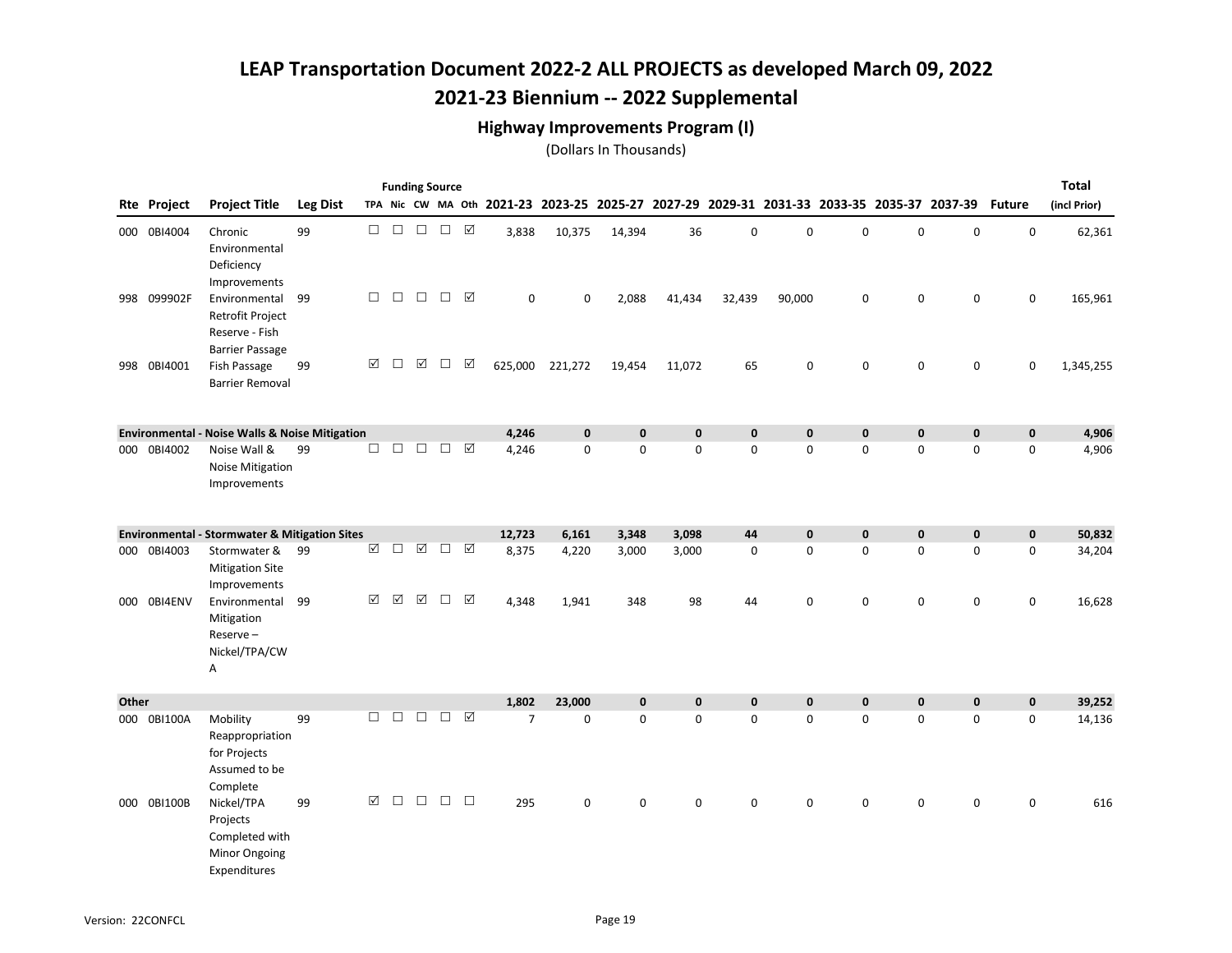## 2021-23 Biennium -- 2022 Supplemental

### Highway Improvements Program (I)

|     |                |                                                                          |                 |        |   |   | <b>Funding Source</b> |   |       |              |              |              |              |   |              |             |                                                                                                  |   | <b>Total</b> |
|-----|----------------|--------------------------------------------------------------------------|-----------------|--------|---|---|-----------------------|---|-------|--------------|--------------|--------------|--------------|---|--------------|-------------|--------------------------------------------------------------------------------------------------|---|--------------|
|     | Rte Project    | <b>Project Title</b>                                                     | <b>Leg Dist</b> |        |   |   |                       |   |       |              |              |              |              |   |              |             | TPA Nic CW MA Oth 2021-23 2023-25 2025-27 2027-29 2029-31 2031-33 2033-35 2035-37 2037-39 Future |   | (incl Prior) |
| 224 | L1000291       | SR 224/ Red<br>Mountain<br>Improvements                                  | 08, 16          | $\Box$ | ப | ☑ | $\Box$                | □ | 1,500 | 23,000       | 0            | 0            | 0            | 0 | 0            | 0           | 0                                                                                                | 0 | 24,500       |
|     | <b>Unknown</b> |                                                                          |                 |        |   |   |                       |   | 500   | $\mathbf{0}$ | $\mathbf{0}$ | $\mathbf{0}$ | $\mathbf{0}$ | 0 | $\mathbf{0}$ | $\mathbf 0$ | $\mathbf{0}$                                                                                     | 0 | 500          |
| 162 | L1000312       | SR 162/SR 161<br>Additional<br>Connectivity in<br>South Pierce<br>County | 99              |        | □ |   |                       | ☑ | 500   | 0            | 0            | 0            | 0            | 0 | 0            | 0           | 0                                                                                                | 0 | 500          |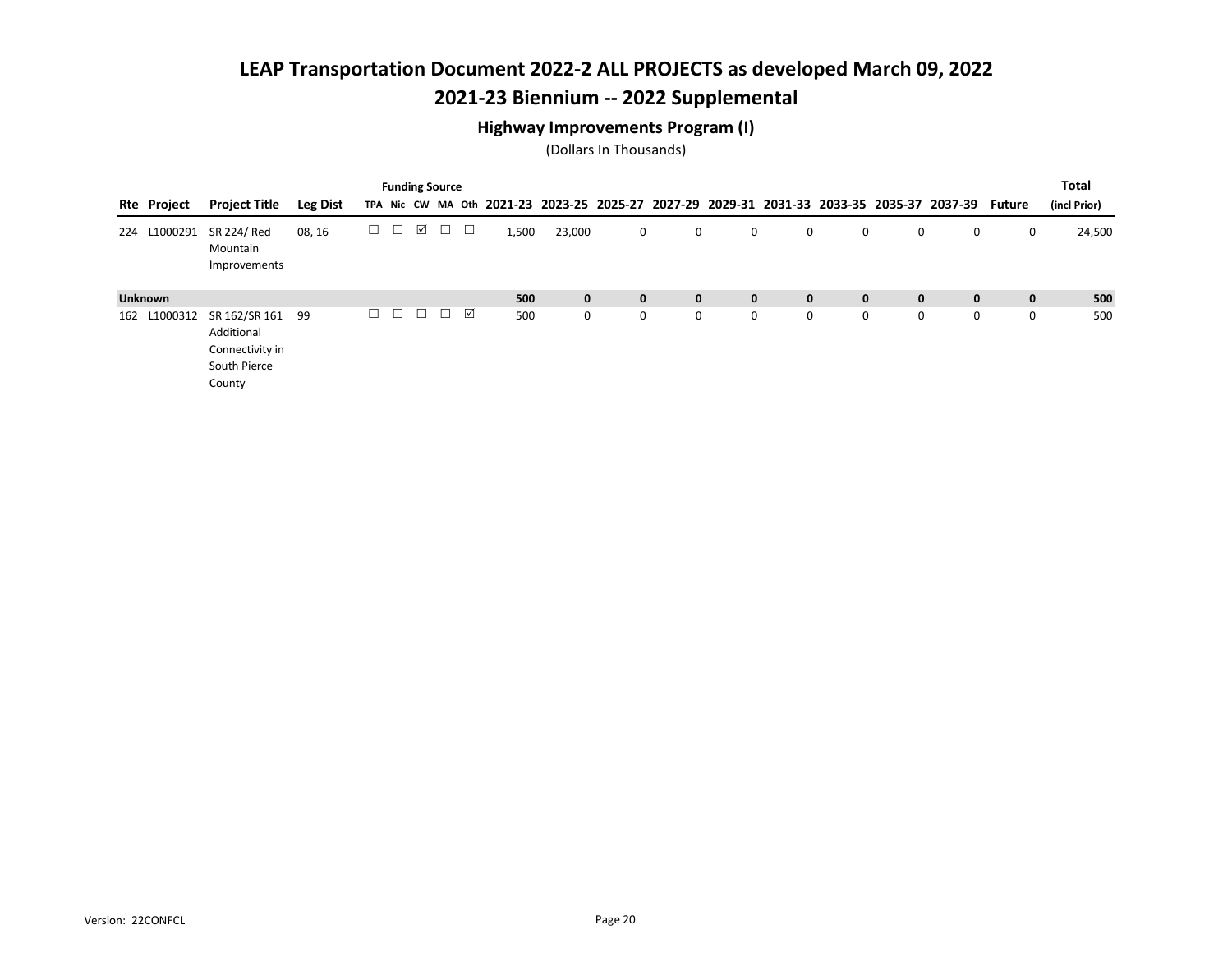## 2021-23 Biennium -- 2022 Supplemental

### Highway Preservation Program (P)

|     |                           |                                                                             |                 |        | <b>Funding Source</b> |             |        |   |        |                                           |        |              |                                                 |              |                   |              |              |                        | <b>Total</b> |
|-----|---------------------------|-----------------------------------------------------------------------------|-----------------|--------|-----------------------|-------------|--------|---|--------|-------------------------------------------|--------|--------------|-------------------------------------------------|--------------|-------------------|--------------|--------------|------------------------|--------------|
|     | <b>Rte Project</b>        | <b>Project Title</b>                                                        | <b>Leg Dist</b> |        |                       |             |        |   |        | TPA Nic CW MA Oth 2021-23 2023-25 2025-27 |        |              | 2027-29 2029-31 2031-33 2033-35 2035-37 2037-39 |              |                   |              |              | <b>Future</b>          | (incl Prior) |
|     |                           | <b>Highway Preservation Program (P)</b>                                     |                 |        |                       |             |        |   |        |                                           |        |              | 992,723 1,077,375 1,027,844 1,033,597 1,103,950 |              | 995,560 1,057,505 | 941,889      |              | 0 1,727,510            | 12,768,933   |
|     |                           | SR 99, Seattle - Alaskan Way Viaduct                                        |                 |        |                       |             |        |   | 391    | 42                                        | 1,525  | 15,795       | 7,806                                           | 49,727       | 708               | 962          |              | 0 383,050              | 460,008      |
|     |                           | 099 L2000291 SR 99 Tunnel<br><b>R&amp;R-</b><br>Preservation                | 36, 37, 43      | □      | $\Box$                | $\Box$      | $\Box$ | ☑ | 391    | 42                                        | 1,525  | 15,795       | 7,806                                           | 49,727       | 708               | 962          |              | 383,050<br>$\mathbf 0$ | 460,008      |
|     | SR 104, Hood Canal Bridge |                                                                             |                 |        |                       |             |        |   | 151    | 175                                       | 76     | $\mathbf{0}$ | $\mathbf{0}$                                    | $\mathbf{0}$ | 0                 | $\mathbf{0}$ | $\mathbf{0}$ | $\mathbf{0}$           | 6,487        |
|     | 104 310407D               | SR104/Port                                                                  | 24              | ⊠      | $\Box$                | $\Box$      | $\Box$ | ☑ | 151    | 175                                       | 76     | $\Omega$     | $\mathbf 0$                                     | $\mathbf 0$  | 0                 | 0            | 0            | $\mathbf 0$            | 6,487        |
|     |                           | Angeles Graving<br>Dock Settlement<br>and<br>Remediation                    |                 |        |                       |             |        |   |        |                                           |        |              |                                                 |              |                   |              |              |                        |              |
|     |                           | <b>Future Unprogrammed Project Reserves</b>                                 |                 |        |                       |             |        |   | 34,000 | 34,000                                    | 34,000 | 34,000       | 34,000                                          | 34,000       | 34,000            | 34,000       | $\mathbf 0$  | $\mathbf 0$            | 272,000      |
|     | 998 099906Q               | Local Funds<br>Placeholder for                                              | 99              | $\Box$ | □                     | $\Box$      | □      | ☑ | 4,000  | 4,000                                     | 4,000  | 4,000        | 4,000                                           | 4,000        | 4,000             | 4,000        | 0            | $\mathbf 0$            | 32,000       |
|     |                           | Preservation<br>Program                                                     |                 |        |                       |             |        |   |        |                                           |        |              |                                                 |              |                   |              |              |                        |              |
| 998 | 099907Q                   | <b>Federal Funds</b><br>Placeholder for<br>Preservation<br>Program          | 99              | П      | $\Box$                | $\Box$      | $\Box$ | ⊠ | 30,000 | 30,000                                    | 30,000 | 30,000       | 30,000                                          | 30,000       | 30,000            | 30,000       | 0            | 0                      | 240,000      |
|     |                           | <b>Preservation - Emergency Relief Projects</b>                             |                 |        |                       |             |        |   | 34,877 | 23,172                                    | 20.000 | 20,000       | 20,000                                          | 20,000       | 20,000            | 20,000       | $\mathbf 0$  | $\mathbf 0$            | 245,370      |
|     | 000 0BP3001               | Emergency<br>Relief<br>Preservation                                         | 99              | □      | $\Box$                | $\boxtimes$ | $\Box$ | ☑ | 14,877 | 3,172                                     | 0      | $\mathbf 0$  | $\mathbf 0$                                     | $\mathbf 0$  | $\mathbf 0$       | $\mathbf 0$  | 0            | 0                      | 85,370       |
| 998 | 099960K                   | <b>Federal Funds</b><br>Placeholder for<br>Emergency<br><b>Relief Funds</b> | 99              | □      | $\Box$                | $\Box$      | $\Box$ | ☑ | 20,000 | 20,000                                    | 20,000 | 20,000       | 20,000                                          | 20,000       | 20,000            | 20,000       | 0            | 0                      | 160,000      |
|     |                           | <b>Preservation - Major Drainage</b>                                        |                 |        |                       |             |        |   | 8,101  | 17,000                                    | 17,000 | 17,000       | 17,000                                          | 17,000       | 17,000            | 17,000       | 0            | $\mathbf 0$            | 144,488      |
|     | 000 0BP3004               | Major Drainage 99<br>Preservation                                           |                 | $\Box$ | $\Box$                | $\Box$      | $\Box$ | ☑ | 8,101  | 17,000                                    | 17,000 | 17,000       | 17,000                                          | 17,000       | 17,000            | 17,000       | 0            | 0                      | 144,488      |
|     |                           | <b>Preservation - Major Electrical</b>                                      |                 |        |                       |             |        |   | 18,683 | 38,197                                    | 38,129 | 24,150       | 35,989                                          | 62,721       | 150,140           | 59,745       | 0            | 941,317                | 1,384,016    |
|     | 000 0BP3003               | Major Electrical 99<br>Preservation                                         |                 | П      | $\Box$                | $\Box$      | $\Box$ | ☑ | 5,853  | 13,000                                    | 13,000 | 13,000       | 13,000                                          | 13,000       | 13,000            | 13,000       | 0            | 0                      | 111,132      |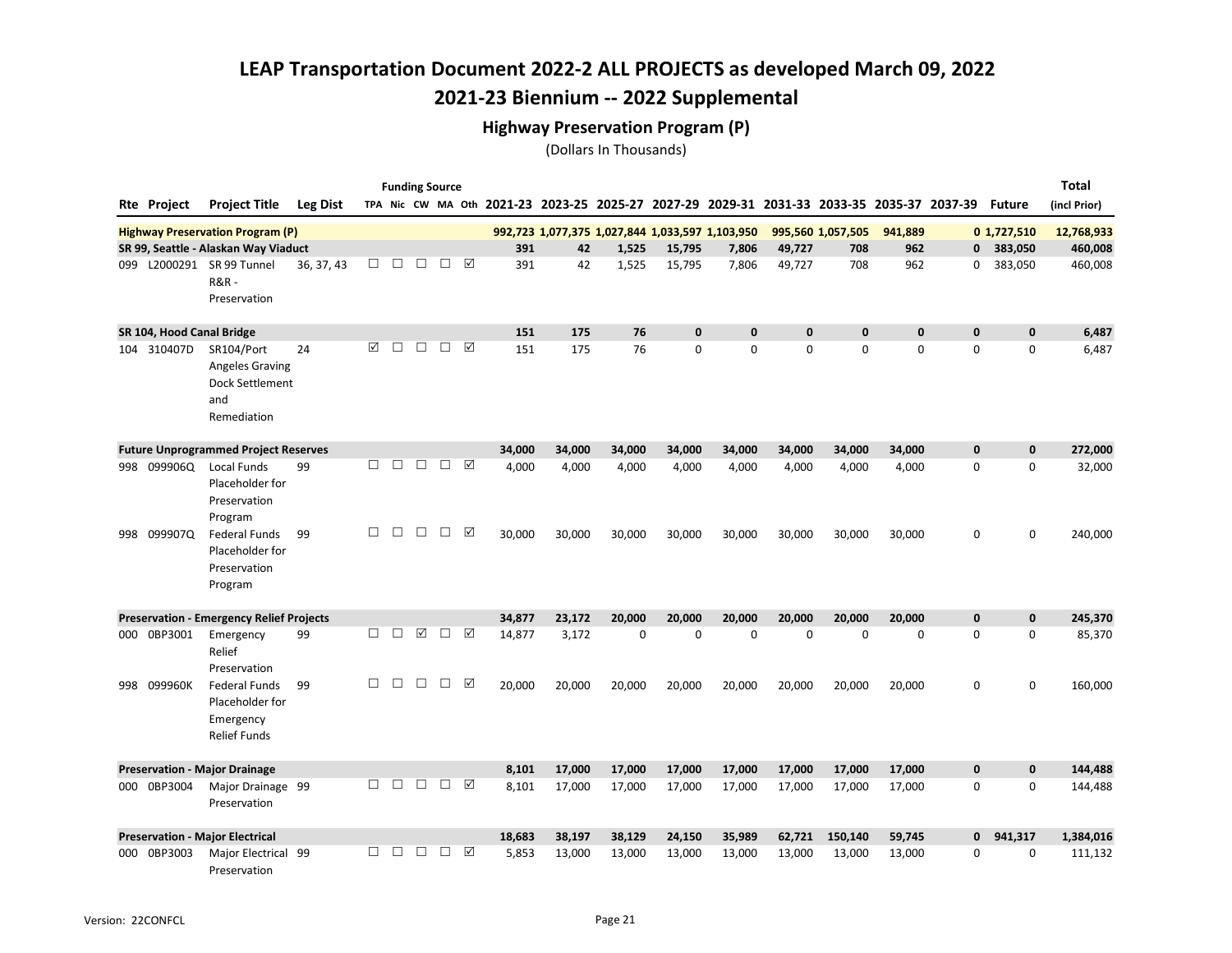## 2021-23 Biennium -- 2022 Supplemental

### Highway Preservation Program (P)

|     |                                  |                                                                                |                 |        |        |        | <b>Funding Source</b> |   |                                                                                           |             |             |             |             |             |                |             |              |               | <b>Total</b> |
|-----|----------------------------------|--------------------------------------------------------------------------------|-----------------|--------|--------|--------|-----------------------|---|-------------------------------------------------------------------------------------------|-------------|-------------|-------------|-------------|-------------|----------------|-------------|--------------|---------------|--------------|
|     | Rte Project                      | <b>Project Title</b>                                                           | <b>Leg Dist</b> |        |        |        |                       |   | TPA Nic CW MA Oth 2021-23 2023-25 2025-27 2027-29 2029-31 2031-33 2033-35 2035-37 2037-39 |             |             |             |             |             |                |             |              | <b>Future</b> | (incl Prior) |
|     | 405 1405RRT                      | I-405/SR 167<br><b>ETL Corridor</b><br><b>R&amp;R-</b><br>Preservation         | 01, 45          | $\Box$ | $\Box$ | $\Box$ | $\Box$                | ☑ | 12,830                                                                                    | 25,197      | 25,129      | 11,150      | 22,989      |             | 49,721 137,140 | 46,745      |              | 0 941,317     | 1,272,884    |
|     |                                  | <b>Preservation - Program Support Activities</b>                               |                 |        |        |        |                       |   | 67,906                                                                                    | 64,206      | 65,495      | 66,774      | 68,154      | 69,567      | 70,992         | 72,412      | 0            | $\mathbf 0$   | 908,928      |
| 000 | L2000290                         | Set Aside for<br>Preservation<br><b>Litigation Funds</b>                       | 99              | $\Box$ | $\Box$ | $\Box$ | $\Box$                | ☑ | 5,000                                                                                     | $\mathbf 0$ | $\mathbf 0$ | $\mathbf 0$ | $\mathbf 0$ | $\mathbf 0$ | 0              | $\mathbf 0$ | 0            | 0             | 11,712       |
| 999 | 095901W                          | Set Aside for<br>Preservation<br>Program<br>Support<br><b>Activities</b>       | 99              | ☑      | П      | ☑      | $\Box$                | ☑ | 62,906                                                                                    | 64,206      | 65,495      | 66,774      | 68,154      | 69,567      | 70,992         | 72,412      | 0            | $\mathbf 0$   | 897,216      |
|     | <b>Preservation - Rest Areas</b> |                                                                                |                 |        |        |        |                       |   | 3,599                                                                                     | 2,871       | 1,851       | 1,850       | 1,850       | 1,850       | 1,850          | 1,850       | 0            | $\mathbf 0$   | 29,108       |
| 000 | 0BP3005                          | <b>Rest Areas</b><br>Preservation                                              | 99              | $\Box$ | $\Box$ | $\Box$ | $\Box$                | ☑ | 1,839                                                                                     | 1,728       | 750         | 750         | 750         | 750         | 750            | 750         | 0            | 0             | 17,217       |
| 998 | 099960P                          | Statewide<br>Safety Rest Area<br>Minor Projects<br>and Emergent<br>Needs       | 99              | $\Box$ | □      | $\Box$ | $\Box$                | ☑ | 350                                                                                       | 350         | 350         | 350         | 350         | 350         | 350            | 350         | 0            | $\mathbf 0$   | 4,155        |
| 999 | 099915E                          | Safety Rest<br>Areas with<br>Sanitary<br>Disposal -<br>Preservation<br>Program | 99              | $\Box$ | $\Box$ | $\Box$ | $\Box$                | ☑ | 1,410                                                                                     | 793         | 751         | 750         | 750         | 750         | 750            | 750         | 0            | 0             | 7,736        |
|     |                                  | <b>Preservation - Unstable Slopes</b>                                          |                 |        |        |        |                       |   | 6,960                                                                                     | 12,000      | 12,000      | 12,000      | 12,000      | 12,000      | 12,000         | 12,000      | $\mathbf{0}$ | $\mathbf 0$   | 181,897      |
| 000 | 0BP3002                          | Unstable Slopes 99<br>Preservation                                             |                 | $\Box$ | $\Box$ | ☑      | $\Box$                | ☑ | 5,260                                                                                     | 12,000      | 12,000      | 12,000      | 12,000      | 12,000      | 12,000         | 12,000      | 0            | 0             | 180,197      |
| 109 |                                  | G2000106 SR109/88<br>Corner Roadway                                            | 24              | $\Box$ | $\Box$ | $\Box$ | $\Box$                | ☑ | 1,700                                                                                     | $\mathbf 0$ | $\mathbf 0$ | $\mathbf 0$ | $\mathbf 0$ | $\mathbf 0$ | $\mathbf 0$    | $\mathbf 0$ | 0            | 0             | 1,700        |
|     |                                  | <b>Preservation - Weigh Stations</b>                                           |                 |        |        |        |                       |   | 4,159                                                                                     | 5,000       | 5,000       | 5,000       | 5,000       | 5,000       | 5,000          | 5,000       | $\mathbf{0}$ | $\mathbf 0$   | 50,003       |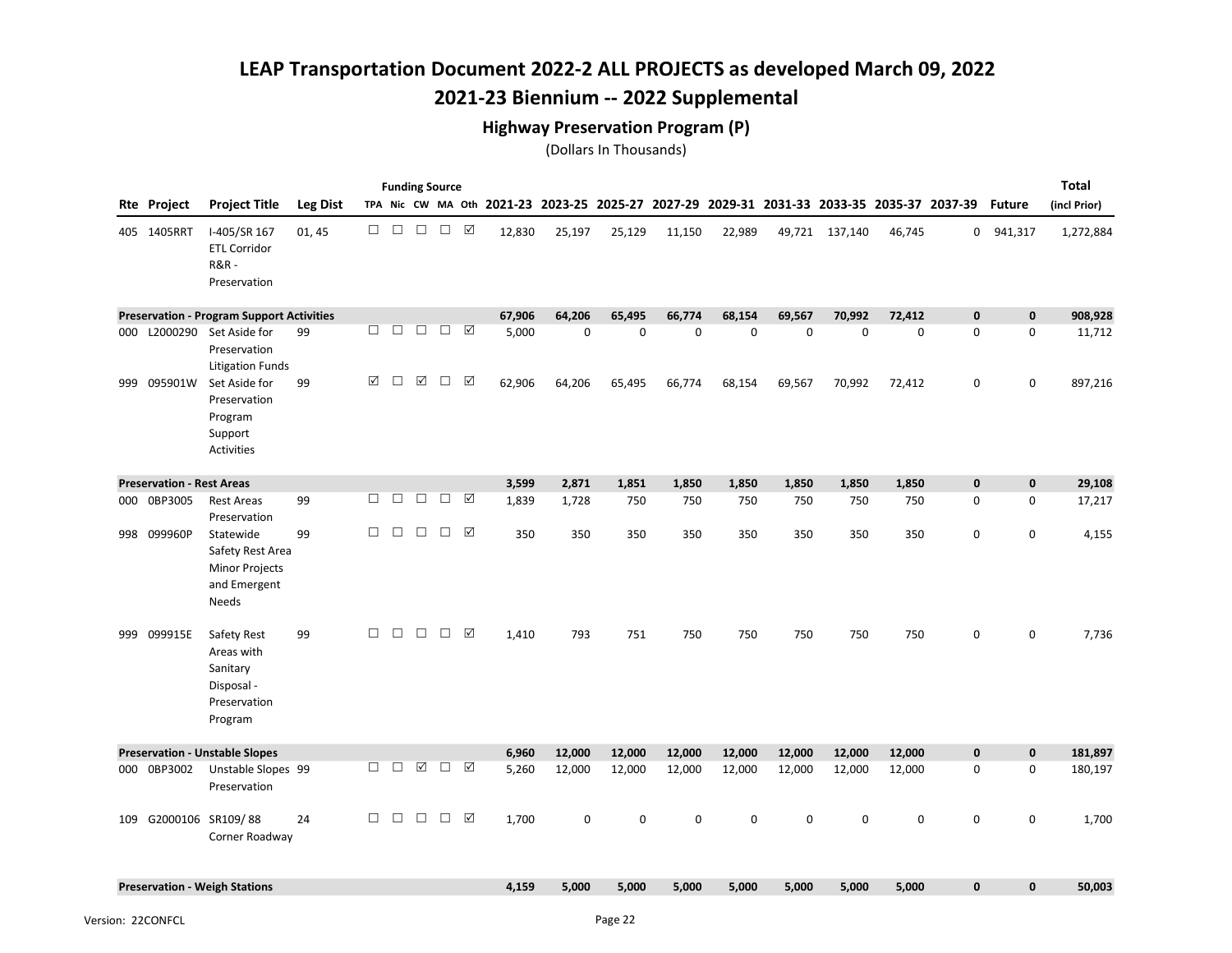## 2021-23 Biennium -- 2022 Supplemental

### Highway Preservation Program (P)

|     |                    |                                                                                               |                 |        |        |        | <b>Funding Source</b> |                 |                                                                                           |             |             |             |             |             |         |             |             |               | Total        |
|-----|--------------------|-----------------------------------------------------------------------------------------------|-----------------|--------|--------|--------|-----------------------|-----------------|-------------------------------------------------------------------------------------------|-------------|-------------|-------------|-------------|-------------|---------|-------------|-------------|---------------|--------------|
|     | <b>Rte Project</b> | <b>Project Title</b>                                                                          | <b>Leg Dist</b> |        |        |        |                       |                 | TPA Nic CW MA Oth 2021-23 2023-25 2025-27 2027-29 2029-31 2031-33 2033-35 2035-37 2037-39 |             |             |             |             |             |         |             |             | <b>Future</b> | (incl Prior) |
|     | 000 0BP3006        | <b>Weigh Stations</b><br>Preservation                                                         | 99              | $\Box$ | $\Box$ | $\Box$ | $\Box$                | $\triangledown$ | 4,159                                                                                     | 5,000       | 5,000       | 5,000       | 5,000       | 5,000       | 5,000   | 5,000       | 0           | 0             | 50,003       |
|     |                    | <b>Road Preservation - Asphalt</b>                                                            |                 |        |        |        |                       |                 | 154,299                                                                                   | 235,000     | 174,000     | 194,000     | 232,000     | 242,000     | 273,000 | 244,000     | 0           | $\mathbf 0$   | 2,457,865    |
|     | 000 0BP1002        | Asphalt<br>Roadways<br>Preservation                                                           | 99              | □      | $\Box$ | $\Box$ | $\Box$                | ☑               | 154,299                                                                                   | 235,000     | 174,000     | 194,000     | 232,000     | 242,000     | 273,000 | 244,000     | 0           | $\mathbf 0$   | 2,457,865    |
|     |                    | Road Preservation - Chip Seal                                                                 |                 |        |        |        |                       |                 | 46,061                                                                                    | 19,000      | 18,000      | 17,000      | 19,000      | 19,000      | 19,000  | 19,000      | $\mathbf 0$ | $\mathbf 0$   | 339,129      |
|     | 000 0BP1001        | Chip Seal<br>Roadways<br>Preservation                                                         | 99              | П      | $\Box$ | $\Box$ | $\Box$                | ☑               | 46,061                                                                                    | 19,000      | 18,000      | 17,000      | 19,000      | 19,000      | 19,000  | 19,000      | 0           | $\mathbf 0$   | 339,129      |
|     |                    | Road Preservation - Concrete/Dowel Bar Retrofit                                               |                 |        |        |        |                       |                 | 68,463                                                                                    | 128,759     | 143,000     | 139,000     | 152,000     | 153,000     | 153,000 | 153,000     | 0           | $\mathbf 0$   | 1,472,424    |
|     | 000 0BP1003        | Concrete<br>Roadways<br>Preservation                                                          | 99              | П      | ☑      | $\Box$ | □                     | ☑               | 68,463                                                                                    | 128,759     | 143,000     | 139,000     | 152,000     | 153,000     | 153,000 | 153,000     | 0           | $\mathbf 0$   | 1,472,424    |
|     |                    | <b>Road Preservation - Safety Features</b>                                                    |                 |        |        |        |                       |                 | 20,213                                                                                    | 30,000      | 30,000      | 30,000      | 30,000      | 30,000      | 30,000  | 30,000      | $\mathbf 0$ | $\mathbf 0$   | 255,124      |
| 000 | 0BP3007            | Preservation of 99<br><b>Highway Safety</b><br>Features                                       |                 | □      | $\Box$ | $\Box$ | $\Box$                | ☑               | 20,213                                                                                    | 30,000      | 30,000      | 30,000      | 30,000      | 30,000      | 30,000  | 30,000      | 0           | 0             | 255,124      |
|     |                    | <b>Bridge Preservation - Repair</b>                                                           |                 |        |        |        |                       |                 | 238.675                                                                                   | 229,300     | 224,491     | 226,036     | 273,613     | 230,695     | 221.815 | 233,920     | 0           | 403,143       | 2,705,605    |
|     | 000 0BP2002        | <b>Bridge Repair</b><br>Preservation                                                          | 99              | $\Box$ | $\Box$ | $\Box$ | $\Box$                | ☑               | 207,940                                                                                   | 210,000     | 210,000     | 210,000     | 225,000     | 220,000     | 220,000 | 220,000     | 0           | $\mathbf 0$   | 2,079,486    |
|     | 016 TNBPRES        | SR 16/Tacoma<br>Narrows Bridge<br><b>R&amp;R-</b><br>Preservation                             | 26, 28          | □      | □      | $\Box$ | $\Box$                | ☑               | 5,676                                                                                     | 7,251       | 1,638       | 1,428       | 4,637       | 690         | 0       | 0           | 0           | 0             | 22,917       |
|     | 099 109947B        | SR 99/Aurora<br><b>Bridge - Painting</b>                                                      | 36, 43          | ☑      | ☑      | $\Box$ | $\Box$                | ☑               | 6,575                                                                                     | $\mathbf 0$ | 0           | $\mathbf 0$ | $\mathbf 0$ | $\mathbf 0$ | 0       | $\mathbf 0$ | 0           | $\mathbf 0$   | 50,604       |
| 107 | L2000116           | SR 107/Chehalis 19<br>River Bridge (S.<br>Montesano<br>Bridge)<br>Approach and<br>Rail Repair |                 | $\Box$ | □      | ☑      | $\Box$                | $\Box$          | 2,296                                                                                     | 0           | $\mathbf 0$ | $\mathbf 0$ | $\mathbf 0$ | $\mathbf 0$ | 0       | 0           | 0           | 0             | 21,848       |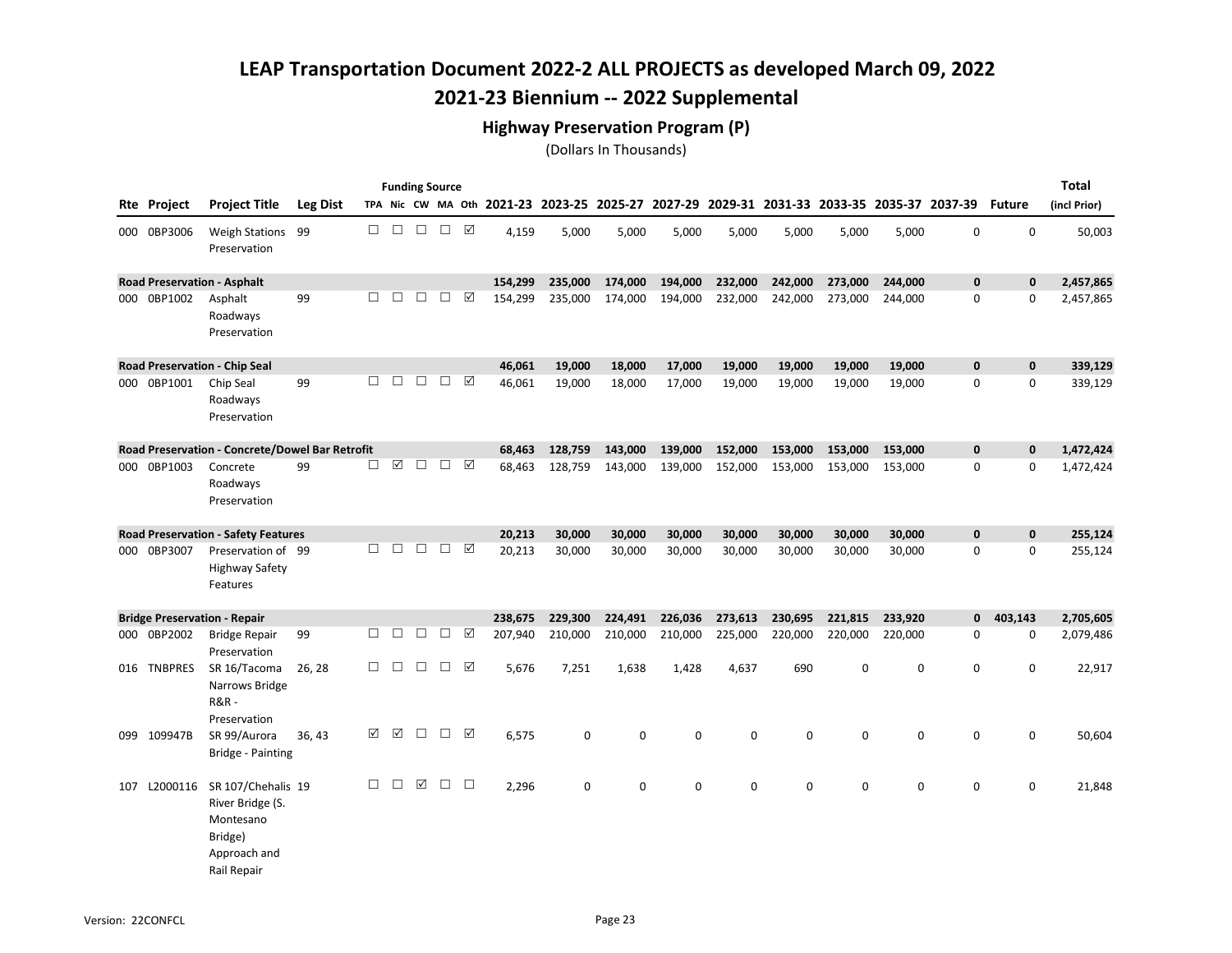## 2021-23 Biennium -- 2022 Supplemental

### Highway Preservation Program (P)

|     |                                    |                                                                                     |                 |        |        |             | <b>Funding Source</b> |                      |             |             |             |             |          |          |        |             |                                                                                           |               | <b>Total</b> |
|-----|------------------------------------|-------------------------------------------------------------------------------------|-----------------|--------|--------|-------------|-----------------------|----------------------|-------------|-------------|-------------|-------------|----------|----------|--------|-------------|-------------------------------------------------------------------------------------------|---------------|--------------|
|     | <b>Rte Project</b>                 | <b>Project Title</b>                                                                | <b>Leg Dist</b> |        |        |             |                       |                      |             |             |             |             |          |          |        |             | TPA Nic CW MA Oth 2021-23 2023-25 2025-27 2027-29 2029-31 2031-33 2033-35 2035-37 2037-39 | <b>Future</b> | (incl Prior) |
|     | 155 L2000203                       | SR 155/Omak<br><b>Bridge</b><br>Rehabilitation                                      | 07              | $\Box$ | $\Box$ | ☑           | $\Box$                | $\Box$               | 1,299       | 7,973       | 6,346       | $\mathbf 0$ | 0        | 0        | 0      | 0           | 0                                                                                         | $\mathbf 0$   | 15,800       |
|     | 241 L2000174                       | SR 241/Mabton 15<br><b>Bridge</b>                                                   |                 | □      | $\Box$ | ☑           | $\Box$                | □                    | 12,746      | 2,333       | 0           | $\mathbf 0$ | 0        | 0        | 0      | 0           | 0                                                                                         | 0             | 16,400       |
|     | 520 152099V                        | SR<br>520/Evergreen<br><b>Point Floating</b><br>Bridge R&R -<br>Preservation        | 43, 48          | $\Box$ | $\Box$ | $\Box$      | $\Box$                | $\boxed{\checkmark}$ | 2,143       | 1,743       | 6,507       | 14,608      | 43,976   | 10,005   | 1,815  | 13,920      | 0                                                                                         | 403,143       | 498,550      |
|     |                                    | <b>Bridge Preservation - Replacement</b>                                            |                 |        |        |             |                       |                      | 28,193      | 29,600      | 34,900      | 33,500      | 35,000   | 35,000   | 35,000 | 35,000      | 0                                                                                         | $\mathbf 0$   | 409,758      |
|     | 000 0BP2001                        | <b>Bridge</b><br>Replacement<br>Preservation                                        | 99              | $\Box$ | $\Box$ | $\Box$      | $\Box$                | ☑                    | 12,902      | 28,000      | 28,000      | 32,000      | 35,000   | 35,000   | 35,000 | 35,000      | 0                                                                                         | $\mathbf 0$   | 336,460      |
| 004 | 400411A                            | SR 4/Abernathy 19<br>Creek Br -<br>Replace Bridge                                   |                 | $\Box$ | $\Box$ | $\boxtimes$ | $\Box$                | $\Box$               | $\mathbf 0$ | 1,600       | 6,900       | 1,500       | 0        | 0        | 0      | 0           | 0                                                                                         | $\mathbf 0$   | 10,000       |
| 006 | 400612A                            | SR 6/Rock Creek 19, 20<br>Br E - Replace<br><b>Bridge</b>                           |                 | ☑      | $\Box$ | $\Box$      | $\Box$                | ☑                    | 56          | 0           | 0           | 0           | 0        | 0        | 0      | 0           | 0                                                                                         | 0             | 10,386       |
|     | 012 L2000075                       | US 12/ Wildcat 14<br><b>Bridge</b><br>Replacement                                   |                 | $\Box$ | $\Box$ | ☑           | $\Box$                | ☑                    | 350         | 0           | 0           | 0           | 0        | 0        | 0      | $\pmb{0}$   | 0                                                                                         | $\mathbf 0$   | 8,300        |
|     | 290 629001D                        | SR 290/Spokane 03<br>River E Trent Br -<br>Replace Bridge                           |                 | ☑      | $\Box$ | $\Box$      | $\Box$                | ☑                    | 14,808      | $\mathbf 0$ | $\mathbf 0$ | $\mathbf 0$ | 0        | 0        | 0      | 0           | 0                                                                                         | $\mathbf 0$   | 25,786       |
|     | 532 153203D                        | SR 532/General 10<br>Mark W. Clark<br>Memorial<br>Bridge - Replace<br><b>Bridge</b> |                 | ☑      | $\Box$ | $\Box$      | $\Box$                | $\Box$               | 77          | $\mathbf 0$ | 0           | $\Omega$    | $\Omega$ | $\Omega$ | 0      | $\mathbf 0$ | 0                                                                                         | $\mathbf 0$   | 18,826       |
|     | <b>Bridge Preservation - Scour</b> |                                                                                     |                 |        |        |             |                       |                      | 2,630       | 4,000       | 4,000       | 4,000       | 4,000    | 4,000    | 4,000  | 4,000       | 0                                                                                         | $\mathbf 0$   | 35,250       |
|     | 000 0BP2003                        | <b>Bridge Scour</b><br>Prevention<br>Preservation                                   | 99              | П.     | $\Box$ | $\Box$      | $\Box$                | ☑                    | 2,630       | 4,000       | 4,000       | 4,000       | 4,000    | 4,000    | 4,000  | 4,000       | 0                                                                                         | $\Omega$      | 35,250       |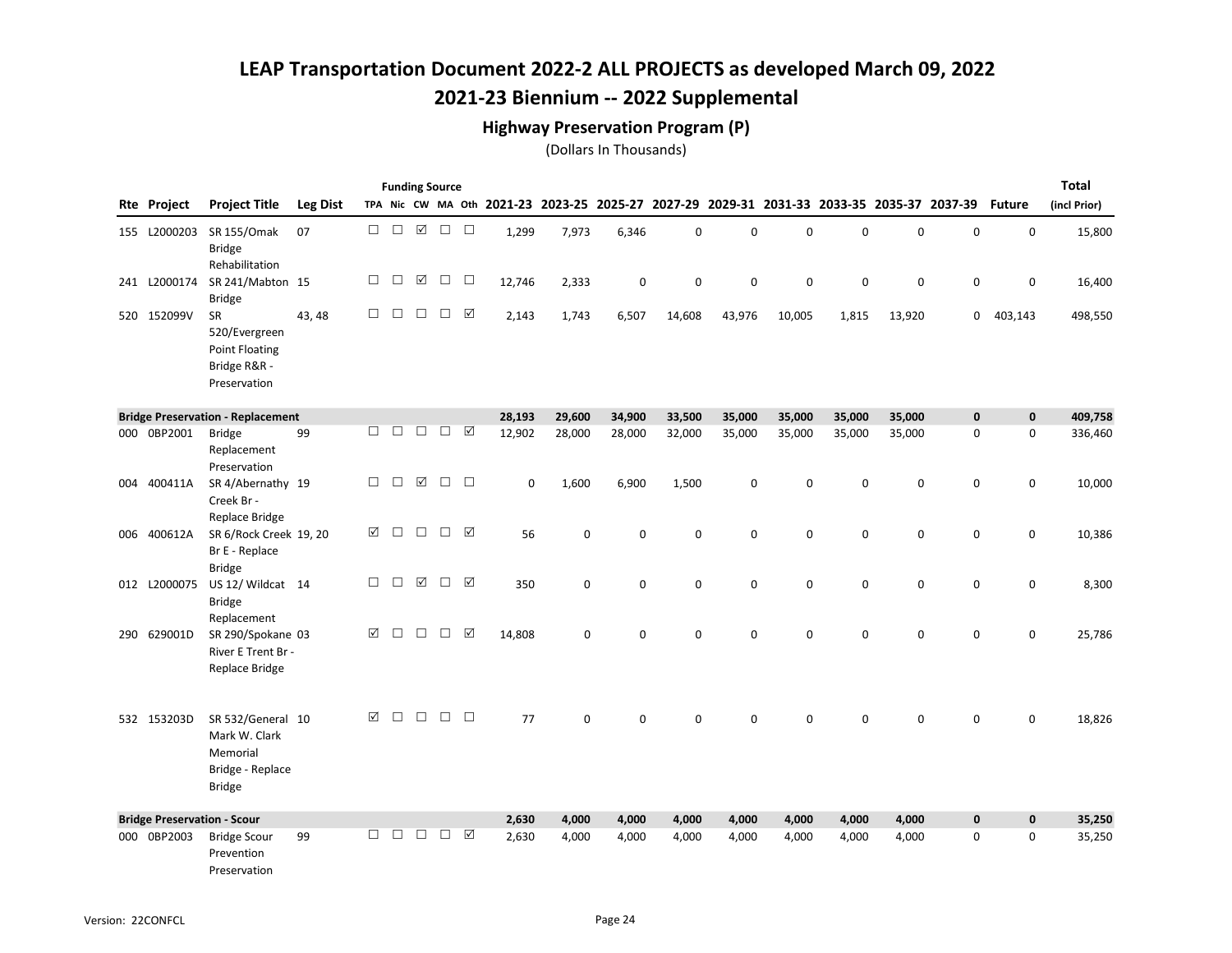## 2021-23 Biennium -- 2022 Supplemental

### Highway Preservation Program (P)

|       |             |                                                       |                 |        |   |   | <b>Funding Source</b> |        |                                         |              |              |              |              |                                 |              |              |              |               | <b>Total</b> |
|-------|-------------|-------------------------------------------------------|-----------------|--------|---|---|-----------------------|--------|-----------------------------------------|--------------|--------------|--------------|--------------|---------------------------------|--------------|--------------|--------------|---------------|--------------|
|       | Rte Project | <b>Project Title</b>                                  | <b>Leg Dist</b> |        |   |   | TPA Nic CW MA Oth     |        | 2021-23 2023-25 2025-27 2027-29 2029-31 |              |              |              |              | 2031-33 2033-35 2035-37 2037-39 |              |              |              | <b>Future</b> | (incl Prior) |
|       |             | <b>Bridge Preservation - Seismic Retrofit</b>         |                 |        |   |   |                       |        | 29,190                                  | 44,000       | 46,000       | 36,000       | $\mathbf{0}$ | $\mathbf{0}$                    | $\mathbf{0}$ | $\mathbf{0}$ | $\mathbf{0}$ | $\mathbf 0$   | 193,473      |
| 000   | 0BP2004     | Bridge Seismic<br>Retrofit<br>Preservation            | 99              | $\Box$ | □ |   | $\Box$                | ☑      | 29,190                                  | 44,000       | 46,000       | 36,000       | 0            | 0                               | 0            | 0            | 0            | 0             | 193,473      |
|       |             | <b>Traffic Ops - ITS &amp; Operation Enhancements</b> |                 |        |   |   |                       |        | 8,531                                   | $\mathbf{0}$ | $\mathbf{0}$ | $\mathbf{0}$ | $\mathbf{0}$ | $\mathbf{0}$                    | $\mathbf{0}$ | $\mathbf{0}$ | $\mathbf 0$  | $\mathbf 0$   | 37,038       |
| 000   | G2000055    | Land Mobile<br>Radio (LMR)<br>Upgrade                 | 98              | $\Box$ | □ | ☑ | $\Box$                | ⊔      | 8,531                                   | 0            | 0            | 0            | 0            | 0                               | 0            | 0            | 0            | 0             | 37,038       |
| Other |             |                                                       |                 |        |   |   |                       |        | 217,641                                 | 161,053      | 158,377      | 157,492      | 156,538      | 10,000                          | 10,000       | $\mathbf{0}$ | $\mathbf{0}$ | $\mathbf 0$   | 1,180,962    |
| 000   | L1000198    | Preservation<br><b>Activities</b>                     | 98              | ☑      | П |   | □                     | $\Box$ | 8,683                                   | 10,000       | 10,000       | 10,000       | 10,000       | 10,000                          | 10,000       | 0            | 0            | 0             | 90,000       |
| 000   | L1100071    | Highway System 99<br>Preservation                     |                 | $\Box$ | □ | ☑ | $\Box$                | ☑      | 208,958                                 | 151,053      | 148,377      | 147,492      | 146,538      | 0                               | 0            | 0            | 0            | 0             | 1,090,962    |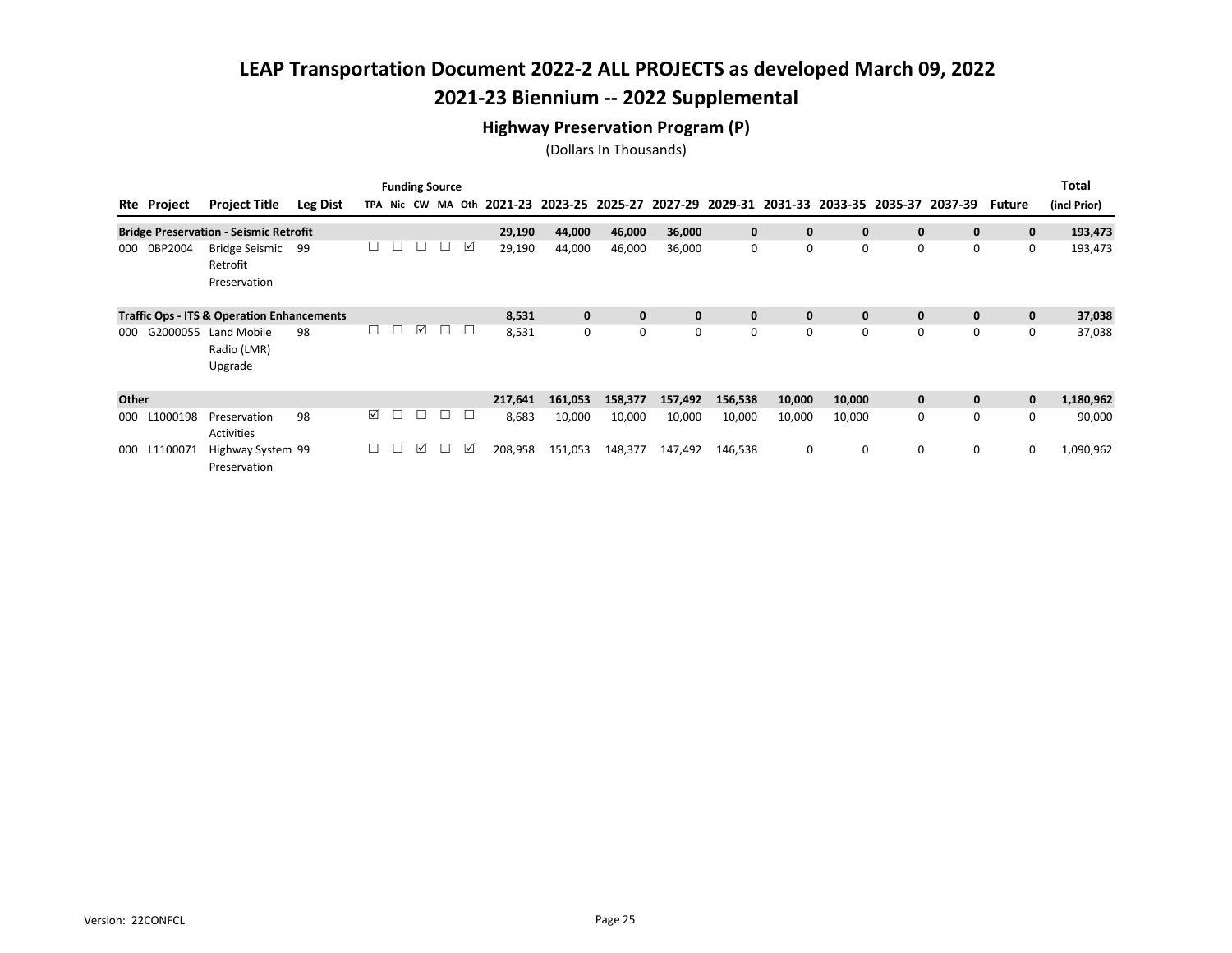## 2021-23 Biennium -- 2022 Supplemental

### Traffic Operations Program (Q)

|                    |                                                                            |                 |        |        |               | <b>Funding Source</b> |                      |              |              |              |              |              |              |             |                                                                                           |             |              | <b>Total</b> |
|--------------------|----------------------------------------------------------------------------|-----------------|--------|--------|---------------|-----------------------|----------------------|--------------|--------------|--------------|--------------|--------------|--------------|-------------|-------------------------------------------------------------------------------------------|-------------|--------------|--------------|
| <b>Rte Project</b> | <b>Project Title</b>                                                       | <b>Leg Dist</b> |        |        |               |                       |                      |              |              |              |              |              |              |             | TPA Nic CW MA Oth 2021-23 2023-25 2025-27 2027-29 2029-31 2031-33 2033-35 2035-37 2037-39 |             | Future       | (incl Prior) |
|                    | <b>Traffic Operations Program (Q)</b>                                      |                 |        |        |               |                       |                      | 22,233       | 11,211       | 11,028       | 10,302       | 10,300       | 10,300       | 10,300      | 10,300                                                                                    | $\bf{0}$    | $\mathbf{0}$ | 101,224      |
|                    | SR 9, Snohomish County - Corridor Improvements                             |                 |        |        |               |                       |                      | $\mathbf{0}$ | $\mathbf{0}$ | 326          | 1,075        | $\mathbf 0$  | $\mathbf 0$  | $\mathbf 0$ | $\mathbf 0$                                                                               | $\mathbf 0$ | $\mathbf 0$  | 1,401        |
|                    | 009 100911Q SR 9/US 2 Vic- 44<br><b>NB Peak Use</b><br>Shoulder Lane       |                 | $\Box$ | $\Box$ | $\Box$        | $\Box$                |                      | $\mathbf 0$  | 0            | 326          | 1,075        | $\mathbf 0$  | $\mathbf 0$  | 0           | 0                                                                                         | 0           | 0            | 1,401        |
|                    | I-90, Spokane Area - Corridor Improvements                                 |                 |        |        |               |                       |                      | 50           | $\mathbf{0}$ | $\mathbf 0$  | $\bf{0}$     | $\mathbf 0$  | $\mathbf 0$  | $\pmb{0}$   | $\mathbf 0$                                                                               | $\pmb{0}$   | $\mathbf 0$  | 351          |
| 090 609007Q        | Spokane Area<br><b>Traffic Volume</b><br>Collection                        | 03, 04, 06      | $\Box$ |        | $\Box$ $\Box$ | ⊓ 17                  |                      | 50           | 0            | 0            | $\mathbf 0$  | $\mathbf 0$  | $\mathbf 0$  | 0           | $\mathbf 0$                                                                               | 0           | $\mathbf 0$  | 351          |
|                    | SR 395, Ritzville to Pasco - Corridor Improvements                         |                 |        |        |               |                       |                      | $\mathbf 0$  | 381          | $\mathbf{0}$ | $\mathbf 0$  | $\mathbf{0}$ | $\mathbf 0$  | $\mathbf 0$ | $\mathbf 0$                                                                               | $\mathbf 0$ | $\mathbf 0$  | 381          |
| 395 539508Q        | <b>US</b><br>395/Kartchner<br>St I/C - NB Ramp<br>Terminal<br>Improvements | 16              | $\Box$ | $\Box$ | $\Box$        | $\Box$                | $\triangledown$      | $\Omega$     | 381          | $\mathbf 0$  | $\mathbf 0$  | $\mathbf 0$  | $\mathbf 0$  | $\mathbf 0$ | $\mathbf 0$                                                                               | $\mathbf 0$ | $\mathbf 0$  | 381          |
|                    | Safety - Interchange, Intersection & Spot Improvements                     |                 |        |        |               |                       |                      | 398          | 663          | 1,440        | $\bf{0}$     | $\mathbf 0$  | $\mathbf 0$  | $\mathbf 0$ | $\mathbf 0$                                                                               | $\mathbf 0$ | $\mathbf 0$  | 2,501        |
| 395 5395060        | US 395/W 27th 08<br>Ave -<br>Intersection<br>Improvements                  |                 | $\Box$ | $\Box$ | $\Box$        | $\Box$                | $\boxed{\checkmark}$ | 398          | 513          | $\mathbf 0$  | $\mathbf 0$  | $\mathbf 0$  | $\mathbf 0$  | 0           | $\mathbf 0$                                                                               | 0           | 0            | 911          |
| 500 4500261        | SR 500/182nd<br>Avenue -<br>Intersection<br>Improvements                   | 18              | □      | $\Box$ | $\Box$        | $\Box$                | ☑                    | 0            | 150          | 1,440        | 0            | 0            | 0            | 0           | $\mathbf 0$                                                                               | 0           | 0            | 1,590        |
|                    | Traffic Ops - CVISN, WIM, & Weigh Stations                                 |                 |        |        |               |                       |                      | 1,501        | 515          | 258          | $\mathbf{0}$ | $\mathbf{0}$ | $\mathbf{0}$ | 0           | $\mathbf 0$                                                                               | 0           | $\mathbf 0$  | 2,274        |
| 000 0000XXX        | Permit Database 99<br>Improvements                                         |                 | П      | $\Box$ | $\Box$        | $\Box$                | ⊠                    | 1,501        | 515          | 258          | $\mathbf 0$  | $\Omega$     | $\Omega$     | 0           | $\mathbf 0$                                                                               | 0           | $\mathbf 0$  | 2,274        |
|                    | <b>Traffic Ops - ITS &amp; Operation Enhancements</b>                      |                 |        |        |               |                       |                      | 17,951       | 8,061        | 7,330        | 8,686        | 10,300       | 10,300       | 10,300      | 10,300                                                                                    | 0           | $\mathbf 0$  | 86,842       |
| 000 000005Q        | Reserve funding 99<br>for Traffic<br>Operations<br><b>Capital Projects</b> |                 | $\Box$ | $\Box$ | $\Box$        | □ ☑                   |                      | 4,942        | 4,379        | 4,847        | 8,686        | 10,300       | 10,300       | 10,300      | 10,300                                                                                    | 0           | $\mathbf 0$  | 64,100       |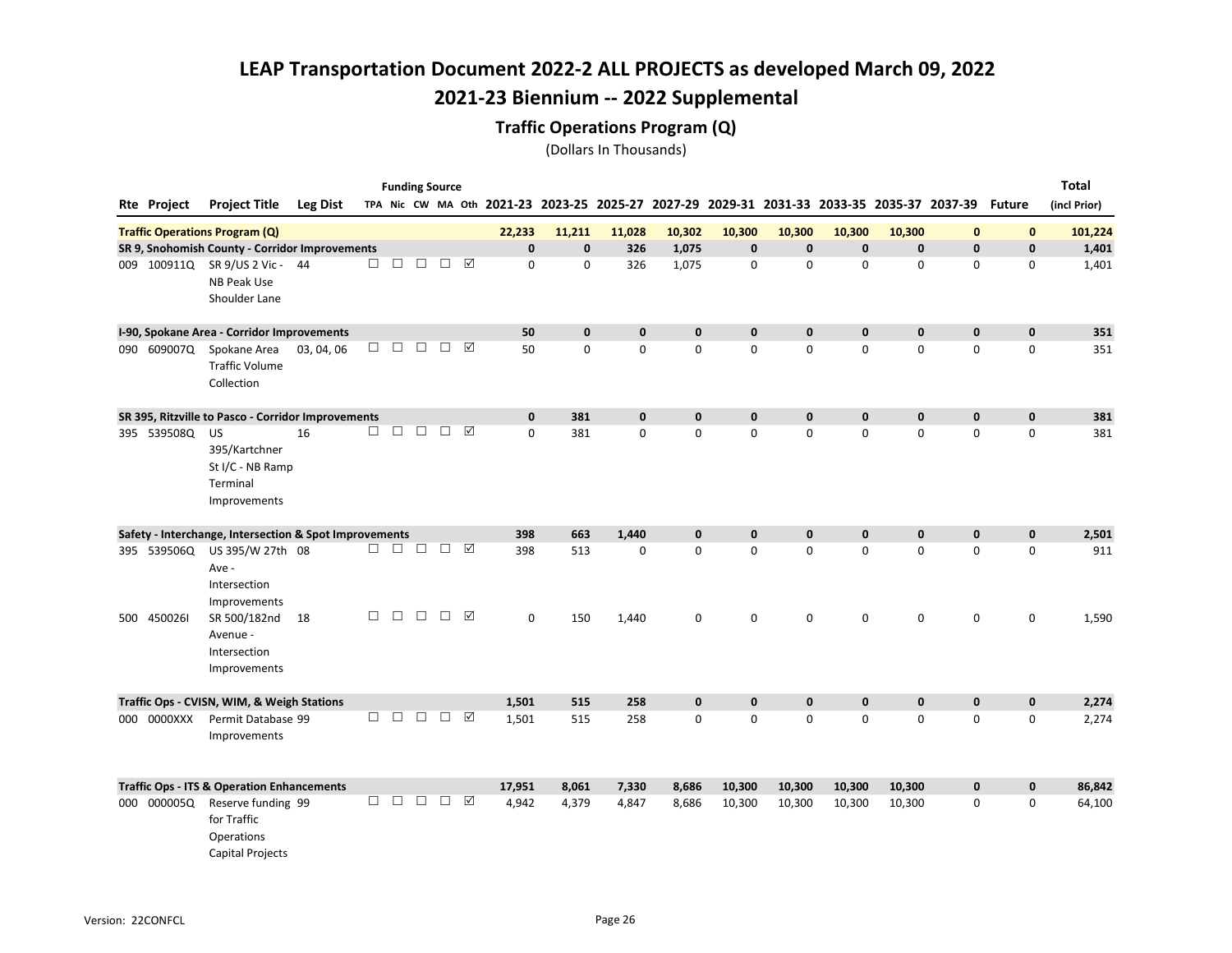## 2021-23 Biennium -- 2022 Supplemental

### Traffic Operations Program (Q)

|     |                    |                                                                   |                 |        |               |        | <b>Funding Source</b> |   |             |                                                   |             |             |             |             |             |                                         |                     |               | <b>Total</b> |
|-----|--------------------|-------------------------------------------------------------------|-----------------|--------|---------------|--------|-----------------------|---|-------------|---------------------------------------------------|-------------|-------------|-------------|-------------|-------------|-----------------------------------------|---------------------|---------------|--------------|
|     | <b>Rte Project</b> | <b>Project Title</b>                                              | <b>Leg Dist</b> |        |               |        |                       |   |             | TPA Nic CW MA Oth 2021-23 2023-25 2025-27 2027-29 |             |             |             |             |             | 2029-31 2031-33 2033-35 2035-37 2037-39 |                     | <b>Future</b> | (incl Prior) |
|     | 000 000009Q        | Challenge<br>Seattle                                              | 43              | $\Box$ | $\Box$        | $\Box$ | $\Box$                | ☑ | 3,061       | 434                                               | $\mathbf 0$ | $\pmb{0}$   | $\mathsf 0$ | $\mathsf 0$ | 0           | 0                                       | $\mathsf{O}\xspace$ | 0             | 4,927        |
| 000 | 100015Q            | SR 527 & SR 96<br><b>Adaptive Signal</b>                          | 01, 21, 44      | $\Box$ | $\Box$        | $\Box$ | □                     | ☑ | 49          | 0                                                 | $\mathbf 0$ | $\mathbf 0$ | $\mathbf 0$ | $\mathbf 0$ | 0           | 0                                       | 0                   | 0             | 135          |
| 000 | 100017Q            | Control System<br>(County lead)<br>I-5 & I-90 Ramp 37, 41         |                 | □      | $\Box$        | $\Box$ | $\Box$                | ☑ | 54          | 0                                                 | $\mathbf 0$ | $\pmb{0}$   | $\mathsf 0$ | $\Omega$    | 0           | 0                                       | 0                   | 0             | 254          |
|     |                    | Meter<br>Enhancements                                             |                 |        |               |        |                       |   |             |                                                   |             |             |             |             |             |                                         |                     |               |              |
|     | 000 100019Q        | Regionwide<br>Signal System                                       | 99              | □      | $\Box$        | $\Box$ | $\Box$                | ☑ | 158         | 0                                                 | $\mathbf 0$ | $\mathbf 0$ | $\mathbf 0$ | $\Omega$    | 0           | 0                                       | $\mathbf 0$         | 0             | 158          |
| 000 | 400019Q            | Loop Mapping<br>Centralized<br>Signal System                      | 17, 49          | $\Box$ | $\Box$ $\Box$ |        | $\Box$ $\Box$         |   | 18          | 0                                                 | $\mathbf 0$ | $\pmb{0}$   | $\mathsf 0$ | $\mathbf 0$ | $\mathsf 0$ | 0                                       | $\mathbf 0$         | $\mathsf 0$   | 467          |
| 000 | 400020Q            | Enhancements<br>Southwest                                         | 17,49           | $\Box$ | $\Box$        | $\Box$ | $\Box$                | ☑ | 940         | 0                                                 | 0           | $\Omega$    | $\Omega$    | $\Omega$    | $\Omega$    | 0                                       | $\mathbf 0$         | 0             | 940          |
|     |                    | Washington<br><b>Regional Signal</b><br>System                    |                 |        |               |        |                       |   |             |                                                   |             |             |             |             |             |                                         |                     |               |              |
|     | 005 100522D        | I-5/Mercer<br><b>Street NB Ramp</b>                               | 43              | $\Box$ | $\Box$        | $\Box$ | $\Box$                | ☑ | 24          | 0                                                 | $\mathsf 0$ | $\mathbf 0$ | $\mathbf 0$ | $\mathbf 0$ | $\mathbf 0$ | 0                                       | $\pmb{0}$           | 0             | 30           |
|     | 005 100526Q        | Meter Systems<br>I-5/NB Spokane 11<br>St - Install Ramp           |                 | $\Box$ | $\Box$        | $\Box$ | $\Box$                | ☑ | $\mathbf 0$ | 180                                               | 1,020       | 0           | 0           | 0           | 0           | 0                                       | 0                   | 0             | 1,200        |
|     | 005 100530Q        | Meter<br>I-5/Seattle -<br><b>Enhanced Ramp</b>                    | 11,37,43,46     | $\Box$ | $\Box$        | $\Box$ | П                     | ☑ | 1,300       | 200                                               | 0           | 0           | 0           | 0           | 0           | 0                                       | 0                   | 0             | 1,500        |
|     | 005 300512Q        | Metering<br>I-5/SR 512 NB to 29<br>EB Interchange -<br>Congestion |                 | $\Box$ | $\Box$        | $\Box$ | $\Box$                | ☑ | 283         | 1,188                                             | $\mathbf 0$ | $\mathbf 0$ | $\mathbf 0$ | $\Omega$    | $\Omega$    | 0                                       | $\mathbf 0$         | 0             | 1,471        |
| 005 | 300572R            | Management<br>I-5/56th St NB                                      | 29              | $\Box$ | $\Box$        | $\Box$ | $\Box$                | ☑ | 480         | 0                                                 | 0           | $\mathbf 0$ | $\mathbf 0$ | $\mathbf 0$ | 0           | 0                                       | $\mathbf 0$         | 0             | 660          |
|     |                    | On Ramp Meter .<br>Congestion                                     |                 |        |               |        |                       |   |             |                                                   |             |             |             |             |             |                                         |                     |               |              |
|     | 090 109025Q        | Management<br>I-90/EB E<br>Mercer Way -<br><b>ITS</b>             | 41              | $\Box$ | $\Box$        | $\Box$ | $\Box$                | ☑ | 6           | 0                                                 | $\mathbf 0$ | $\mathbf 0$ | $\mathbf 0$ | 0           | 0           | 0                                       | 0                   | 0             | 250          |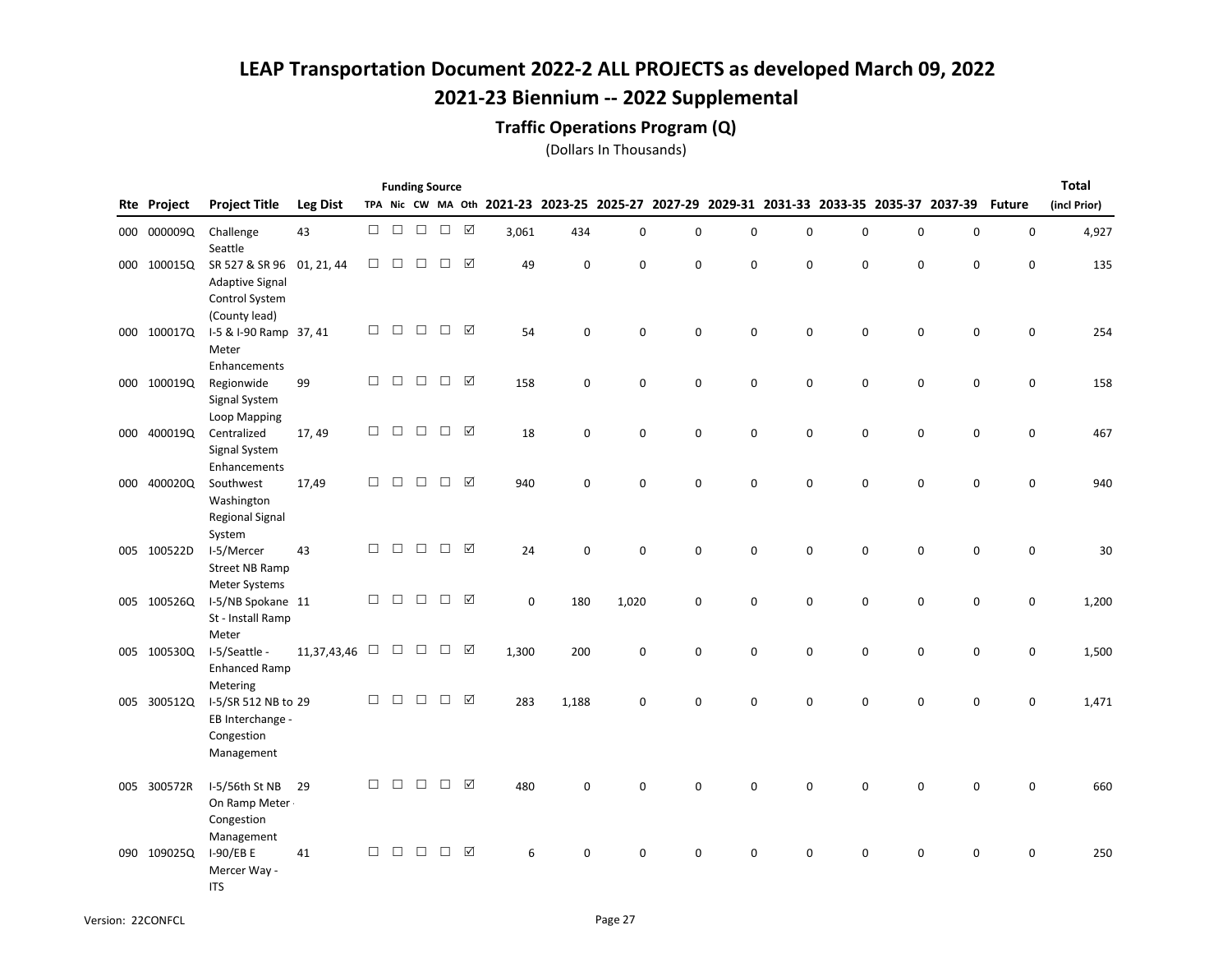## 2021-23 Biennium -- 2022 Supplemental

### Traffic Operations Program (Q)

|                    |                                                                                        |                 |        |        |        | <b>Funding Source</b> |   |       |              |             |              |              |             |             |             |                                                                                                  |             | Total        |
|--------------------|----------------------------------------------------------------------------------------|-----------------|--------|--------|--------|-----------------------|---|-------|--------------|-------------|--------------|--------------|-------------|-------------|-------------|--------------------------------------------------------------------------------------------------|-------------|--------------|
| <b>Rte Project</b> | <b>Project Title</b>                                                                   | <b>Leg Dist</b> |        |        |        |                       |   |       |              |             |              |              |             |             |             | TPA Nic CW MA Oth 2021-23 2023-25 2025-27 2027-29 2029-31 2031-33 2033-35 2035-37 2037-39 Future |             | (incl Prior) |
| 090 609046Q        | $\vert$ -<br>90/Freeway/Art<br>erial Integrated<br>Corridor<br>Management<br>2021-2023 | 03,04,06        | $\Box$ | $\Box$ | $\Box$ | $\Box$ $\nabla$       |   | 0     | 575          | 0           | 0            | $\mathsf 0$  | $\mathbf 0$ | 0           | 0           | 0                                                                                                | 0           | 575          |
| 090 609047Q        | $\vert$ -                                                                              | 03, 04, 06      | $\Box$ | $\Box$ | $\Box$ | $\Box$                | ☑ | 775   | 0            | 0           | 0            | 0            | 0           | 0           | 0           | 0                                                                                                | 0           | 900          |
|                    | 90/Freeway/Art<br>erial Integrated<br>Corridor<br>Management<br>2019 - 2021            |                 |        |        |        |                       |   |       |              |             |              |              |             |             |             |                                                                                                  |             |              |
| 090 609048Q        | $\mathsf{I}$                                                                           | 03,04,06        | $\Box$ | $\Box$ | $\Box$ | $\Box$                | ☑ | 0     | 30           | 1,220       | 0            | 0            | 0           | 0           | 0           | 0                                                                                                | 0           | 1,250        |
|                    | 90/Freeway/Art<br>erial Integrated<br>Corridor<br>Management<br>2025-2027              |                 |        |        |        |                       |   |       |              |             |              |              |             |             |             |                                                                                                  |             |              |
| 099 L2000338       | SR 99 Aurora                                                                           | 36              | $\Box$ | $\Box$ | $\Box$ | $\Box$                | ☑ | 579   | 0            | 0           | 0            | 0            | 0           | 0           | 0           | 0                                                                                                | 0           | 700          |
|                    | <b>Bridge ITS</b>                                                                      |                 |        |        |        |                       |   |       |              |             |              |              |             |             |             |                                                                                                  |             |              |
| 161 316117Q        | SR 161/Graham 02<br>Hill - Safety and<br>Mobility<br>Improvements                      |                 | $\Box$ | $\Box$ | $\Box$ | □ ☑                   |   | 336   | 739          | 0           | 0            | 0            | 0           | 0           | 0           | 0                                                                                                | 0           | 1,075        |
| 167 316706Q        | SR 167/SR 410<br>to SR 18 - ITS                                                        | 25, 30, 31      | $\Box$ | $\Box$ | $\Box$ | $\Box$                | ☑ | 900   | 0            | 0           | 0            | $\pmb{0}$    | 0           | 0           | 0           | 0                                                                                                | 0           | 1,000        |
| 205 420523Q        | I-205 SB Padden 49<br>Pkwy to Mill<br>Plain Blvd -<br>Ramp Meter                       |                 | $\Box$ | $\Box$ | $\Box$ | $\Box$ $\Box$         |   | 3,989 | 336          | $\mathbf 0$ | 0            | $\mathbf 0$  | 0           | 0           | $\pmb{0}$   | $\mathsf 0$                                                                                      | 0           | 4,325        |
| 512 351207R        | SR 512/I-5 to SR 25, 29<br>7 EB -<br>Congestion<br>Management                          |                 | $\Box$ | $\Box$ | $\Box$ | $\Box$                | ☑ | 57    | 0            | 0           | 0            | 0            | 0           | 0           | 0           | 0                                                                                                | 0           | 682          |
| 512 351207S        | SR 512<br>Wavetronix<br>Data Station                                                   | 29              | $\Box$ | $\Box$ | $\Box$ | $\Box$                | ☑ | 0     | 0            | 243         | 0            | 0            | 0           | 0           | $\mathbf 0$ | 0                                                                                                | 0           | 243          |
|                    | <b>Traffic Ops - Traveler Information</b>                                              |                 |        |        |        |                       |   | 798   | $\mathbf{0}$ | 737         | $\mathbf{0}$ | $\mathbf{0}$ | $\mathbf 0$ | $\mathbf 0$ | $\mathbf 0$ | $\mathbf 0$                                                                                      | $\mathbf 0$ | 1,651        |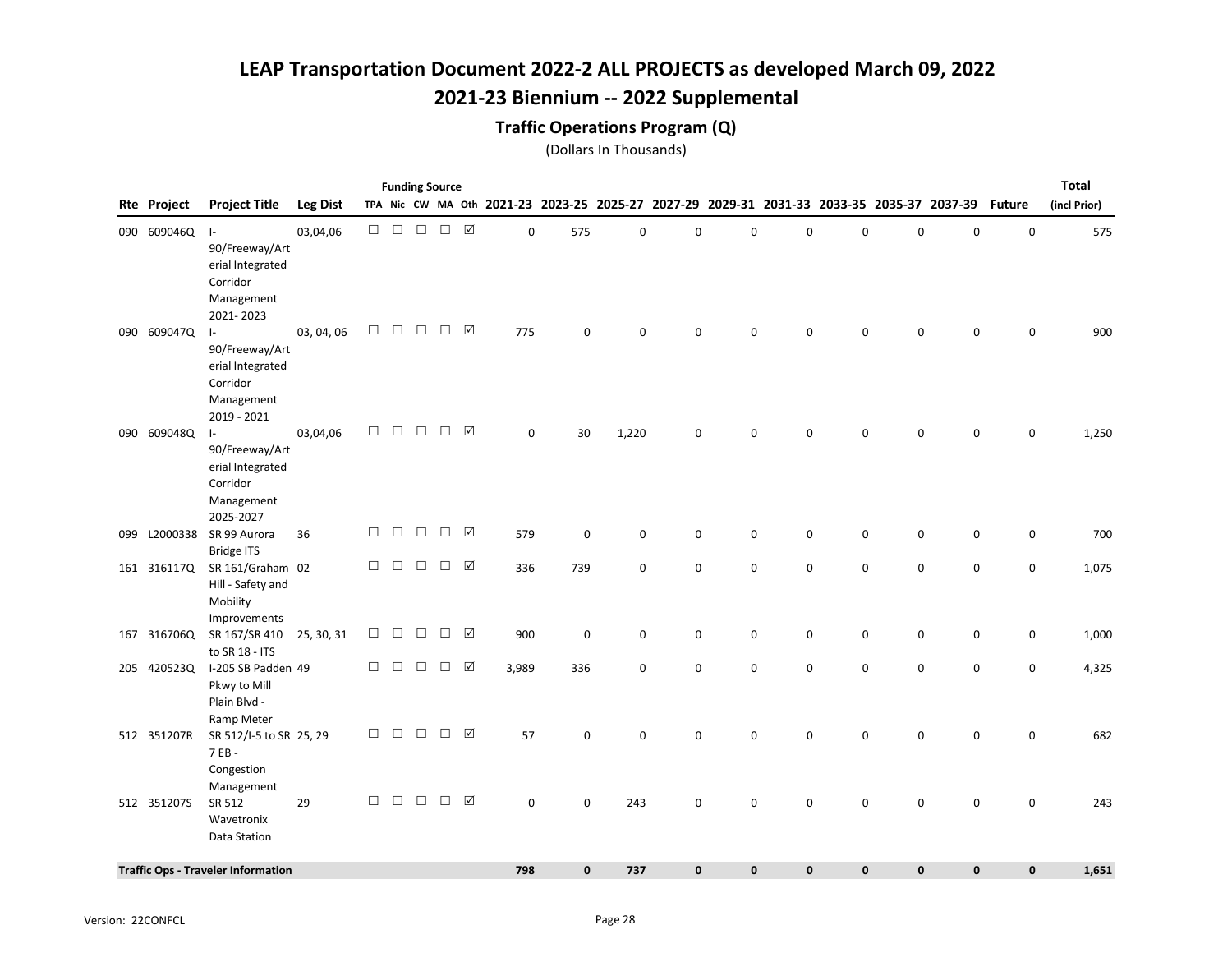## 2021-23 Biennium -- 2022 Supplemental

### Traffic Operations Program (Q)

|       |                |                                                              |                 |        |        |        | <b>Funding Source</b> |                      |              |             |             |              |              |              |              |             |                                                                                           |               | Total        |
|-------|----------------|--------------------------------------------------------------|-----------------|--------|--------|--------|-----------------------|----------------------|--------------|-------------|-------------|--------------|--------------|--------------|--------------|-------------|-------------------------------------------------------------------------------------------|---------------|--------------|
|       | Rte Project    | <b>Project Title</b>                                         | <b>Leg Dist</b> |        |        |        |                       |                      |              |             |             |              |              |              |              |             | TPA Nic CW MA Oth 2021-23 2023-25 2025-27 2027-29 2029-31 2031-33 2033-35 2035-37 2037-39 | <b>Future</b> | (incl Prior) |
|       | 090 509019Q    | I-90/SR 18<br>Interchange Vic<br>EB - Install VMS            | 05              | $\Box$ | $\Box$ | $\Box$ | $\Box$                | ☑                    | 432          | $\mathbf 0$ | $\mathbf 0$ | $\mathbf 0$  | $\mathbf 0$  | $\mathbf 0$  | 0            | $\mathbf 0$ | 0                                                                                         | $\mathbf 0$   | 486          |
|       | 182 518203Q    | I-182/Argent Rd 16<br>Vicinity EB -<br><b>Install VMS</b>    |                 | □      | $\Box$ | $\Box$ | $\Box$                | ☑                    | 366          | $\mathbf 0$ | $\mathbf 0$ | $\mathbf 0$  | $\mathbf 0$  | $\mathbf 0$  | 0            | 0           | 0                                                                                         | $\mathbf 0$   | 428          |
|       | 395 5395050    | US.<br>395/Kennewick<br>Vicinity -<br>Variable Speed<br>Zone | 08,16           | $\Box$ | $\Box$ | $\Box$ | $\Box$                | ☑                    | $\mathbf 0$  | 0           | 737         | $\mathbf 0$  | $\mathbf 0$  | $\mathbf 0$  | 0            | 0           | 0                                                                                         | 0             | 737          |
| Other |                |                                                              |                 |        |        |        |                       |                      | $\mathbf{0}$ | 785         | 640         | $\mathbf{0}$ | $\mathbf{0}$ | $\mathbf{0}$ | $\mathbf{0}$ | $\mathbf 0$ | $\mathbf{0}$                                                                              | $\mathbf 0$   | 1,425        |
|       | 000 600027Q    | ER<br>Transportation<br>Management<br>Center<br>Relocation   | 99              | $\Box$ | $\Box$ | $\Box$ | $\Box$                | $\boxtimes$          | $\mathbf 0$  | 785         | 640         | 0            | 0            | 0            | 0            | $\mathbf 0$ | 0                                                                                         | $\mathsf 0$   | 1,425        |
|       | <b>Unknown</b> |                                                              |                 |        |        |        |                       |                      | 1,535        | 806         | 297         | 541          | $\mathbf 0$  | $\mathbf 0$  | 0            | $\mathbf 0$ | $\mathbf 0$                                                                               | $\mathbf 0$   | 4,398        |
| 000   | 400022Q        | SWR 21-23 Clark 99<br><b>County Shared</b><br><b>SPMS</b>    |                 | $\Box$ | $\Box$ | $\Box$ | $\Box$                | $\boxed{\triangle}$  | 67           | $\mathbf 0$ | $\mathbf 0$ | $\mathbf 0$  | $\mathbf 0$  | $\mathbf 0$  | 0            | $\mathbf 0$ | 0                                                                                         | $\mathbf 0$   | 67           |
|       | 002 200213Q    | US 2 Cashmere 12<br>Vicinity -<br>Cameras &<br>Signal        |                 | □      | $\Box$ | $\Box$ | $\Box$                | ☑                    | $\mathbf 0$  | $\mathbf 0$ | 297         | 541          | 0            | $\mathbf 0$  | 0            | $\mathbf 0$ | 0                                                                                         | $\mathsf 0$   | 838          |
|       | 005 400526Q    | Interconnect<br>I-5/NB Fourth<br>Plain On Ramp -             | 49              | □      | $\Box$ | $\Box$ | $\Box$                | ☑                    | 287          | 191         | 0           | $\mathsf 0$  | $\mathbf 0$  | 0            | 0            | $\mathbf 0$ | $\mathbf 0$                                                                               | $\mathbf 0$   | 478          |
| 028   | 202805Q        | Ramp Meter<br>SR 28/S of Rock 12<br>Island - VMS             |                 | $\Box$ | $\Box$ | $\Box$ | $\Box$                | $\boxed{\checkmark}$ | $\mathbf 0$  | 150         | $\mathsf 0$ | $\mathsf 0$  | $\mathbf 0$  | $\mathbf 0$  | 0            | $\mathsf 0$ | $\mathsf{O}\xspace$                                                                       | $\mathsf 0$   | 150          |
|       | 028 202806Q    | SR 28/Quincy<br>Area - VMS                                   | 13              | □      | $\Box$ | $\Box$ | $\Box$                | $\sqrt{ }$           | 200          | $\mathbf 0$ | $\mathbf 0$ | 0            | $\mathbf 0$  | 0            | 0            | 0           | 0                                                                                         | $\mathbf 0$   | 200          |
|       | 090 109062Q    | I-90/Highpoint<br>to SR 18 - Fiber<br>Extension              | 05              | $\Box$ | $\Box$ | $\Box$ | $\Box$                | $\boxtimes$          | 316          | 465         | $\mathbf 0$ | $\mathbf 0$  | $\mathbf 0$  | $\mathbf 0$  | 0            | $\mathsf 0$ | 0                                                                                         | $\mathsf 0$   | 841          |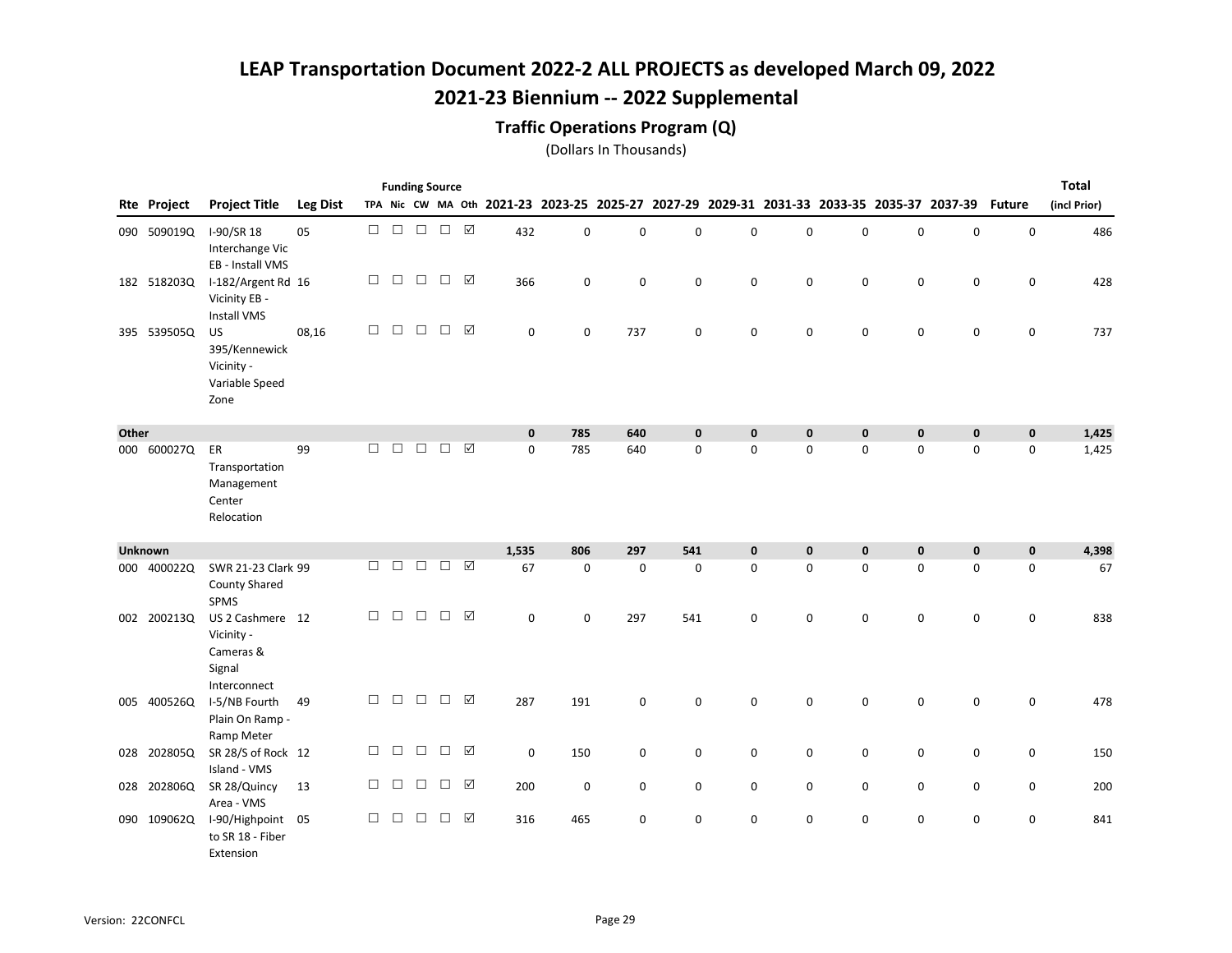## 2021-23 Biennium -- 2022 Supplemental

### Traffic Operations Program (Q)

|     |                    |                                                               |                 |   |         |        | <b>Funding Source</b> |   |     |   |   |   |             |   |   |   |                                                                                           |        | <b>Total</b> |
|-----|--------------------|---------------------------------------------------------------|-----------------|---|---------|--------|-----------------------|---|-----|---|---|---|-------------|---|---|---|-------------------------------------------------------------------------------------------|--------|--------------|
|     | <b>Rte Project</b> | <b>Project Title</b>                                          | <b>Leg Dist</b> |   |         |        |                       |   |     |   |   |   |             |   |   |   | TPA Nic CW MA Oth 2021-23 2023-25 2025-27 2027-29 2029-31 2031-33 2033-35 2035-37 2037-39 | Future | (incl Prior) |
| 205 | 420520Q            | I-205/NB Mill<br>Plain On-Ramp -<br>Ramp Meter                | 49              | ⊔ |         | □      |                       | ☑ | 255 | 0 | 0 | 0 | 0           | 0 | 0 | 0 | 0                                                                                         | 0      | 573          |
| 285 | 228500Q            | <b>SR</b><br>285/Wenatchee<br>Area - ITS<br>Conduit           | 12              | □ | $\perp$ | $\Box$ | $\Box$                | ☑ | 383 | 0 | 0 | 0 | 0           | 0 | 0 | 0 | 0                                                                                         | 0      | 451          |
|     | 522 1522330        | SR 522/Fales-<br>Echo Lake Rd<br>Interchange -<br>Ramp Meters | 01              | П | $\Box$  | $\Box$ |                       | ☑ | 27  | 0 | 0 | 0 | $\mathbf 0$ | 0 | 0 | 0 | 0                                                                                         | 0      | 800          |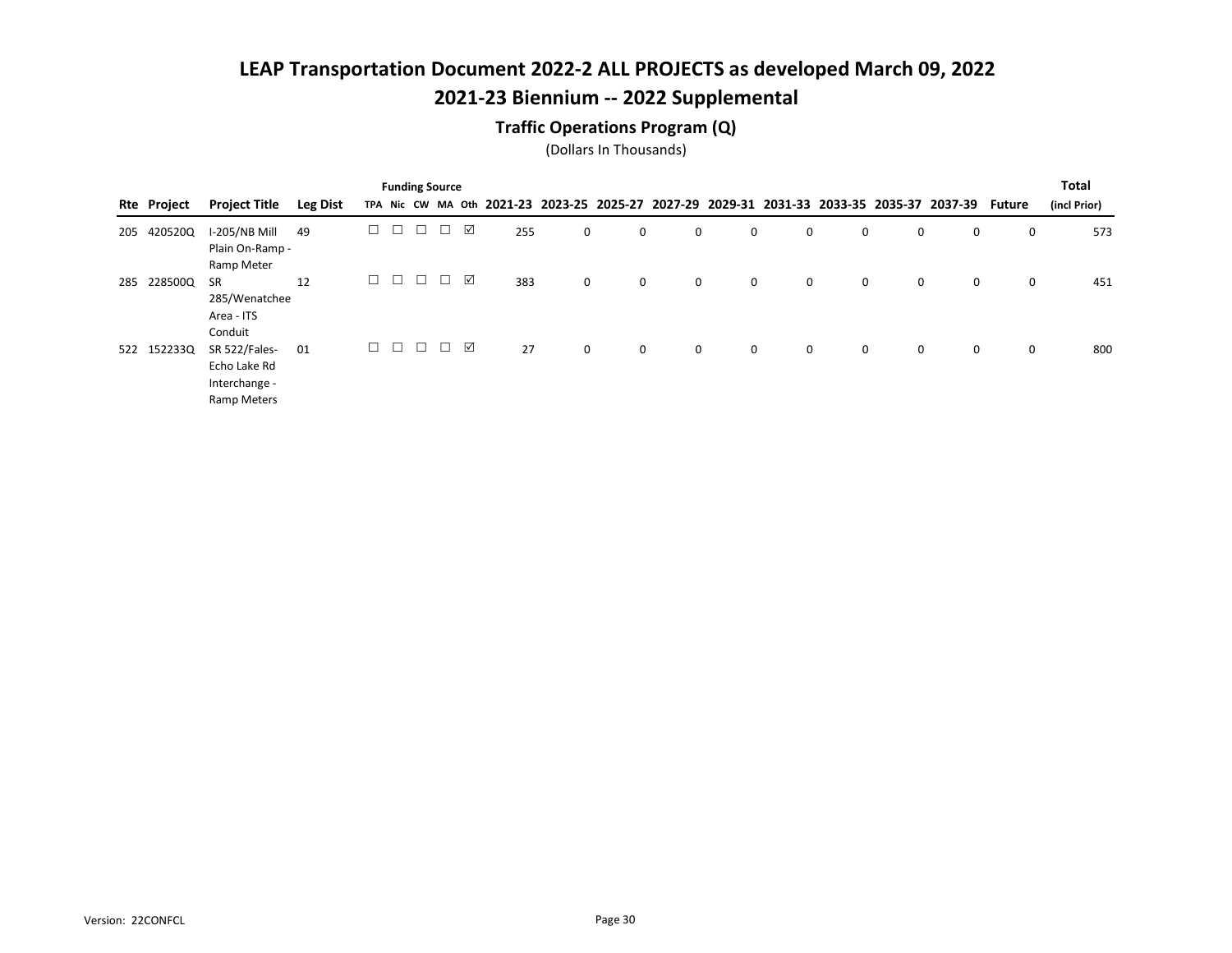## 2021-23 Biennium -- 2022 Supplemental

### Public Transportation Program (V)

(Dollars In Thousands)

Funding Source

|          | <b>Prty Project</b> | <b>Project Title</b>                                                                             | <b>Leg Dist</b> |        |        |        |        |             |         |             |             |             |             |             |              |              | TPA Nic CW MA Oth 2021-23 2023-25 2025-27 2027-29 2029-31 2031-33 2033-35 2035-37 2037-39 | <b>Future</b> | (incl Prior) |
|----------|---------------------|--------------------------------------------------------------------------------------------------|-----------------|--------|--------|--------|--------|-------------|---------|-------------|-------------|-------------|-------------|-------------|--------------|--------------|-------------------------------------------------------------------------------------------|---------------|--------------|
|          |                     | <b>Public Transportation Program (V)</b>                                                         |                 |        |        |        |        |             | 188,499 | 46,293      | 7,783       | 8,901       | 7,990       | $\mathbf 0$ | $\mathbf{0}$ | $\mathbf{0}$ | $\mathbf{0}$                                                                              | $\mathbf{0}$  | 341,223      |
|          |                     | <b>Regional Mobility Grants Current Biennium</b>                                                 |                 |        |        |        |        |             | 48,345  | 27,993      | $\mathbf 0$ | $\mathbf 0$ | $\mathbf 0$ | $\mathbf 0$ | 0            | $\mathbf 0$  | $\mathbf 0$                                                                               | $\mathbf 0$   | 76,338       |
| 0        |                     | 20210001 King County<br>Metro -<br>RapidRide I Line -<br>Renton Speed &<br>Reliability<br>Improv | 11,33,37,47     | $\Box$ | $\Box$ | $\Box$ | П      | ☑           | 10,000  | $\mathbf 0$ | $\mathbf 0$ | $\mathbf 0$ | $\mathbf 0$ | $\mathbf 0$ | 0            | $\mathbf 0$  | 0                                                                                         | 0             | 10,000       |
| 0        | 20210002            | Community<br>Transit - Swift<br><b>Bus Rapid</b><br>Transit                                      | 32              | $\Box$ | $\Box$ | $\Box$ | $\Box$ | ☑           | 3,480   | 300         | 0           | $\mathbf 0$ | $\mathbf 0$ | $\Omega$    | 0            | $\mathbf 0$  | 0                                                                                         | $\mathbf 0$   | 3,780        |
| 0        |                     | 20210003 City of Seattle - 36,43,46<br>RapidRide J Line                                          |                 | $\Box$ | $\Box$ | $\Box$ | $\Box$ | $\boxtimes$ | 3,000   | 3,000       | $\mathbf 0$ | $\mathbf 0$ | 0           | $\mathbf 0$ | 0            | $\mathbf 0$  | $\mathbf 0$                                                                               | $\mathbf 0$   | 6,000        |
| 0        |                     | 20210004 C-TRAN - Mill<br>Plain Bus Rapid<br><b>Transit Project</b>                              | 17,18,49        | $\Box$ | $\Box$ | $\Box$ | $\Box$ | ☑           | 9,000   | $\mathbf 0$ | $\mathbf 0$ | $\mathbf 0$ | 0           | $\mathbf 0$ | 0            | $\mathbf 0$  | $\mathbf 0$                                                                               | $\mathbf 0$   | 9,000        |
| 0        | 20210005            | Clallam Transit - 24<br>Strait Shot 123<br>Service<br>Expansion                                  |                 | П      | $\Box$ | П      | $\Box$ | ☑           | 238     | 248         | 0           | $\mathbf 0$ | 0           | 0           | 0            | $\mathbf 0$  | $\mathbf 0$                                                                               | 0             | 486          |
| 0        | 20210006            | City of Shoreline 32,46<br>- SR 523 and I-5<br>Roundabouts                                       |                 | $\Box$ | $\Box$ | П      | п      | ☑           | 3,500   | 1,500       | 0           | $\Omega$    | 0           | 0           | 0            | $\mathbf 0$  | $\mathbf 0$                                                                               | 0             | 5,000        |
| $\Omega$ | 20210007            | City of Tukwila - 11,33,37,47<br>Regional<br>Transportation<br>Demand Mgmt<br>for So. King Co.   |                 | $\Box$ | $\Box$ | $\Box$ | $\Box$ | ☑           | 336     | 336         | 0           | $\Omega$    | $\Omega$    | 0           | 0            | $\mathbf 0$  | $\mathbf 0$                                                                               | 0             | 672          |
| 0        | 20210008            | Twin Transit -<br>SW WA e-<br><b>Transit Corridor</b>                                            | 20,22           | $\Box$ | $\Box$ | $\Box$ | П      | ☑           | 778     | 778         | 0           | $\mathbf 0$ | 0           | $\mathbf 0$ | 0            | $\mathbf 0$  | $\mathbf 0$                                                                               | $\mathsf 0$   | 1,556        |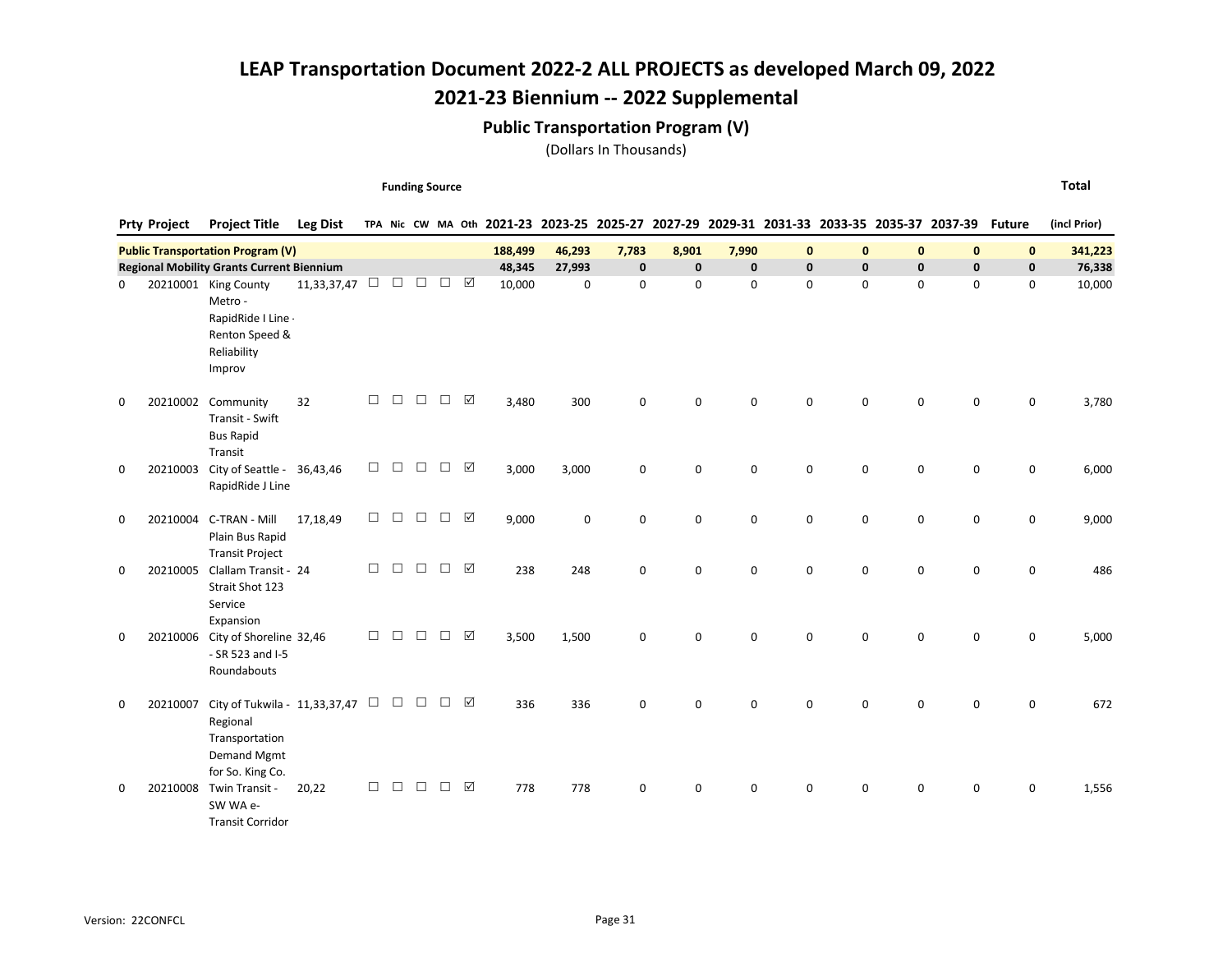## 2021-23 Biennium -- 2022 Supplemental

### Public Transportation Program (V)

(Dollars In Thousands)

Funding Source

|          | <b>Prty Project</b> | <b>Project Title</b>                                                                                          | <b>Leg Dist</b>          |        |        |        |               |             |       |             |             |             |          |             |   |             | TPA Nic CW MA Oth 2021-23 2023-25 2025-27 2027-29 2029-31 2031-33 2033-35 2035-37 2037-39 | <b>Future</b>       | (incl Prior) |
|----------|---------------------|---------------------------------------------------------------------------------------------------------------|--------------------------|--------|--------|--------|---------------|-------------|-------|-------------|-------------|-------------|----------|-------------|---|-------------|-------------------------------------------------------------------------------------------|---------------------|--------------|
| 0        | 20210009            | City of Kirkland - 45,48<br>TDM program<br>for Kirkland<br>downtown and<br>Totem Lake area                    |                          | $\Box$ | $\Box$ | $\Box$ | $\Box$        | $\boxtimes$ | 120   | $\Omega$    | 0           | $\Omega$    | $\Omega$ | $\Omega$    | 0 | $\mathbf 0$ | 0                                                                                         | 0                   | 120          |
| 0        | 20210010            | Spokane Transit 03,04<br>Authority I-<br>90/Valley HPT<br>Corridor<br>Infrastructure                          |                          | $\Box$ | $\Box$ | $\Box$ | $\Box$        | ☑           | 1,014 | 6,486       | 0           | $\mathsf 0$ | 0        | 0           | 0 | 0           | 0                                                                                         | $\mathbf 0$         | 7,500        |
| 0        |                     | 20210011 Kitsap Transit - 23<br>SR 16 Park &<br>Ride                                                          |                          | П.     | $\Box$ | $\Box$ | $\Box$        | ☑           | 3,125 | 3,125       | $\mathbf 0$ | $\mathbf 0$ | 0        | $\mathbf 0$ | 0 | $\mathsf 0$ | 0                                                                                         | $\mathbf 0$         | 6,250        |
| 0        |                     | 20210012 City of Bellevue - 05,11,34,37<br>Bellevue TDM of ,41,43,45<br>the Future                            |                          | $\Box$ | $\Box$ | $\Box$ | $\Box$ $\Box$ |             | 350   | 250         | $\mathbf 0$ | $\mathbf 0$ | 0        | 0           | 0 | $\mathsf 0$ | 0                                                                                         | $\mathbf 0$         | 600          |
| 0        |                     | 20210013 Intercity Transit - 22<br>Martin Way<br>Park & Ride: I-5<br><b>NB Ramp Access</b>                    |                          | □      | $\Box$ | $\Box$ | $\Box$        | ☑           | 2,153 | $\mathbf 0$ | 0           | $\mathbf 0$ | 0        | $\mathbf 0$ | 0 | $\mathsf 0$ | 0                                                                                         | $\mathbf 0$         | 2,153        |
| 0        | 20210014            | Pierce Transit - 27<br>Port of Tacoma<br>Service                                                              |                          | $\Box$ | $\Box$ | $\Box$ | $\Box$        | $\boxtimes$ | 568   | 568         | $\mathbf 0$ | $\mathbf 0$ | 0        | 0           | 0 | $\mathsf 0$ | 0                                                                                         | $\mathsf{O}\xspace$ | 1,136        |
| 0        |                     | 20210015 Pierce County -<br>Telework<br>Program<br>Employer<br>Support                                        | 02,22,25,27<br>,28,29,35 | $\Box$ | $\Box$ | $\Box$ | $\Box$        | ☑           | 160   | $\mathbf 0$ | 0           | 0           | 0        | 0           | 0 | 0           | 0                                                                                         | 0                   | 160          |
| $\Omega$ |                     | 20210016 Skamania<br><b>County Senior</b><br>Services - SCSS<br><b>Public Trans</b><br><b>Expansion Grant</b> | 14                       | П      | П      | П      | п             | ☑           | 222   | 222         | 0           | $\Omega$    | $\Omega$ | $\Omega$    | 0 | $\Omega$    | $\Omega$                                                                                  | $\Omega$            | 444          |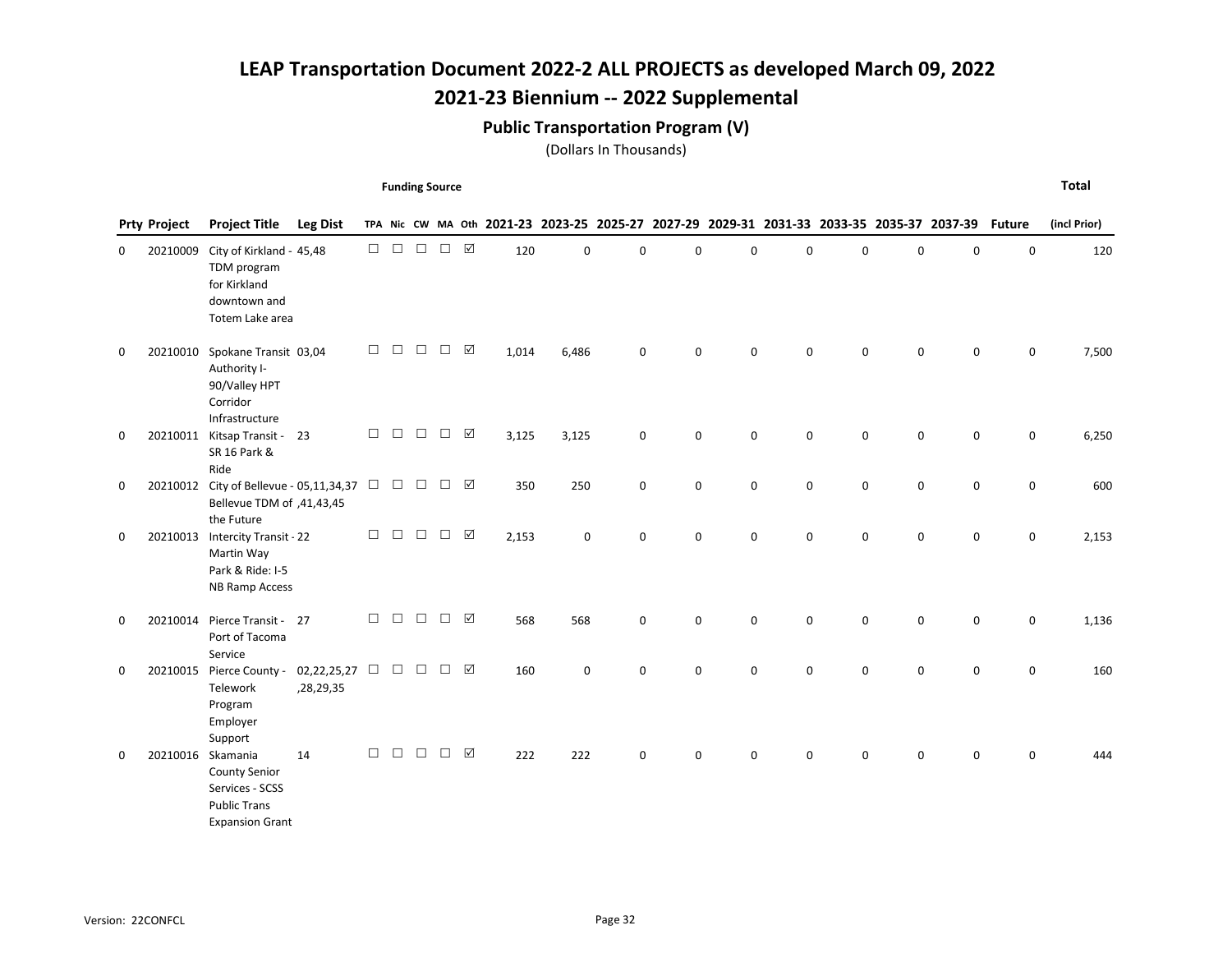## 2021-23 Biennium -- 2022 Supplemental

### Public Transportation Program (V)

(Dollars In Thousands)

Funding Source

|          | <b>Prty Project</b> | <b>Project Title</b>                                                                                          | <b>Leg Dist</b> |        |        |               |        |             |       |             |   |             |          |             |   |             | TPA Nic CW MA Oth 2021-23 2023-25 2025-27 2027-29 2029-31 2031-33 2033-35 2035-37 2037-39 | <b>Future</b> | (incl Prior) |
|----------|---------------------|---------------------------------------------------------------------------------------------------------------|-----------------|--------|--------|---------------|--------|-------------|-------|-------------|---|-------------|----------|-------------|---|-------------|-------------------------------------------------------------------------------------------|---------------|--------------|
| 0        | 20210017            | Pierce Transit - 28<br>Spanaway<br>Transit Center -<br>Phase 2                                                |                 | $\Box$ | $\Box$ | $\Box$        | $\Box$ | ☑           | 1,400 | 5,700       | 0 | $\mathbf 0$ | 0        | 0           | 0 | $\mathbf 0$ | 0                                                                                         | $\mathbf 0$   | 7,100        |
| 0        |                     | 20210018 Spokane Transit 03,04<br>Authority -<br>Sprague Line<br>High<br>Performance<br><b>Transit Improv</b> |                 | $\Box$ | $\Box$ | $\Box$        | $\Box$ | ☑           | 920   | 1,980       | 0 | $\mathbf 0$ | 0        | 0           | 0 | $\mathbf 0$ | 0                                                                                         | 0             | 2,900        |
| 0        |                     | 20210019 Intercity Transit - 02,22<br><b>BRT Project Dev.</b><br>& Station<br>Construction                    |                 | $\Box$ | $\Box$ | $\Box$        | $\Box$ | ☑           | 685   | $\pmb{0}$   | 0 | $\mathbf 0$ | 0        | $\Omega$    | 0 | $\mathbf 0$ | 0                                                                                         | $\mathbf 0$   | 685          |
| 0        |                     | 20210020 City of Cle Elum - 13<br>Park & Ride and<br>Mobility<br>Improvements                                 |                 | $\Box$ | $\Box$ | $\Box$        | $\Box$ | $\boxtimes$ | 633   | $\mathbf 0$ | 0 | $\mathbf 0$ | 0        | $\Omega$    | 0 | $\mathbf 0$ | 0                                                                                         | $\mathbf 0$   | 633          |
| 0        |                     | 20210021 City of Mabton - 15<br>Park & Ride<br>Improvements                                                   |                 | $\Box$ | $\Box$ | $\Box$        | $\Box$ | ☑           | 193   | $\mathsf 0$ | 0 | $\mathsf 0$ | 0        | $\mathbf 0$ | 0 | $\mathsf 0$ | 0                                                                                         | $\mathsf 0$   | 193          |
| $\Omega$ |                     | 20210022 Island County<br>PTBA - Purchase<br>& Install<br>Passenger Info.<br>Systems                          | 10              | $\Box$ | $\Box$ | $\Box$        | $\Box$ | $\boxtimes$ | 418   | $\Omega$    | 0 | $\Omega$    | $\Omega$ | $\Omega$    | 0 | $\mathbf 0$ | 0                                                                                         | 0             | 418          |
| 0        | 20210023            | Town of Naches 14<br>Cleman's View<br>Park RMG - Park<br>and Ride                                             |                 | $\Box$ |        | $\Box$ $\Box$ | $\Box$ | ☑           | 552   | 0           | 0 | $\mathbf 0$ | 0        | $\Omega$    | 0 | $\pmb{0}$   | 0                                                                                         | $\mathbf 0$   | 552          |
| $\Omega$ | 20210026            | City of Renton - 37<br>Rainier Ave So.<br>Corridor Imp -<br>Ph <sub>4A</sub>                                  |                 | □      | $\Box$ | $\Box$        | $\Box$ | $\boxtimes$ | 2,000 | 0           | 0 | $\Omega$    | $\Omega$ | $\Omega$    | 0 | $\mathbf 0$ | 0                                                                                         | 0             | 2,000        |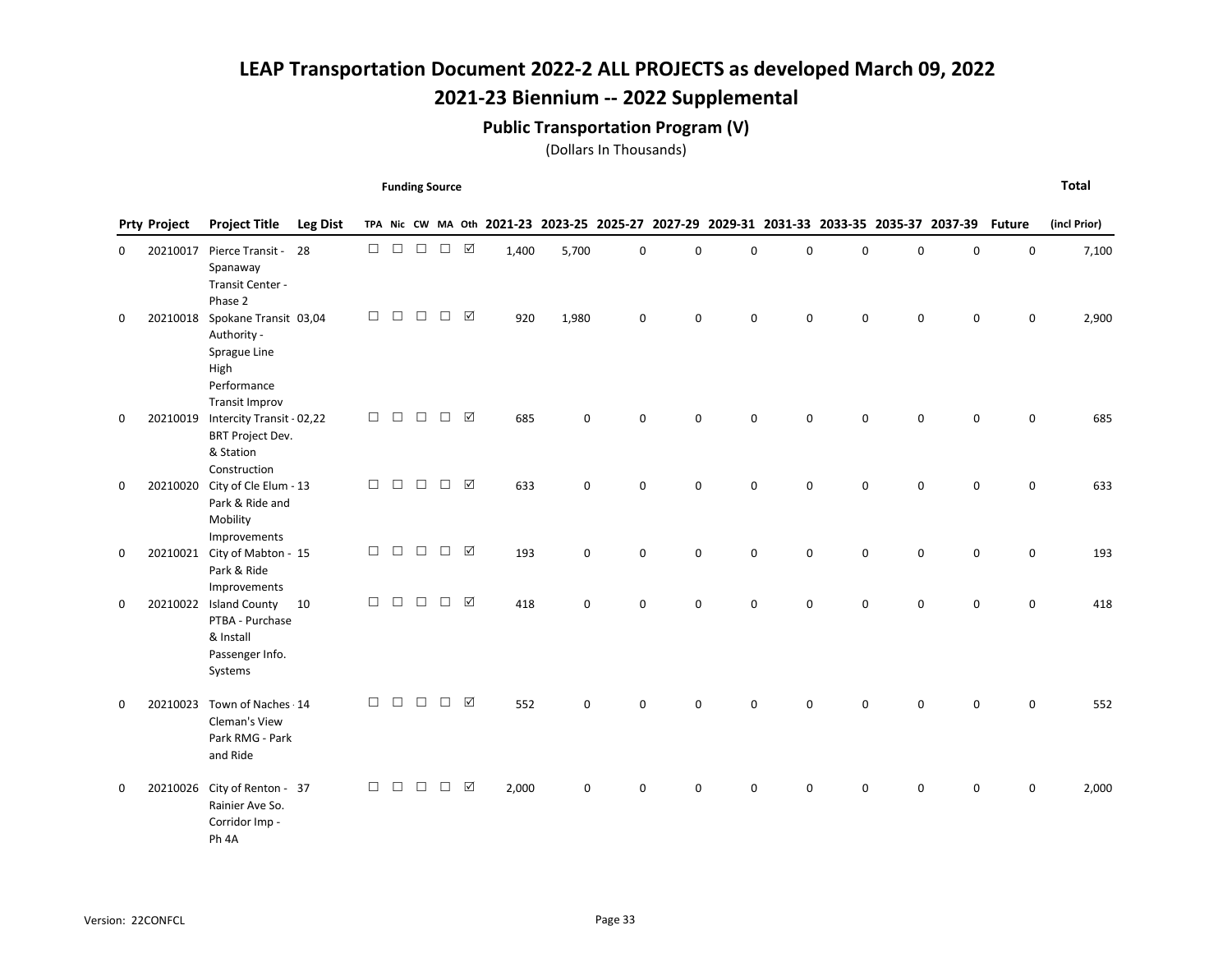## 2021-23 Biennium -- 2022 Supplemental

### Public Transportation Program (V)

(Dollars In Thousands)

Funding Source

Total

|   | <b>Prty Project</b> | <b>Project Title</b>                                                                                     | <b>Leg Dist</b> |        |        |        |        |             |        |             |             |             |             |             |             |             | TPA Nic CW MA Oth 2021-23 2023-25 2025-27 2027-29 2029-31 2031-33 2033-35 2035-37 2037-39 | <b>Future</b> | (incl Prior) |
|---|---------------------|----------------------------------------------------------------------------------------------------------|-----------------|--------|--------|--------|--------|-------------|--------|-------------|-------------|-------------|-------------|-------------|-------------|-------------|-------------------------------------------------------------------------------------------|---------------|--------------|
| 0 | 20210029            | City of Kirkland - 48<br>108th Ave NE<br><b>Transit Queue</b>                                            |                 |        |        |        |        |             | 500    | 500         | 0           | $\mathsf 0$ | 0           | 0           | 0           | 0           | $\mathsf 0$                                                                               | $\pmb{0}$     | 1,000        |
| 0 |                     | Jumps - Ph 1&2<br>20210033 City of Seattle - 36,43,46<br>Route 40 Transit<br>Plus Multimodal<br>Corridor |                 | $\Box$ | $\Box$ | □      | $\Box$ | ☑           | 3,000  | 3,000       | 0           | $\mathbf 0$ | $\mathbf 0$ | $\mathbf 0$ | 0           | 0           | $\mathbf 0$                                                                               | 0             | 6,000        |
|   |                     | Regional Mobility Grants Reappropriated and Four Year                                                    |                 |        |        |        |        |             | 55,749 | $\mathbf 0$ | $\mathbf 0$ | $\bf{0}$    | $\mathbf 0$ | $\mathbf 0$ | $\mathbf 0$ | $\mathbf 0$ | $\mathbf 0$                                                                               | $\mathbf 0$   | 93,535       |
| 0 |                     | 20170008 King County<br><b>Metro Renton</b><br>to Auburn<br>Transit Speed,<br>Reliability &<br>Service   | 11, 47          | $\Box$ | $\Box$ | $\Box$ | $\Box$ | ☑           | 1,269  | 0           | $\mathbf 0$ | $\mathbf 0$ | $\mathbf 0$ | 0           | 0           | 0           | $\mathbf 0$                                                                               | $\mathsf 0$   | 8,193        |
| 0 | 20170009            | Kitsap Transit<br>Silverdale<br><b>Transit Center</b>                                                    | 35              | $\Box$ | $\Box$ | $\Box$ | $\Box$ | ☑           | 3,083  | 0           | $\mathsf 0$ | $\mathbf 0$ | $\mathsf 0$ | 0           | $\mathsf 0$ | 0           | $\mathsf{O}\xspace$                                                                       | $\mathsf 0$   | 7,000        |
| 0 | 20170020            | <b>King County</b><br>Metro Totem<br>Lake/Kirkland to<br>Bellevue/Eastga<br>te Transit Imp               | 41, 48          | $\Box$ | $\Box$ | $\Box$ | $\Box$ | $\boxtimes$ | 1,620  | 0           | $\mathsf 0$ | $\mathsf 0$ | $\mathsf 0$ | 0           | 0           | 0           | $\mathbf 0$                                                                               | $\mathsf 0$   | 2,120        |
| 0 | 20170025            | Seattle, City of - 34, 37<br>Delridge to<br><b>Burien</b><br>RapidRide Line                              |                 | $\Box$ | $\Box$ | $\Box$ | $\Box$ | ☑           | 1,935  | $\mathbf 0$ | $\mathbf 0$ | $\mathbf 0$ | $\mathbf 0$ | $\mathbf 0$ | 0           | 0           | $\mathbf 0$                                                                               | $\mathbf 0$   | 10,000       |
| 0 | 20170029            | Pierce Transit<br>S/SR 7 Park-and-<br>Ride/Bus                                                           | 02              | $\Box$ | $\Box$ | $\Box$ | $\Box$ | ☑           | 1,813  | $\mathbf 0$ | $\mathbf 0$ | $\mathbf 0$ | $\mathbf 0$ | $\mathbf 0$ | 0           | 0           | $\mathbf 0$                                                                               | 0             | 4,000        |
| 0 | 20190001            | Community<br>Transit: Swift<br><b>BRT Green Line</b>                                                     | 01,21,38,44     | $\Box$ | □      | $\Box$ | $\Box$ | ☑           | 5,000  | 0           | $\mathsf 0$ | $\mathsf 0$ | $\mathsf 0$ | 0           | 0           | 0           | $\mathbf 0$                                                                               | $\mathsf 0$   | 10,000       |

Operating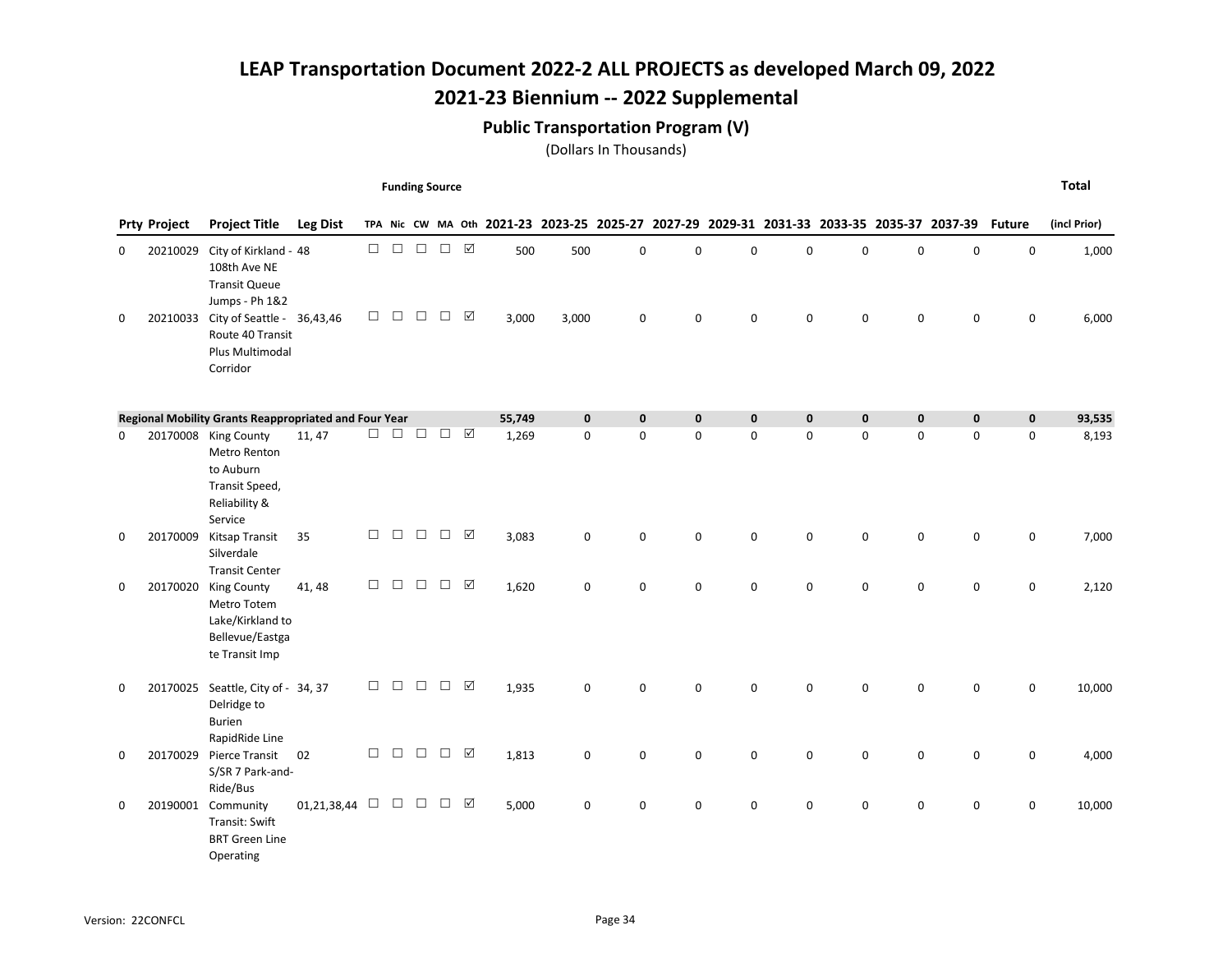## 2021-23 Biennium -- 2022 Supplemental

### Public Transportation Program (V)

(Dollars In Thousands)

Funding Source

|          | <b>Prty Project</b> | <b>Project Title</b>                                                                                             | <b>Leg Dist</b> |        |        |               |        |                 |       |   |             |             |             |             |          |             | TPA Nic CW MA Oth 2021-23 2023-25 2025-27 2027-29 2029-31 2031-33 2033-35 2035-37 2037-39 Future |             | (incl Prior) |
|----------|---------------------|------------------------------------------------------------------------------------------------------------------|-----------------|--------|--------|---------------|--------|-----------------|-------|---|-------------|-------------|-------------|-------------|----------|-------------|--------------------------------------------------------------------------------------------------|-------------|--------------|
| 0        | 20190002            | Intercity Transit: 01,02,05,11 $\Box$<br>Regional<br><b>Business to</b><br><b>Business</b><br>Vanpool<br>Program | ,20,22,23       |        |        | $\Box$ $\Box$ | $\Box$ | $\triangledown$ | 220   | 0 | $\mathsf 0$ | $\mathbf 0$ | $\pmb{0}$   | $\mathbf 0$ | 0        | $\pmb{0}$   | $\mathsf 0$                                                                                      | $\pmb{0}$   | 415          |
| 0        | 20190003            | <b>Ben Franklin</b><br>Transit: West<br>Pasco<br>Multimodal Hub                                                  | 08,09,16        | $\Box$ | $\Box$ | $\Box$        | $\Box$ | ☑               | 3,713 | 0 | $\mathbf 0$ | $\mathsf 0$ | $\mathsf 0$ | 0           | 0        | $\pmb{0}$   | $\mathsf 0$                                                                                      | 0           | 3,713        |
| 0        | 20190004            | City of Kent:<br>Rapid Ride<br>Facility<br>Passenger<br>Amenities &<br>Access Improv.                            | 05,11,33,47     | $\Box$ | $\Box$ | $\Box$        | $\Box$ | ☑               | 7,009 | 0 | $\mathbf 0$ | $\mathsf 0$ | 0           | 0           | 0        | 0           | 0                                                                                                | 0           | 8,000        |
| 0        | 20190006            | Island Co. Public 10,21<br>Works: Clinton<br>P&R-to-Ferry<br>Terminal<br>Connection Imp.                         |                 | $\Box$ | $\Box$ | $\Box$        | $\Box$ | $\boxtimes$     | 1,153 | 0 | $\mathbf 0$ | $\mathbf 0$ | $\mathbf 0$ | $\mathbf 0$ | 0        | $\mathbf 0$ | $\mathbf 0$                                                                                      | 0           | 1,305        |
| 0        | 20190007            | <b>Ben Franklin</b><br>Transit:<br>Duportail<br>Multimodal Hub                                                   | 08,09,16        | $\Box$ | $\Box$ | $\Box$        | $\Box$ | ☑               | 2,791 | 0 | $\mathbf 0$ | $\Omega$    | $\mathbf 0$ | $\Omega$    | $\Omega$ | $\mathbf 0$ | $\mathbf 0$                                                                                      | $\pmb{0}$   | 3,139        |
| $\Omega$ | 20190008            | <b>Ben Franklin</b><br>Transit:<br>Downtown<br>Pasco<br>Multimodal Hub                                           | 08,09,16        | $\Box$ | □      | $\Box$        | $\Box$ | ☑               | 1,832 | 0 | $\mathbf 0$ | $\mathbf 0$ | $\mathbf 0$ | $\mathbf 0$ | 0        | 0           | 0                                                                                                | 0           | 1,852        |
| 0        | 20190009            | Seattle DOT:<br>Market/45th<br>RapidRide                                                                         | 36,43,46        | $\Box$ | □      | $\Box$        | П      | ☑               | 5,013 | 0 | 0           | $\mathbf 0$ | $\mathbf 0$ | 0           | 0        | 0           | 0                                                                                                | $\mathbf 0$ | 6,000        |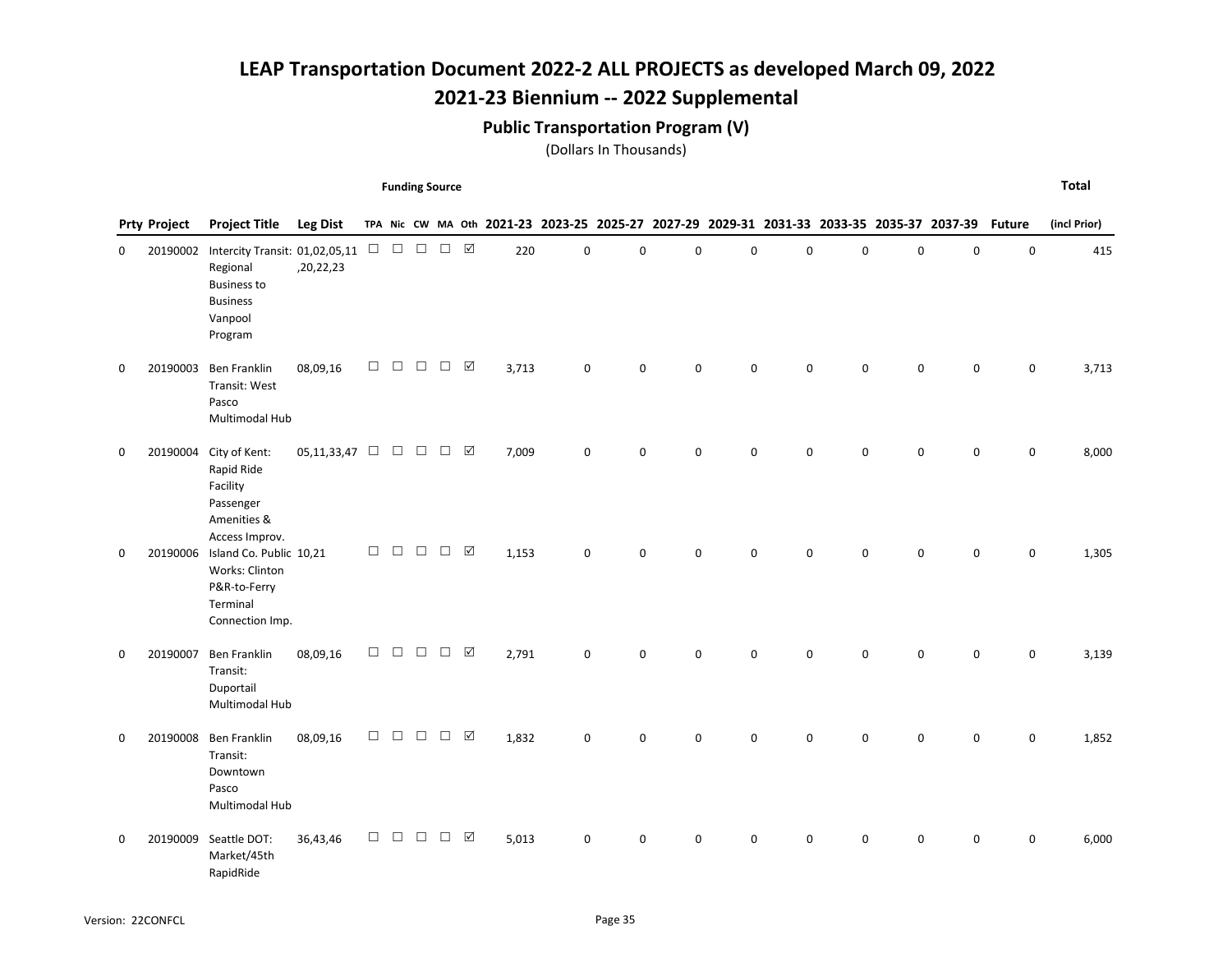## 2021-23 Biennium -- 2022 Supplemental

### Public Transportation Program (V)

(Dollars In Thousands)

Funding Source

|   | <b>Prty Project</b> | <b>Project Title</b>                                                                                       | <b>Leg Dist</b>   |        |        |               |               |             |        |             |              |             |              |              |              |              | TPA Nic CW MA Oth 2021-23 2023-25 2025-27 2027-29 2029-31 2031-33 2033-35 2035-37 2037-39 Future |              | (incl Prior) |
|---|---------------------|------------------------------------------------------------------------------------------------------------|-------------------|--------|--------|---------------|---------------|-------------|--------|-------------|--------------|-------------|--------------|--------------|--------------|--------------|--------------------------------------------------------------------------------------------------|--------------|--------------|
| 0 | 20190010            | Spokane Transit 03,06<br>Auth: Cheney<br>HP Transit Cor.<br>Imp. & Vehicle<br>Acquisition                  |                   | $\Box$ | $\Box$ | $\Box$        | $\Box$        | $\boxtimes$ | 5,780  | 0           | $\mathbf 0$  | $\mathbf 0$ | $\mathbf 0$  | $\mathbf 0$  | 0            | $\mathbf 0$  | 0                                                                                                | 0            | 6,330        |
| 0 | 20190011            | City of Burien:<br>Ambaum Blvd<br>and H Line<br><b>Transit Pathway</b><br>Improvements                     | 34, 36, 37, 43    |        | $\Box$ | $\Box$        | $\Box$        | ☑           | 7,065  | $\mathbf 0$ | $\mathsf 0$  | $\mathbf 0$ | $\mathbf 0$  | $\mathbf 0$  | 0            | $\pmb{0}$    | $\mathbf 0$                                                                                      | 0            | 10,000       |
| 0 |                     | 20190013 Intercity Transit: 02,22<br>High Perf.<br><b>Corridor Service</b><br>Implementation<br>$-$ Ph $1$ |                   | $\Box$ |        | $\Box$ $\Box$ | $\Box$ $\Box$ |             | 1,440  | 0           | $\mathbf 0$  | $\mathbf 0$ | $\mathbf 0$  | 0            | 0            | $\mathbf 0$  | $\mathbf 0$                                                                                      | 0            | 4,524        |
| 0 |                     | 20190016 City of Longview- 19,20<br>RiverCities<br>Transit:Lexingto<br>n Connector<br>Exp.                 |                   | $\Box$ |        | $\Box$ $\Box$ | $\Box$ $\Box$ |             | 292    | 0           | 0            | $\mathbf 0$ | $\mathbf 0$  | $\mathbf 0$  | 0            | 0            | 0                                                                                                | 0            | 292          |
| 0 |                     | 20190A19 Spokane County 04<br>CTR Office:<br>Liberty Lake<br>Shuttle                                       |                   | $\Box$ | $\Box$ | $\Box$        | $\Box$        | $\boxtimes$ | 181    | 0           | $\mathbf 0$  | $\mathbf 0$ | $\mathbf 0$  | $\mathbf 0$  | 0            | $\mathbf 0$  | $\mathbf 0$                                                                                      | $\mathbf 0$  | 181          |
| 0 |                     | 20190A23 Pierce Transit:<br>Pacific Ave/SR 7 28, 29, 30,<br><b>Corridor BRT</b><br><b>Stations</b>         | 25, 26, 27,<br>31 | $\Box$ | $\Box$ | $\Box$        | $\Box$        | ☑           | 3,124  | 0           | $\mathbf 0$  | $\mathbf 0$ | $\mathbf 0$  | $\mathbf 0$  | $\mathbf 0$  | $\pmb{0}$    | $\mathbf 0$                                                                                      | 0            | 4,200        |
| 0 | 20150106            | WSDOT - SR 525 21<br>- Pedestrian &<br>Traffic<br>Improvements                                             |                   | $\Box$ |        | $\Box$ $\Box$ | $\Box$        |             | 1,415  | 0           | $\mathsf 0$  | $\mathbf 0$ | $\mathbf 0$  | $\mathbf 0$  | 0            | $\pmb{0}$    | 0                                                                                                | 0            | 2,271        |
|   |                     | <b>Regional Mobility Grants Contingency (Unfunded)</b>                                                     |                   |        |        |               |               |             | 22,373 | 10,068      | $\mathbf{0}$ | $\mathbf 0$ | $\mathbf{0}$ | $\mathbf{0}$ | $\mathbf{0}$ | $\mathbf{0}$ | $\mathbf{0}$                                                                                     | $\mathbf{0}$ | 32,441       |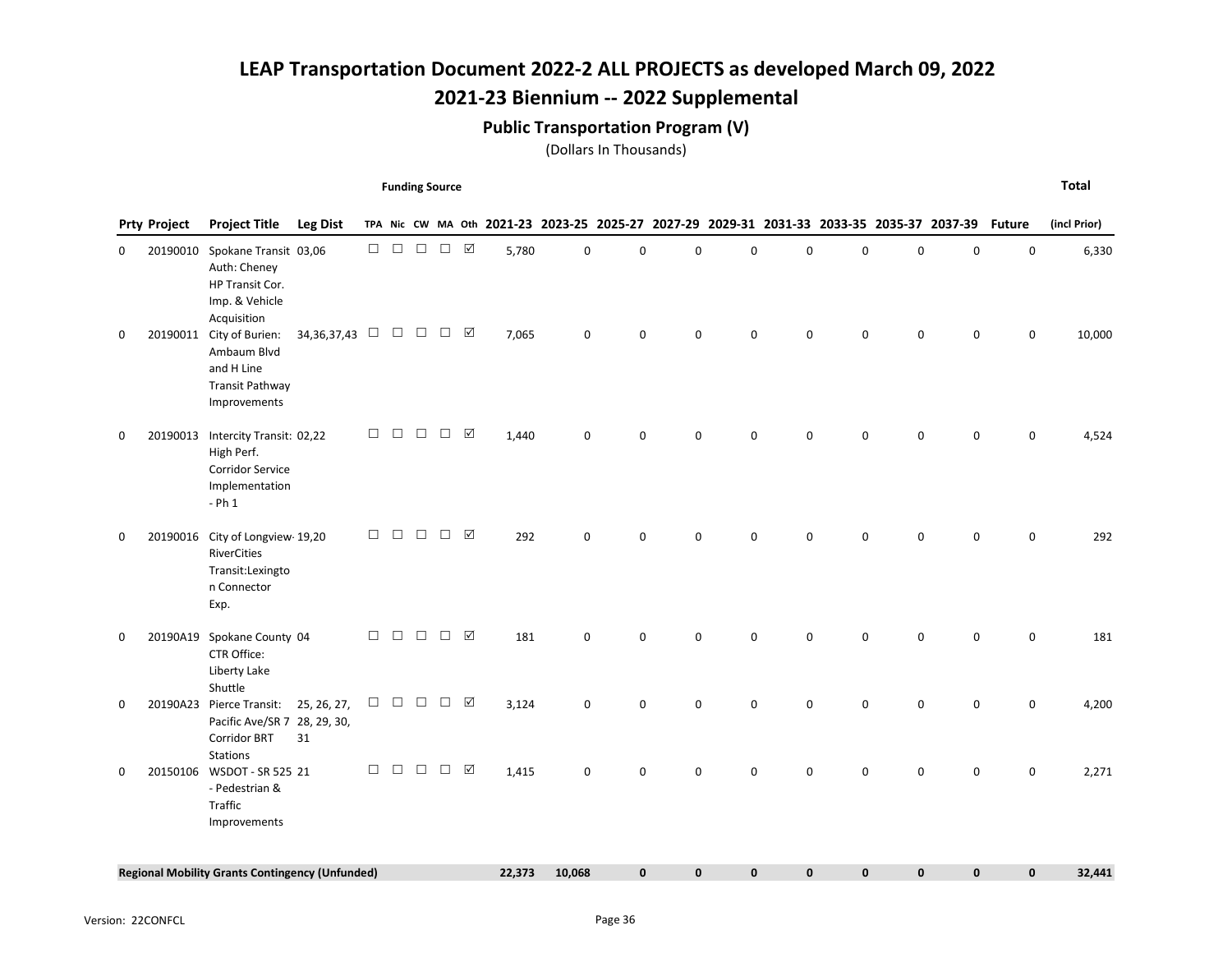## 2021-23 Biennium -- 2022 Supplemental

### Public Transportation Program (V)

(Dollars In Thousands)

Funding Source

|   | <b>Prty Project</b> | <b>Project Title</b>                                                                             | <b>Leg Dist</b>             |        |        |                                                      |               |   |        |           |                     |   |             |             |             |           | TPA Nic CW MA Oth 2021-23 2023-25 2025-27 2027-29 2029-31 2031-33 2033-35 2035-37 2037-39 | <b>Future</b> | (incl Prior) |
|---|---------------------|--------------------------------------------------------------------------------------------------|-----------------------------|--------|--------|------------------------------------------------------|---------------|---|--------|-----------|---------------------|---|-------------|-------------|-------------|-----------|-------------------------------------------------------------------------------------------|---------------|--------------|
| 0 |                     | 20210024 King County<br>Metro -<br>RapidRide I Line -<br>Auburn Imp<br>(Unfunded)                | 11,33,37,47                 | $\Box$ | $\Box$ | $\Box$                                               | $\Box$        | ☑ | 9,000  | 0         | 0                   | 0 | $\mathbf 0$ | $\mathbf 0$ | 0           | 0         | 0                                                                                         | $\mathsf 0$   | 9,000        |
| 0 | 20210025            | <b>King County</b><br>Metro - On-<br>Demand Feeder-<br>to-Fixed Rt Con<br>to Trans<br>(Unfunded) | 11,33,37                    | $\Box$ | $\Box$ | $\Box$                                               | $\Box$        | ☑ | 2,887  | 0         | $\pmb{0}$           | 0 | $\pmb{0}$   | $\mathbf 0$ | 0           | 0         | $\mathbf 0$                                                                               | 0             | 2,887        |
| 0 |                     | 20210027 King County<br>A3, Metro - Routes<br>131/132 Service<br>Incr (Unfunded)                 | 11,33,34,37                 | $\Box$ |        | $\Box$ $\Box$                                        | $\Box$ $\Box$ |   | 2,859  | 3,209     | $\mathsf 0$         | 0 | $\pmb{0}$   | 0           | 0           | 0         | $\pmb{0}$                                                                                 | 0             | 6,068        |
| 0 | 20210028            | <b>King County</b><br>Metro - Route<br>150 Service Incr<br>(Unfunded)                            | 11,33,37,43 $\Box$          |        |        | $\begin{array}{ccc} & \square & \square \end{array}$ | $\Box$        | ☑ | 2,773  | 3,122     | $\mathsf{O}\xspace$ | 0 | $\pmb{0}$   | $\mathbf 0$ | 0           | 0         | 0                                                                                         | 0             | 5,895        |
| 0 | 20210030            | <b>King County</b><br>Metro - So. King ,47<br>Co. Corr Speed<br>& Reliability Imp<br>(Unfunded)  | $30,31,33,34$ $\Box$ $\Box$ |        |        |                                                      | $\Box$ $\Box$ |   | 1,926  | 1,217     | $\mathsf 0$         | 0 | $\pmb{0}$   | $\mathbf 0$ | $\mathsf 0$ | 0         | 0                                                                                         | 0             | 3,143        |
| 0 |                     | 20210031 King County<br>Metro - Route<br>36 Speed &<br>Reliability<br>Corridor Imp<br>(Unfunded) | 11,36,37,43                 |        | $\Box$ | $\Box$                                               | $\Box$        | ☑ | 648    | 2,520     | $\mathbf 0$         | 0 | $\mathbf 0$ | $\mathbf 0$ | 0           | 0         | 0                                                                                         | 0             | 3,168        |
| 0 |                     | 20210032 King County<br>Metro - COVID- , 31, 32, 33<br>19 Recovery<br>through TDM<br>(Unfunded)  | 01,05,11,30 $\Box$          |        | $\Box$ | $\Box$                                               | $\Box$        | ☑ | 2,280  | 0         | $\mathbf 0$         | 0 | $\mathbf 0$ | $\mathbf 0$ | 0           | 0         | $\mathbf 0$                                                                               | 0             | 2,280        |
|   |                     | <b>Regional Mobility Grants Prior Biennia</b>                                                    |                             |        |        |                                                      |               |   | 10,066 | $\pmb{0}$ | $\mathbf 0$         | 0 | $\bf{0}$    | $\mathbf 0$ | 0           | $\pmb{0}$ | $\pmb{0}$                                                                                 | 0             | 26,735       |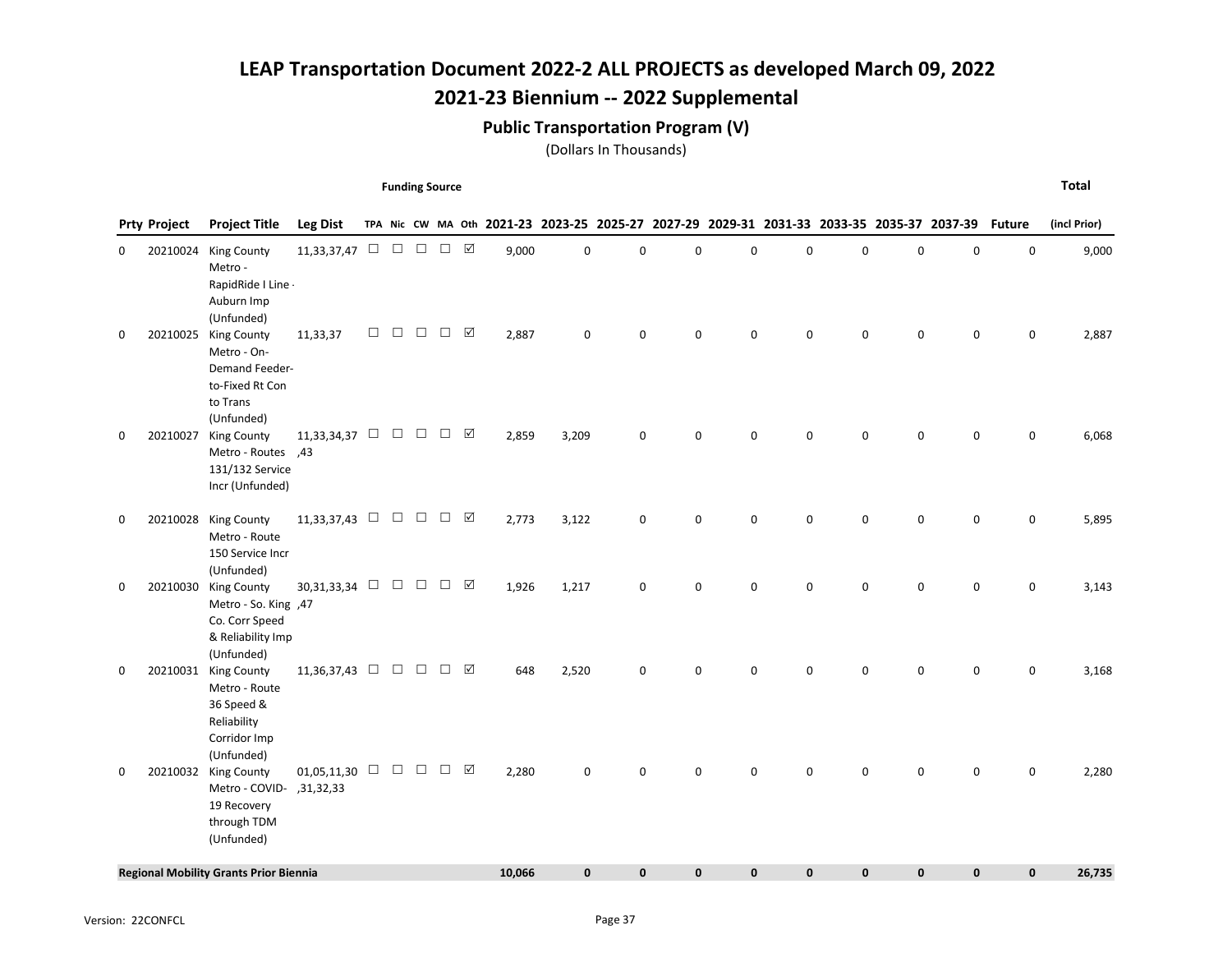## 2021-23 Biennium -- 2022 Supplemental

### Public Transportation Program (V)

(Dollars In Thousands)

Funding Source

|          | <b>Prty Project</b> | <b>Project Title</b>                                                                                    | <b>Leg Dist</b> |        |        |               |        |                     |       |             |           |             |             |             |          |             | TPA Nic CW MA Oth 2021-23 2023-25 2025-27 2027-29 2029-31 2031-33 2033-35 2035-37 2037-39 | <b>Future</b> | (incl Prior) |
|----------|---------------------|---------------------------------------------------------------------------------------------------------|-----------------|--------|--------|---------------|--------|---------------------|-------|-------------|-----------|-------------|-------------|-------------|----------|-------------|-------------------------------------------------------------------------------------------|---------------|--------------|
| 0        |                     | 20170003 King County<br>Metro<br>Northgate<br><b>Transit Center</b><br>TOD - Access<br>and Facility Imp | 46              | $\Box$ |        | $\Box$ $\Box$ |        | $\Box \quad \nabla$ | 1,769 | $\mathsf 0$ | 0         | $\mathbf 0$ | $\mathbf 0$ | 0           | 0        | $\pmb{0}$   | 0                                                                                         | $\pmb{0}$     | 5,241        |
| 0        |                     | 20170005 King County<br>Metro Eastlake<br>Off-Street<br>Layover Facility                                | 43              | $\Box$ | $\Box$ | $\Box$        | $\Box$ | ☑                   | 4,836 | $\pmb{0}$   | $\pmb{0}$ | $\mathbf 0$ | $\mathbf 0$ | $\mathbf 0$ | 0        | 0           | 0                                                                                         | $\mathbf 0$   | 8,097        |
| 0        |                     | 20170013 King County<br>Metro/Sound<br><b>Transit Link</b><br>Station<br>Integration                    | 43              | $\Box$ | $\Box$ | $\Box$        | $\Box$ | $\boxed{\vee}$      | 226   | $\mathbf 0$ | 0         | $\mathsf 0$ | 0           | 0           | 0        | $\mathsf 0$ | 0                                                                                         | $\mathbf 0$   | 2,080        |
| 0        |                     | 20170024 King County<br>Metro Transit<br>Speed &<br><b>Reliability Hot</b><br>Spot Imp<br>Program       | 37              | $\Box$ | $\Box$ | $\Box$        |        | $\Box \quad \nabla$ | 1,200 | $\mathsf 0$ | $\pmb{0}$ | $\mathsf 0$ | 0           | 0           | 0        | $\mathsf 0$ | 0                                                                                         | $\mathbf 0$   | 2,000        |
| 0        |                     | 20170A32 Lake Stevens,<br>City of - US 2<br>Trestle<br>HOV/Transit<br>Trestle<br>Congestion             | 38, 44          | $\Box$ | $\Box$ | $\Box$        | $\Box$ | ☑                   | 476   | $\mathbf 0$ | 0         | $\mathbf 0$ | $\mathbf 0$ | 0           | 0        | $\mathbf 0$ | $\mathbf 0$                                                                               | 0             | 1,822        |
| 0        |                     | 20190015 Clark County<br>PTBA - C-TRAN:<br>Southbound I-5<br><b>Bus on Shoulder</b>                     | 17,18,49        | $\Box$ | $\Box$ | $\Box$        | $\Box$ | $\boxtimes$         | 1,200 | $\mathsf 0$ | 0         | $\mathbf 0$ | 0           | 0           | 0        | 0           | 0                                                                                         | 0             | 4,900        |
| $\Omega$ | 20150009            | <b>King County</b><br>Metro - Park<br>and Ride<br>Efficiency and<br><b>Access Project</b>               | 30, 46, 48      | □      | $\Box$ | П             | П      | ☑                   | 360   | 0           | 0         | $\Omega$    | $\Omega$    | $\Omega$    | $\Omega$ | $\Omega$    | $\Omega$                                                                                  | 0             | 2,595        |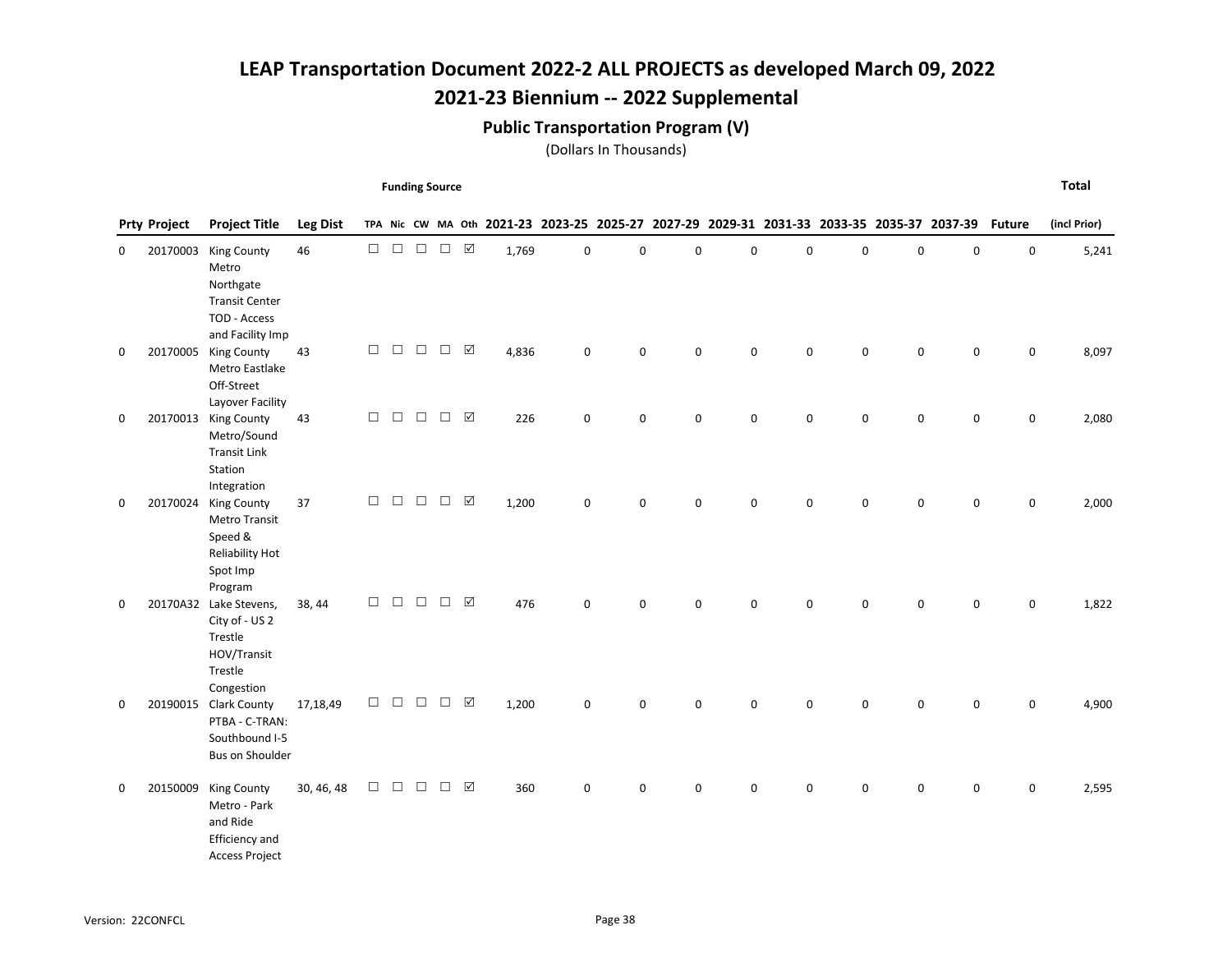## 2021-23 Biennium -- 2022 Supplemental

### Public Transportation Program (V)

(Dollars In Thousands)

Funding Source

|             | <b>Prty Project</b> | <b>Project Title</b>                                                                                 | <b>Leg Dist</b>          |        |        |                                                    |        |   |        |             |              |              |              |             |   |             | TPA Nic CW MA Oth 2021-23 2023-25 2025-27 2027-29 2029-31 2031-33 2033-35 2035-37 2037-39 | <b>Future</b> | (incl Prior) |
|-------------|---------------------|------------------------------------------------------------------------------------------------------|--------------------------|--------|--------|----------------------------------------------------|--------|---|--------|-------------|--------------|--------------|--------------|-------------|---|-------------|-------------------------------------------------------------------------------------------|---------------|--------------|
|             |                     | <b>Green Transportation Program</b>                                                                  |                          |        |        |                                                    |        |   | 12,634 | $\mathbf 0$ | $\mathbf 0$  | $\mathbf{0}$ | $\mathbf 0$  | $\mathbf 0$ | 0 | $\mathbf 0$ | 0                                                                                         | $\mathbf 0$   | 12,634       |
| 0           |                     | GT212301 Spokane Transit 03,06<br>Monroe-Regal<br>Line Electric Bus                                  |                          | $\Box$ | $\Box$ | $\Box$                                             | $\Box$ | ☑ | 900    | $\mathbf 0$ | 0            | $\mathsf 0$  | 0            | $\mathbf 0$ | 0 | $\mathsf 0$ | $\mathbf 0$                                                                               | $\mathsf 0$   | 900          |
| $\mathbf 0$ |                     | GT212302 King County<br>Metro - Diesel<br>bus<br>replacement                                         | 11,30,31,33<br>,34,36,37 |        |        | $\begin{array}{ccc} \square & \square \end{array}$ | $\Box$ | ☑ | 3,600  | 0           | 0            | 0            | $\mathbf 0$  | 0           | 0 | 0           | 0                                                                                         | 0             | 3,600        |
| 0           |                     | GT212303 Pierce Transit -<br>Commerce St.<br><b>Electric Bus</b><br>Opportunity<br>Charging          | 27                       | $\Box$ | $\Box$ | $\Box$                                             | $\Box$ | ☑ | 585    | $\mathsf 0$ | 0            | $\mathsf 0$  | 0            | 0           | 0 | 0           | 0                                                                                         | $\mathsf 0$   | 585          |
| 0           |                     | GT212304 Link Transit -<br>Procurement of<br>two 35' battery-<br>electric buses                      | 12                       | $\Box$ | П      | $\Box$                                             | $\Box$ | ☑ | 2,039  | $\mathbf 0$ | 0            | $\mathbf 0$  | $\mathbf 0$  | $\mathbf 0$ | 0 | $\mathsf 0$ | $\pmb{0}$                                                                                 | $\pmb{0}$     | 2,039        |
| 0           |                     | GT212305 Twin Transit -<br>Southwest<br>Washington<br>Corridor e-<br><b>Transit Station</b>          | 20                       | $\Box$ | □      | $\Box$                                             | $\Box$ | ☑ | 2,110  | 0           | 0            | $\Omega$     | 0            | $\mathbf 0$ | 0 | $\mathbf 0$ | 0                                                                                         | $\mathsf 0$   | 2,110        |
| 0           |                     | GT212306 Kitsap Transit -<br>Powering Kitsap<br><b>Transit Toward</b><br>Zero Emissions -<br>Phase 2 | 23,26                    | $\Box$ | $\Box$ | П                                                  | $\Box$ | ☑ | 1,481  | 0           | 0            | $\Omega$     | 0            | $\mathbf 0$ | 0 | $\mathbf 0$ | 0                                                                                         | $\mathbf 0$   | 1,481        |
| $\Omega$    | GT212307            | Everett Transit - 21,38<br>Induction<br>charging<br>infrastructure                                   |                          | $\Box$ | $\Box$ | $\Box$                                             | $\Box$ | ☑ | 1,920  | 0           | 0            | $\mathbf 0$  | 0            | $\mathbf 0$ | 0 | 0           | 0                                                                                         | $\mathsf 0$   | 1,920        |
|             |                     | <b>Green Transportation Program (Unfunded)</b>                                                       |                          |        |        |                                                    |        |   | 3,836  | $\mathbf 0$ | $\mathbf{0}$ | $\mathbf 0$  | $\mathbf{0}$ | $\mathbf 0$ | 0 | $\mathbf 0$ | 0                                                                                         | $\mathbf 0$   | 3,836        |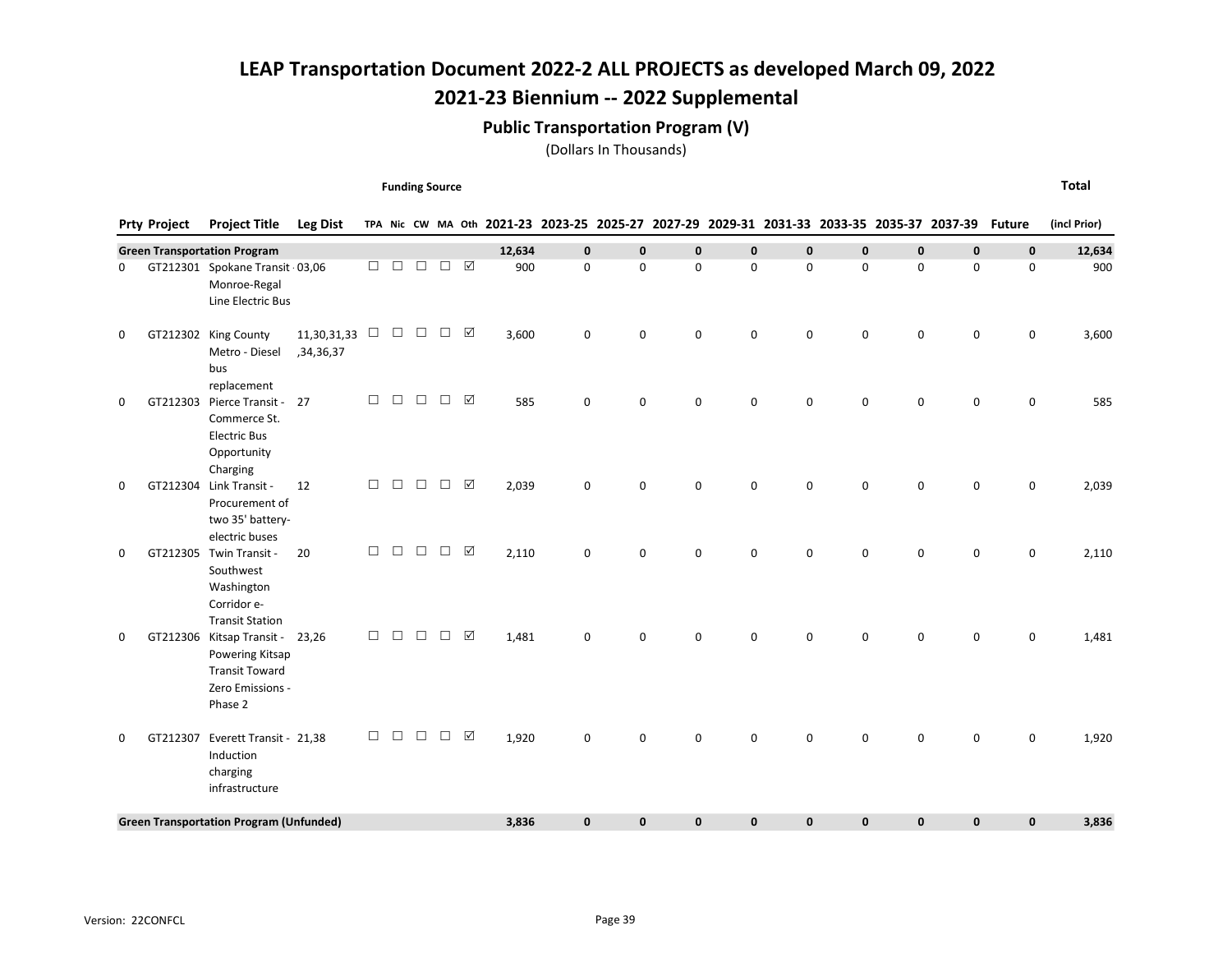## 2021-23 Biennium -- 2022 Supplemental

### Public Transportation Program (V)

(Dollars In Thousands)

Funding Source

|          | <b>Prty Project</b> | <b>Project Title</b>                                                                       | <b>Leg Dist</b> |        |        |        |        |                 |       |             |             |             |             |             |             |             | TPA Nic CW MA Oth 2021-23 2023-25 2025-27 2027-29 2029-31 2031-33 2033-35 2035-37 2037-39 | <b>Future</b> | (incl Prior) |
|----------|---------------------|--------------------------------------------------------------------------------------------|-----------------|--------|--------|--------|--------|-----------------|-------|-------------|-------------|-------------|-------------|-------------|-------------|-------------|-------------------------------------------------------------------------------------------|---------------|--------------|
| 0        | GT212308            | Whatcom<br>Transit - 2<br>battery electric<br>buses & 2<br>chargers                        | 42              | $\Box$ | $\Box$ | $\Box$ | $\Box$ | $\boxtimes$     | 2,085 | 0           | 0           | $\mathbf 0$ | 0           | $\mathbf 0$ | 0           | $\mathsf 0$ | 0                                                                                         | $\mathsf 0$   | 2,085        |
| 0        | GT212309            | <b>King County</b><br>Metro - Route<br>48<br>Electrification                               | 37,43,46        | □      | П      | П      | П      | ☑               | 1,751 | $\mathbf 0$ | $\mathbf 0$ | $\mathbf 0$ | $\Omega$    | $\Omega$    | $\mathbf 0$ | $\mathbf 0$ | $\mathbf 0$                                                                               | 0             | 1,751        |
|          |                     | <b>Green Transportation Program Reappropriated and Prior</b>                               |                 |        |        |        |        |                 | 6,466 | $\mathbf 0$ | $\mathbf 0$ | $\mathbf 0$ | $\mathbf 0$ | $\mathbf 0$ | $\mathbf 0$ | $\mathbf 0$ | $\mathbf 0$                                                                               | $\pmb{0}$     | 11,470       |
| 0        |                     | GT192101 Spokane Transit 03, 04<br><b>Battery Electric</b><br><b>Bus</b><br>Infrastructure |                 | □      | □      | $\Box$ | $\Box$ | ☑               | 431   | $\Omega$    | $\Omega$    | $\Omega$    | $\Omega$    | $\Omega$    | $\mathbf 0$ | $\mathbf 0$ | $\mathbf 0$                                                                               | $\mathbf 0$   | 1,669        |
| 0        |                     | GT192102 King County<br><b>Metro Transit</b><br>Diesel Bus<br>Replacement                  | 46, 47, 48      | $\Box$ | $\Box$ | П      | П      | ☑               | 3,307 | $\mathbf 0$ | 0           | $\mathbf 0$ | $\Omega$    | 0           | $\mathbf 0$ | $\mathbf 0$ | $\mathbf 0$                                                                               | $\mathbf 0$   | 3,307        |
| $\Omega$ | GT192103            | Pierce Transit<br><b>Electric Bus</b><br>Charging<br>Infrastructure                        | 28, 29          | $\Box$ | $\Box$ | $\Box$ | $\Box$ | ☑               | 107   | $\Omega$    | $\Omega$    | $\Omega$    | $\Omega$    | $\Omega$    | $\Omega$    | $\Omega$    | $\Omega$                                                                                  | $\Omega$      | 585          |
| $\Omega$ |                     | GT192104 C-TRAN All-<br><b>Electric Vehicle</b><br>Infrastructure                          | 17, 18          | $\Box$ | $\Box$ | $\Box$ | $\Box$ | ☑               | 1,225 | $\mathbf 0$ | 0           | $\mathbf 0$ | 0           | 0           | $\mathbf 0$ | 0           | $\mathbf 0$                                                                               | $\mathbf 0$   | 1,260        |
| 0        |                     | GT192105 Pullman Transit 09<br><b>Building</b><br>Electrical<br>Upgrades                   |                 | П      | $\Box$ | П      | $\Box$ | $\triangledown$ | 27    | $\Omega$    | 0           | $\Omega$    | $\Omega$    | $\Omega$    | $\mathbf 0$ | $\mathsf 0$ | $\mathbf 0$                                                                               | $\mathbf 0$   | 263          |
| 0        |                     | GT192106 Powering Kitsap 23, 26, 35<br><b>Transit Toward</b><br><b>Zero Emissions</b>      |                 | $\Box$ | $\Box$ | $\Box$ | п      | ☑               | 482   | 0           | 0           | $\mathbf 0$ | $\Omega$    | $\Omega$    | $\mathbf 0$ | $\mathbf 0$ | $\mathbf 0$                                                                               | 0             | 1,042        |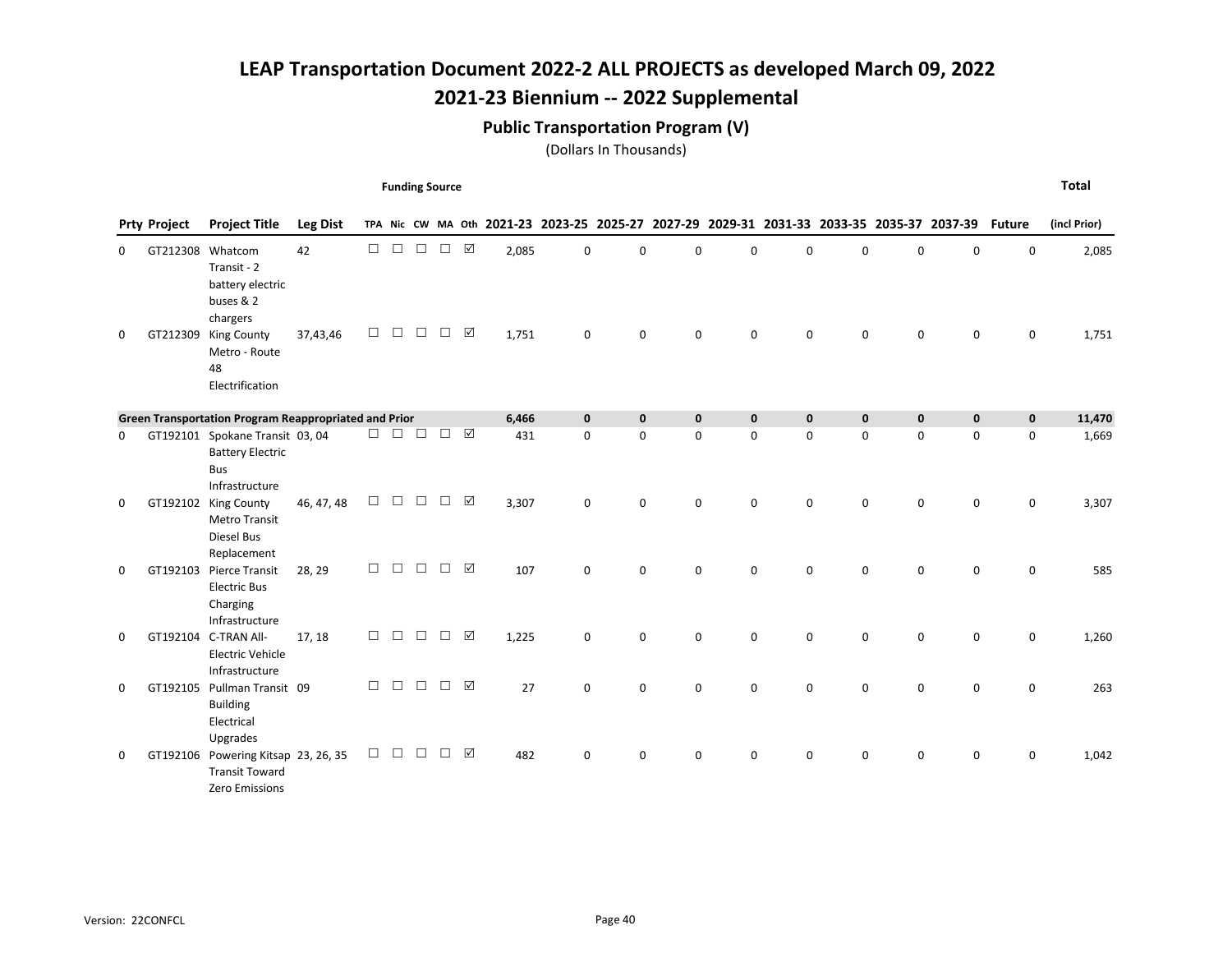## 2021-23 Biennium -- 2022 Supplemental

### Public Transportation Program (V)

(Dollars In Thousands)

Funding Source

Total

|          | <b>Prty Project</b> | <b>Project Title</b>                                                                             | Leg Dist   |        |        |                      |        |               |        |             |             |             |             |             |             |           | TPA Nic CW MA Oth 2021-23 2023-25 2025-27 2027-29 2029-31 2031-33 2033-35 2035-37 2037-39 Future |                     | (incl Prior) |
|----------|---------------------|--------------------------------------------------------------------------------------------------|------------|--------|--------|----------------------|--------|---------------|--------|-------------|-------------|-------------|-------------|-------------|-------------|-----------|--------------------------------------------------------------------------------------------------|---------------------|--------------|
| $\Omega$ |                     | GT192107 Twin Zero-<br><b>Emission Transit</b><br>and Mellen<br><b>Street Transit</b><br>Station | 20         | $\Box$ | $\Box$ | $\Box$               | $\Box$ | ☑             | 711    | $\mathbf 0$ | $\mathbf 0$ | 0           | $\mathbf 0$ | $\mathbf 0$ | $\mathbf 0$ | 0         | $\pmb{0}$                                                                                        | $\mathsf 0$         | 1,935        |
| 0        |                     | GT192108 Link Transit -<br>Charging<br>Infrastructure,<br>Upgrade and<br>Installation            | 12         | П      | $\Box$ | П                    | $\Box$ | ☑             | 176    | $\mathbf 0$ | $\Omega$    | $\Omega$    | $\Omega$    | $\Omega$    | 0           | 0         | $\mathbf 0$                                                                                      | $\mathsf 0$         | 1,409        |
|          |                     | <b>Connecting Washington - Transit Projects</b>                                                  |            |        |        |                      |        |               | 29,030 | 8,232       | 7,783       | 8,901       | 7,990       | $\mathbf 0$ | 0           | $\pmb{0}$ | $\mathbf 0$                                                                                      | $\pmb{0}$           | 84,235       |
| 0        |                     | G2000028 King County<br>Metro - Bike<br>Share Expansion<br>- Kirkland,<br>Bellevue,<br>Redmond,  | 48         | $\Box$ | $\Box$ | ☑                    | $\Box$ | ☑             | 133    | 0           | 0           | 2,685       | 2,640       | 0           | 0           | 0         | $\mathsf{O}\xspace$                                                                              | $\mathsf{O}\xspace$ | 5,500        |
| 0        |                     | G2000031 King County<br>Metro -<br>RapidRide<br>Expansion,<br>Burien-Delridge                    | 11, 33, 34 | $\Box$ | $\Box$ | $\boxed{\checkmark}$ | $\Box$ | ☑             | 4,243  | $\mathbf 0$ | $\mathbf 0$ | $\mathbf 0$ | $\Omega$    | $\Omega$    | 0           | 0         | 0                                                                                                | $\mathsf 0$         | 8,000        |
| 0        |                     | G2000032 King County<br>Metro - Route<br>40 Northgate to<br>Downtown                             | 36, 43     | $\Box$ | $\Box$ | ☑                    | $\Box$ | ☑             | 2,516  | 0           | $\Omega$    | $\Omega$    | $\Omega$    | $\Omega$    | 0           | 0         | $\mathbf 0$                                                                                      | 0                   | 3,000        |
| 0        |                     | G2000033 King County<br>Metro - Route<br>43 & Route 44 -<br><b>Ballard to</b><br>University      | 36, 43     | $\Box$ | $\Box$ | ☑                    |        | $\Box$ $\Box$ | 3,000  | 0           | $\Omega$    | 0           | $\Omega$    | $\mathbf 0$ | 0           | 0         | $\mathbf 0$                                                                                      | $\mathsf 0$         | 3,000        |

District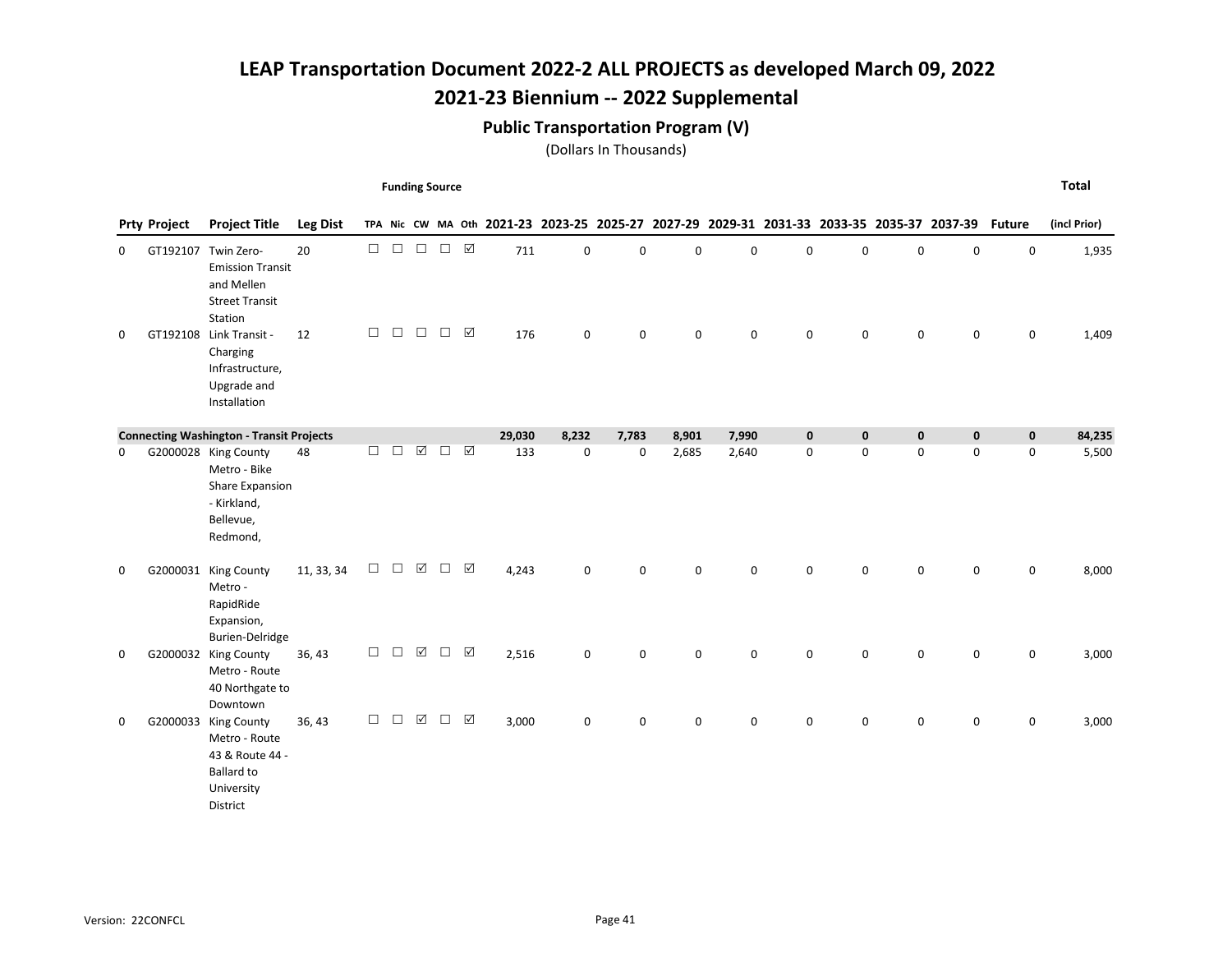## 2021-23 Biennium -- 2022 Supplemental

### Public Transportation Program (V)

(Dollars In Thousands)

Funding Source

|   | <b>Prty Project</b> | <b>Project Title</b>                                                                                   | <b>Leg Dist</b>   |        |        |                       |        |                      |                     |             |                     |             |             |             |             |             | TPA Nic CW MA Oth 2021-23 2023-25 2025-27 2027-29 2029-31 2031-33 2033-35 2035-37 2037-39 | <b>Future</b> | (incl Prior) |
|---|---------------------|--------------------------------------------------------------------------------------------------------|-------------------|--------|--------|-----------------------|--------|----------------------|---------------------|-------------|---------------------|-------------|-------------|-------------|-------------|-------------|-------------------------------------------------------------------------------------------|---------------|--------------|
| 0 |                     | G2000037 City of Seattle - 37, 43<br>Trolley<br>Expansion/Elect<br>rification,<br><b>Madison Route</b> |                   | $\Box$ | $\Box$ | $\boxed{\vee}$        | $\Box$ | $\boxed{\checkmark}$ | 2,545               | 3,434       | $\mathsf{O}\xspace$ | $\mathsf 0$ | $\mathbf 0$ | $\mathbf 0$ | 0           | $\mathsf 0$ | 0                                                                                         | $\mathbf 0$   | 8,000        |
| 0 |                     | G2000038 King County<br>Metro - 67th to<br><b>Fremont Transit</b><br>Corridor                          | 36, 43            | $\Box$ |        | $\Box$ $\Box$         | $\Box$ | $\triangledown$      | $\mathbf 0$         | 900         | 2,100               | $\mathbf 0$ | 0           | 0           | $\mathbf 0$ | $\mathsf 0$ | 0                                                                                         | $\mathbf 0$   | 3,000        |
| 0 |                     | G2000040 City of Seattle - 37<br><b>MLK</b><br>Way/Rainier<br>Ave S <sub>I/C</sub><br>Improvements     |                   | □      | $\Box$ | ☑                     | $\Box$ | ☑                    | 900                 | $\mathbf 0$ | 0                   | $\mathbf 0$ | 0           | 0           | 0           | $\mathsf 0$ | 0                                                                                         | $\mathbf 0$   | 900          |
| 0 |                     | G2000041 City of Seattle - 46<br>Northgate<br><b>Transit Center</b><br>Pedestrian<br><b>Bridge</b>     |                   | □      | $\Box$ | $\boxed{\mathcal{S}}$ | $\Box$ | ☑                    | $\mathbf 0$         | $\Omega$    | 0                   | $\mathbf 0$ | $\mathbf 0$ | $\Omega$    | $\mathbf 0$ | $\mathbf 0$ | $\mathbf 0$                                                                               | $\mathbf 0$   | 10,000       |
| 0 |                     | G2000042 Mason Transit - 35<br>Park and Ride<br>Development                                            |                   | $\Box$ | $\Box$ | $\boxtimes$           | $\Box$ | $\boxtimes$          | 2,535               | 0           | $\mathsf 0$         | 0           | 0           | 0           | 0           | $\mathsf 0$ | 0                                                                                         | 0             | 4,585        |
| 0 |                     | G2000043 King County<br>Metro - Route<br>48 North<br>University Link<br>Station to Loyal<br>Heig       | 36, 43            | $\Box$ | $\Box$ | ☑                     | $\Box$ | $\triangledown$      | $\mathbf 0$         | 1,000       | 2,000               | $\mathsf 0$ | $\mathbf 0$ | $\mathbf 0$ | 0           | 0           | 0                                                                                         | 0             | 3,000        |
| 0 |                     | G2000044 Kitsap Transit - 23, 35<br>Silverdale<br><b>Transfer Center</b>                               |                   | $\Box$ | $\Box$ | $\triangledown$       | $\Box$ | ☑                    | $\mathsf{O}\xspace$ | 0           | 0                   | 2,300       | 0           | 0           | 0           | $\mathsf 0$ | $\mathsf 0$                                                                               | 0             | 2,300        |
| 0 |                     | G2000045 Pierce Transit -<br>SR 7 Express<br>Service Tacoma<br>to<br>Parkland/Spana<br>way             | 25, 27, 28,<br>29 | $\Box$ | $\Box$ | ☑                     | П      | ☑                    | 11,056              | $\mathbf 0$ | 0                   | $\mathbf 0$ | 0           | 0           | 0           | 0           | 0                                                                                         | $\mathsf 0$   | 15,000       |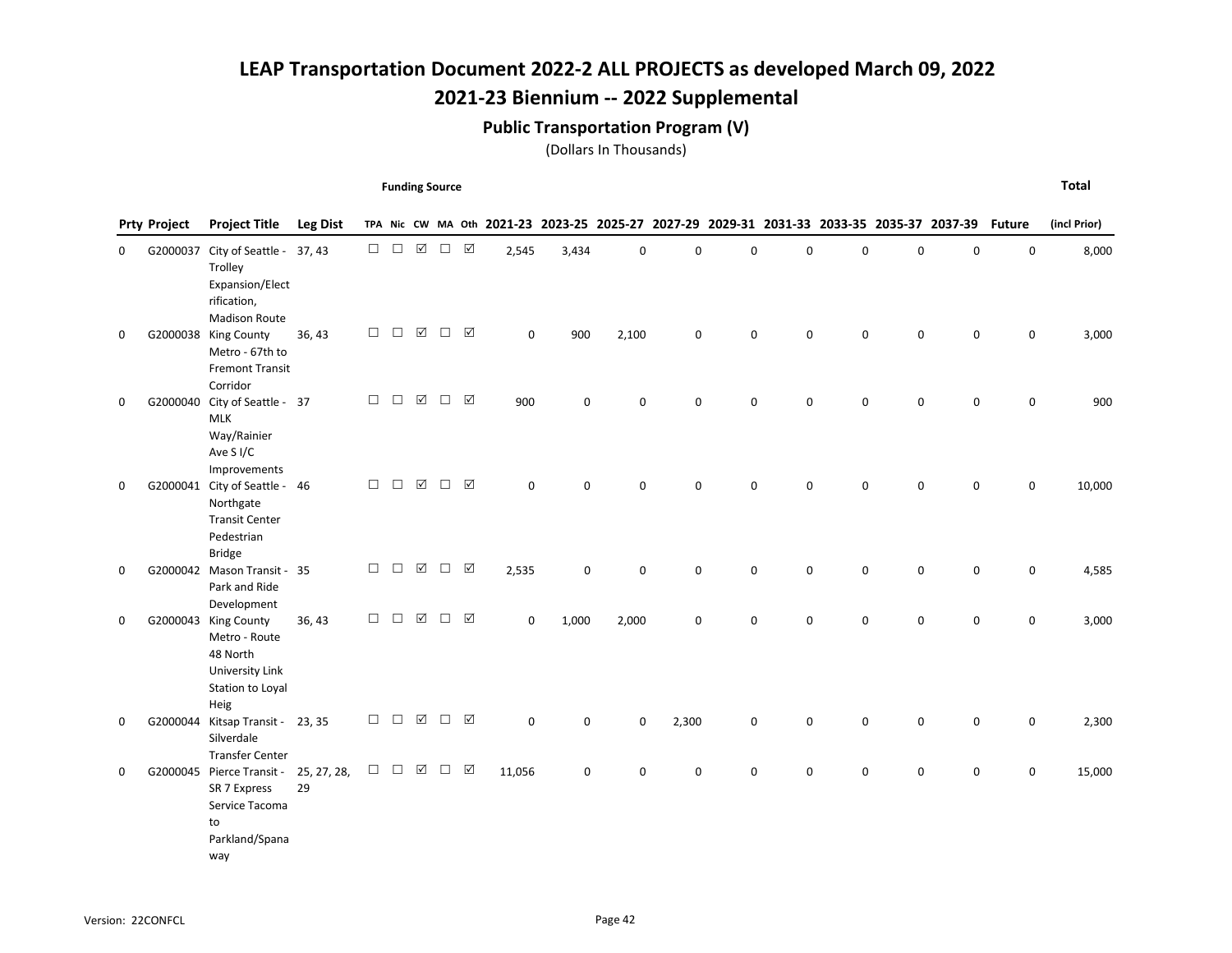## 2021-23 Biennium -- 2022 Supplemental

### Public Transportation Program (V)

(Dollars In Thousands)

Funding Source

|   | <b>Prty Project</b> | <b>Project Title</b>                                                                 | Leg Dist   |        |        |             |        |   | TPA Nic CW MA Oth 2021-23 2023-25 2025-27 2027-29 2029-31 2031-33 2033-35 2035-37 2037-39 |             |       |              |       |   |   |   |   | Future | (incl Prior) |
|---|---------------------|--------------------------------------------------------------------------------------|------------|--------|--------|-------------|--------|---|-------------------------------------------------------------------------------------------|-------------|-------|--------------|-------|---|---|---|---|--------|--------------|
| 0 |                     | G2000046 Community<br>Transit, Everett<br>Transit - SWIFT<br>II Bus Rapid<br>Transit | 21, 38, 44 | □      | $\Box$ | ☑           |        | ☑ | 2,103                                                                                     | 2,898       | 2,683 | 2,316        | 0     | 0 | 0 | 0 | 0 | 0      | 10,000       |
| 0 | G2000047            | C-TRAN -<br>Vancouver Mall<br><b>Transit Center</b><br>Relocation and<br>Upgrade     | 17, 18, 49 | □      | $\Box$ | ☑           | $\Box$ | ☑ | $\mathbf 0$                                                                               | 0           | 1,000 | 1,600        | 600   | 0 | 0 | 0 | 0 | 0      | 3,200        |
| 0 | T000001             | <b>Transit Tier</b><br>Projects<br>Contingency/Re<br>serve                           | 99         | $\Box$ | $\Box$ | $\boxtimes$ | $\Box$ |   | $\mathbf 0$                                                                               | $\mathbf 0$ | 0     | $\mathbf{0}$ | 4,750 | 0 | 0 | 0 | 0 | 0      | 4,750        |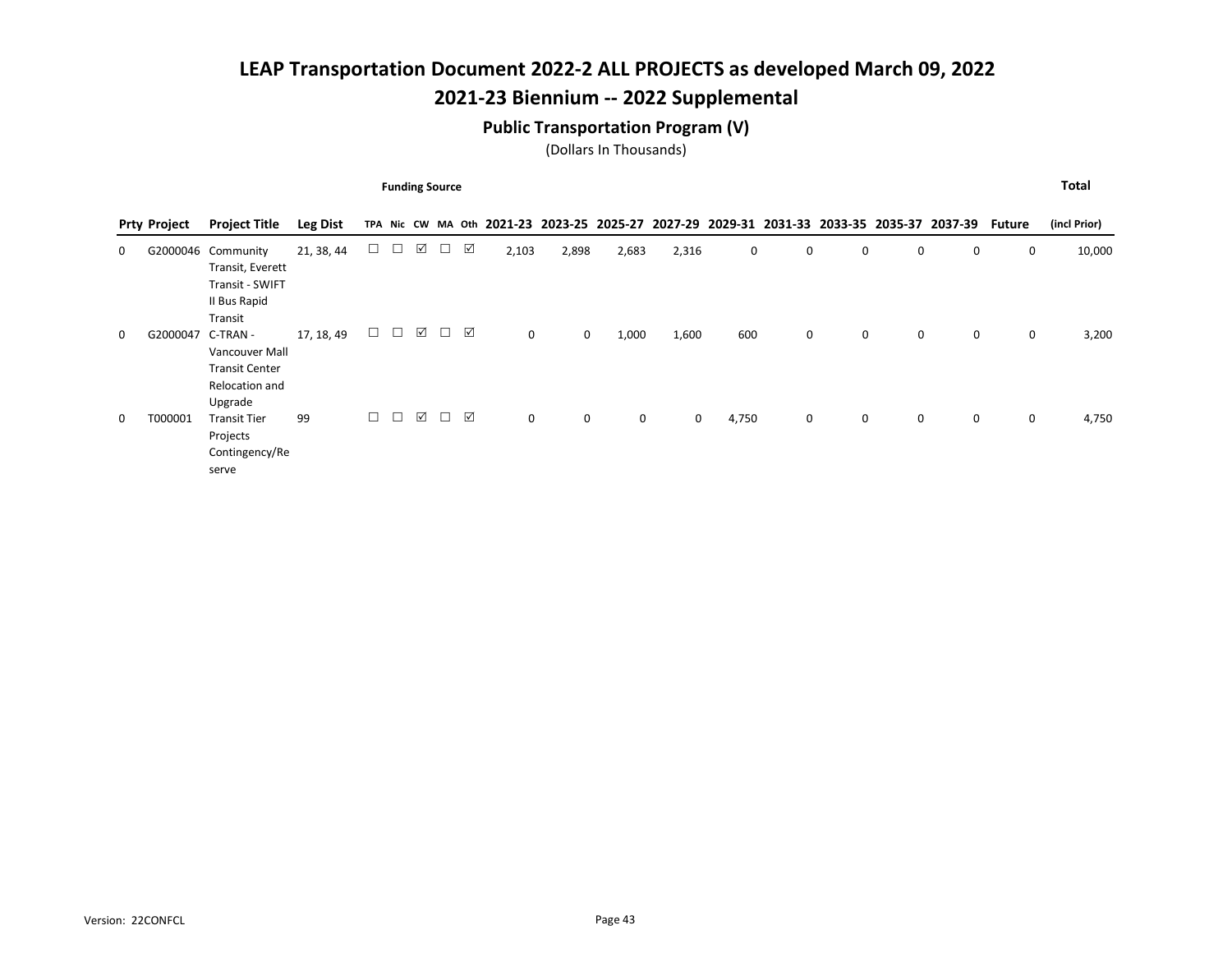## 2021-23 Biennium -- 2022 Supplemental

### Washington State Ferries Capital Program (W)

|     |                    |                                                                                  |                            |        |        | <b>Funding Source</b> |               |                 |                                                                                           |         |             |             |             |             |              |              |              |               | <b>Total</b> |
|-----|--------------------|----------------------------------------------------------------------------------|----------------------------|--------|--------|-----------------------|---------------|-----------------|-------------------------------------------------------------------------------------------|---------|-------------|-------------|-------------|-------------|--------------|--------------|--------------|---------------|--------------|
|     | <b>Rte Project</b> | <b>Project Title</b>                                                             | <b>Leg Dist</b>            |        |        |                       |               |                 | TPA Nic CW MA Oth 2021-23 2023-25 2025-27 2027-29 2029-31 2031-33 2033-35 2035-37 2037-39 |         |             |             |             |             |              |              |              | <b>Future</b> | (incl Prior) |
|     |                    | <b>Washington State Ferries Capital Program (W)</b>                              |                            |        |        |                       |               |                 | 505,514                                                                                   | 489,927 | 299,659     | 328,264     | 367,736     | 375,491     | 10,230       | 5,000        | $\mathbf{0}$ | $\mathbf{0}$  | 3,254,885    |
|     |                    | <b>WSF - Administrative and Systemwide</b>                                       |                            |        |        |                       |               |                 | 32,868                                                                                    | 34,411  | 24,585      | 25,386      | 26,225      | 22,889      | $\mathbf{0}$ | $\mathbf{0}$ | $\mathbf{0}$ | $\mathbf{0}$  | 262,059      |
|     | 000 998602A        | WSF/IT<br>Terminal<br>Telecommunica 43                                           | 10, 21, 23,<br>26, 34, 40, | $\Box$ | $\Box$ | $\Box$                | $\Box$        | ☑               | 552                                                                                       | 0       | $\mathbf 0$ | $\mathbf 0$ | $\Omega$    | $\mathbf 0$ | $\mathbf 0$  | $\mathbf 0$  | $\mathbf 0$  | 0             | 1,297        |
|     | 000 998607A        | tions<br>Computerized<br>Maintenance<br>Management<br>System (CMMS)              | 10,21,23,26<br>,34,40,43   | $\Box$ |        | $\Box$ $\Box$         | $\Box$        | $\sqrt{ }$      | 620                                                                                       | 136     | $\mathbf 0$ | $\mathbf 0$ | $\mathbf 0$ | 0           | 0            | 0            | $\mathbf 0$  | $\mathbf 0$   | 756          |
|     | 000 9989010        | Transition<br>WSF/Systemwid 10, 21, 23,<br>e - Dispatch<br>System<br>Replacement | 26, 34, 40,<br>43          | $\Box$ | $\Box$ | $\Box$                | $\Box$        | ☑               | 4,000                                                                                     | 10,000  | 0           | $\mathbf 0$ | $\mathbf 0$ | 0           | 0            | $\mathbf 0$  | $\mathbf 0$  | 0             | 14,621       |
| 000 | 998951A            | WSF/Administra 99<br>tive Support -<br>Allocated to W2                           |                            | $\Box$ | $\Box$ | $\Box$                | $\Box$        | ☑               | 3,988                                                                                     | 7,984   | 8,832       | 9,331       | 7,534       | 9,008       | 0            | $\mathbf 0$  | 0            | 0             | 84,449       |
| 000 | 998951T            | Computerized<br>Maintenance<br>Management<br>System (CMMS)<br>Transition         | 10,21,23,26<br>,34,40,43   |        | $\Box$ | $\Box$                | $\Box$        | ☑               | 2,480                                                                                     | 543     | $\mathbf 0$ | $\Omega$    | $\Omega$    | $\Omega$    | $\Omega$     | $\Omega$     | $\mathbf 0$  | $\mathbf 0$   | 3,023        |
| 000 | 998951V            | Globe<br>Fleetwatch<br>Application and<br><b>AIS</b><br>Replacement              | 10,21,23,26<br>,34,40,43   |        | $\Box$ | $\Box$                | $\Box$        | $\triangledown$ | 150                                                                                       | 0       | $\mathbf 0$ | $\Omega$    | $\mathbf 0$ | $\Omega$    | $\Omega$     | $\mathbf 0$  | $\mathbf 0$  | $\mathbf 0$   | 150          |
|     | 000 L2000110       | Ferry Vessel and 98<br>Terminal<br>Preservation                                  |                            | $\Box$ | $\Box$ | ☑                     | $\Box$        | ☑               | 4,200                                                                                     | 4,171   | 4,216       | 4,193       | 4,193       | 0           | 0            | 0            | 0            | 0             | 20,973       |
|     | 000 L2000300       | ORCA Card Next 99<br>Generation                                                  |                            | □      | $\Box$ | $\Box$                | □             | ☑               | 2,385                                                                                     | 0       | 0           | $\mathbf 0$ | 0           | 0           | 0            | 0            | 0            | 0             | 3,502        |
|     | 959 L1000016       | Primavera<br>Project<br>Management<br>System                                     | 99                         | $\Box$ | $\Box$ | $\Box$                | $\Box$ $\Box$ |                 | 414                                                                                       | 375     | 0           | 0           | 0           | 0           | 0            | 0            | 0            | 0             | 2,364        |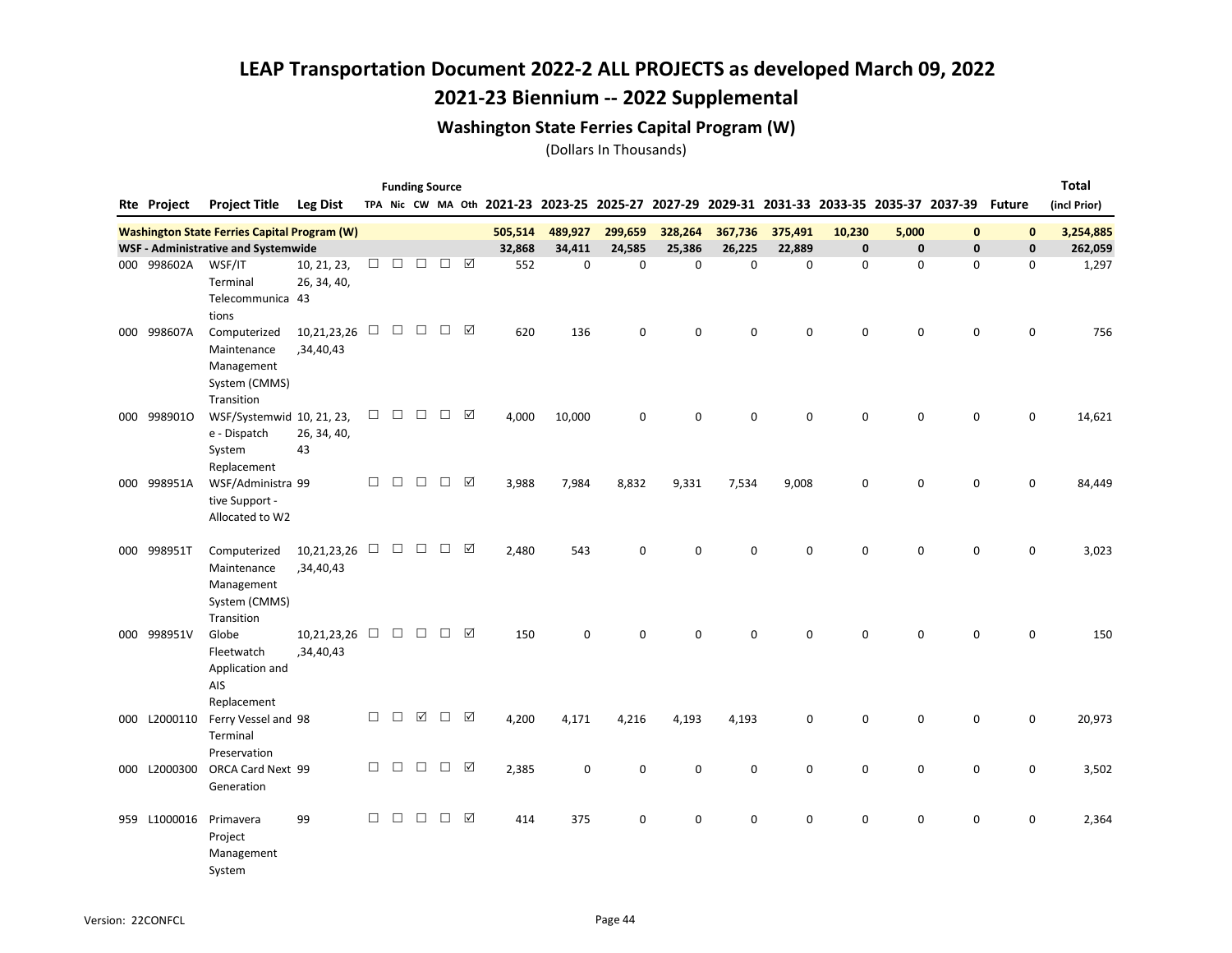## 2021-23 Biennium -- 2022 Supplemental

### Washington State Ferries Capital Program (W)

|     |                                |                                                                              |                                  |        |        |               | <b>Funding Source</b> |   |                                                                                           |              |             |              |              |              |              |             |              |               | <b>Total</b> |
|-----|--------------------------------|------------------------------------------------------------------------------|----------------------------------|--------|--------|---------------|-----------------------|---|-------------------------------------------------------------------------------------------|--------------|-------------|--------------|--------------|--------------|--------------|-------------|--------------|---------------|--------------|
|     | <b>Rte Project</b>             | <b>Project Title</b>                                                         | <b>Leg Dist</b>                  |        |        |               |                       |   | TPA Nic CW MA Oth 2021-23 2023-25 2025-27 2027-29 2029-31 2031-33 2033-35 2035-37 2037-39 |              |             |              |              |              |              |             |              | <b>Future</b> | (incl Prior) |
| 959 | L2000007                       | <b>Terminal Project 99</b><br>Support                                        |                                  | $\Box$ | П.     | $\Box$        | $\Box$                | ☑ | 8,145                                                                                     | 8,521        | 9,295       | 9,697        | 10,096       | 10,498       | 0            | $\mathbf 0$ | 0            | 0             | 88,021       |
|     | 999 998901J                    | WSF/Administra 99<br>tive Support -<br>Allocated to W1                       |                                  | □      | $\Box$ | $\Box$        | $\Box$                | ☑ | 5,934                                                                                     | 2,681        | 2,242       | 2,165        | 4,402        | 3,383        | 0            | 0           | 0            | 0             | 42,903       |
|     | <b>WSF - Emergency Repairs</b> |                                                                              |                                  |        |        |               |                       |   | 12,232                                                                                    | 5,000        | 5,000       | 5,000        | 5,000        | 5,000        | 5,000        | 5,000       | 0            | $\mathbf 0$   | 69,316       |
| 000 | 999910K                        | Emergency<br>Repair                                                          | 26, 40, 43                       | $\Box$ | $\Box$ | $\Box$        | $\Box$                | ☑ | 12,232                                                                                    | 5,000        | 5,000       | 5,000        | 5,000        | 5,000        | 5,000        | 5,000       | 0            | $\mathsf 0$   | 69,316       |
|     | <b>WSF - New Vessels</b>       |                                                                              |                                  |        |        |               |                       |   | 45,668                                                                                    | 162,326      | $\mathbf 0$ | $\mathbf{0}$ | $\mathbf{0}$ | $\mathbf{0}$ | $\mathbf{0}$ | $\mathbf 0$ | $\mathbf{0}$ | $\mathbf 0$   | 218,202      |
| 000 | L2000329                       | <b>Hybrid Electric</b><br><b>Olympic Class</b><br>$(144$ -auto)<br>Vessel #5 | 10, 21                           | $\Box$ | $\Box$ | $\Box$        | $\Box$                | ☑ | 45,668                                                                                    | 162,326      | $\mathbf 0$ | $\mathbf 0$  | 0            | $\mathbf 0$  | 0            | $\pmb{0}$   | 0            | 0             | 218,202      |
|     |                                | <b>WSF - Terminal Improvements</b>                                           |                                  |        |        |               |                       |   | 29,558                                                                                    | 3,307        | 10,550      | 27,498       | 23,502       | 7,861        | $\mathbf{0}$ | $\mathbf 0$ | 0            | $\mathbf 0$   | 305,749      |
|     | 000 998603A                    | WSF/Systemwid 10, 21, 23,<br>e - Ladder<br>Safety                            | 26, 34, 40,<br>43                | $\Box$ | $\Box$ | $\Box$        | $\Box$                | ☑ | 222                                                                                       | 0            | 0           | $\mathbf 0$  | $\mathbf 0$  | $\mathbf 0$  | 0            | $\mathsf 0$ | 0            | 0             | 222          |
| 000 | 998604A                        | WSF/IT EFS<br>Preservation                                                   | 10, 21, 23,<br>26, 34, 40,<br>43 | □      | $\Box$ | $\Box$        | $\Box$                | ☑ | 198                                                                                       | 0            | $\mathbf 0$ | 0            | 0            | 0            | 0            | 0           | 0            | 0             | 613          |
| 000 | 998901K                        | Terminal Energy 10,21,23,26<br>Efficiency<br>Project -<br>Ameresco           | ,34,40,43                        | $\Box$ |        | $\Box$ $\Box$ | $\Box$                | ☑ | 81                                                                                        | $\mathbf{1}$ | $\mathbf 0$ | $\mathbf 0$  | 0            | $\mathbf 0$  | 0            | 0           | 0            | 0             | 2,544        |
| 000 | PASGRANT Terminal              | Passenger Ferry<br>Grant projects                                            | 99                               | □      | $\Box$ | $\Box$        | $\Box$                | ☑ | 253                                                                                       | $\mathbf 0$  | $\mathbf 0$ | $\mathbf 0$  | 0            | $\mathbf 0$  | 0            | 0           | $\mathbf 0$  | $\mathbf 0$   | 964          |
| 020 | 900026Q                        | Orcas Tml<br>Improvement                                                     | 40                               | $\Box$ | $\Box$ | $\Box$        | $\Box$                | ☑ | 1,005                                                                                     | 0            | 0           | 0            | 0            | $\mathbf 0$  | 0            | $\pmb{0}$   | 0            | $\mathsf 0$   | 2,333        |
|     | 020 900028V                    | Friday Harbor<br>Tml                                                         | 40                               | П.     | $\Box$ | $\Box$        | $\Box$                | ☑ | 251                                                                                       | 0            | $\mathbf 0$ | $\mathbf 0$  | 0            | $\mathbf 0$  | 0            | 0           | 0            | 0             | 251          |
|     | 020 902017M                    | Improvement<br>Coupeville<br>(Keystone) Tml<br>Improvement                   | 10                               | □      | $\Box$ | $\Box$        | $\Box$                | ☑ | 597                                                                                       | 0            | 0           | 0            | 0            | 0            | 0            | 0           | 0            | 0             | 691          |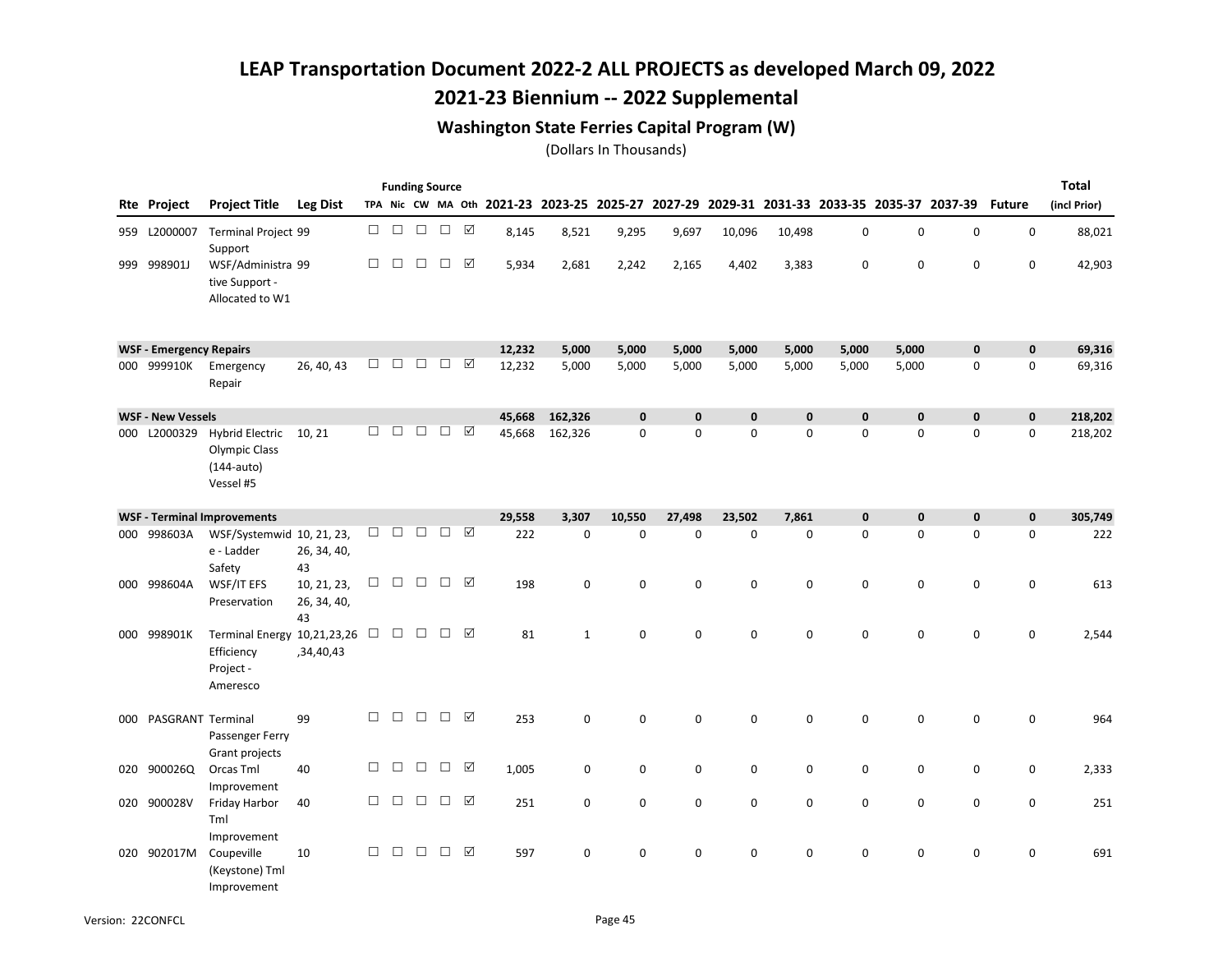## 2021-23 Biennium -- 2022 Supplemental

### Washington State Ferries Capital Program (W)

(Dollars In Thousands)

|     |                    |                                                                                     |                 |        |        |        | <b>Funding Source</b> |   |                                                                                           |         |             |             |             |             |   |             |   |               | <b>Total</b> |
|-----|--------------------|-------------------------------------------------------------------------------------|-----------------|--------|--------|--------|-----------------------|---|-------------------------------------------------------------------------------------------|---------|-------------|-------------|-------------|-------------|---|-------------|---|---------------|--------------|
|     | <b>Rte Project</b> | <b>Project Title</b>                                                                | <b>Leg Dist</b> |        |        |        |                       |   | TPA Nic CW MA Oth 2021-23 2023-25 2025-27 2027-29 2029-31 2031-33 2033-35 2035-37 2037-39 |         |             |             |             |             |   |             |   | <b>Future</b> | (incl Prior) |
|     | 020 902020D        | Anacortes Tml<br>Improvement                                                        | 40              | $\Box$ | $\Box$ | $\Box$ | $\Box$                | ☑ | 82                                                                                        | 0       | 0           | $\mathbf 0$ | $\mathbf 0$ | $\Omega$    | 0 | 0           | 0 | 0             | 6,812        |
|     | 104 910413R        | Edmonds Tml<br>Improvement                                                          | 21              | $\Box$ | $\Box$ | $\Box$ | $\Box$                | ☑ | 521                                                                                       | 0       | $\mathsf 0$ | 0           | 18,139      | 7,861       | 0 | $\mathbf 0$ | 0 | 0             | 27,708       |
|     | 160 900005N        | Fauntleroy Tml 34<br>Improvement                                                    |                 | □      | $\Box$ | $\Box$ | □                     | ☑ | 31                                                                                        | 0       | $\mathbf 0$ | $\mathbf 0$ | 0           | 0           | 0 | 0           | 0 | 0             | 31           |
|     | 163 900001H        | Point Defiance<br>Tml                                                               | 27              | □      | $\Box$ | $\Box$ | $\Box$                | ☑ | 104                                                                                       | 0       | 0           | $\mathbf 0$ | 0           | $\mathbf 0$ | 0 | 0           | 0 | 0             | 665          |
| 163 | 900002H            | Improvement<br>Tahlequah Tml<br>Improvement                                         | 34              | $\Box$ | $\Box$ | $\Box$ | $\Box$                | ☑ | 1,049                                                                                     | 0       | 0           | 0           | 0           | 0           | 0 | 0           | 0 | 0             | 1,448        |
| 304 | 930410U            | <b>Bremerton Tml</b><br>Improvement                                                 | -26             | □      | $\Box$ | ☑      | $\Box$                | ☑ | 70                                                                                        | 122     | $\mathbf 0$ | 0           | 0           | 0           | 0 | 0           | 0 | 0             | 1,278        |
| 305 | 9000400            | Eagle Harbor<br><b>Maint Facility</b><br>Improvement                                | 23              | □      | □      | $\Box$ | □                     | ☑ | 6,528                                                                                     | 1,392   | 3,236       | 7,909       | 0           | $\mathbf 0$ | 0 | $\mathbf 0$ | 0 | 0             | 20,704       |
|     | 305 930513H        | Bainbridge<br><b>Island Tml</b>                                                     | 23              | □      | □      | $\Box$ | $\Box$                | ☑ | 32                                                                                        | 0       | 0           | $\mathbf 0$ | 0           | 0           | 0 | $\mathbf 0$ | 0 | 0             | 121          |
| 519 | 900010M            | Improvement<br>Seattle Tml<br>Improvement                                           | 43              | $\Box$ | $\Box$ | $\Box$ | $\Box$                | ☑ | 3,707                                                                                     | 0       | 0           | 0           | 0           | 0           | 0 | 0           | 0 | 0             | 5,898        |
|     | 525 952515P        | Mukilteo Tml<br>Improvement                                                         | 21              | □      | ☑      | ☑      | $\Box$                | ☑ | 5,870                                                                                     | 58      | $\mathbf 0$ | $\mathbf 0$ | $\mathbf 0$ | 0           | 0 | 0           | 0 | 0             | 187,232      |
|     | 525 952516S        | Clinton Tml<br>Improvement                                                          | 10              | □      | □      | □      | $\Box$                | ☑ | 10                                                                                        | 1,734   | 7,314       | 19,589      | 5,363       | 0           | 0 | 0           | 0 | 0             | 34,026       |
| 525 | L2000166           | Clinton Tml<br>Road                                                                 | 10              | □      | $\Box$ | ☑      | □                     | ☑ | 747                                                                                       | 0       | $\mathbf 0$ | $\mathbf 0$ | $\mathbf 0$ | $\mathbf 0$ | 0 | $\pmb{0}$   | 0 | $\pmb{0}$     | 4,008        |
|     | 000 L2021087       | Improvements<br>Seattle-<br>Bainbridge<br><b>Island Terminal</b><br>Electrification | 23, 37          | □      | □      | $\Box$ | □                     | ☑ | 8,200                                                                                     | 0       | 0           | $\mathbf 0$ | $\Omega$    | $\Omega$    | 0 | $\mathbf 0$ | 0 | 0             | 8,200        |
|     |                    | <b>WSF - Terminal Preservation</b>                                                  |                 |        |        |        |                       |   | 202,528                                                                                   | 143,528 | 155,575     | 119,786     | 99,513      | 89,518      | 0 | $\mathbf 0$ | 0 | $\pmb{0}$     | 1,155,453    |
| 020 | 900012K            | Port Townsend 24<br>Tml<br>Preservation                                             |                 | $\Box$ | $\Box$ | $\Box$ | $\Box$                | ☑ | 293                                                                                       | 825     | 2,901       | 7,030       | 8,707       | 2,153       | 0 | $\mathbf 0$ | 0 | $\mathbf 0$   | 21,909       |
|     | 020 9000221        | Lopez Tml                                                                           | 40              | □      | $\Box$ | $\Box$ | $\Box$                | ☑ | 428                                                                                       | 9,073   | $\mathbf 0$ | 0           | 0           | 1,645       | 0 | 0           | 0 | 0             | 11,146       |

Preservation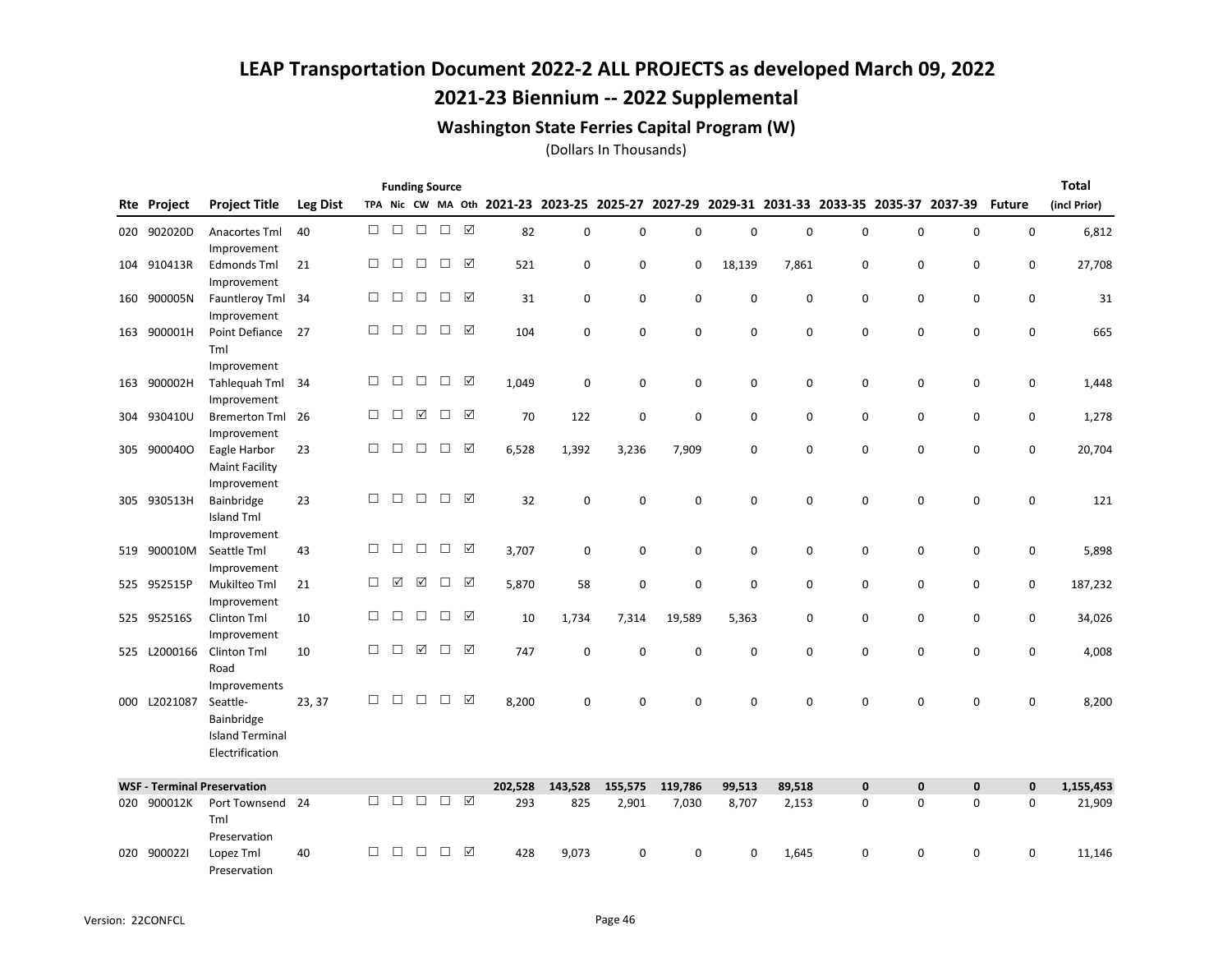## 2021-23 Biennium -- 2022 Supplemental

### Washington State Ferries Capital Program (W)

|     |                    |                                                                 |                 |        |        |        | <b>Funding Source</b> |   |                                                   |        |        |             |             |                                         |   |             |             |               | <b>Total</b> |
|-----|--------------------|-----------------------------------------------------------------|-----------------|--------|--------|--------|-----------------------|---|---------------------------------------------------|--------|--------|-------------|-------------|-----------------------------------------|---|-------------|-------------|---------------|--------------|
|     | <b>Rte Project</b> | <b>Project Title</b>                                            | <b>Leg Dist</b> |        |        |        |                       |   | TPA Nic CW MA Oth 2021-23 2023-25 2025-27 2027-29 |        |        |             |             | 2029-31 2031-33 2033-35 2035-37 2037-39 |   |             |             | <b>Future</b> | (incl Prior) |
| 020 | 900024F            | Shaw Tml<br>Preservation                                        | 40              | $\Box$ | $\Box$ | ☑      | $\Box$                | ☑ | $\mathbf 0$                                       | 386    | 1,751  | $\mathbf 0$ | 1,061       | 158                                     | 0 | 0           | $\mathbf 0$ | $\mathbf 0$   | 3,356        |
| 020 | 900026P            | Orcas Tml<br>Preservation                                       | 40              | П      | $\Box$ | $\Box$ | $\Box$                | ☑ | 595                                               | 1,590  | 976    | 3,476       | 4,875       | 1,736                                   | 0 | $\mathbf 0$ | 0           | $\mathbf 0$   | 13,249       |
| 020 | 900028U            | Friday Harbor<br>Tml                                            | 40              | □      | П      | $\Box$ | П                     | ☑ | 500                                               | 1,733  | 1,159  | 428         | 1,243       | 4,776                                   | 0 | 0           | 0           | $\mathbf 0$   | 11,128       |
| 020 | 902017K            | Preservation<br>Coupeville<br>(Keystone) Tml<br>Preservation    | 10              | □      | $\Box$ | $\Box$ | $\Box$                | ☑ | 265                                               | 1,147  | 4,329  | 2,884       | 6,652       | 1,031                                   | 0 | $\mathbf 0$ | 0           | 0             | 16,319       |
| 020 | 902020C            | Anacortes Tml<br>Preservation                                   | 40              | $\Box$ | $\Box$ | $\Box$ | $\Box$                | ☑ | 5,589                                             | 4,293  | 15,520 | 23,267      | 6,040       | 9,339                                   | 0 | 0           | 0           | 0             | 64,457       |
|     | 104 910413Q        | Edmonds Tml<br>Preservation                                     | 21              | □      | □      | ☑      | $\Box$                | ☑ | 237                                               | 11,112 | 7,365  | 38,360      | $\mathbf 0$ | 0                                       | 0 | 0           | 0           | 0             | 57,238       |
| 104 | 910414P            | Kingston Tml<br>Preservation                                    | 23              | □      | □      | □      | $\Box$                | ☑ | 4,058                                             | 29,732 | 2,291  | 5,653       | 8,161       | 13,972                                  | 0 | $\mathbf 0$ | 0           | 0             | 64,863       |
| 160 | 900005M            | Fauntleroy Tml<br>Preservation                                  | 34              | ☑      | $\Box$ | $\Box$ | $\Box$                | ☑ | 9,704                                             | 14,385 | 70,017 | 1,009       | 8,455       | $\mathbf 0$                             | 0 | 0           | 0           | 0             | 104,872      |
| 160 | 900006S            | Vashon Tml<br>Preservation                                      | 34              | □      | □      | □      | $\Box$                | ☑ | 1,175                                             | 5,389  | 6,695  | 3,398       | 3,116       | 2,247                                   | 0 | 0           | 0           | 0             | 22,108       |
| 160 | 916008R            | Southworth Tml 26<br>Preservation                               |                 | $\Box$ | $\Box$ | $\Box$ | $\Box$                | ☑ | 12,884                                            | 5,869  | 2,894  | $\mathbf 0$ | 6,963       | 11,059                                  | 0 | 0           | 0           | 0             | 40,699       |
|     | 163 900001G        | Point Defiance<br>Tml                                           | - 27            | □      | $\Box$ | $\Box$ | $\Box$                | ☑ | $\mathbf 0$                                       | 594    | 2,836  | 4,279       | 3,334       | 1,469                                   | 0 | $\mathbf 0$ | 0           | $\mathbf 0$   | 12,512       |
| 163 | 900002G            | Preservation<br>Tahlequah Tml<br>Preservation                   | 34              | □      | □      | ☑      | $\Box$                | ☑ | 0                                                 | 286    | 1,803  | 731         | 14,042      | 1,689                                   | 0 | 0           | 0           | 0             | 18,551       |
| 304 | 930410T            | <b>Bremerton Tml</b><br>Preservation                            | 26              | □      | □      | $\Box$ | $\Box$                | ☑ | 3,545                                             | 23,741 | 11,352 | 0           | 6,231       | 1,822                                   | 0 | 0           | 0           | 0             | 46,901       |
| 305 | 900040N            | Eagle Harbor<br><b>Maint Facility</b>                           | 23              | □      | $\Box$ | □      | $\Box$                | ☑ | 371                                               | 9,679  | 4,413  | 3,728       | 3,237       | 20,555                                  | 0 | 0           | 0           | 0             | 42,062       |
|     | 305 930513G        | Preservation<br>Bainbridge<br><b>Island Tml</b><br>Preservation | 23              | □      | □      | $\Box$ | $\Box$                | ☑ | 29,001                                            | 7,855  | 3,576  | 5,586       | 2,360       | 11,376                                  | 0 | 0           | 0           | 0             | 65,251       |
| 519 | 900010L            | Seattle Tml<br>Preservation                                     | 43              | □      | ☑      | ☑      | $\Box$                | ☑ | 130,995                                           | 3,491  | 0      | 0           | 0           | 0                                       | 0 | 0           | 0           | 0             | 468,228      |
| 519 | L1000168           | Seattle Tml -<br>Slip 2 and LCCM                                | 43              | □      | $\Box$ | □      | □                     | ☑ | 447                                               | 4,594  | 12,151 | 16,276      | 6,594       | 3,049                                   | 0 | $\mathbf 0$ | 0           | 0             | 43,111       |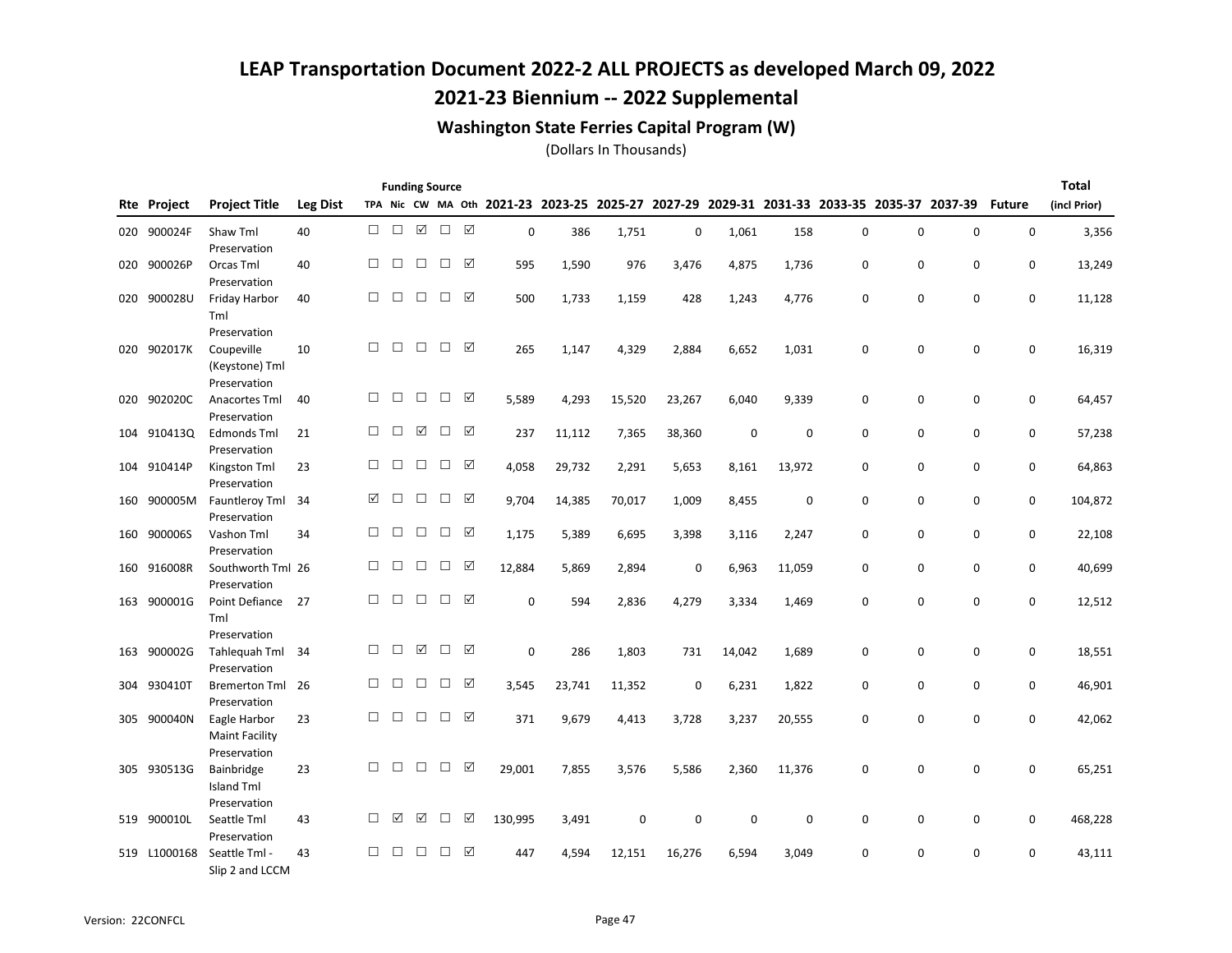## 2021-23 Biennium -- 2022 Supplemental

### Washington State Ferries Capital Program (W)

|     |             |                                                                                                   |                 |             |             |                  | <b>Funding Source</b> |        |        |                                           |       |       |       |                                                 |       |             |             |               | <b>Total</b> |
|-----|-------------|---------------------------------------------------------------------------------------------------|-----------------|-------------|-------------|------------------|-----------------------|--------|--------|-------------------------------------------|-------|-------|-------|-------------------------------------------------|-------|-------------|-------------|---------------|--------------|
|     | Rte Project | <b>Project Title</b>                                                                              | <b>Leg Dist</b> |             |             |                  |                       |        |        | TPA Nic CW MA Oth 2021-23 2023-25 2025-27 |       |       |       | 2027-29 2029-31 2031-33 2033-35 2035-37 2037-39 |       |             |             | <b>Future</b> | (incl Prior) |
|     | 525 952516R | Clinton Tml<br>Preservation                                                                       | 10              | $\Box$      | $\Box$      | $\Box$           | $\Box$                | ☑      | 219    | 4,883                                     | 3,162 | 1,335 | 8,346 | 0                                               | 0     | 0           | 0           | 0             | 18,132       |
|     | 998 998926A | WSF/Systemwid 98<br>e Terminals -<br>Out Biennia<br>Security LCCM<br>Preservation<br><b>Needs</b> |                 | □           | □           | $\Box$           | $\Box$                | ☑      | 2,222  | 2,871                                     | 384   | 2,346 | 96    | 1,442                                           | 0     | 0           | $\mathbf 0$ | 0             | 9,361        |
|     |             | <b>WSF - Vessel Project Support</b>                                                               |                 |             |             |                  |                       |        | 4,228  | 4,388                                     | 4,567 | 4,721 | 4,889 | 5,059                                           | 5,230 | $\mathbf 0$ | $\mathbf 0$ | $\mathbf 0$   | 53,152       |
| 000 | L2000006    | Vessel Project<br>Support                                                                         | 99              | $\Box$      | $\Box$      | $\Box$           | $\Box$                | ☑      | 4,228  | 4,388                                     | 4,567 | 4,721 | 4,889 | 5,059                                           | 5,230 | 0           | 0           | 0             | 53,152       |
|     |             | <b>WSF - Vessel Improvements</b>                                                                  |                 |             |             |                  |                       |        | 46,880 | 5,602                                     | 5,293 | 6,625 | 9,230 | 0                                               | 0     | $\pmb{0}$   | $\pmb{0}$   | $\pmb{0}$     | 102,607      |
| 000 | 944401E     | MV Issaguah<br>Improvement                                                                        | 26, 34          | □           | □           | $\Box$           | $\Box$                | ☑      | 710    | 329                                       | 329   | 329   | 462   | 0                                               | 0     | 0           | 0           | 0             | 3,071        |
| 000 | 944402E     | <b>MV Kittitas</b><br>Improvement                                                                 | 10, 21          | □           | $\Box$      | $\Box$           | $\Box$                | ☑      | 743    | 294                                       | 33    | 483   | 462   | 0                                               | 0     | 0           | 0           | 0             | 2,767        |
| 000 | 944403E     | MV Kitsap<br>Improvement                                                                          | 26, 43          | □           | $\Box$      | $\Box$           | $\Box$                | ☑      | 658    | 329                                       | 329   | 329   | 462   | 0                                               | 0     | 0           | 0           | 0             | 2,852        |
| 000 | 944404E     | <b>MV Cathlamet</b><br>Improvement                                                                | 10, 21          | $\Box$      | $\Box$      | $\Box$           | $\Box$                | ☑      | 669    | 329                                       | 329   | 329   | 462   | 0                                               | 0     | 0           | 0           | 0             | 2,801        |
| 000 | 944405F     | MV Chelan<br>Improvement                                                                          | 40              | □           | $\Box$      | $\Box$           | $\Box$                | ☑      | 113    | 329                                       | 329   | 329   | 462   | 0                                               | 0     | 0           | 0           | 0             | 2,074        |
| 000 | 944406E     | <b>MV Sealth</b><br>Improvement                                                                   | 40              | □           | $\Box$      | $\Box$           | $\Box$                | ☑      | 1,127  | 329                                       | 329   | 329   | 462   | 0                                               | 0     | 0           | 0           | 0             | 3,058        |
| 000 | 944413C     | MV Tillikum<br>Improvement                                                                        | 26, 34          | $\Box$<br>□ | $\Box$<br>□ | $\Box$<br>$\Box$ | $\Box$<br>$\Box$      | ☑<br>☑ | 0      | 331                                       | 329   | 329   | 462   | 0                                               | 0     | 0           | 0           | 0             | 1,501        |
| 000 | 944433E     | MV Kaleetan<br>Improvement                                                                        | 40              | $\Box$      | $\Box$      | $\Box$           | $\Box$                | ☑      | 511    | 330                                       | 330   | 330   | 462   | 0                                               | 0     | 0           | 0           | 0             | 2,778        |
| 000 | 944434E     | MV Yakima<br>Improvement                                                                          | 40              | □           | □           |                  |                       | ☑      | 0      | 366                                       | 320   | 302   | 462   | 0                                               | 0     | 0           | 0           | 0             | 2,527        |
| 000 | 944441C     | MV Walla Walla 26, 43<br>Improvement                                                              |                 |             |             | $\Box$           | $\Box$                |        | 310    | 330                                       | 330   | 330   | 462   | 0                                               | 0     | 0           | 0           | 0             | 2,518        |
| 000 | 944442C     | MV Spokane<br>Improvement                                                                         | 21, 23          | $\Box$      | $\Box$      | $\Box$           | $\Box$                | ☑      | 58     | 330                                       | 330   | 330   | 462   | 0                                               | 0     | 0           | 0           | 0             | 1,900        |
| 000 | 944476B     | MV Chetzemoka 10, 24<br>Improvement                                                               |                 | □           | □           | □                | $\Box$                | ☑      | 311    | 329                                       | 329   | 329   | 460   | 0                                               | 0     | 0           | 0           | 0             | 2,029        |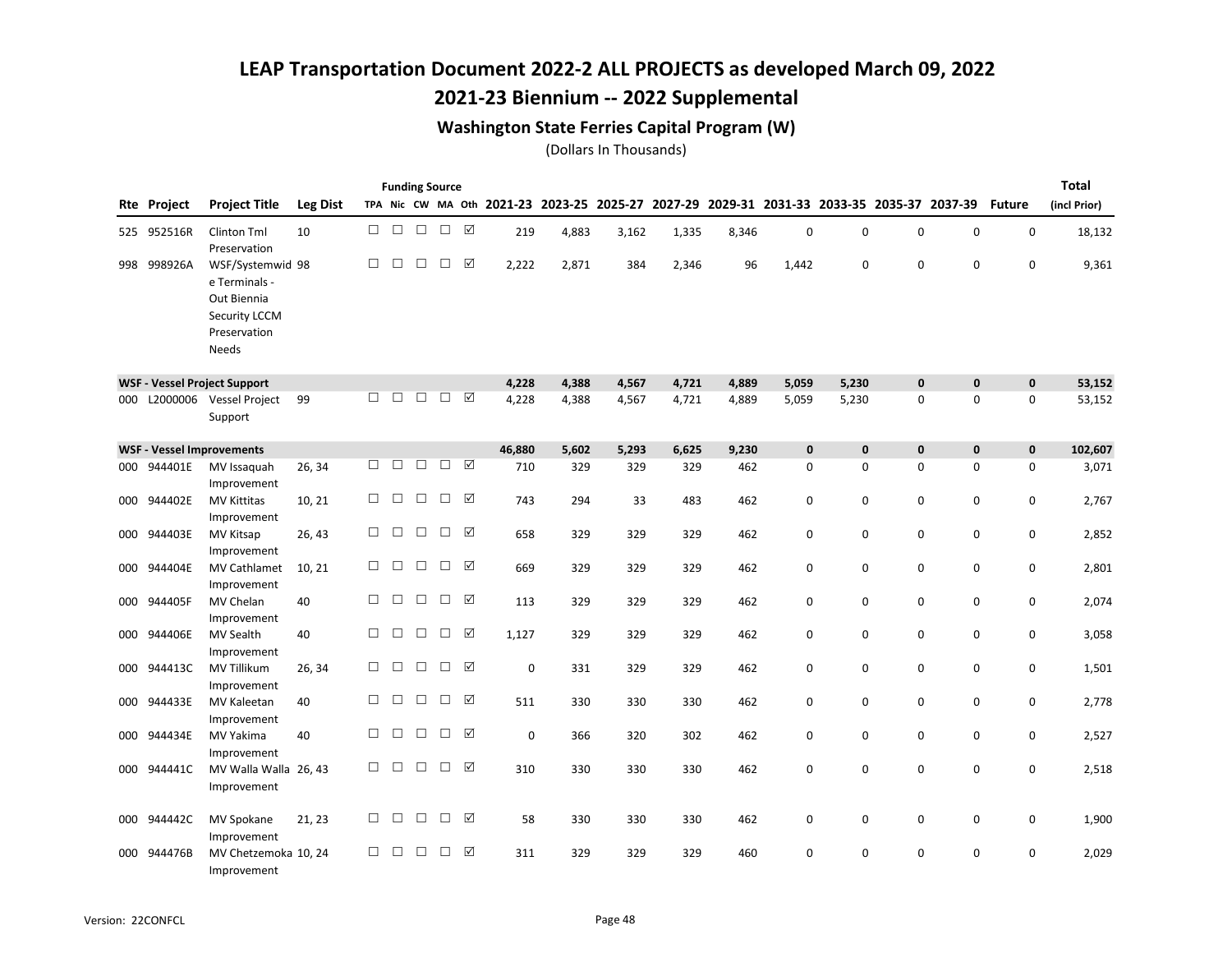## 2021-23 Biennium -- 2022 Supplemental

### Washington State Ferries Capital Program (W)

|     |                                  |                                                                              |                 |        |        |        | <b>Funding Source</b> |                 |                                           |          |             |             |             |         |   |                                                 |             |               | <b>Total</b> |
|-----|----------------------------------|------------------------------------------------------------------------------|-----------------|--------|--------|--------|-----------------------|-----------------|-------------------------------------------|----------|-------------|-------------|-------------|---------|---|-------------------------------------------------|-------------|---------------|--------------|
| Rte | <b>Project</b>                   | <b>Project Title</b>                                                         | <b>Leg Dist</b> |        |        |        |                       |                 | TPA Nic CW MA Oth 2021-23 2023-25 2025-27 |          |             |             |             |         |   | 2027-29 2029-31 2031-33 2033-35 2035-37 2037-39 |             | <b>Future</b> | (incl Prior) |
|     | 000 944477B                      | <b>MV Salish</b><br>Improvement                                              | 10, 24          | $\Box$ | $\Box$ | $\Box$ | $\Box$ $\Box$         |                 | 343                                       | 329      | 329         | 329         | 460         | 0       | 0 | $\mathsf 0$                                     | 0           | $\mathsf 0$   | 2,163        |
|     | 000 944478C                      | <b>MV Kennewick</b><br>Improvement                                           | 27              | □      | $\Box$ | $\Box$ | $\Box$                | ☑               | 206                                       | 329      | 329         | 329         | 460         | 0       | 0 | 0                                               | $\mathbf 0$ | 0             | 3,392        |
| 000 | 944499F                          | <b>MV Puyallup</b><br>Improvement                                            | 21.23           | $\Box$ | $\Box$ | $\Box$ | $\Box$                | $\triangledown$ | 26                                        | 330      | 330         | 330         | 462         | 0       | 0 | 0                                               | $\mathbf 0$ | 0             | 2,579        |
| 000 | 944499G                          | MV Tacoma<br>Improvement                                                     | 23, 43          | □      | $\Box$ | $\Box$ | $\Box$                | ☑               | 466                                       | 329      | 329         | 329         | 462         | 0       | 0 | 0                                               | $\mathbf 0$ | 0             | 4,245        |
| 000 | 944499H                          | MV Wenatchee<br>Improvement                                                  | 26, 43          | П.     | $\Box$ | $\Box$ | $\Box$                | ☑               | 6                                         | 330      | 330         | 330         | 462         | 0       | 0 | 0                                               | 0           | 0             | 2,694        |
| 000 | 990041W                          | MV Chimacum<br>Improvement                                                   | 40              | □      | $\Box$ | $\Box$ | $\Box$                | ☑               | 25                                        | 0        | $\mathbf 0$ | 300         | 460         | 0       | 0 | $\mathbf 0$                                     | $\mathbf 0$ | 0             | 1,327        |
| 000 | 990051A                          | MV Suguamish<br>Improvement                                                  | 10, 21          | □      | □      | $\Box$ | $\Box$                | ☑               | 794                                       | 0        | 0           | $\mathbf 0$ | 0           | 0       | 0 | 0                                               | 0           | 0             | 811          |
| 000 | 998951F                          | Security System 10, 21, 26,<br>Upgrades<br>Placeholder for<br>W <sub>2</sub> | 43              | □      | $\Box$ | $\Box$ | $\Box$                | ☑               | 2,535                                     | 0        | 0           | $\mathbf 0$ | 0           | 0       | 0 | 0                                               | $\mathbf 0$ | 0             | 6,809        |
| 000 | G2000084                         | Electric Ferry -<br>Conversion                                               | 23, 43          | ☑      | ☑      | $\Box$ | $\Box$                | ☑               | 37,207                                    | 0        | 0           | $\mathbf 0$ | $\mathbf 0$ | 0       | 0 | 0                                               | $\mathbf 0$ | 0             | 46,385       |
| 000 | L1000008                         | MV Tokitae<br>Improvement                                                    | 10, 21          | $\Box$ | $\Box$ | $\Box$ | $\Box$                | ☑               | 41                                        | 0        | 0           | 300         | 461         | 0       | 0 | 0                                               | 0           | $\mathbf 0$   | 1,070        |
| 000 | L1000009                         | <b>MV Samish</b><br>Improvement                                              | 40              | □      | □      | □      | $\Box$                | ☑               | 21                                        | $\Omega$ | 0           | 300         | 461         | 0       | 0 | 0                                               | 0           | 0             | 1,256        |
|     | <b>WSF - Vessel Preservation</b> |                                                                              |                 |        |        |        |                       |                 | 131,552                                   | 131,365  | 94,089      | 139,248     | 199,377     | 245,164 | 0 | $\mathbf 0$                                     | $\mathbf 0$ | $\mathbf 0$   | 1,088,347    |
| 000 | 944401D                          | MV Issaquah<br>Preservation                                                  | 26, 34          | □      | П      | $\Box$ | $\Box$                | ☑               | 8,986                                     | 4,866    | 1,785       | 6,514       | 22,495      | 7,436   | 0 | 0                                               | 0           | 0             | 57,527       |
| 000 | 944402D                          | <b>MV Kittitas</b><br>Preservation                                           | 10, 21          | □      | $\Box$ | $\Box$ | $\Box$                | ☑               | 7,390                                     | 14,381   | 4,768       | 1,678       | 2,249       | 11,495  | 0 | 0                                               | $\mathbf 0$ | 0             | 48,711       |
| 000 | 944403D                          | MV Kitsap<br>Preservation                                                    | 26, 43          | □      | $\Box$ | □      | $\Box$                | ☑               | 5,719                                     | 10,698   | 3,038       | 3,653       | 1,128       | 8,230   | 0 | 0                                               | 0           | 0             | 37,028       |
| 000 | 944404D                          | <b>MV Cathlamet</b><br>Preservation                                          | 10, 21          | □      | □      | □      | $\Box$                | ☑               | 4,759                                     | 3,953    | 2,876       | 11,474      | 646         | 12,904  | 0 | 0                                               | 0           | 0             | 45,056       |
| 000 | 944405D                          | MV Chelan<br>Preservation                                                    | 40              | □      | $\Box$ | $\Box$ | $\Box$                | ☑               | 10,495                                    | 9,554    | 18,202      | 1,443       | 2,292       | 14,460  | 0 | $\mathbf 0$                                     | 0           | $\mathbf 0$   | 61,952       |
|     | 000 944406D                      | <b>MV Sealth</b><br>Preservation                                             | 40              | □      | $\Box$ | $\Box$ | $\Box$                | ☑               | 7,660                                     | 6,161    | 13,866      | 2,671       | 5,612       | 13,776  | 0 | 0                                               | 0           | 0             | 53,213       |
|     | 000 944413B                      | MV Tillikum<br>Preservation                                                  | 26, 34          | $\Box$ | □      | $\Box$ | $\Box$                | ☑               | 43                                        | 0        | 0           | $\mathbf 0$ | 0           | 0       | 0 | 0                                               | 0           | 0             | 1,959        |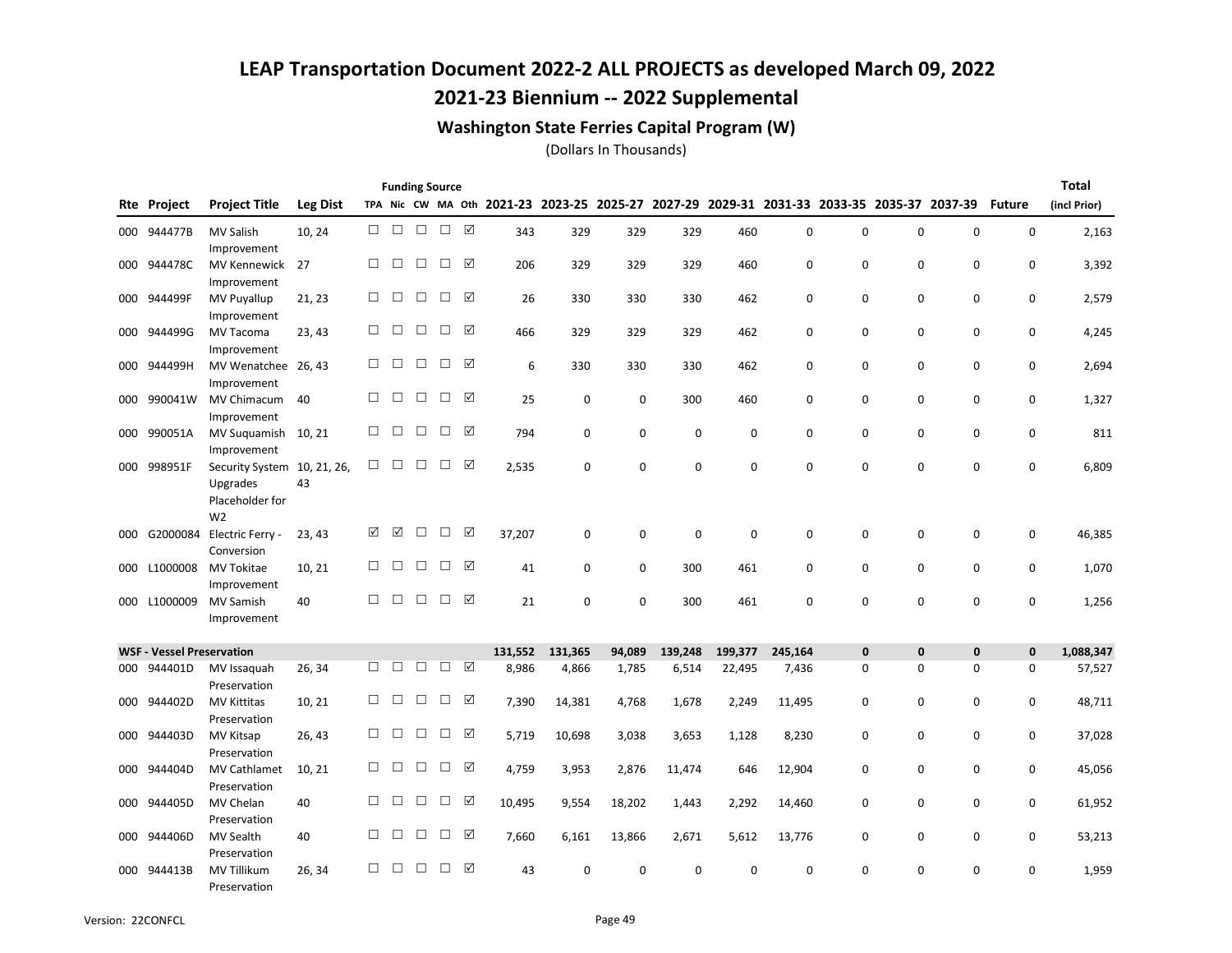## 2021-23 Biennium -- 2022 Supplemental

### Washington State Ferries Capital Program (W)

|     |             |                                          |                 |        |   | <b>Funding Source</b> |        |   |        |        |       |        |             |                                                                                           |   |             |   |               | <b>Total</b> |
|-----|-------------|------------------------------------------|-----------------|--------|---|-----------------------|--------|---|--------|--------|-------|--------|-------------|-------------------------------------------------------------------------------------------|---|-------------|---|---------------|--------------|
|     | Rte Project | <b>Project Title</b>                     | <b>Leg Dist</b> |        |   |                       |        |   |        |        |       |        |             | TPA Nic CW MA Oth 2021-23 2023-25 2025-27 2027-29 2029-31 2031-33 2033-35 2035-37 2037-39 |   |             |   | <b>Future</b> | (incl Prior) |
|     | 000 944433D | MV Kaleetan<br>Preservation              | 40              | $\Box$ | П | $\Box$                | $\Box$ | ☑ | 3,068  | 6,213  | 4,831 | 1,277  | $\mathbf 0$ | 0                                                                                         | 0 | $\mathbf 0$ | 0 | 0             | 25,859       |
|     | 000 944434D | MV Yakima<br>Preservation                | 40              | $\Box$ | □ | □                     | □      | ☑ | 4,100  | 18,974 | 5,184 | 1,331  | 0           | 0                                                                                         | 0 | 0           | 0 | 0             | 36,284       |
| 000 | 944441B     | MV Walla Walla 26, 43<br>Preservation    |                 | $\Box$ | □ | $\Box$                | $\Box$ | ☑ | 11,853 | 10,531 | 5,505 | 2,583  | 2,855       | 2,030                                                                                     | 0 | 0           | 0 | 0             | 37,888       |
|     | 000 944442B | <b>MV Spokane</b><br>Preservation        | 21, 23          | □      | □ | □                     | П      | ☑ | 10,054 | 20,515 | 6,234 | 2,929  | 4,141       | $\Omega$                                                                                  | 0 | 0           | 0 | 0             | 67,686       |
| 000 | 944471A     | MV Chetzemoka 26, 40, 43<br>Preservation |                 | $\Box$ | □ | $\Box$                | □      | ☑ | 4,112  | 82     | 4,882 | 3,502  | 31,755      | 1,444                                                                                     | 0 | $\mathbf 0$ | 0 | 0             | 46,975       |
| 000 | 944477A     | <b>MV Salish</b><br>Preservation         | 10, 24          | П      | □ | □                     | П      | ☑ | 2,864  | 2,430  | 966   | 4,112  | $\mathbf 0$ | 40,937                                                                                    | 0 | 0           | 0 | 0             | 52,763       |
|     | 000 944499C | <b>MV Puyallup</b><br>Preservation       | 21, 23          | $\Box$ | □ | $\Box$                | □      | ☑ | 4,097  | 6,316  | 361   | 5,578  | 50,808      | 16,790                                                                                    | 0 | 0           | 0 | $\mathbf 0$   | 87,320       |
| 000 | 944499D     | <b>MV Tacoma</b><br>Preservation         | 23, 43          | П      | □ | $\Box$                | $\Box$ | ☑ | 19,446 | 3,654  | 4,371 | 67,063 | 15,195      | 2,372                                                                                     | 0 | 0           | 0 | 0             | 155,356      |
| 000 | 944499E     | MV Wenatchee 26, 43<br>Preservation      |                 | $\Box$ | □ | $\Box$                | $\Box$ | ☑ | 14,432 | 994    | 3,886 | 10,242 | 35,148      | 37,242                                                                                    | 0 | $\mathbf 0$ | 0 | 0             | 115,769      |
| 000 | 990040W     | MV Chimacum<br>Preservation              | 40              | П      | П | П                     | П      | ☑ | 3,001  | 227    | 9,432 | 6,899  | 863         | 21,435                                                                                    | 0 | $\mathbf 0$ | 0 | $\mathbf 0$   | 43,601       |
| 000 | 990052A     | MV Suquamish<br>Preservation             | 10,21           | $\Box$ | П | $\Box$                | П      | ☑ | 1,947  | 0      | 0     | 0      | 0           | $\Omega$                                                                                  | 0 | 0           | 0 | 0             | 1,971        |
| 000 | L1000006    | <b>MV Tokitae</b><br>Preservation        | 10, 21          | П      | □ | $\Box$                | $\Box$ | ☑ | 1,615  | 1,516  | 1,520 | 3,260  | 13,650      | 1,828                                                                                     | 0 | 0           | 0 | $\mathbf 0$   | 24,404       |
| 000 | L1000007    | <b>MV Samish</b><br>Preservation         | 40              | П      | □ | $\Box$                | □      | ☑ | 2,295  | 7,706  | 2,226 | 1,825  | 6,614       | 10,686                                                                                    | 0 | $\mathbf 0$ | 0 | $\mathbf 0$   | 32,452       |
| 010 | 944478B     | <b>MV Kennewick</b><br>Preservation      | 27              | П      | П | П                     | П      | ☑ | 3,616  | 2,594  | 156   | 1,214  | 3,926       | 42,099                                                                                    | 0 | 0           | 0 | 0             | 54,573       |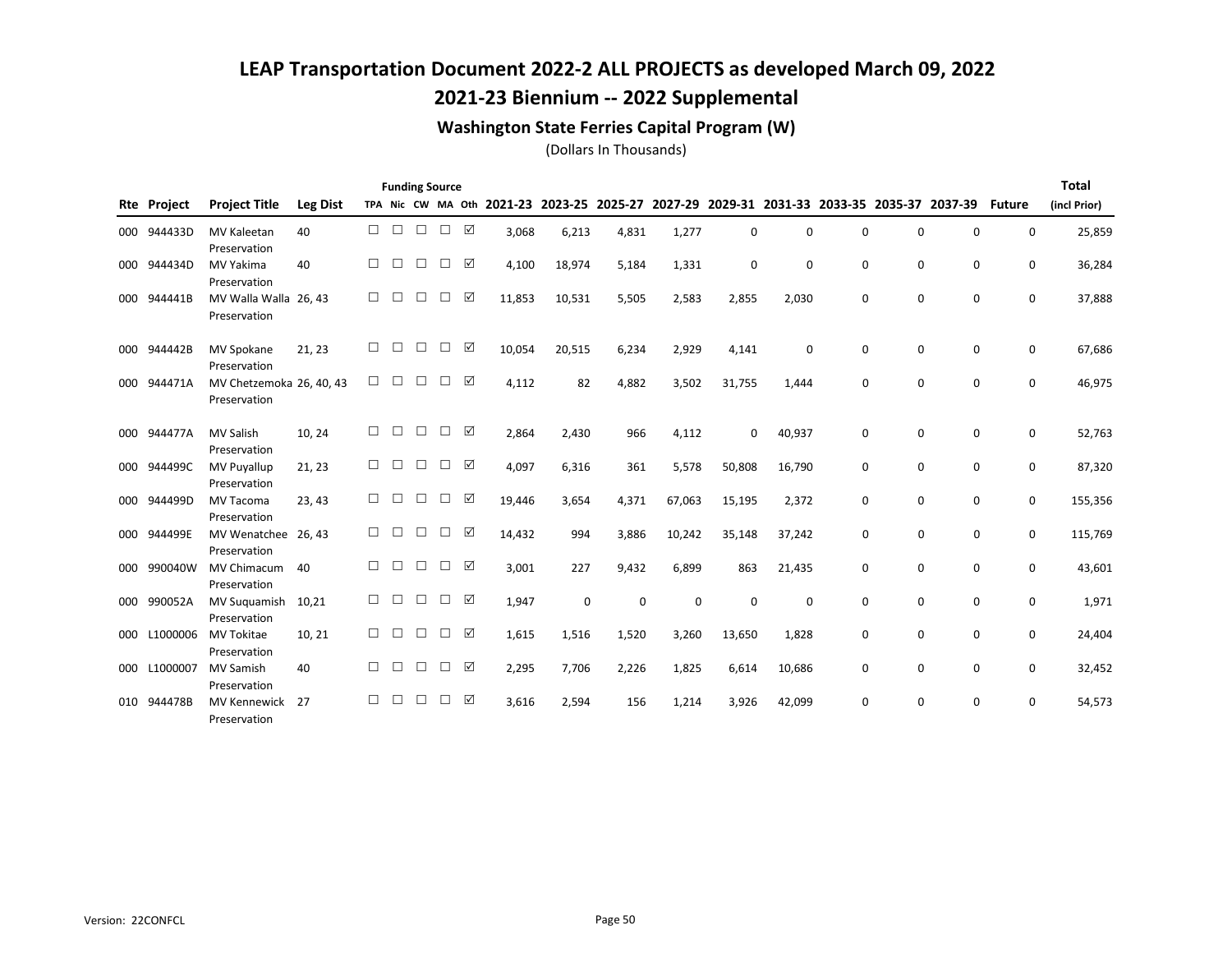## LEAP Transportation Document 2022-2 ALL PROJECTS as developed March 09, 2022 2021-23 Biennium -- 2022 Supplemental

## Rail Program (Y)

|                         |                                                                                      |                 |        | <b>Funding Source</b> |          |        |                      |         |        |             |             |             |             |             |             |                                                                                           |               | <b>Total</b> |
|-------------------------|--------------------------------------------------------------------------------------|-----------------|--------|-----------------------|----------|--------|----------------------|---------|--------|-------------|-------------|-------------|-------------|-------------|-------------|-------------------------------------------------------------------------------------------|---------------|--------------|
| <b>Rte Project</b>      | <b>Project Title</b>                                                                 | <b>Leg Dist</b> |        |                       |          |        |                      |         |        |             |             |             |             |             |             | TPA Nic CW MA Oth 2021-23 2023-25 2025-27 2027-29 2029-31 2031-33 2033-35 2035-37 2037-39 | <b>Future</b> | (incl Prior) |
| <b>Rail Program (Y)</b> |                                                                                      |                 |        |                       |          |        |                      | 134,036 | 30,453 | 23,982      | 23,982      | 20,015      | 9,966       | 9,390       | 9,390       | $\mathbf 0$                                                                               | 9,590         | 399,674      |
|                         | Freight Rail - Track Improvements                                                    |                 |        |                       |          |        |                      | 59,352  | 6,699  | 6,699       | 6,699       | 5,482       | $\pmb{0}$   | $\mathbf 0$ | $\pmb{0}$   | $\mathbf 0$                                                                               | $\pmb{0}$     | 115,969      |
|                         | 000 L1000146 Grays Harbor<br>Rail Corridor<br>Safety Study                           | 24              | $\Box$ | П                     | ☑        | $\Box$ | $\boxed{\mathbf{N}}$ | 46      | 0      | $\mathbf 0$ | $\mathbf 0$ | $\mathbf 0$ | $\mathbf 0$ | $\mathbf 0$ | $\pmb{0}$   | 0                                                                                         | $\pmb{0}$     | 302          |
|                         | 000 L1000147 South Kelso<br>Railroad<br>Crossing                                     | 19              | $\Box$ | □                     | $\Delta$ | $\Box$ | ☑                    | 21,980  | 0      | $\mathbf 0$ | $\mathbf 0$ | $\mathbf 0$ | $\mathbf 0$ | 0           | $\pmb{0}$   | 0                                                                                         | $\pmb{0}$     | 25,003       |
| 000 L1000191            | PV Hooper<br>Track<br>Improvements                                                   | 09              | $\Box$ | $\Box$                | $\Box$   | $\Box$ | ☑                    | 192     | 0      | $\mathsf 0$ | 0           | 0           | 0           | 0           | $\mathbf 0$ | 0                                                                                         | 0             | 3,802        |
| 000 L1000233            | Chelatchie<br>Prairie Railroad<br>Roadbed<br>Rehabilitation                          | 18              | $\Box$ | $\Box$                | $\Box$   | $\Box$ | ☑                    | 1,478   | 0      | 0           | $\mathbf 0$ | $\mathbf 0$ | 0           | 0           | 0           | 0                                                                                         | 0             | 1,501        |
| 000 L1100080            | Port of Moses<br>Lake                                                                | 13              | $\Box$ | $\Box$                | ☑        | $\Box$ | ☑                    | 15,406  | 0      | $\mathsf 0$ | $\mathsf 0$ | 0           | 0           | 0           | 0           | 0                                                                                         | 0             | 20,903       |
| 000 L2000173            | <b>Connell Rail</b><br>Interchange                                                   | 09              | $\Box$ | $\Box$                | ☑        | $\Box$ | ☑                    | 9,553   | 0      | $\mathbf 0$ | $\mathsf 0$ | $\mathbf 0$ | 0           | 0           | $\mathbf 0$ | 0                                                                                         | 0             | 10,002       |
| 000 L2000191            | Palouse River<br>and Coulee City 12, 13<br>$RR -$<br>Rehabilitation -                | 06, 07, 09,     | $\Box$ | $\Box$                | ☑        | $\Box$ | ☑                    | 9,095   | 6,699  | 6,699       | 6,699       | 5,482       | $\mathbf 0$ | 0           | $\mathbf 0$ | 0                                                                                         | 0             | 52,804       |
| 000 L2000289            | New Law<br><b>Rail Crossing</b><br>Improvements<br>at 6th Ave. and<br>South 19th St. | 28              | $\Box$ | $\Box$                | $\Box$   | $\Box$ | $\boxtimes$          | 1,102   | 0      | $\mathbf 0$ | $\mathbf 0$ | $\mathbf 0$ | $\mathbf 0$ | 0           | $\mathbf 0$ | $\mathbf 0$                                                                               | 0             | 1,152        |
| 000 L1000311            | Chelatchie<br>Prairie Railroad<br>Track<br>Improvements                              | 18              | П      | $\Box$                | $\Box$   | $\Box$ | ☑                    | 500     | 0      | 0           | $\mathbf 0$ | $\mathbf 0$ | $\mathbf 0$ | 0           | $\mathbf 0$ | 0                                                                                         | 0             | 500          |
|                         | <b>Freight Rail - Track Preservation</b>                                             |                 |        |                       |          |        |                      | 3,747   | 576    | 576         | 576         | 576         | 576         | 0           | $\pmb{0}$   | $\mathbf 0$                                                                               | $\mathbf 0$   | 15,214       |
| 000 F01111B             | Palouse River<br>and Coulee City 12, 13<br>$RR -$<br>Rehabilitation                  | 06, 07, 09,     | $\Box$ | ☑                     | $\Box$   | $\Box$ | ☑                    | 1,008   | 576    | 576         | 576         | 576         | 576         | 0           | 0           | $\mathbf 0$                                                                               | $\mathbf 0$   | 12,475       |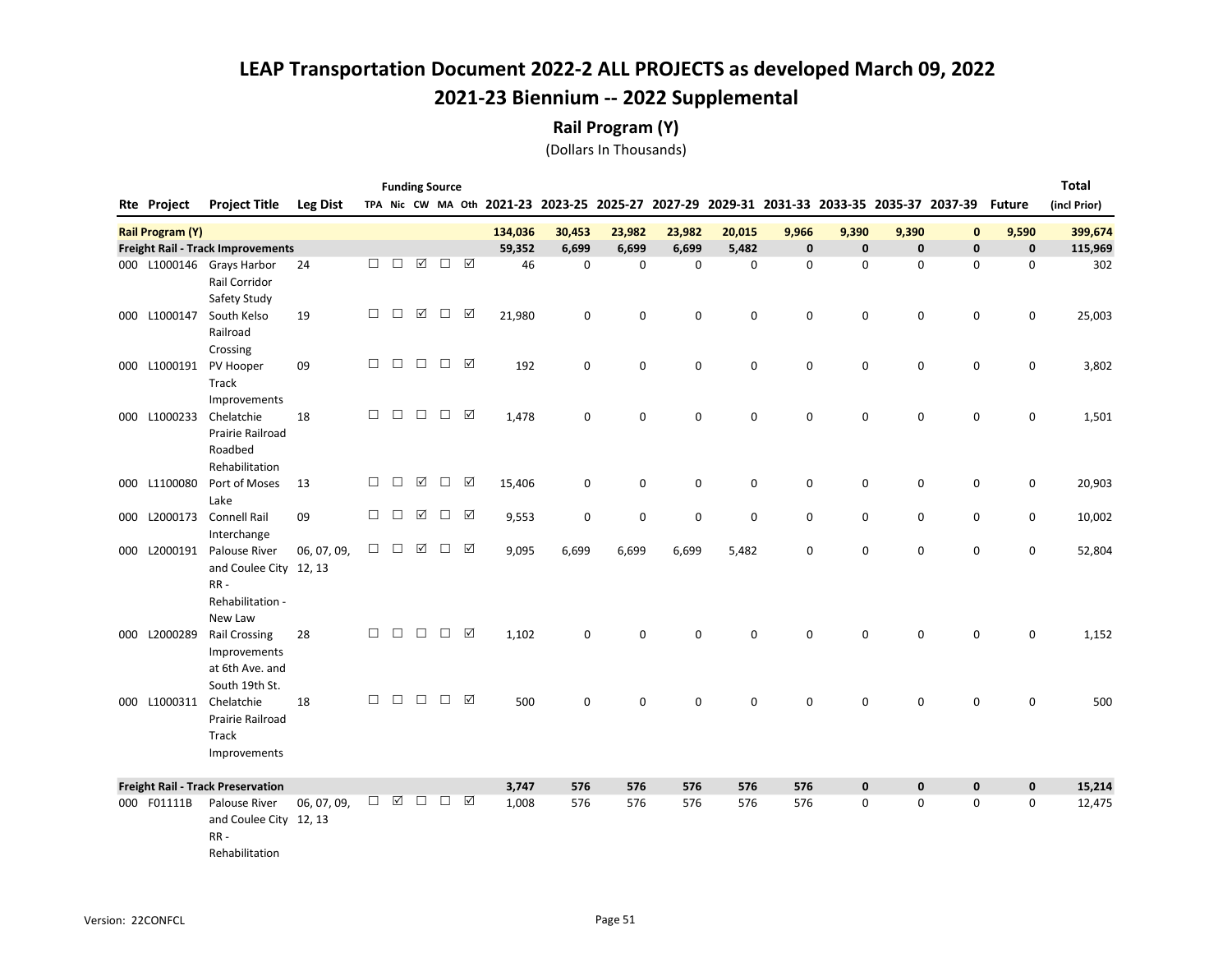## 2021-23 Biennium -- 2022 Supplemental

### Rail Program (Y)

|     |                    |                                                                                                |                 |        |               |        | <b>Funding Source</b> |                 |       |             |             |             |       |             |       |       |                                                                                                  |       | <b>Total</b> |
|-----|--------------------|------------------------------------------------------------------------------------------------|-----------------|--------|---------------|--------|-----------------------|-----------------|-------|-------------|-------------|-------------|-------|-------------|-------|-------|--------------------------------------------------------------------------------------------------|-------|--------------|
|     | <b>Rte Project</b> | <b>Project Title</b>                                                                           | <b>Leg Dist</b> |        |               |        |                       |                 |       |             |             |             |       |             |       |       | TPA Nic CW MA Oth 2021-23 2023-25 2025-27 2027-29 2029-31 2031-33 2033-35 2035-37 2037-39 Future |       | (incl Prior) |
|     | 000 L2021053       | Chelatchie<br>Prairie Railroad<br>Bridge and<br>Rehab Work                                     | 17, 18, 49      |        | $\Box$ $\Box$ | $\Box$ | $\Box$                | ☑               | 2,739 | 0           | 0           | 0           | 0     | $\mathbf 0$ | 0     | 0     | $\pmb{0}$                                                                                        | 0     | 2,739        |
|     |                    | Freight Rail - Grant Program                                                                   |                 |        |               |        |                       |                 | 9,827 | 8,511       | 7,040       | 7,040       | 4,290 | 4,290       | 4,290 | 4,290 | $\mathbf 0$                                                                                      | 4,290 | 61,606       |
|     | 000 700401A        | SSPR Railroad - 09<br>Marshall to<br>Oakesdale Track<br>Rehab (2019<br>FRAP)                   |                 | $\Box$ | $\Box$        | $\Box$ | $\Box$                | ☑               | 21    | $\mathbf 0$ | $\mathbf 0$ | $\mathbf 0$ | 0     | $\mathbf 0$ | 0     | 0     | $\mathsf{O}\xspace$                                                                              | 0     | 781          |
|     | 000 700401B        | Spokane,<br>Spangle &<br>Palouse Railway<br>Oakesdale to<br><b>Fallon (2021</b><br>FRAP)       | 09              | $\Box$ | $\Box$        | $\Box$ | $\Box$                | ☑               | 779   | 0           | 0           | 0           | 0     | 0           | 0     | 0     | $\mathbf 0$                                                                                      | 0     | 779          |
| 000 | 700602A            | Washington<br>Eastern - Track<br>Rehab - MP 11-<br>24, 37-57 (2019<br>FRAP)                    | 12, 13          | $\Box$ | $\Box$        | $\Box$ | $\Box$                | ☑               | 354   | 0           | 0           | 0           | 0     | 0           | 0     | 0     | $\mathbf 0$                                                                                      | 0     | 813          |
|     | 000 700612B        | Highline Grain 13<br>Growers,<br>Inc-Restoration<br>of Davenport<br>Station (2021<br>FRAP)     |                 | $\Box$ | $\Box$        | $\Box$ | $\Box$                | $\triangledown$ | 749   | 0           | 0           | 0           | 0     | 0           | 0     | 0     | 0                                                                                                | 0     | 749          |
|     | 000 700810A        | Columbia<br>Rail/Port of<br>Royal<br>Slope-Industrial<br><b>Access Track</b><br>Ext(2021 FRAP) | 13              | $\Box$ | $\Box$        | $\Box$ | $\Box$                | ☑               | 740   | 0           | 0           | 0           | 0     | 0           | 0     | 0     | 0                                                                                                | 0     | 740          |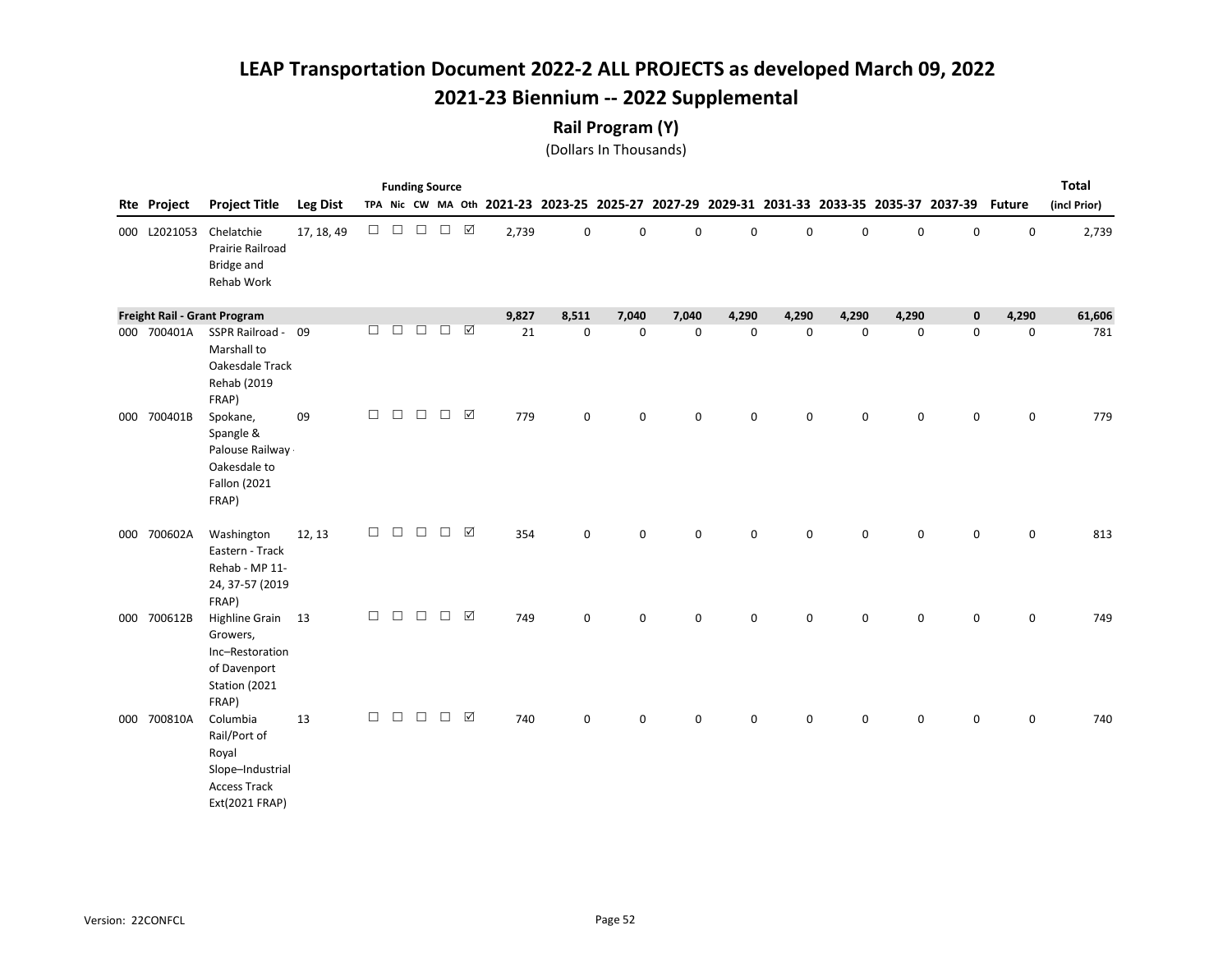## 2021-23 Biennium -- 2022 Supplemental

### Rail Program (Y)

|             |                                                                                           |                 |        |        |        | <b>Funding Source</b> |                             |       |             |                     |             |             |             |             |                                                                                                  |             |             | <b>Total</b> |
|-------------|-------------------------------------------------------------------------------------------|-----------------|--------|--------|--------|-----------------------|-----------------------------|-------|-------------|---------------------|-------------|-------------|-------------|-------------|--------------------------------------------------------------------------------------------------|-------------|-------------|--------------|
| Rte Project | <b>Project Title</b>                                                                      | <b>Leg Dist</b> |        |        |        |                       |                             |       |             |                     |             |             |             |             | TPA Nic CW MA Oth 2021-23 2023-25 2025-27 2027-29 2029-31 2031-33 2033-35 2035-37 2037-39 Future |             |             | (incl Prior) |
| 000 711310B | Rainier Rail-Rail 02<br>Line Rehab bet<br>Western<br>Junction &<br>McKenna (2021<br>FRAP) |                 | $\Box$ | $\Box$ | $\Box$ | $\Box$                | $\boxtimes$                 | 562   | 0           | 0                   | $\mathbf 0$ | $\mathsf 0$ | $\mathbf 0$ | $\mathbf 0$ | 0                                                                                                | $\mathbf 0$ | $\mathsf 0$ | 562          |
| 000 720201A | Columbia Walla 16<br>Walla Railroad -<br>Aggregate<br><b>Hopper Cars</b><br>(2019 FRAP)   |                 | $\Box$ | $\Box$ | $\Box$ | $\Box$                | ☑                           | 36    | 0           | $\mathsf{O}\xspace$ | 0           | 0           | 0           | 0           | 0                                                                                                | 0           | 0           | 313          |
| 000 724812B | Columbia Basin 13<br>Railroad Co. -<br>1st Subdivision<br>Rehab Project<br>(2021 FRAP)    |                 | $\Box$ | $\Box$ | $\Box$ | $\Box$                | ☑                           | 570   | 0           | 0                   | 0           | $\mathbf 0$ | 0           | 0           | 0                                                                                                | 0           | 0           | 570          |
| 000 726813A | Tacoma Rail -<br><b>Marine View</b><br><b>Drive Track</b><br>Rehab (2019<br>FRAP)         | 27              | $\Box$ | $\Box$ | $\Box$ | $\Box$                | ☑                           | 16    | $\mathbf 0$ | 0                   | $\mathbf 0$ | $\mathbf 0$ | $\mathbf 0$ | 0           | 0                                                                                                | $\mathbf 0$ | 0           | 1,145        |
| 000 741110A | Columbia Basin 13<br>Railroad -<br>Wheeler to<br>Moses Lake<br>Rehab (2019<br>FRAP)       |                 | $\Box$ | $\Box$ | $\Box$ | $\Box$                | $\boxed{\textstyle\diagup}$ | 17    | $\mathbf 0$ | 0                   | $\mathbf 0$ | 0           | 0           | 0           | 0                                                                                                | $\mathbf 0$ | 0           | 729          |
| 000 744204B | Puget Sound & 19<br>Pacific RR -<br>Aberdeen<br>Bridge<br>Rehabilitation<br>(2021 FRAP)   |                 | $\Box$ | $\Box$ | $\Box$ | $\Box$                | ☑                           | 1,848 | 0           | 0                   | $\mathsf 0$ | 0           | 0           | 0           | 0                                                                                                | $\mathbf 0$ | 0           | 1,848        |
| 000 744210A | Puget Sound & 24<br>Pacific Railroad -<br>Hoquiam Bridge<br>(2019 FRAP)                   |                 | $\Box$ | $\Box$ | $\Box$ | $\Box$                | $\boxtimes$                 | 875   | 0           | 0                   | 0           | 0           | 0           | 0           | 0                                                                                                | 0           | 0           | 875          |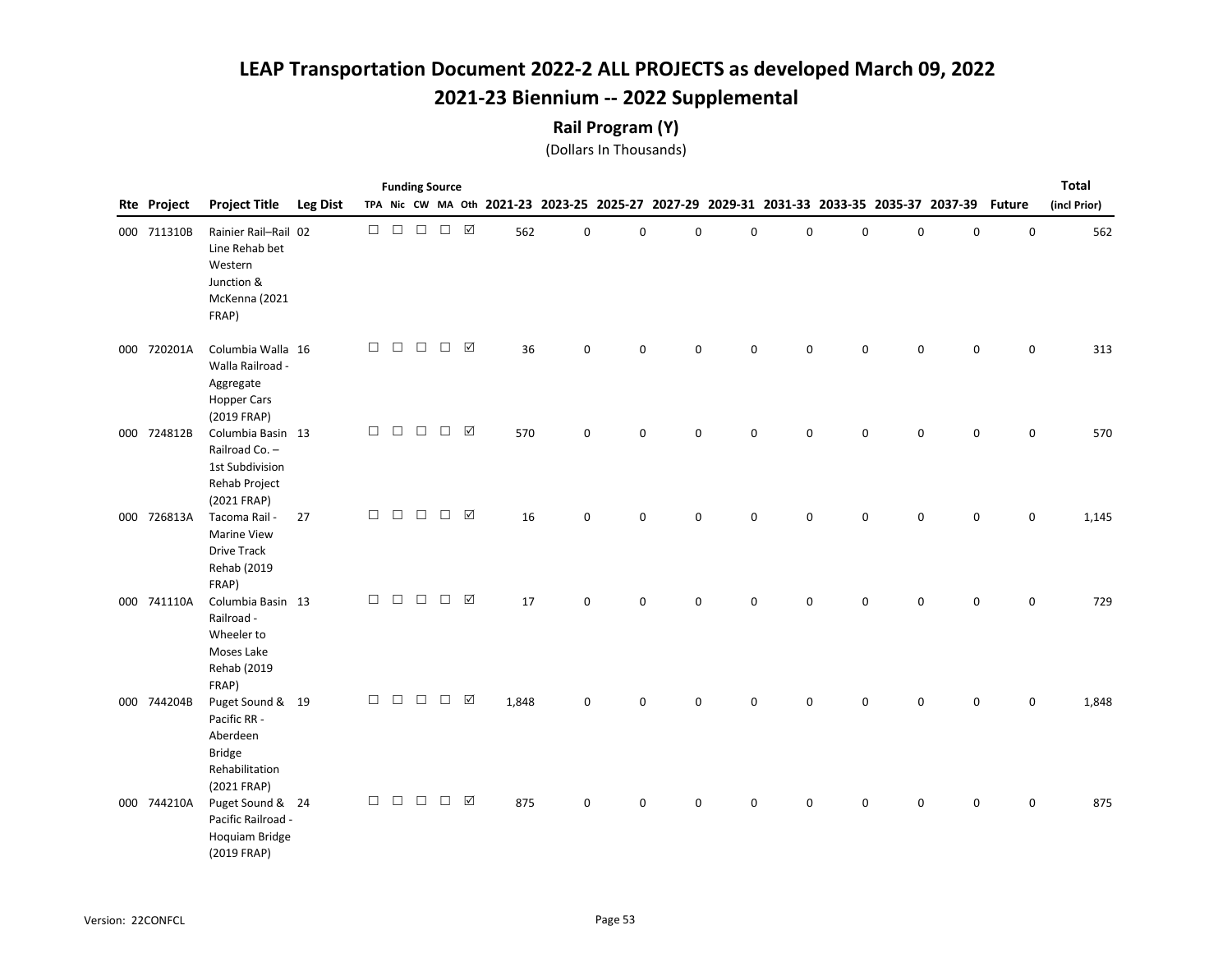## 2021-23 Biennium -- 2022 Supplemental

### Rail Program (Y)

|     |                             |                                                                                               |                 |        |        |        | <b>Funding Source</b>       |   |             |             |             |             |             |             |       |             |                                                                                                  |             | <b>Total</b> |
|-----|-----------------------------|-----------------------------------------------------------------------------------------------|-----------------|--------|--------|--------|-----------------------------|---|-------------|-------------|-------------|-------------|-------------|-------------|-------|-------------|--------------------------------------------------------------------------------------------------|-------------|--------------|
|     | Rte Project                 | <b>Project Title</b>                                                                          | <b>Leg Dist</b> |        |        |        |                             |   |             |             |             |             |             |             |       |             | TPA Nic CW MA Oth 2021-23 2023-25 2025-27 2027-29 2029-31 2031-33 2033-35 2035-37 2037-39 Future |             | (incl Prior) |
|     | 000 751033B                 | Columbia &<br>Cowlitz Railway,<br>LLC - Construct<br>Rail Siding (2021<br>FRAP)               | 19              | $\Box$ |        |        | $\Box$ $\Box$ $\Box$ $\Box$ |   | 1,203       | $\pmb{0}$   | 0           | $\mathbf 0$ | $\mathsf 0$ | $\mathbf 0$ | 0     | $\mathsf 0$ | $\mathsf 0$                                                                                      | $\mathbf 0$ | 1,203        |
|     | 000 757111B                 | Central<br>Washington<br>Railroad Co-<br>2nd Subdivision<br><b>Track Rehab</b><br>(2021 FRAP) | 15,16           | $\Box$ | $\Box$ | $\Box$ | $\Box$                      | ☑ | 590         | $\mathbf 0$ | 0           | $\mathbf 0$ | $\Omega$    | $\Omega$    | 0     | 0           | 0                                                                                                | 0           | 590          |
| 000 | F01001A                     | Statewide -<br>Emergent<br>Freight Rail<br>Assistance<br>Projects                             | 99              | $\Box$ | $\Box$ | $\Box$ | $\Box$ $\Box$               |   | $\mathbf 0$ | 7,040       | 7,040       | 7,040       | 4,290       | 4,290       | 4,290 | 4,290       | 0                                                                                                | 4,290       | 42,570       |
| 000 | L2000179                    | Highline Grain<br>LLC - PCC<br>Central WA<br><b>Branch Rehab</b><br>(2015 FRAP)               | 06              | $\Box$ | $\Box$ | $\Box$ | $\Box$                      | ☑ | 1,467       | 1,471       | 0           | $\mathbf 0$ | 0           | 0           | 0     | 0           | 0                                                                                                | 0           | 7,339        |
|     | Freight Rail - Loan Program |                                                                                               |                 |        |        |        |                             |   | 5,851       | 5,000       | 5,000       | 5,000       | 5,000       | 5,000       | 5,000 | 5,000       | $\mathbf 0$                                                                                      | 5,000       | 53,232       |
|     | 000 722814A                 | Port of Everett - 38<br>South Terminal<br>Modernization<br>Project (2019<br>FRIB)             |                 | $\Box$ | $\Box$ | $\Box$ | $\Box$                      | ☑ | 754         | $\mathbf 0$ | 0           | $\mathbf 0$ | $\mathbf 0$ | $\mathbf 0$ | 0     | $\mathsf 0$ | 0                                                                                                | 0           | 6,158        |
| 000 | 726821A                     | Tacoma Rail -<br>Mazda Siding<br>Upgrade (2019<br>FRIB)                                       | 27              | $\Box$ | $\Box$ | $\Box$ | $\Box$                      | ☑ | 8           | $\mathbf 0$ | $\mathbf 0$ | $\mathbf 0$ | $\Omega$    | $\Omega$    | 0     | $\mathbf 0$ | 0                                                                                                | $\mathbf 0$ | 242          |
| 000 | 726823A                     | Tacoma Rail -<br>Lincoln Track<br>Upgrades (2021<br>FRIB)                                     | 27              | $\Box$ | $\Box$ | $\Box$ | $\Box$                      | ☑ | 318         | 0           | 0           | $\mathbf 0$ | 0           | 0           | 0     | 0           | 0                                                                                                | $\mathbf 0$ | 318          |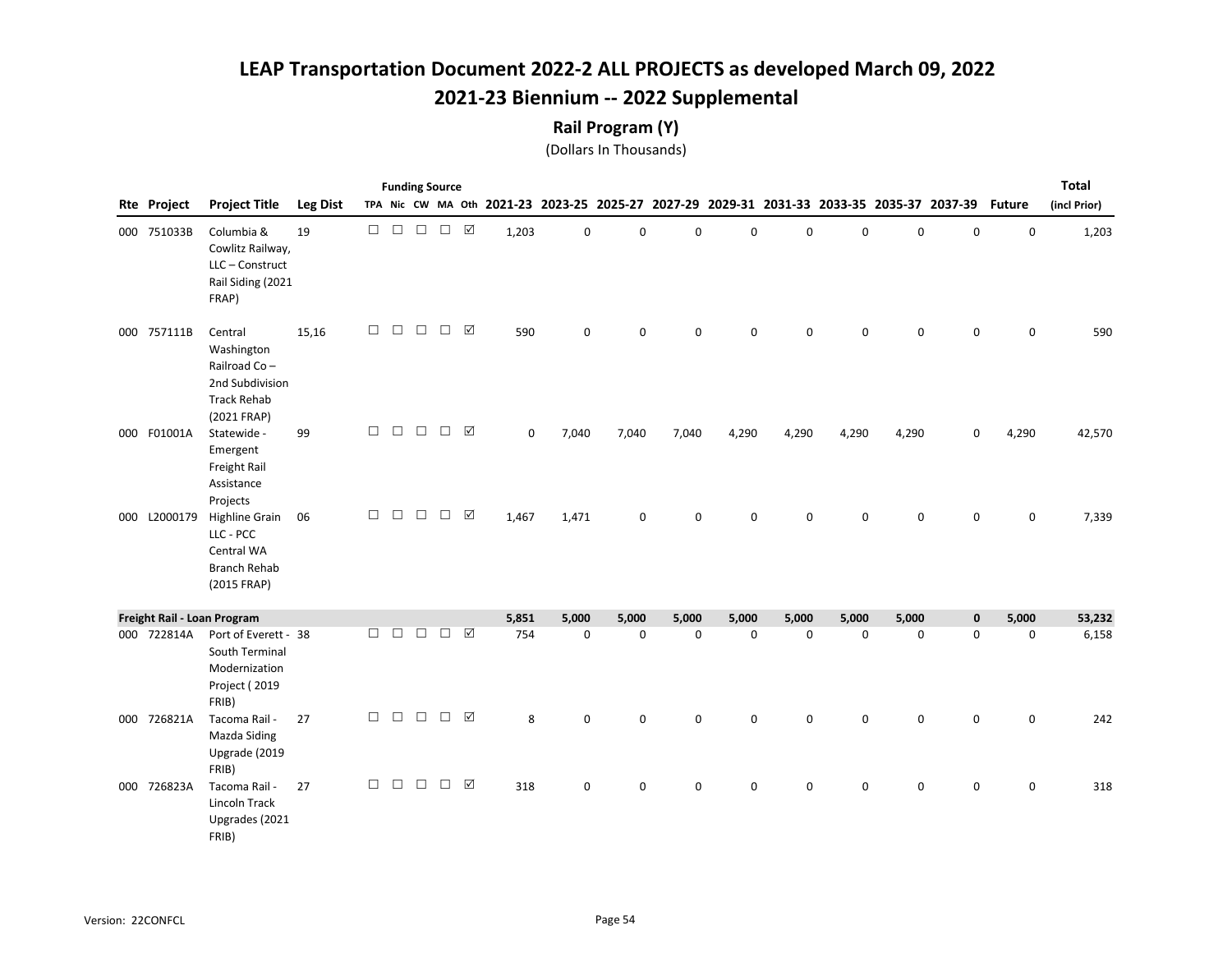## LEAP Transportation Document 2022-2 ALL PROJECTS as developed March 09, 2022 2021-23 Biennium -- 2022 Supplemental

### Rail Program (Y)

|                      |                                                                                       |                 |        |        |        | <b>Funding Source</b> |                      |             |             |                                                                                           |             |             |             |             |             |             |               | <b>Total</b> |
|----------------------|---------------------------------------------------------------------------------------|-----------------|--------|--------|--------|-----------------------|----------------------|-------------|-------------|-------------------------------------------------------------------------------------------|-------------|-------------|-------------|-------------|-------------|-------------|---------------|--------------|
| Rte Project          | <b>Project Title</b>                                                                  | <b>Leg Dist</b> |        |        |        |                       |                      |             |             | TPA Nic CW MA Oth 2021-23 2023-25 2025-27 2027-29 2029-31 2031-33 2033-35 2035-37 2037-39 |             |             |             |             |             |             | <b>Future</b> | (incl Prior) |
| 000 726823B          | Tacoma Rail -<br>Locomotive<br>Facility (2021                                         | 27              | $\Box$ | $\Box$ | $\Box$ | $\Box$                | $\triangledown$      | 868         | 0           | 0                                                                                         | $\mathbf 0$ | 0           | 0           | 0           | $\mathsf 0$ | 0           | $\mathbf 0$   | 868          |
| 000 726823C          | FRIB)<br>Tacoma Rail -<br><b>Yard Tracks</b><br>Upgrade (2021<br>FRIB)                | 27              | $\Box$ | $\Box$ | $\Box$ | $\Box$                | ☑                    | 465         | $\mathbf 0$ | 0                                                                                         | 0           | 0           | $\mathbf 0$ | 0           | $\mathsf 0$ | 0           | $\mathbf 0$   | 465          |
| 000 726823D          | Port of Benton-08<br>Crossing<br>Replacements<br>(2021 FRIB)                          |                 | $\Box$ | $\Box$ | $\Box$ | $\Box$                | ☑                    | 260         | $\mathbf 0$ | 0                                                                                         | $\mathbf 0$ | 0           | 0           | 0           | $\mathbf 0$ | 0           | 0             | 260          |
| 000 726823E          | Port of Everett - 38<br>Cargo Handling<br>Equipment<br>(2021 FRIB)                    |                 | □      | $\Box$ | $\Box$ | $\Box$                | ☑                    | 2,572       | $\mathbf 0$ | 0                                                                                         | $\mathbf 0$ | 0           | $\mathbf 0$ | 0           | $\mathbf 0$ | 0           | 0             | 2,572        |
| 000 726823F          | Tacoma Rail -<br>Alexander Wye<br>& Storage Track<br>Upgrades (2021<br>FRIB)          | 27              | $\Box$ | $\Box$ | $\Box$ | $\Box$                | ☑                    | 606         | 0           | 0                                                                                         | 0           | 0           | 0           | 0           | $\mathbf 0$ | $\mathbf 0$ | $\mathbf 0$   | 606          |
| 000 F01000A          | Statewide -<br>Freight Rail<br>Investment<br>Bank                                     | 99              | $\Box$ | $\Box$ | $\Box$ | $\Box$                | ☑                    | $\mathbf 0$ | 5,000       | 5,000                                                                                     | 5,000       | 5,000       | 5,000       | 5,000       | 5,000       | 0           | 5,000         | 41,743       |
| Rail - Grant Program |                                                                                       |                 |        |        |        |                       |                      | 143         | $\mathbf 0$ | $\mathbf 0$                                                                               | $\mathbf 0$ | $\mathbf 0$ | $\mathbf 0$ | 0           | $\mathbf 0$ | $\mathbf 0$ | $\mathbf 0$   | 913          |
| 000 725910A          | Ridgefield Rail<br>Overpass                                                           | 18              | □      | $\Box$ | $\Box$ | $\Box$                | $\boxed{\checkmark}$ | 143         | $\mathbf 0$ | $\mathbf 0$                                                                               | $\mathbf 0$ | $\mathbf 0$ | $\mathbf 0$ | 0           | 0           | 0           | $\mathbf 0$   | 913          |
|                      | Passenger Rail - Track Improvements                                                   |                 |        |        |        |                       |                      | 15,914      | 4,567       | 4,567                                                                                     | 4,567       | 4,567       | $\mathbf 0$ | $\mathbf 0$ | $\pmb{0}$   | $\pmb{0}$   | $\mathbf 0$   | 46,891       |
| 000 HSR001           | <b>State Corridor</b><br>Safety and<br><b>Positive Train</b><br>Control<br>Compliance | 99              | $\Box$ | $\Box$ | $\Box$ | $\Box$                |                      | 1,500       | 0           | 0                                                                                         | $\mathbf 0$ | $\mathbf 0$ | 0           | 0           | 0           | 0           | $\mathbf 0$   | 1,500        |
| 000 HSR004           | Point Defiance 99<br><b>Bypass Revenue</b><br>Service                                 |                 | $\Box$ | $\Box$ | $\Box$ | $\Box$ $\Box$         |                      | 250         | $\mathbf 0$ | 0                                                                                         | $\mathbf 0$ | 0           | $\mathbf 0$ | 0           | $\mathbf 0$ | 0           | 0             | 5,636        |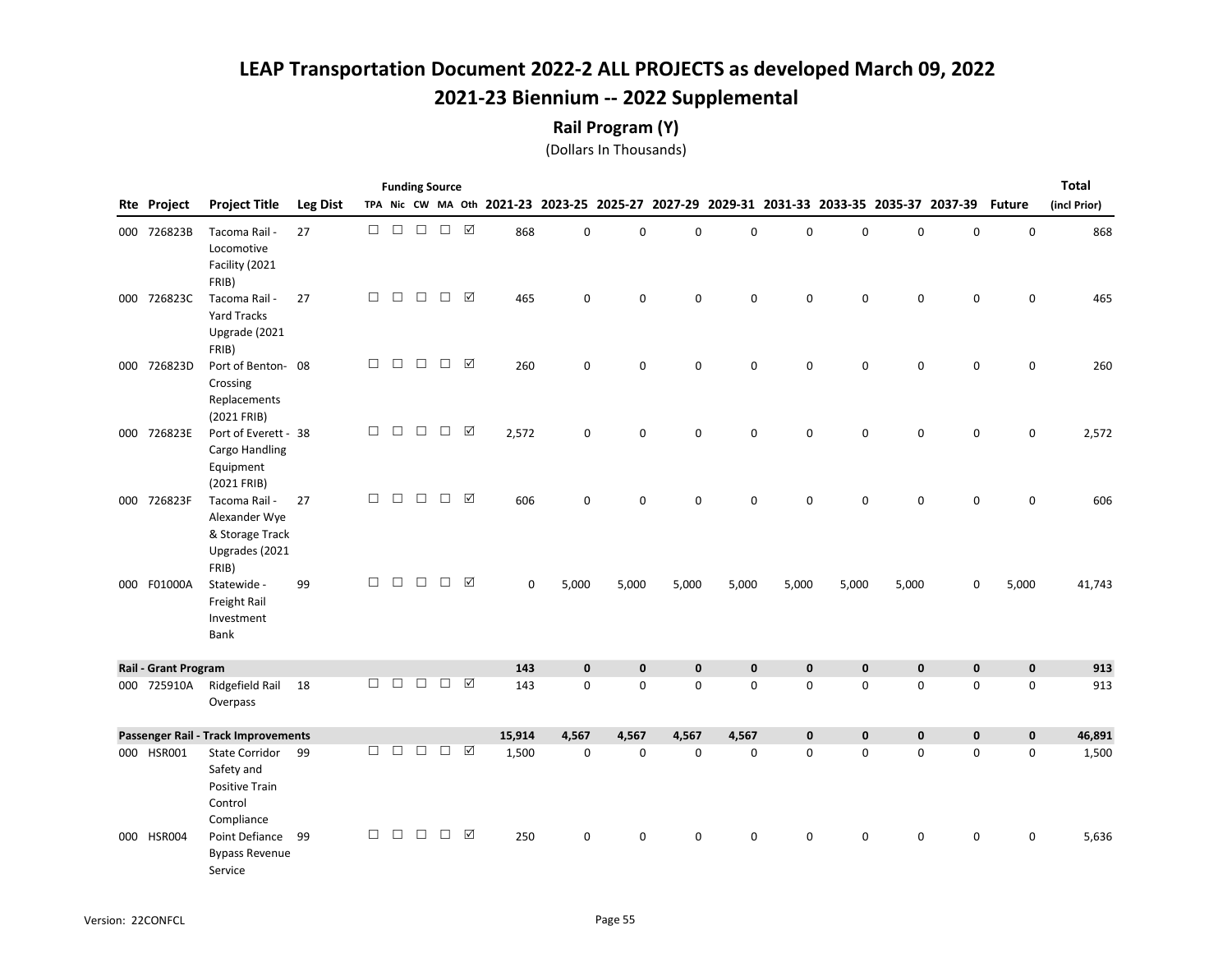## 2021-23 Biennium -- 2022 Supplemental

### Rail Program (Y)

|       |                    |                                                                                       |                 |        |        |               | <b>Funding Source</b> |                      |        |              |              |              |              |              |             |                                                                                           |             |                     | <b>Total</b> |
|-------|--------------------|---------------------------------------------------------------------------------------|-----------------|--------|--------|---------------|-----------------------|----------------------|--------|--------------|--------------|--------------|--------------|--------------|-------------|-------------------------------------------------------------------------------------------|-------------|---------------------|--------------|
|       | <b>Rte Project</b> | <b>Project Title</b>                                                                  | <b>Leg Dist</b> |        |        |               |                       |                      |        |              |              |              |              |              |             | TPA Nic CW MA Oth 2021-23 2023-25 2025-27 2027-29 2029-31 2031-33 2033-35 2035-37 2037-39 |             | <b>Future</b>       | (incl Prior) |
|       | 000 HSR005         | Operational<br>Modifications<br>after new                                             | 99              | $\Box$ | $\Box$ | $\Box$        | $\Box$                | $\boxtimes$          | 1,000  | 0            | 0            | 0            | $\mathbf 0$  | 0            | 0           | $\mathbf 0$                                                                               | $\mathbf 0$ | $\mathsf{O}\xspace$ | 1,000        |
|       | 000 L2220057       | Service Launch<br>Cascades<br>Corridor Slide<br>Prevention and<br>Repair              | 99              | □      | $\Box$ | $\boxtimes$   | $\Box$                | ☑                    | 13,164 | 4,567        | 4,567        | 4,567        | 4,567        | 0            | 0           | $\mathsf 0$                                                                               | 0           | $\mathbf 0$         | 38,755       |
|       |                    | Passenger Rail - Train Investments                                                    |                 |        |        |               |                       |                      | 36,365 | 5,000        | $\mathbf{0}$ | $\mathbf{0}$ | $\mathbf{0}$ | $\mathbf{0}$ | 0           | $\mathbf 0$                                                                               | $\mathbf 0$ | $\mathbf 0$         | 41,997       |
|       | 000 700010C        | Passenger Rail 99<br>Equipment<br>Replacement -<br>Insurance                          |                 | $\Box$ | $\Box$ | $\Box$        | $\Box$                | ☑                    | 32,996 | 5,000        | $\mathbf 0$  | $\mathbf 0$  | $\mathbf 0$  | $\mathbf 0$  | 0           | $\mathsf 0$                                                                               | $\mathbf 0$ | $\mathbf 0$         | 37,996       |
|       | 000 HSR002         | Locomotive<br>Service<br>Equipment and<br>Overhaul                                    | 99              | □      | $\Box$ | $\Box$        | $\Box$                | ☑                    | 3,369  | $\mathbf 0$  | $\mathsf 0$  | $\mathsf 0$  | $\mathbf 0$  | $\mathbf 0$  | 0           | $\mathsf 0$                                                                               | 0           | $\mathbf 0$         | 4,001        |
|       |                    | Passenger Rail - High Speed Rail Grant Investments                                    |                 |        |        |               |                       |                      | 177    | $\mathbf{0}$ | $\mathbf 0$  | $\mathbf{0}$ | $\mathbf{0}$ | $\mathbf 0$  | 0           | $\mathbf 0$                                                                               | $\mathbf 0$ | $\mathbf 0$         | 59,700       |
|       | 000 700001C        | <b>New</b><br>Locomotives (8)<br>(ARRA)                                               | 99              | $\Box$ |        | $\Box$ $\Box$ | $\Box$                | ☑                    | 177    | $\mathbf 0$  | $\mathbf 0$  | $\mathbf 0$  | $\mathbf 0$  | $\mathbf 0$  | 0           | $\mathbf 0$                                                                               | $\mathbf 0$ | $\mathsf 0$         | 59,700       |
| Other |                    |                                                                                       |                 |        |        |               |                       |                      | 2,660  | 100          | 100          | 100          | 100          | 100          | 100         | 100                                                                                       | $\pmb{0}$   | 300                 | 4,152        |
|       | 000 701210A        | <b>Grain Train</b><br>Program                                                         | 99              | $\Box$ | $\Box$ | $\Box$        | $\Box$                | ☑                    | 100    | 100          | 100          | 100          | 100          | 100          | 100         | 100                                                                                       | 0           | 300                 | 1,100        |
|       | 000 L1000221       | <b>Titlow Rail</b><br>Bridge/Culvert<br>Improvement -<br><b>Metro Parks</b><br>Tacoma | 28              | $\Box$ | $\Box$ | $\Box$        | $\Box$                | ☑                    | 1,000  | $\mathbf 0$  | $\mathbf 0$  | $\mathbf 0$  | $\mathbf 0$  | $\mathbf 0$  | 0           | $\mathbf 0$                                                                               | 0           | 0                   | 1,000        |
|       | 000 L1000242       | Spokane Airport 06<br>Transload<br>Facility                                           |                 | □      | $\Box$ | $\Box$        | $\Box$                | ☑                    | 500    | $\mathbf 0$  | 0            | $\mathbf 0$  | $\mathbf 0$  | 0            | 0           | $\mathbf 0$                                                                               | 0           | 0                   | 500          |
|       | 000 L2000361       | Jones/John<br>Liner Road BNSF<br>Railroad<br>Undercrossing                            | 39              | $\Box$ |        | $\Box$ $\Box$ | $\Box$                | $\boxed{\mathbb{Z}}$ | 367    | $\mathbf 0$  | $\mathbf 0$  | $\mathbf 0$  | 0            | $\mathbf 0$  | $\mathsf 0$ | $\mathsf 0$                                                                               | $\mathbf 0$ | $\mathsf 0$         | 851          |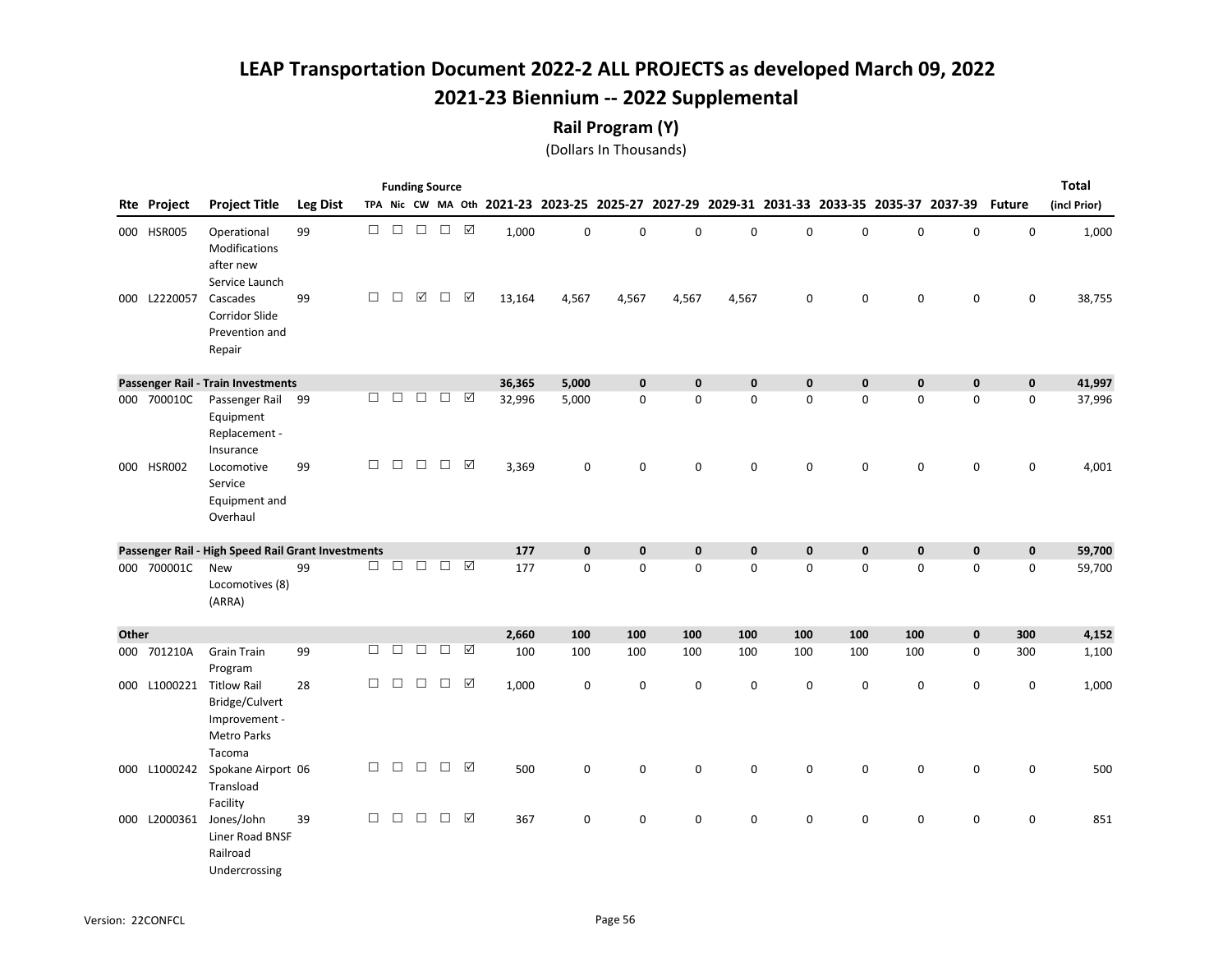## 2021-23 Biennium -- 2022 Supplemental

### Rail Program (Y)

|              |                                                 |          |  | <b>Funding Source</b> |     |          |          |          |          |          |          |          |                                                                                                  | Total        |
|--------------|-------------------------------------------------|----------|--|-----------------------|-----|----------|----------|----------|----------|----------|----------|----------|--------------------------------------------------------------------------------------------------|--------------|
| Rte Project  | Proiect Title                                   | Leg Dist |  |                       |     |          |          |          |          |          |          |          | TPA Nic CW MA Oth 2021-23 2023-25 2025-27 2027-29 2029-31 2031-33 2033-35 2035-37 2037-39 Future | (incl Prior) |
| 012 L2000359 | Aberdeen US 12 19<br>Highway-Rail<br>Separation |          |  | <b>D D D D M</b>      | 693 | $\Omega$ | $\Omega$ | $\Omega$ | $\Omega$ | $\Omega$ | $\Omega$ | $\Omega$ | 0                                                                                                | 701          |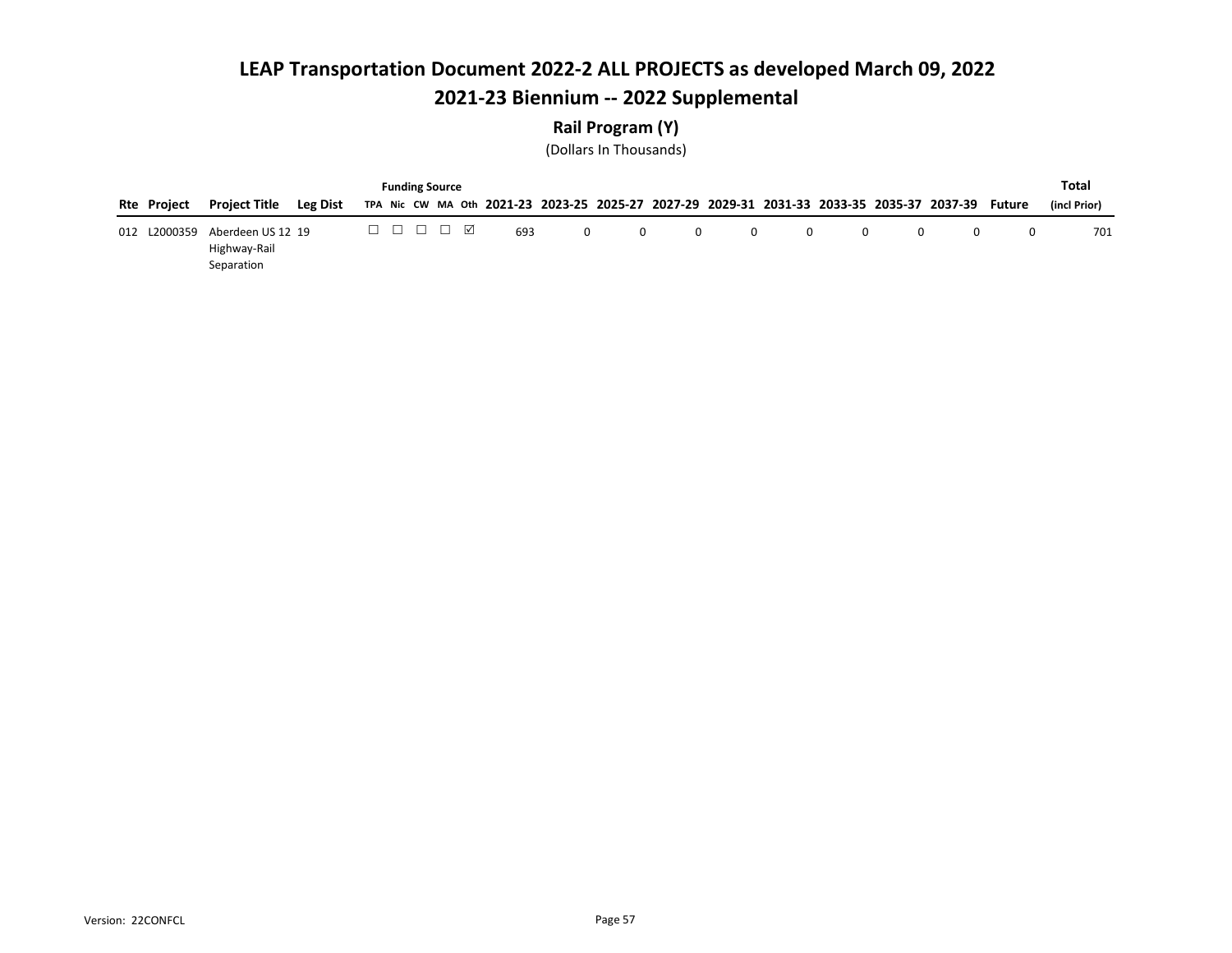## LEAP Transportation Document 2022-2 ALL PROJECTS as developed March 09, 2022 2021-23 Biennium -- 2022 Supplemental

#### Local Programs Program (Z)

(Dollars In Thousands)

Funding Source

|             | <b>Prty Project</b> | <b>Project Title</b>                                             | <b>Leg Dist</b> |        |        |        |        |                      |         | TPA Nic CW MA Oth 2021-23 2023-25 2025-27 2027-29 2029-31 2031-33 2033-35 2035-37 2037-39 |              |              |              |              |              |              |              | <b>Future</b> | (incl Prior) |
|-------------|---------------------|------------------------------------------------------------------|-----------------|--------|--------|--------|--------|----------------------|---------|-------------------------------------------------------------------------------------------|--------------|--------------|--------------|--------------|--------------|--------------|--------------|---------------|--------------|
|             |                     | <b>Local Programs Program (Z)</b>                                |                 |        |        |        |        |                      | 392,125 | 111,041                                                                                   | 106,213      | 37,772       | 40,402       | 29,530       | 29,530       | 29,530       | $\mathbf{0}$ | $\mathbf{0}$  | 1,071,942    |
|             |                     | <b>Local Programs - Improvement Projects</b>                     |                 |        |        |        |        |                      | 1,450   | $\mathbf{0}$                                                                              | $\mathbf{0}$ | $\mathbf{0}$ | $\mathbf{0}$ | $\mathbf{0}$ | $\mathbf{0}$ | $\mathbf{0}$ | $\mathbf 0$  | $\pmb{0}$     | 1,450        |
| 999         |                     | L2021120 34th Avenue<br>Roundabouts                              | 14, 15          | $\Box$ | $\Box$ | $\Box$ | $\Box$ | ☑                    | 1,000   | $\Omega$                                                                                  | $\mathbf{0}$ | $\Omega$     | $\Omega$     | $\mathbf 0$  | 0            | $\mathbf 0$  | 0            | 0             | 1,000        |
| 999         | L2021121            | Helena Ave<br>Improvements                                       | 13              | П      | $\Box$ | $\Box$ | □      | $\boxed{\checkmark}$ | 450     | $\Omega$                                                                                  | 0            | $\Omega$     | $\Omega$     | 0            | 0            | 0            | $\Omega$     | $\Omega$      | 450          |
|             |                     | <b>Local Programs - Other Grants</b>                             |                 |        |        |        |        |                      | 151,833 | 64,717                                                                                    | 50,104       | 29,530       | 29,530       | 29,530       | 29,530       | 29,530       | $\mathbf 0$  | $\mathbf 0$   | 555,197      |
| $\Omega$    |                     | G2000100 Extension of<br><b>Federal FAST</b><br><b>Act Funds</b> | 98              | П      | $\Box$ | $\Box$ | $\Box$ | ☑                    | 35,411  | 24,794                                                                                    | 12,574       | $\mathbf 0$  | 0            | $\mathbf 0$  | $\mathbf 0$  | 0            | $\mathbf 0$  | 0             | 72,779       |
| $\mathbf 0$ | L1000169            | National<br>Highway Freight<br>Program                           | 98              | $\Box$ | $\Box$ | $\Box$ | $\Box$ | ☑                    | 17,438  | 0                                                                                         | 0            | $\mathbf 0$  | $\Omega$     | $\Omega$     | $\mathbf 0$  | $\mathbf 0$  | 0            | 0             | 44,531       |
| 0           | L2000188            | Pedestrian and<br><b>Bicycle Safety</b><br><b>Grant Program</b>  | 98.99           | ☑      | □      | $\Box$ | □      | ☑                    | 46,163  | 18,380                                                                                    | 18,380       | 10,380       | 10,380       | 10,380       | 10,380       | 10,380       | 0            | 0             | 172,357      |
| 0           | L2000189            | Safe Routes to<br><b>Schools Grant</b><br>Program                | 98, 99          | П      | П      | $\Box$ | □      | ☑                    | 47,742  | 19,150                                                                                    | 19,150       | 19,150       | 19,150       | 19,150       | 19,150       | 19,150       | 0            | 0             | 254,807      |
| $\Omega$    | 0LP500Z             | State<br>Infrastructure<br>Bank                                  | 99              | П      | П      | $\Box$ | П      | ☑                    | 4,679   | 2,393                                                                                     | 0            | $\Omega$     | $\Omega$     | 0            | $\Omega$     | $\Omega$     | $\Omega$     | 0             | 10,323       |
| 999         | L2021119            | Zero Emissions<br>Drayage Truck                                  | 99              | П      | П      | □      | П      | ☑                    | 400     | $\Omega$                                                                                  | $\Omega$     | $\Omega$     | $\Omega$     | $\Omega$     | $\Omega$     | $\Omega$     | $\Omega$     | $\Omega$      | 400          |
|             |                     | <b>Local Programs - Other Projects</b>                           |                 |        |        |        |        |                      | 35,358  | $\mathbf{0}$                                                                              | $\mathbf{0}$ | $\mathbf 0$  | 0            | 0            | 0            | $\mathbf 0$  | $\mathbf 0$  | $\pmb{0}$     | 40,063       |
| 0           |                     | G2000078 Redmond Ridge 45<br>NE Roundabout                       |                 | $\Box$ | □      | $\Box$ | П      | $\boxed{\checkmark}$ | 800     | $\mathbf 0$                                                                               | 0            | $\mathbf 0$  | 0            | 0            | 0            | 0            | 0            | 0             | 800          |
| 0           | L1000195            | <b>Main Street</b><br>Revitalization<br>Project                  | 01              | П      | $\Box$ | $\Box$ | $\Box$ | ☑                    | 360     | 0                                                                                         | 0            | $\mathbf 0$  | $\Omega$     | 0            | 0            | 0            | $\mathbf 0$  | 0             | 360          |
| $\Omega$    | L1000201            | Covington Way 47<br>SE Intersection<br>Improvements              |                 | П      | П      | $\Box$ | $\Box$ | $\boxed{\checkmark}$ | 153     | $\Omega$                                                                                  | 0            | $\Omega$     | $\Omega$     | $\mathbf 0$  | 0            | 0            | $\mathbf 0$  | 0             | 300          |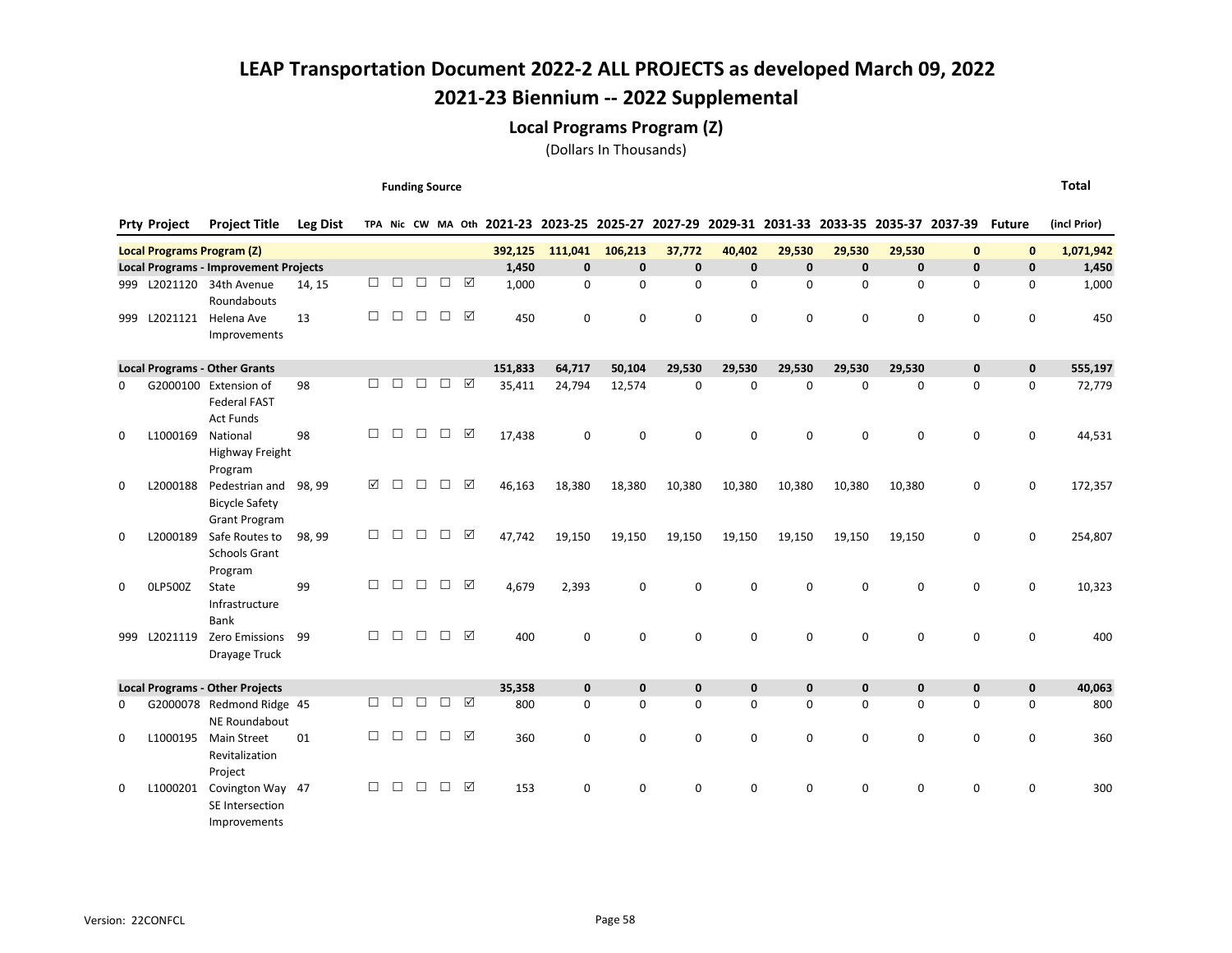## 2021-23 Biennium -- 2022 Supplemental

#### Local Programs Program (Z)

(Dollars In Thousands)

Funding Source

|             | <b>Prty Project</b>  | <b>Project Title</b>                                                           | <b>Leg Dist</b> |             |                  |                  |             |                  |              |             |                                    |                  |                            |                  |             |             | TPA Nic CW MA Oth 2021-23 2023-25 2025-27 2027-29 2029-31 2031-33 2033-35 2035-37 2037-39 | <b>Future</b>    | (incl Prior) |
|-------------|----------------------|--------------------------------------------------------------------------------|-----------------|-------------|------------------|------------------|-------------|------------------|--------------|-------------|------------------------------------|------------------|----------------------------|------------------|-------------|-------------|-------------------------------------------------------------------------------------------|------------------|--------------|
| 0           | L1000224             | Dupont-<br>Steilacoom<br>Road<br>Improvements                                  | 28              | $\Box$      | $\Box$           | $\Box$           | $\Box$      | $\boxtimes$      | 3,900        | 0           | $\mathsf 0$                        | $\mathbf 0$      | $\mathbf 0$                | $\mathbf 0$      | 0           | $\pmb{0}$   | 0                                                                                         | 0                | 3,900        |
| 0           | L1000249             | Clinton to Ken's 10<br><b>Corner Trail</b>                                     |                 | $\Box$      | $\Box$           | $\Box$           | $\Box$      | $\boxtimes$      | 842          | $\mathsf 0$ | $\mathsf{O}\xspace$                | $\pmb{0}$        | $\mathsf 0$                | 0                | 0           | 0           | 0                                                                                         | 0                | 860          |
| 0           | L1000260             | Wallace<br>Kneeland and<br><b>Shelton Springs</b>                              | 35              | $\Box$      | $\Box$           | $\Box$           | $\Box$      | $\boxtimes$      | 650          | 0           | $\mathsf 0$                        | 0                | 0                          | $\mathbf 0$      | 0           | 0           | 0                                                                                         | 0                | 650          |
|             |                      | Road<br>intersection                                                           |                 |             |                  |                  |             |                  |              |             |                                    |                  |                            |                  |             |             |                                                                                           |                  |              |
| 0           | L1000283             | improvements<br>South 314th St                                                 | 30              | $\Box$      | $\Box$           | $\Box$           | □           | ☑                | 284          | 0           | $\mathsf 0$                        | $\mathbf 0$      | $\mathsf 0$                | 0                | 0           | 0           | $\mathsf{O}\xspace$                                                                       | 0                | 300          |
| 0           | L1000285             | Improvements<br>Washougal<br>32nd St<br>Underpass                              | 18              | $\Box$      | □                | $\Box$           | $\Box$      | $\boxtimes$      | 300          | 0           | $\mathsf 0$                        | $\mathbf 0$      | $\mathbf 0$                | 0                | 0           | $\mathbf 0$ | 0                                                                                         | 0                | 300          |
| $\Omega$    | L2000237             | Design &<br>Permitting<br>Renton Avenue 37<br>Pedestrian                       |                 | $\Box$      | $\Box$           | $\Box$           | $\Box$      | $\boxtimes$      | 538          | 0           | $\mathbf 0$                        | $\mathbf 0$      | $\mathbf 0$                | $\mathbf 0$      | $\mathbf 0$ | $\mathbf 0$ | $\mathbf 0$                                                                               | 0                | 590          |
| 0           |                      | Safety<br>L2000242 Centennial Trail 38<br>Connector -<br>Phase 3               |                 | $\Box$      |                  | $\Box$ $\Box$    | $\Box$      | ☑                | $\mathbf{1}$ | 0           | $\mathsf 0$                        | $\mathbf 0$      | 0                          | $\mathbf 0$      | 0           | $\mathbf 0$ | 0                                                                                         | 0                | 500          |
| 0<br>0      | L2000250<br>L2000262 | E Nob Hill Blvd<br>Columbia River 49<br>Renaissance<br><b>Trail Connection</b> | 15              | П<br>$\Box$ | $\Box$<br>$\Box$ | $\Box$<br>$\Box$ | □<br>$\Box$ | ☑<br>$\boxtimes$ | 79<br>500    | 0<br>0      | $\mathsf{O}\xspace$<br>$\mathbf 0$ | 0<br>$\mathbf 0$ | $\mathsf 0$<br>$\mathsf 0$ | 0<br>$\mathsf 0$ | 0<br>0      | 0<br>0      | $\mathsf 0$<br>$\mathsf 0$                                                                | 0<br>$\mathbf 0$ | 190<br>500   |
| $\mathbf 0$ | L2000277             | White Salmon-14                                                                |                 | $\Box$      | $\Box$           | $\Box$           | $\Box$      | ☑                | 1,500        | 0           | $\mathbf 0$                        | $\mathsf 0$      | $\mathsf 0$                | 0                | 0           | $\pmb{0}$   | $\pmb{0}$                                                                                 | $\pmb{0}$        | 1,500        |
| 0           | L2000341             | Courtney Road<br>72nd/Washingt 14<br>on<br>Improvements<br>in Yakima           |                 | $\Box$      | П                | $\Box$           | П           | ☑                | 994          | $\Omega$    | $\mathbf 0$                        | $\Omega$         | $\mathbf 0$                | $\Omega$         | 0           | $\mathbf 0$ | $\mathbf 0$                                                                               | 0                | 1,000        |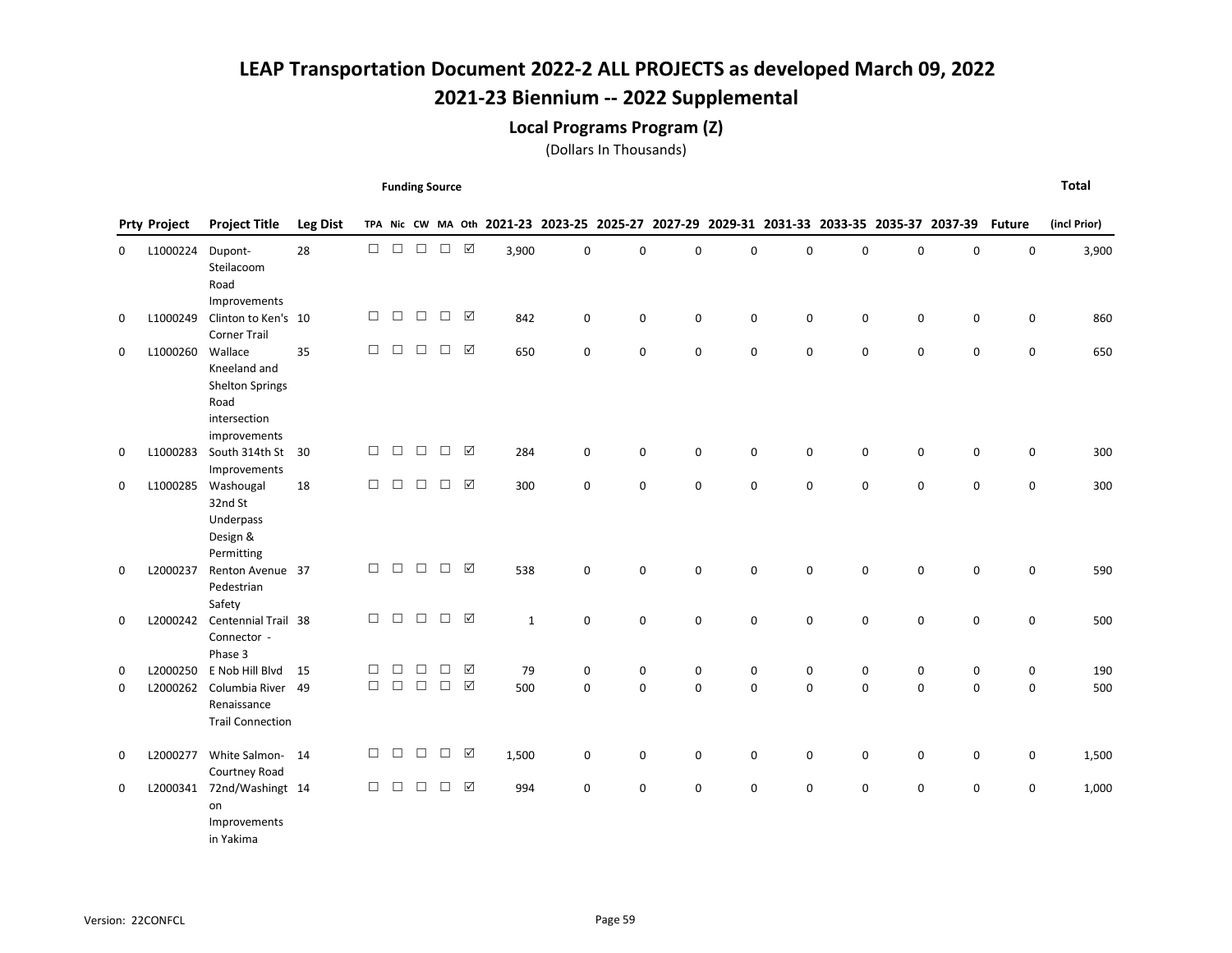## 2021-23 Biennium -- 2022 Supplemental

#### Local Programs Program (Z)

(Dollars In Thousands)

Funding Source

|          | <b>Prty Project</b> | <b>Project Title</b>                                                                  | <b>Leg Dist</b> |        |        |        |        |                      |       |             |                     |             |             |          |             |   | TPA Nic CW MA Oth 2021-23 2023-25 2025-27 2027-29 2029-31 2031-33 2033-35 2035-37 2037-39 | <b>Future</b> | (incl Prior) |
|----------|---------------------|---------------------------------------------------------------------------------------|-----------------|--------|--------|--------|--------|----------------------|-------|-------------|---------------------|-------------|-------------|----------|-------------|---|-------------------------------------------------------------------------------------------|---------------|--------------|
| $\Omega$ | L2000342            | 48th/Washingto 14<br>n Improvements<br>in Yakima                                      |                 | $\Box$ | $\Box$ | $\Box$ | $\Box$ | $\boxed{\checkmark}$ | 630   | 0           | $\pmb{0}$           | $\mathbf 0$ | $\mathbf 0$ | 0        | $\mathbf 0$ | 0 | $\mathbf 0$                                                                               | $\pmb{0}$     | 650          |
| 0        | L2200089            | Slater Road<br><b>Bridge</b>                                                          | 42              | $\Box$ | $\Box$ | $\Box$ | $\Box$ | $\boxtimes$          | 350   | $\pmb{0}$   | 0                   | $\pmb{0}$   | $\mathsf 0$ | 0        | 0           | 0 | $\mathbf 0$                                                                               | $\mathsf 0$   | 350          |
| 0        |                     | WLBTRSTL Wilburton<br>Trestle                                                         | 41              | $\Box$ | $\Box$ | $\Box$ | $\Box$ | ☑                    | 2,500 | 0           | $\pmb{0}$           | 0           | $\mathsf 0$ | 0        | 0           | 0 | $\mathbf 0$                                                                               | $\mathsf 0$   | 2,500        |
| 0        | L1000284            | Ridgefield South 18<br>I-5 Access<br>Planning                                         |                 | $\Box$ | $\Box$ | $\Box$ | $\Box$ | ☑                    | 71    | $\mathbf 0$ | $\mathbf 0$         | $\mathbf 0$ | $\mathbf 0$ | 0        | $\mathbf 0$ | 0 | $\mathbf 0$                                                                               | $\mathsf 0$   | 250          |
| 0        | L2000360            | SR 9/South Lake 44<br><b>Stevens Road</b><br>Culvert                                  |                 | ☑      | $\Box$ | $\Box$ | $\Box$ | $\Box$               | 1,000 | 0           | $\mathsf 0$         | 0           | $\mathbf 0$ | 0        | 0           | 0 | $\pmb{0}$                                                                                 | 0             | 1,000        |
| 0        | L2000372            | <b>Hood River</b><br><b>Bridge</b>                                                    | 14              | $\Box$ | $\Box$ | $\Box$ | $\Box$ | $\boxtimes$          | 5,000 | 0           | $\mathsf 0$         | 0           | $\mathbf 0$ | 0        | 0           | 0 | 0                                                                                         | 0             | 5,000        |
| 0        | L2000274            | Chelan - Traffic 12<br>Improvements                                                   |                 | $\Box$ | $\Box$ | $\Box$ | $\Box$ | ☑                    | 258   | $\pmb{0}$   | $\mathsf{O}\xspace$ | $\mathbf 0$ | $\mathsf 0$ | 0        | 0           | 0 | $\mathsf{O}\xspace$                                                                       | $\mathsf 0$   | 300          |
| 0        |                     | L1000244 SR 104/40th<br>Place NE<br>Roundabout                                        | 46              | $\Box$ | $\Box$ | $\Box$ | $\Box$ | $\boxtimes$          | 639   | 0           | 0                   | $\pmb{0}$   | $\mathsf 0$ | 0        | 0           | 0 | $\mathbf 0$                                                                               | $\mathsf 0$   | 650          |
| $\Omega$ | L2000245            | Lake Forest Park 46<br>SR 104/Lyon<br>Creek Culvert                                   |                 | П      | $\Box$ | $\Box$ | $\Box$ | ☑                    | 524   | $\mathbf 0$ | $\mathbf 0$         | $\Omega$    | $\mathbf 0$ | $\Omega$ | $\mathbf 0$ | 0 | $\mathbf 0$                                                                               | $\mathsf 0$   | 540          |
| 0        | L1000294            | Orting<br>Pedestrian<br><b>Bridge</b>                                                 | 02              | $\Box$ | $\Box$ | $\Box$ | $\Box$ | ☑                    | 6,000 | 0           | $\mathsf 0$         | 0           | $\mathsf 0$ | 0        | 0           | 0 | $\mathbf 0$                                                                               | $\mathsf 0$   | 6,000        |
| 0        | L2000339            | SR 303 Warren<br>Ave Bridge<br>Pedestrian                                             | 23, 26, 35      | $\Box$ | $\Box$ | $\Box$ | $\Box$ | $\boxtimes$          | 1,489 | 0           | $\mathbf 0$         | $\pmb{0}$   | $\mathbf 0$ | 0        | $\mathbf 0$ | 0 | $\mathsf 0$                                                                               | $\mathsf 0$   | 1,500        |
| 0        | L1000250            | Improvements<br>I-405/44th<br>Gateway<br>Signage and<br>Green-Scaping<br>Improvements | 41              | $\Box$ | $\Box$ | $\Box$ | $\Box$ | ☑                    | 210   | 0           | 0                   | $\pmb{0}$   | $\mathsf 0$ | 0        | 0           | 0 | $\mathbf 0$                                                                               | 0             | 210          |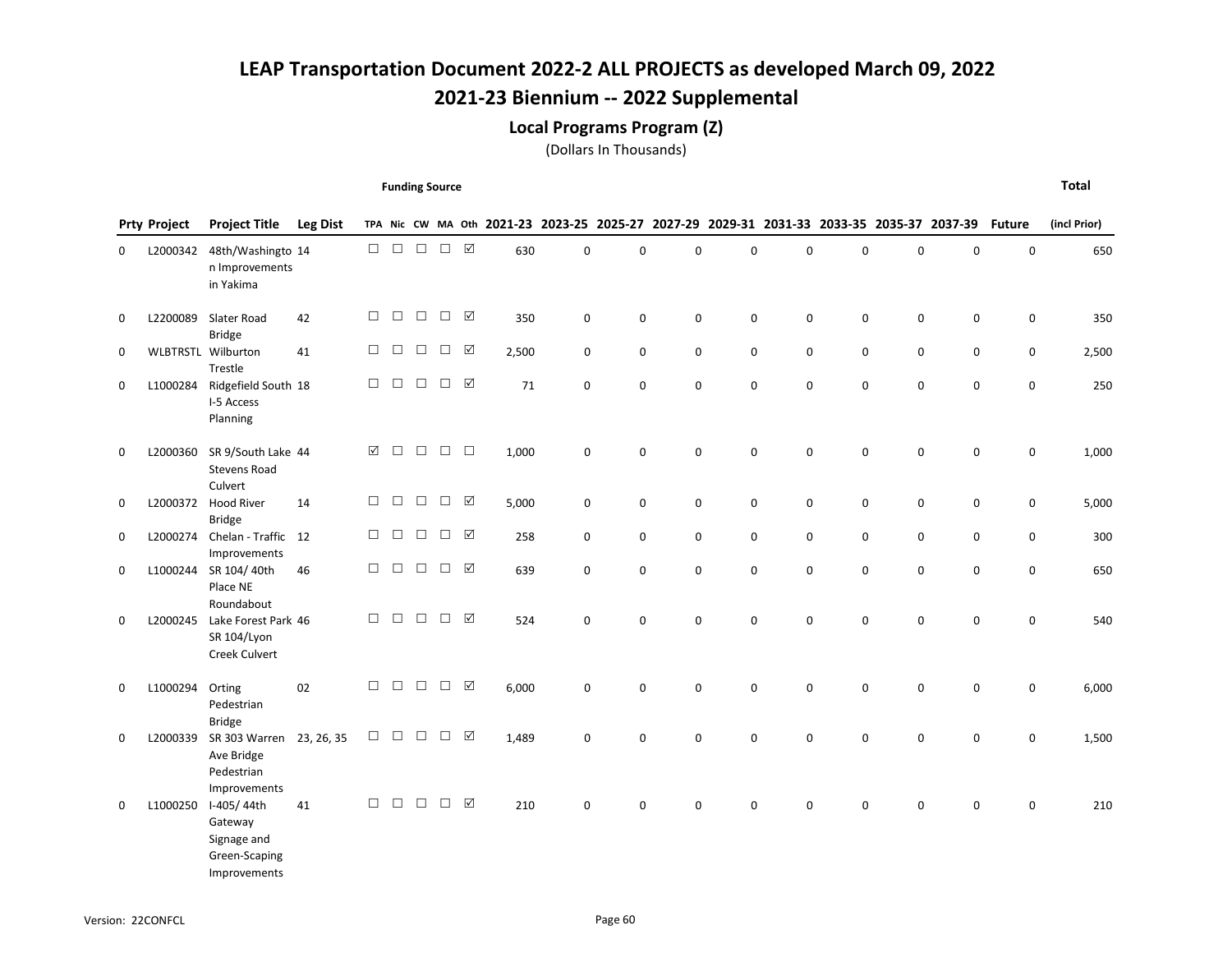## 2021-23 Biennium -- 2022 Supplemental

#### Local Programs Program (Z)

(Dollars In Thousands)

Funding Source

|     | <b>Prty Project</b> | <b>Project Title</b>                                            | <b>Leg Dist</b> |        |        |        |        |                     |       |             |             |             |             |             |           |             | TPA Nic CW MA Oth 2021-23 2023-25 2025-27 2027-29 2029-31 2031-33 2033-35 2035-37 2037-39 | <b>Future</b> | (incl Prior) |
|-----|---------------------|-----------------------------------------------------------------|-----------------|--------|--------|--------|--------|---------------------|-------|-------------|-------------|-------------|-------------|-------------|-----------|-------------|-------------------------------------------------------------------------------------------|---------------|--------------|
| 0   | L2000268            | Willis St (SR<br>516) and 4th<br>Ave<br>Roundabout              | 33, 47          | $\Box$ | $\Box$ | $\Box$ | $\Box$ | ☑                   | 59    | $\mathbf 0$ | 0           | $\mathbf 0$ | 0           | 0           | 0         | $\mathbf 0$ | 0                                                                                         | 0             | 3,000        |
| 0   | L2000357            | 520 Temporary 43<br>Services and<br><b>Noise Mitigation</b>     |                 | $\Box$ | $\Box$ | $\Box$ | $\Box$ | $\boxtimes$         | 314   | 0           | 0           | $\mathbf 0$ | 0           | 0           | 0         | $\mathbf 0$ | 0                                                                                         | $\mathbf 0$   | 500          |
| 0   | L1000182            | SR 900-12th Ave 05<br><b>NW Enhanced</b><br>Turning<br>Capacity |                 | $\Box$ | $\Box$ | $\Box$ | $\Box$ | $\boxtimes$         | 1,226 | 0           | 0           | $\Omega$    | $\Omega$    | $\Omega$    | 0         | $\mathbf 0$ | 0                                                                                         | 0             | 1,500        |
| 0   | L1000193            | Bronson Way<br>Bridge - Seismic<br>Retrofit and<br>Painting     | 11, 37          | П      | $\Box$ | $\Box$ | $\Box$ | $\boxtimes$         | 2,824 | 0           | 0           | $\mathbf 0$ | 0           | 0           | 0         | $\mathbf 0$ | 0                                                                                         | 0             | 3,000        |
|     | 999 L1000314        | Ferry Landings<br>at Anderson<br>Island and<br>Steilacoom       | 28              | $\Box$ | $\Box$ | $\Box$ | $\Box$ | ☑                   | 1,063 | $\mathbf 0$ | 0           | $\mathbf 0$ | 0           | 0           | 0         | 0           | 0                                                                                         | $\mathbf 0$   | 1,063        |
| 999 | L1000316            | US 195/Inland<br>Empire Way                                     | 06              | $\Box$ | $\Box$ | $\Box$ | $\Box$ | ☑                   | 300   | $\mathsf 0$ | 0           | $\mathsf 0$ | 0           | 0           | 0         | $\mathsf 0$ | 0                                                                                         | $\mathsf 0$   | 300          |
|     |                     | <b>Local Programs - Prior Period Projects</b>                   |                 |        |        |        |        |                     | 1,157 | $\mathbf 0$ | $\mathbf 0$ | $\mathbf 0$ | $\mathbf 0$ | $\mathbf 0$ | $\pmb{0}$ | $\mathbf 0$ | $\pmb{\mathsf{o}}$                                                                        | $\mathbf 0$   | 7,775        |
| 0   |                     | L1000186 Triangle Truss<br><b>Bridge Deck</b><br>Replacement    | 03              | $\Box$ | $\Box$ | $\Box$ | $\Box$ | $\boxed{\triangle}$ | 15    | $\mathbf 0$ | 0           | $\mathbf 0$ | 0           | 0           | 0         | $\mathbf 0$ | 0                                                                                         | $\mathbf 0$   | 300          |
| 0   | L1000222            | <b>Beech Street</b><br>Extension                                | 19              | $\Box$ | $\Box$ | $\Box$ | $\Box$ | $\boxtimes$         | 481   | $\mathsf 0$ | 0           | $\mathsf 0$ | 0           | 0           | 0         | $\pmb{0}$   | 0                                                                                         | 0             | 1,000        |
| 0   | L2000239            | <b>Bus Lane</b><br>Signage Vashon<br>Ferry Terminal             | 34              | $\Box$ | $\Box$ | $\Box$ | $\Box$ | $\boxtimes$         | 51    | $\mathsf 0$ | 0           | $\mathsf 0$ | 0           | 0           | 0         | 0           | 0                                                                                         | $\mathsf 0$   | 75           |
| 0   | L2000241            | South 116th<br><b>Street Peter</b><br>Western Bridge<br>Repairs | 33              | $\Box$ | $\Box$ | $\Box$ | $\Box$ | $\boxtimes$         | 8     | $\mathbf 0$ | 0           | $\mathsf 0$ | 0           | 0           | 0         | 0           | 0                                                                                         | $\mathsf 0$   | 500          |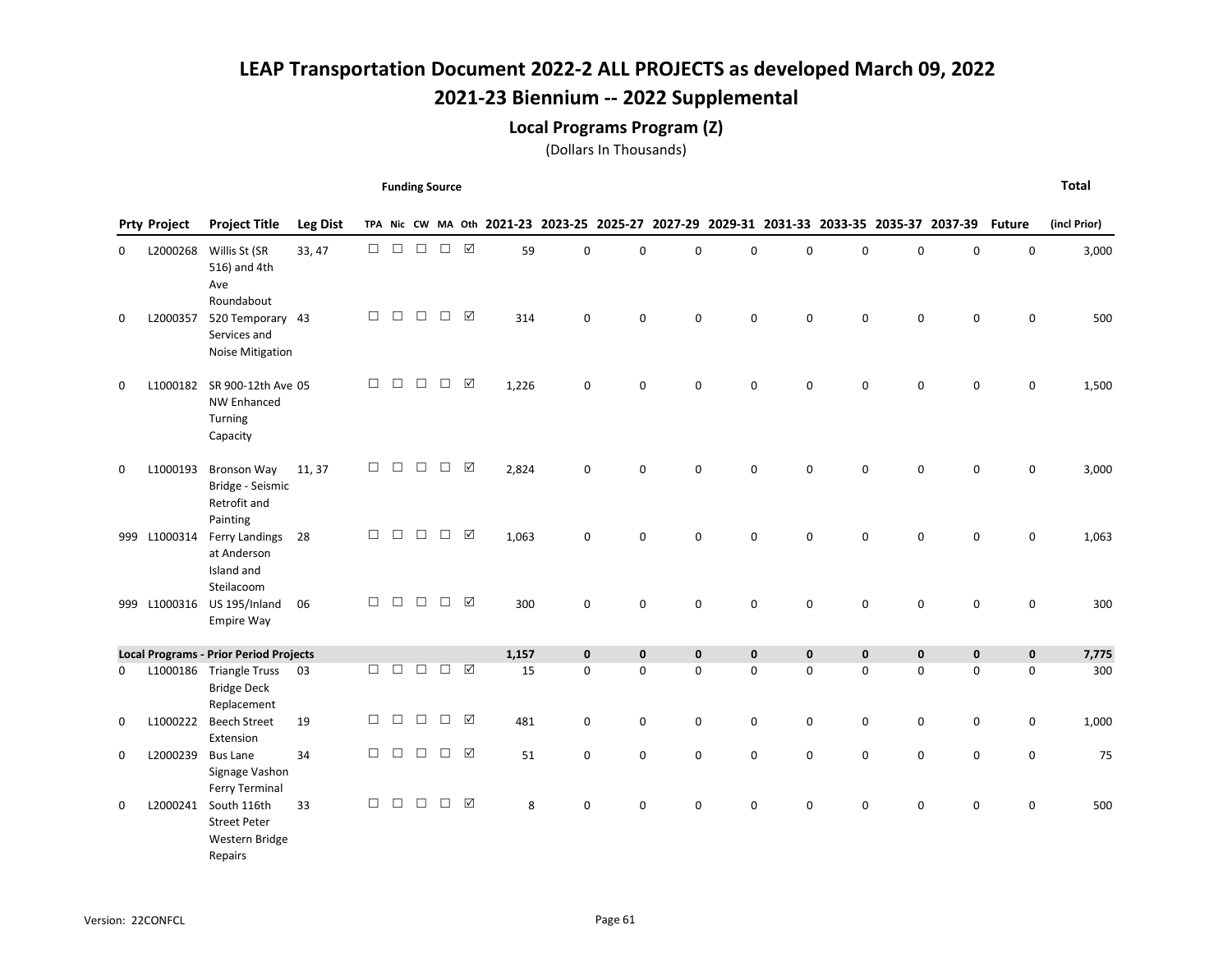## 2021-23 Biennium -- 2022 Supplemental

#### Local Programs Program (Z)

(Dollars In Thousands)

Funding Source

|          | <b>Prty Project</b> | <b>Project Title</b>                                                                            | <b>Leg Dist</b> |        |        |        |        |                 |        |             |             |             |             |              |             |             | TPA Nic CW MA Oth 2021-23 2023-25 2025-27 2027-29 2029-31 2031-33 2033-35 2035-37 2037-39 | <b>Future</b> | (incl Prior) |
|----------|---------------------|-------------------------------------------------------------------------------------------------|-----------------|--------|--------|--------|--------|-----------------|--------|-------------|-------------|-------------|-------------|--------------|-------------|-------------|-------------------------------------------------------------------------------------------|---------------|--------------|
| 0        | L1000281            | Ballard-Interbay 36<br>Regional<br>Transportation<br>system plan                                |                 | $\Box$ | $\Box$ | $\Box$ | $\Box$ | $\triangledown$ | 69     | $\mathbf 0$ | 0           | $\mathbf 0$ | $\mathbf 0$ | 0            | 0           | 0           | $\mathbf 0$                                                                               | $\mathsf 0$   | 700          |
| 0        | L2000286            | Wenatchee -<br>Confluence<br>Parkway                                                            | 12              | $\Box$ | $\Box$ | $\Box$ | $\Box$ | ☑               | 8      | $\mathbf 0$ | 0           | $\mathbf 0$ | $\mathbf 0$ | 0            | $\mathbf 0$ | 0           | $\mathsf 0$                                                                               | $\pmb{0}$     | 400          |
| 0        | L2000256            | Barker Rd/Trent 04<br>Ave Grade<br>Separation                                                   |                 | $\Box$ | $\Box$ | $\Box$ | $\Box$ | ☑               | 4      | $\mathbf 0$ | 0           | $\mathbf 0$ | $\mathbf 0$ | $\mathbf 0$  | 0           | 0           | $\mathbf 0$                                                                               | $\pmb{0}$     | 1,500        |
| 0        |                     | L2021124 166th/SR 410<br>Interchange                                                            | 31              | $\Box$ | $\Box$ | $\Box$ | $\Box$ | ☑               | 500    | 0           | $\mathbf 0$ | $\mathbf 0$ | $\mathsf 0$ | 0            | 0           | 0           | $\mathsf{O}\xspace$                                                                       | $\pmb{0}$     | 500          |
| 0        |                     | L2000017 SR 516/Wax Rd 47<br>to 185th Ave SE -<br>Improvements                                  |                 | $\Box$ | $\Box$ | $\Box$ | $\Box$ | ☑               | 21     | $\mathbf 0$ | $\mathbf 0$ | $\mathbf 0$ | $\mathbf 0$ | 0            | 0           | 0           | $\mathbf 0$                                                                               | 0             | 2,800        |
|          |                     | <b>Connecting Washington - Pedestrian &amp; Bike Projects</b>                                   |                 |        |        |        |        |                 | 12,737 | 2,425       | 8,347       | 8,242       | 10,872      | $\mathbf{0}$ | $\mathbf 0$ | $\mathbf 0$ | $\pmb{0}$                                                                                 | $\pmb{0}$     | 54,241       |
| 0        |                     | G2000006 Wilburton<br>Reconnection<br>Project                                                   | 41              | $\Box$ | $\Box$ | $\Box$ |        | $\Box$ $\Box$   | 3,169  | 0           | $\mathbf 0$ | $\mathbf 0$ | $\mathbf 0$ | $\mathbf 0$  | $\mathbf 0$ | $\mathbf 0$ | $\mathbf 0$                                                                               | $\mathbf 0$   | 5,000        |
| 0        |                     | G2000010 Cowiche Canyon 14<br>Trail                                                             |                 | $\Box$ | $\Box$ | $\Box$ | $\Box$ | ☑               | 2,417  | $\mathbf 0$ | $\mathsf 0$ | 0           | 0           | 0            | 0           | 0           | 0                                                                                         | 0             | 2,750        |
| 0        | G2000012 Schuster   | Parkway Trail                                                                                   | 27              | $\Box$ | $\Box$ | $\Box$ | $\Box$ | ☑               | 2,000  | 2,000       | 0           | 0           | 0           | 0            | 0           | 0           | 0                                                                                         | 0             | 4,000        |
| 0        |                     | G2000013 SR 520 Trail<br>Grade<br>Separation at<br>40th Street                                  | 48              | $\Box$ | $\Box$ | $\Box$ | $\Box$ | ☑               | 2,185  | 0           | $\mathsf 0$ | $\mathbf 0$ | 0           | 0            | 0           | 0           | $\mathbf 0$                                                                               | 0             | 10,700       |
| 0        |                     | G2000015 Bay Street<br>Pedestrian<br>Project                                                    | 26              | $\Box$ | $\Box$ | $\Box$ | $\Box$ | ☑               | 2,961  | 0           | $\pmb{0}$   | $\mathsf 0$ | $\mathsf 0$ | $\mathbf 0$  | 0           | 0           | $\mathbf 0$                                                                               | $\pmb{0}$     | 3,500        |
| $\Omega$ |                     | G2000016 Burke-Gilman<br><b>Trail Transit</b><br>Access, Safety &<br>Efficiency<br>Improvements | 46              | □      | $\Box$ | $\Box$ | $\Box$ | ☑               | 0      | $\mathbf 0$ | 1,700       | 6,600       | 7,700       | 0            | 0           | 0           | $\mathbf 0$                                                                               | $\pmb{0}$     | 16,000       |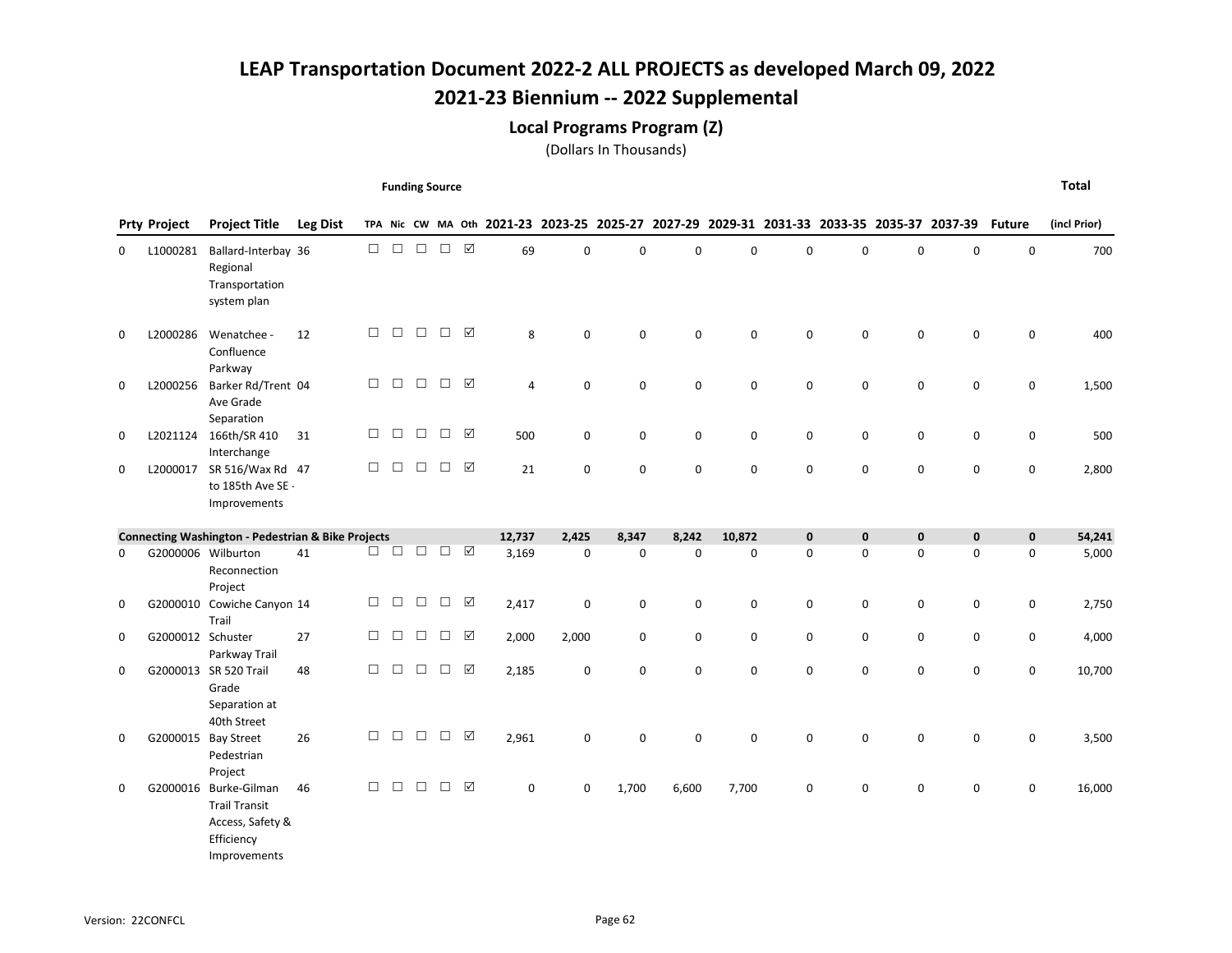## 2021-23 Biennium -- 2022 Supplemental

#### Local Programs Program (Z)

(Dollars In Thousands)

Funding Source

|   | <b>Prty Project</b> | <b>Project Title</b>                                                                                 | <b>Leg Dist</b> |        |        |                      |        |                      |             |        |             |              |              |              |             |             | TPA Nic CW MA Oth 2021-23 2023-25 2025-27 2027-29 2029-31 2031-33 2033-35 2035-37 2037-39 | <b>Future</b> | (incl Prior) |
|---|---------------------|------------------------------------------------------------------------------------------------------|-----------------|--------|--------|----------------------|--------|----------------------|-------------|--------|-------------|--------------|--------------|--------------|-------------|-------------|-------------------------------------------------------------------------------------------|---------------|--------------|
| 0 |                     | G2000017 Milton Trail<br>Head/Interurba<br>n Trail                                                   | 30              | $\Box$ | $\Box$ | $\Box$               | $\Box$ | $\boxed{\mathbb{Z}}$ | 5           | 0      | $\mathbf 0$ | $\mathbf 0$  | $\mathbf 0$  | $\Omega$     | $\mathbf 0$ | 0           | $\mathbf 0$                                                                               | $\mathbf 0$   | 405          |
| 0 |                     | G2000019 Deschutes<br><b>Valley Trail</b><br>Connection                                              | 22              | $\Box$ |        | $\Box$ $\Box$        | $\Box$ | ☑                    | $\mathbf 0$ | 0      | 5,800       | 0            | $\mathbf 0$  | $\mathbf 0$  | 0           | 0           | 0                                                                                         | 0             | 5,800        |
| 0 | G2000020 Guemes     | <b>Channel Trail</b>                                                                                 | 40              | □      | $\Box$ | $\Box$               | $\Box$ | ☑                    | $\mathbf 0$ | 0      | $\mathbf 0$ | 328          | 3,172        | $\mathbf 0$  | 0           | 0           | 0                                                                                         | 0             | 3,500        |
| 0 | G2000023 Seattle    | Waterfront<br>Loop Feasibility                                                                       | 36              | $\Box$ | $\Box$ | $\Box$               | $\Box$ | ☑                    | $\Omega$    | 425    | 75          | $\Omega$     | $\Omega$     | $\Omega$     | $\mathbf 0$ | 0           | $\mathbf 0$                                                                               | 0             | 500          |
| 0 |                     | Study<br>G2000025 Trestle - Park & 40<br>Ride - Trail                                                |                 | $\Box$ |        | $\Box$ $\Box$        | $\Box$ | ☑                    | $\mathbf 0$ | 0      | 250         | 0            | 0            | 0            | 0           | 0           | 0                                                                                         | 0             | 250          |
| 0 |                     | G2000026 Washington<br>Park to Ferry                                                                 | 40              | $\Box$ | $\Box$ | $\Box$               | $\Box$ | ☑                    | $\mathbf 0$ | 0      | 150         | 600          | 0            | $\mathbf 0$  | 0           | 0           | $\mathbf 0$                                                                               | 0             | 750          |
| 0 |                     | <b>Terminal - Trail</b><br>G2000048 NE 52nd Street 48<br><b>Blvd - Cross</b><br>Kirkland<br>Corridor |                 | $\Box$ | $\Box$ | $\Box$               | $\Box$ | ☑                    | $\mathbf 0$ | 0      | 372         | 714          | $\mathsf 0$  | $\mathbf 0$  | 0           | 0           | 0                                                                                         | 0             | 1,086        |
|   |                     | <b>Connecting Washington - Road and Highway Projects</b>                                             |                 |        |        |                      |        |                      | 189,590     | 43,899 | 47,762      | $\mathbf{0}$ | $\mathbf{0}$ | $\mathbf{0}$ | $\pmb{0}$   | $\mathbf 0$ | $\mathbf 0$                                                                               | $\mathbf 0$   | 413,216      |
| 0 | L1000081            | Community<br><b>Facilities District</b><br>Improvements<br>(Redmond)                                 | 48              | $\Box$ | $\Box$ | $\boxtimes$          | $\Box$ | $\Box$               | 743         | 0      | 0           | $\mathbf 0$  | $\mathbf 0$  | $\mathbf 0$  | $\mathbf 0$ | 0           | $\mathbf 0$                                                                               | 0             | 5,001        |
| 0 | L1000089            | Mottman Rd<br>Pedestrian &<br>Street<br>Improvements                                                 | 22              | $\Box$ | $\Box$ | $\boxed{\vee}$       | $\Box$ | $\Box$               | $\mathbf 0$ | 1,110  | 6,498       | $\mathbf 0$  | $\mathbf 0$  | $\Omega$     | $\Omega$    | 0           | $\mathbf 0$                                                                               | 0             | 7,608        |
| 0 | L1000094            | Issaquah-Fall<br>City Road                                                                           | 05, 41          | □      | □      | $\boxed{\checkmark}$ | $\Box$ | $\Box$               | 1,600       | 0      | 0           | 0            | 0            | 0            | 0           | 0           | 0                                                                                         | 0             | 5,000        |
| 0 | L2000064            | Ridgefield Rail<br>Overpass                                                                          | 18              | □      | □      | ☑                    | $\Box$ | $\Box$               | 457         | 0      | $\mathbf 0$ | $\mathbf 0$  | $\mathbf 0$  | 0            | 0           | 0           | $\mathbf 0$                                                                               | 0             | 7,768        |
| 0 | L2000066            | Lewis Street<br><b>Bridge</b>                                                                        | 16              | П      | П      | ☑                    | □      | ☑                    | 24,600      | 0      | $\mathbf 0$ | $\mathbf 0$  | $\mathbf 0$  | $\mathbf 0$  | 0           | 0           | $\mathbf 0$                                                                               | 0             | 26,000       |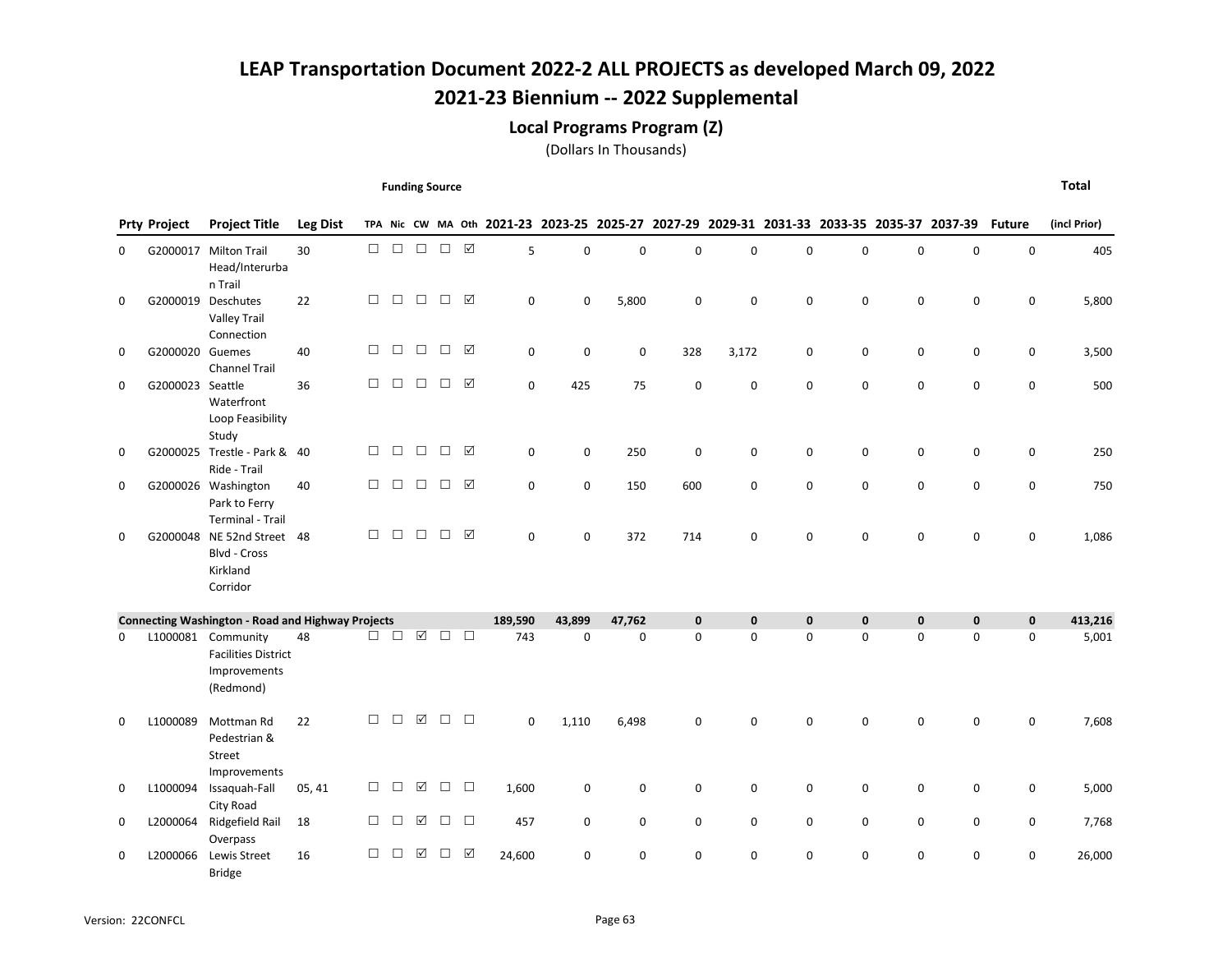## 2021-23 Biennium -- 2022 Supplemental

#### Local Programs Program (Z)

(Dollars In Thousands)

Funding Source

|          | <b>Prty Project</b> | <b>Project Title</b>                                               | <b>Leg Dist</b> |        |        |                      |                   |        |        |             |             |             |          |             |   |             | TPA Nic CW MA Oth 2021-23 2023-25 2025-27 2027-29 2029-31 2031-33 2033-35 2035-37 2037-39 | <b>Future</b>       | (incl Prior) |
|----------|---------------------|--------------------------------------------------------------------|-----------------|--------|--------|----------------------|-------------------|--------|--------|-------------|-------------|-------------|----------|-------------|---|-------------|-------------------------------------------------------------------------------------------|---------------------|--------------|
| 0        | L2000067            | East-West<br>Corridor<br>Overpass and<br><b>Bridge</b>             | 15              | $\Box$ | $\Box$ | $\boxtimes$          | $\Box$            | $\Box$ | 5,799  | 32,789      | 17,256      | $\mathsf 0$ | $\Omega$ | $\mathbf 0$ | 0 | $\mathbf 0$ | $\mathbf 0$                                                                               | $\mathsf 0$         | 55,844       |
| 0        | L2000104            | Covington<br>Connector                                             | 47              | □      | $\Box$ | ☑                    | $\Box$            | $\Box$ | 16,593 | 0           | 0           | $\mathbf 0$ | 0        | $\Omega$    | 0 | $\mathbf 0$ | 0                                                                                         | $\mathbf 0$         | 24,000       |
| 0        | L2000120            | Orchard Street<br>Connector                                        | 42              | $\Box$ | $\Box$ | ☑                    | $\Box$            | $\Box$ | 9,890  | 0           | $\mathbf 0$ | $\mathbf 0$ | 0        | 0           | 0 | $\mathbf 0$ | 0                                                                                         | 0                   | 10,000       |
| 0        |                     | L2000132 Duportail Bridge 08                                       |                 | $\Box$ | $\Box$ | ☑                    | $\Box$            | ☑      | 1,661  | 0           | $\mathbf 0$ | $\mathbf 0$ | 0        | 0           | 0 | $\pmb{0}$   | 0                                                                                         | $\mathbf 0$         | 38,000       |
| 0        | L2000133            | 228th & Union<br>Pacific Grade<br>Separation (City<br>of Kent)     | - 33            | $\Box$ | $\Box$ | ☑                    | $\Box$            | $\Box$ | 468    | 0           | 0           | $\mathbf 0$ | 0        | $\mathbf 0$ | 0 | 0           | $\mathbf 0$                                                                               | $\mathsf 0$         | 15,000       |
| $\Omega$ | L2000134            | 41st Street<br><b>Rucker Avenue</b><br>Freight Corridor<br>Phase 2 | 38              | □      | $\Box$ | ☑                    | $\Box$            | $\Box$ | 2,492  | 10,000      | 24,008      | $\mathbf 0$ | 0        | $\Omega$    | 0 | $\Omega$    | $\Omega$                                                                                  | $\mathbf 0$         | 36,500       |
| 0        | L2000136            | Harbour Reach 21<br>Extension                                      |                 | □      | $\Box$ | ☑                    | $\Box$            | $\Box$ | 1,562  | 0           | $\mathsf 0$ | $\mathbf 0$ | 0        | 0           | 0 | $\mathbf 0$ | 0                                                                                         | $\mathsf{O}\xspace$ | 15,100       |
| 0        |                     | L2000137 Sammamish<br><b>Bridge Corridor</b>                       | 46              | □      | $\Box$ | $\boxed{\checkmark}$ | $\Box$            | $\Box$ | 8,930  | $\mathsf 0$ | 0           | $\mathbf 0$ | 0        | 0           | 0 | 0           | 0                                                                                         | $\mathbf 0$         | 18,000       |
| 0        | L2000164            | <b>Brady Road</b>                                                  | 18              | П      | $\Box$ | ☑                    | $\Box$            | $\Box$ | 207    | 0           | 0           | $\mathbf 0$ | 0        | $\mathbf 0$ | 0 | 0           | 0                                                                                         | $\pmb{0}$           | 6,000        |
| 0        |                     | L2000181 South Lander<br>Street                                    | 11              | $\Box$ | $\Box$ | $\boxed{\checkmark}$ | $\Box$            | $\Box$ | 4,526  | 0           | 0           | $\Omega$    | 0        | $\mathbf 0$ | 0 | $\mathbf 0$ | $\mathbf 0$                                                                               | 0                   | 7,000        |
| 0        | L2000228            | Thornton Road<br>Overpass                                          | 42              | $\Box$ | $\Box$ | ☑                    | $\Box$            | $\Box$ | 11,630 | $\mathbf 0$ | 0           | $\mathbf 0$ | 0        | 0           | 0 | $\mathbf 0$ | $\mathbf 0$                                                                               | 0                   | 19,167       |
| 0        | L2000328            | Bingen Walnut 14<br>Creek & Maple<br>Railroad<br>Crossing          |                 | □      | $\Box$ | ☑                    | $\Box$ \  \, \Box |        | 726    | 0           | 0           | $\mathbf 0$ | 0        | $\mathbf 0$ | 0 | 0           | $\mathbf 0$                                                                               | $\mathbf 0$         | 1,100        |
| 0        | L1000087            | I-5/Port of<br>Tacoma Road<br>Interchange                          | 25              | □      | $\Box$ | ☑                    | $\Box$            | $\Box$ | 12,570 | 0           | 0           | $\mathbf 0$ | 0        | $\mathbf 0$ | 0 | 0           | 0                                                                                         | 0                   | 22,300       |
| 0        | L2000205            | I-5/Mellen<br>Street<br>Connector                                  | 20              | $\Box$ | $\Box$ | $\boxed{\checkmark}$ | $\Box$            | $\Box$ | 8,524  | 0           | 0           | $\mathbf 0$ | 0        | 0           | 0 | 0           | 0                                                                                         | 0                   | 9,242        |